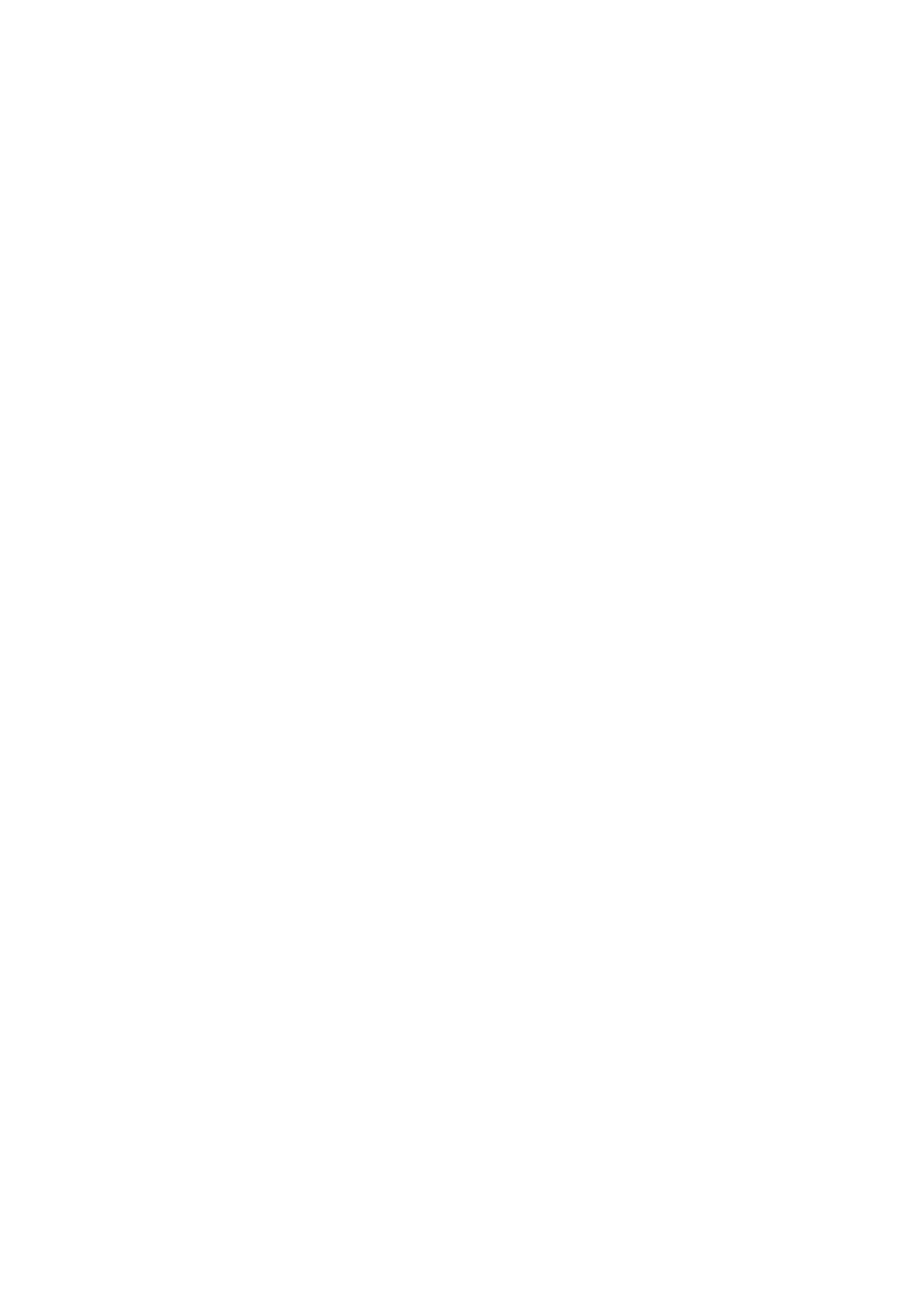

## We wish to save you time and money!

We can assure you that the thorough reading of this manual will guarantee correct installation and safe use of the product described.

## **IMPORTANT WARNINGS**



#### BEFORE INSTALLING OR HANDLING THE DEVICE PLEASE CAREFULLY READ AND FOLLOW THE INSTRUCTIONS DESCRIBED IN THIS MANUAL.

### The device this software refers to was built to operate risk free for the intended purposes, providing:

software installation, programming, operational control and maintenance must be carried out by qualified personnel according to the instructions in this manual; all the conditions prescribed and contained in the installation and use manual of the application in question are observed.

All other uses and modifications made to the device which are not authorised by the manufacturer are considered incorrect. Liability for injury or damage caused by the incorrect use of the device lies exclusively with the user.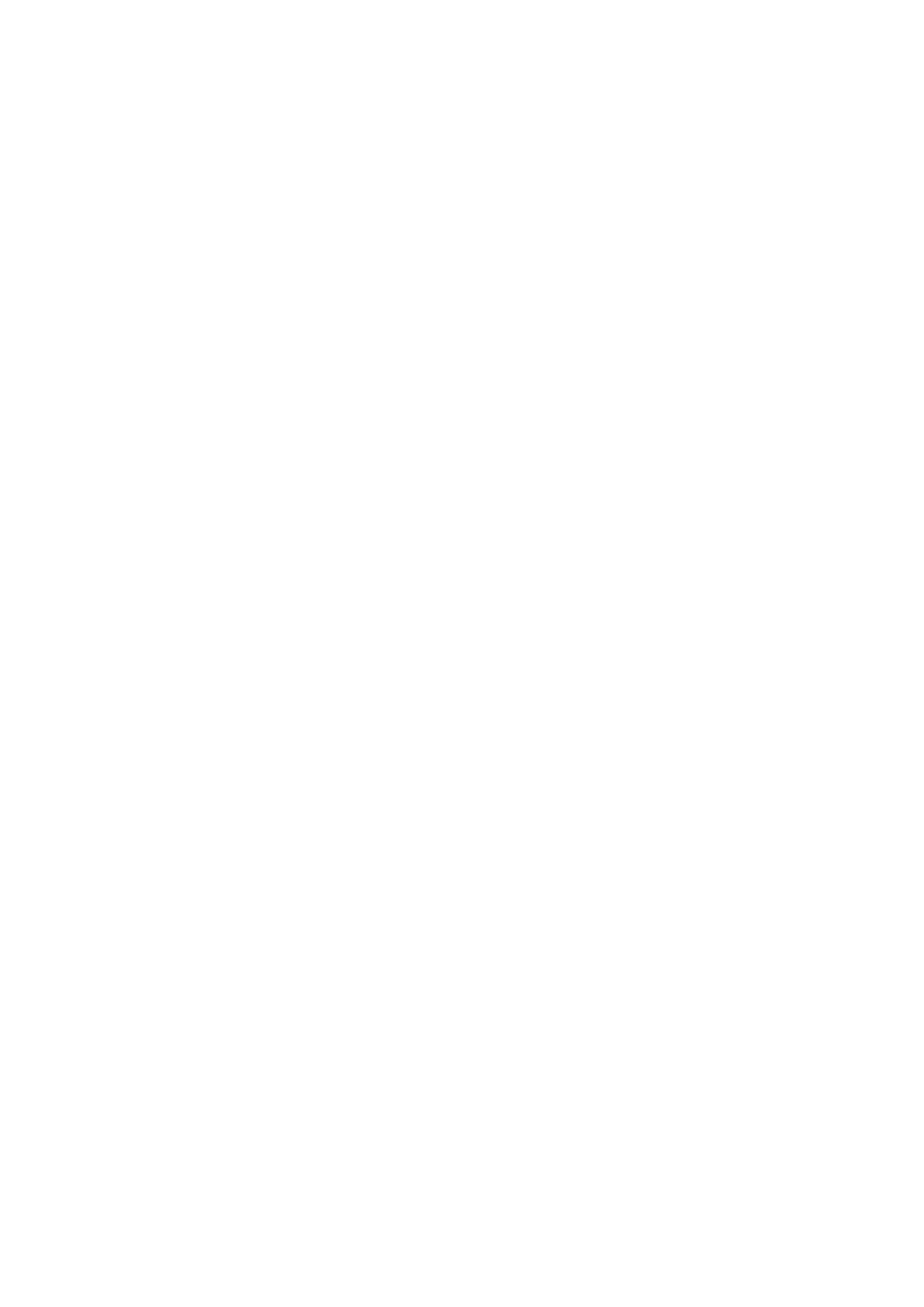## **INDEX**

| 1            |              |  |  |  |
|--------------|--------------|--|--|--|
| $\mathbf{2}$ | 2.1<br>2.2   |  |  |  |
|              | 2.3          |  |  |  |
| 3            | 31           |  |  |  |
| 4            |              |  |  |  |
| 5            |              |  |  |  |
| 6            |              |  |  |  |
| 7            |              |  |  |  |
|              | 7.1          |  |  |  |
|              | 7.2          |  |  |  |
|              | 7.3<br>7.4   |  |  |  |
|              | 7.5          |  |  |  |
|              | 7.6          |  |  |  |
| 8            |              |  |  |  |
| 9            |              |  |  |  |
|              | 9.1          |  |  |  |
| 10           |              |  |  |  |
|              | 10.1<br>10.2 |  |  |  |
| 11           |              |  |  |  |
|              |              |  |  |  |
| 12           | 12.1         |  |  |  |
|              | 12.2         |  |  |  |
|              | 12.3         |  |  |  |
|              | 12.4<br>12.5 |  |  |  |
|              | 12.6         |  |  |  |
| 13           |              |  |  |  |
|              | 13.1         |  |  |  |
|              | 13.2         |  |  |  |
|              | 13.3<br>13.4 |  |  |  |
|              | 13.5         |  |  |  |
| 14           |              |  |  |  |
| 15           |              |  |  |  |
|              | 15.2         |  |  |  |
|              | 15.3         |  |  |  |
| 16           | 161          |  |  |  |
| 17           |              |  |  |  |
| 18           |              |  |  |  |
| 19           |              |  |  |  |
|              | 19.1         |  |  |  |
|              | 19.2<br>19.3 |  |  |  |
|              | 19.4         |  |  |  |
| 20           |              |  |  |  |
|              | 20.1         |  |  |  |
|              | 20.2<br>20.3 |  |  |  |
|              | 20.4         |  |  |  |
|              | 20.5         |  |  |  |
| 21           |              |  |  |  |
|              | 21.2         |  |  |  |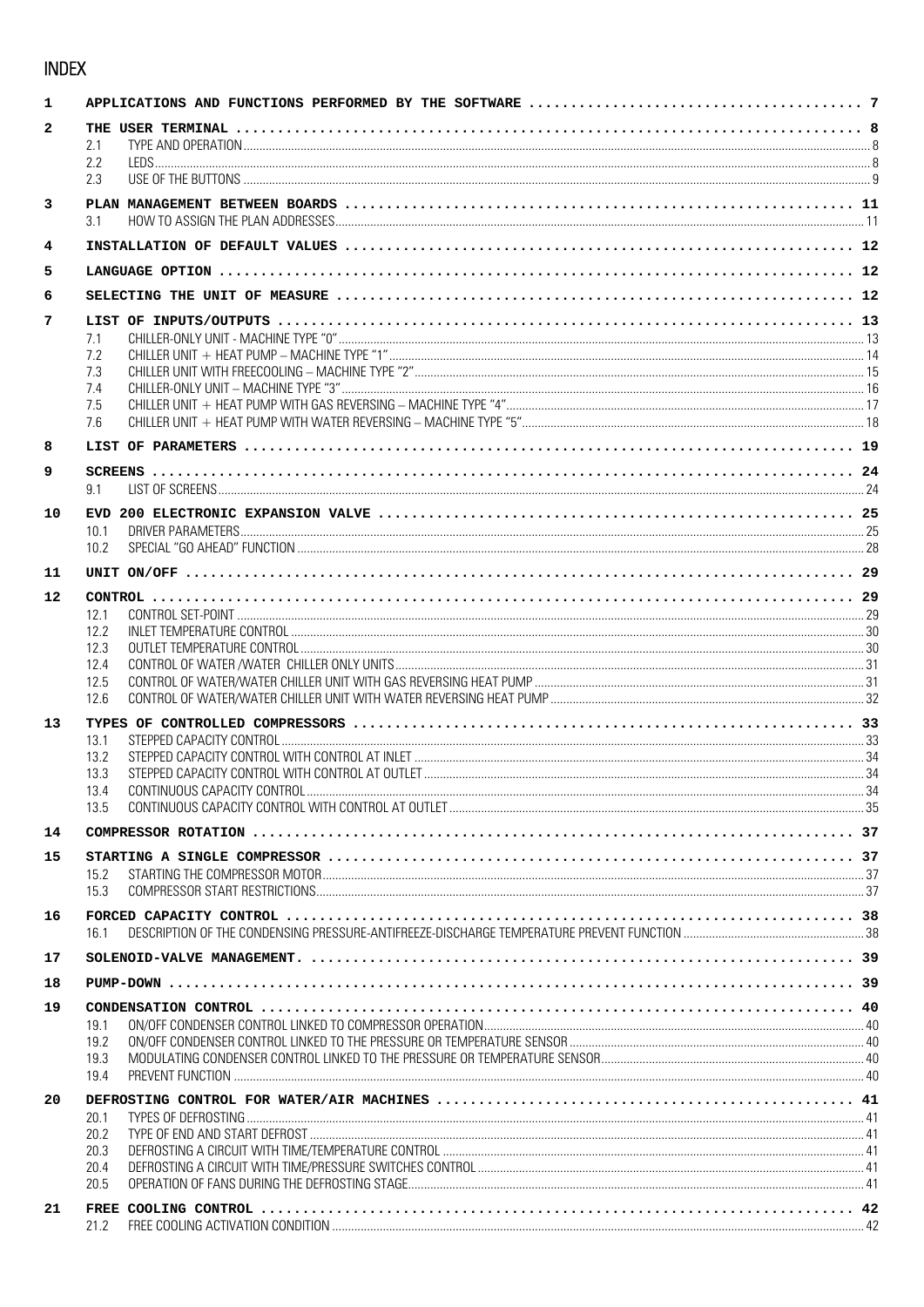|    | 21.3 |  |
|----|------|--|
|    | 21.4 |  |
|    | 21.5 |  |
|    | 21.6 |  |
|    | 21.7 |  |
|    | 21.8 |  |
|    | 21.9 |  |
|    | 2110 |  |
| 22 |      |  |
|    | 22.1 |  |
|    | 22.2 |  |
|    | 22.3 |  |
| 23 |      |  |
|    | 23.1 |  |
|    | 23.2 |  |
|    | 23.3 |  |
|    | 23.4 |  |
|    | 23.5 |  |
|    | 23.6 |  |
|    | 23.7 |  |
| 24 |      |  |
|    | 24.1 |  |
|    | 24.2 |  |
|    | 24.3 |  |
| 25 |      |  |
|    |      |  |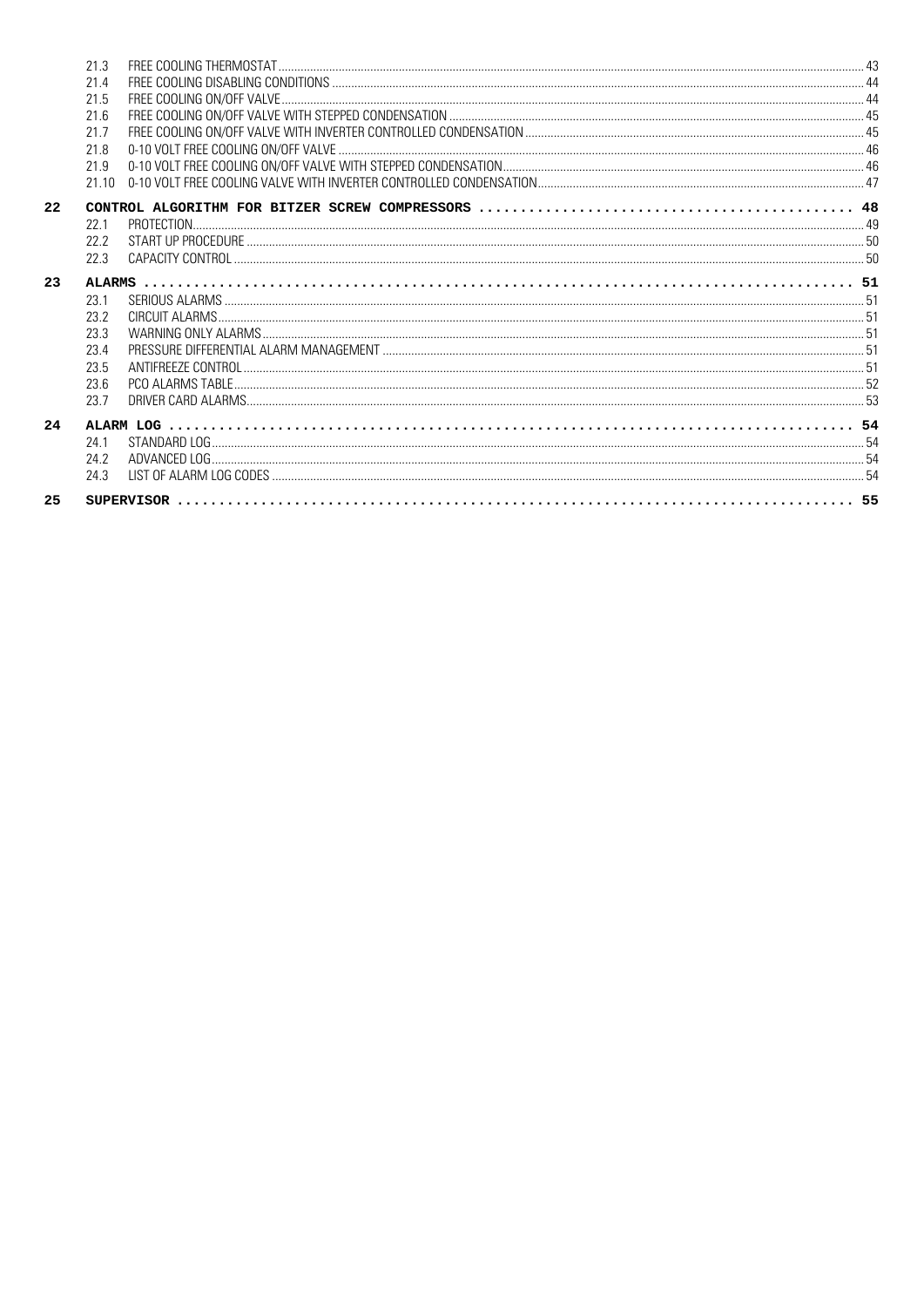## **1 Applications and functions performed by the software**

## Type of control unit

AIR / WATER CHILLER

- Chiller only
- $\bullet$  Chiller + Heat pump
- $\bullet$  Chiller + Freecooling

WATER / WATER CHILLER

- Chiller only
- $\bullet$  Chiller  $+$  Heat pump with gas reversing
- Chiller  $+$  Heat pump with water reversing

## Type of control

Proportional or proportional  $+$  integral control on the evaporator water inlet temperature probe. Time control of the neutral zone on the evaporator water outlet temperature probe.

## Types of compressors

Screw compressors with 4 capacity control steps Screw compressors with continuous duty capacity control. Bitzer screw compressors

## Maximum number of compressors

| From 1 to 4 with a maximum of 4 capacity control steps | (1 compressor for every $pCO^*$ )   |
|--------------------------------------------------------|-------------------------------------|
| From 1 to 4 with continuous duty capacity control.     | $(1$ compressor for every $pCO^*$ ) |

## Compressor duty call rotation

Rotation of all compressors to FIFO logic for stepped and continuous duty capacity control.

## Condensation

Condensation can be performed according to temperature, pressure or ON/OFF Fan management in stepped mode or with 0/10 Volt proportional signal

## Type of defrosting

Overall defrosting of all pCO units connected to network: Independent/Simultaneous/Separate

## Safety devices for all refrigerating circuits

High pressure (pressure switch/transducer) Low pressure (pressure switch/transducer) Oil/Oil Level differential pressure switch Compressor thermal cutout Thermal cutout for condensation fan High delivery temperature to compressor Pressure differential alarm Antifreeze alarm Low superheat alarm (only with EVD driver enabled)

## System Safety devices

Serious alarm input (shuts down entire unit) Flow-switch input for evaporator/condenser (shuts down entire unit) Pump thermal cutout input (shuts down entire unit) Remote ON/OFF input. Check electronic expansion valve driver operating status (only with EVD driver enabled)

## Other functions

Alarms logging Built-in terminal management (on pCO<sup>2</sup>-pCO<sup>3</sup> only) Management of ratiometric probes for pressure control (on pCO<sup>1</sup>-pCO<sup>3</sup> only) EVD driver for piloting the EXV valve. Multi-language management.

## Accessories

Supervision with serial card RS485 (CAREL or MODBUS protocol) Supervision with LON serial board

## Compatible hardware

pCO<sup>1</sup> Medium, pCO<sup>2</sup> Medium and pCO<sup>2</sup> Medium built-in, pCO<sup>3</sup> Medium and pCO<sup>3</sup> Medium built-in.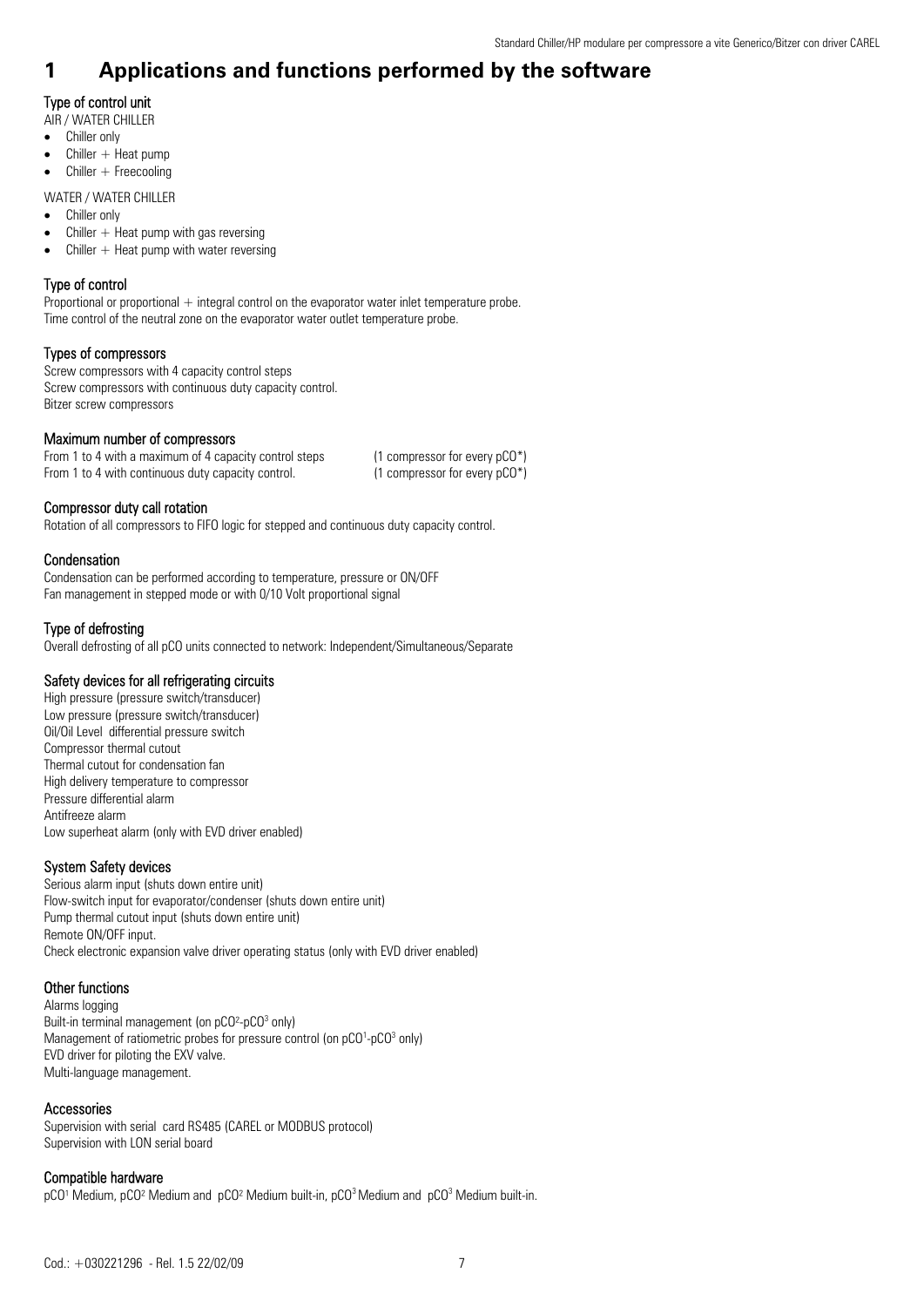## **2 The user terminal**

## **2.1 Type and operation**

Three different types of user terminal can be connected:

- 1. PGD0/semigraphic/6 buttons/4 rows 20 columns/connection via telephone cable
- 2. LCD/15 buttons/4 rows 20 columns/connection via telephone cable
- 3. Built-in display/6 buttons/4 rows 20 columns (only on pCO<sup>2</sup> pCO<sup>3</sup> board)

The user terminal, whichever is used, can perform all the operations allowed by the application program installed. The user terminal displays the operating conditions of the unit.

The terminal can be used to modify all the unit operating parameters, in real time. The user terminal is not required for the correct operation of the unit.

## **2.2 LEDs**

#### 1.1.1 PGD0 terminal with 6 buttons

| <b>LEDs</b>                                 | Colour | <b>Description</b>                                                         |
|---------------------------------------------|--------|----------------------------------------------------------------------------|
| $\left[\downarrow\right]$ button<br>(Alarm) | Red    | On - One or more alarm conditions have occurred                            |
| I PRG button                                | Yellow | $1$ On $-$ Unit on<br>Flashing - Unit off from supervisor or digital input |

All the LEDs not described and located underneath the remaining 4 buttons indicate that the instrument is powered. Together with the backlighting of the display, these will be switched off if no button is pressed on the keypad for 5 minutes.

### 2.2.1 LCD terminal with 15 buttons

Each button has a green LED indicating the specific group of parameters selected during the operations to display/modify the operating parameters. The silicone rubber buttons have three different coloured LEDs, whose meaning is specified in the following table:

| I FDs                 | Colour | <b>Description</b>                                   |
|-----------------------|--------|------------------------------------------------------|
| [0n/0ff]              | Green  | $On$ – Unit on                                       |
| button                |        | Flashing - Unit off from supervisor or digital input |
| [Alarm ] button   Red |        | On – One or more alarm conditions have occurred      |
| I Enter 1 button      |        | Yellow   On - Instrument correctly powered           |

## 2.2.2 Built-In terminal with 6 buttons

Given the number of buttons and LEDs available, these have general meanings, as described below:

| LED <sub>s</sub>                                     | Colour | Description                                          |
|------------------------------------------------------|--------|------------------------------------------------------|
| $\left[\downarrow,\uparrow\right]$ button<br>(Alarm) | Red    | On - One or more alarm conditions have occurred      |
| $\lceil \leftarrow \rceil$ button (Enter)            |        | Yellow $ On - Unit on$                               |
|                                                      |        | Flashing - Unit off from supervisor or digital input |
| [ Prg ] button                                       | Green  | On – Displaying/modifying the operating parameters   |
| [Esc] button                                         | Green  | On - Main menu parameters displayed                  |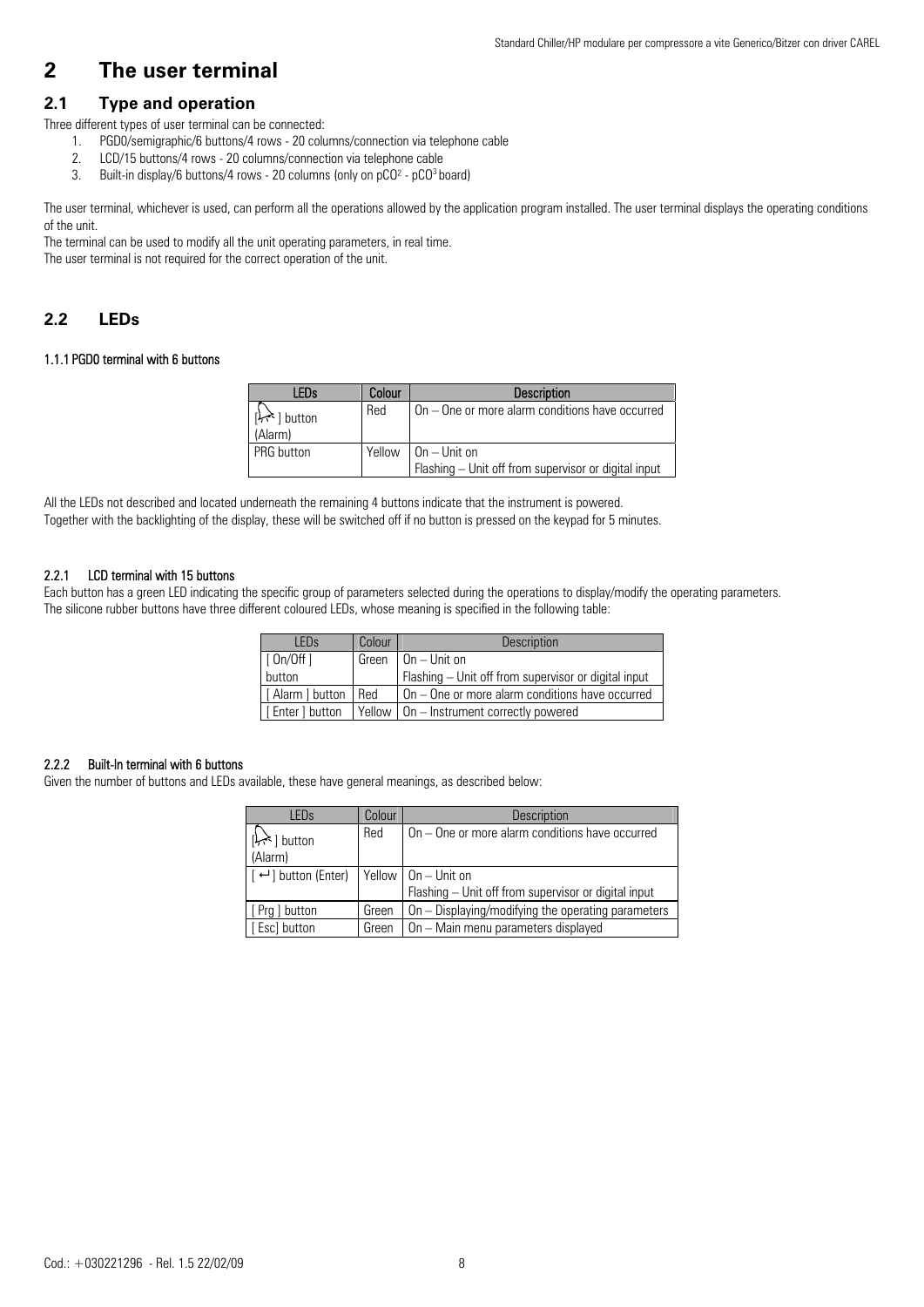## **2.3 Use of the buttons**

## 2.3.1 PGD0 terminal with 6 buttons



| <b>Button</b> | <b>Description</b>                                                                                                                                    |
|---------------|-------------------------------------------------------------------------------------------------------------------------------------------------------|
| ALARM         | displays the alarms, mutes the buzzer and deletes the active alarms                                                                                   |
| UP            | if the cursor is in the home position (top left corner), scrolls up the screens in the same group; if the cursor is in a setting field, increases the |
|               | value                                                                                                                                                 |
| <b>DOWN</b>   | if the cursor is in the home position (top left corner), scrolls down the screens in the same group; if the cursor is in a setting field, decreases   |
|               | the value                                                                                                                                             |
| <b>ENTER</b>  | used to move the cursor from the home position (top left corner) to the setting fields, in the setting fields confirms the set value and moves        |
|               | to the next parameter                                                                                                                                 |
| PRG           | accesses the menu for selecting the group of parameters to be displayed/modified (access to the parameters is confirmed by pressing the               |
|               | [Enter] button)                                                                                                                                       |
| $PRG + ENTER$ | In pLAN applications with more than one board connected in the network and a shared user terminal, switches the user terminal between                 |
|               | the different units to display/modify the parameters                                                                                                  |
| $ESC + ENTER$ | Pressed at the same time for 20 seconds access the screen for switching the unit On/Off                                                               |

## 2.3.2 LCD terminal with 15 buttons



| <b>Button</b>   |                              | <b>Description</b>                                                                                                                                                                                                                                                                                                                                        |
|-----------------|------------------------------|-----------------------------------------------------------------------------------------------------------------------------------------------------------------------------------------------------------------------------------------------------------------------------------------------------------------------------------------------------------|
|                 | <b>MENU</b>                  | From any point of the user interface (with the exception of the manufacturer group of parameters) returns to the Main<br>menu screen (M0) displaying the unit status, readings of the control probes and operating mode.<br>In the group of manufacturer parameters, organised into nested sub-groups, returns to screen for selecting the<br>parameters. |
|                 | MAINTENANCE                  | Goes to the first screen of Maintenance parameters (A0)<br>The maintenance parameters are used to check the operating status of devices and the probes, control maintenance,<br>calibrate the readings and run manual operations                                                                                                                          |
|                 | <b>PRINTER</b>               | Temporary display of the pLAN address of the current board                                                                                                                                                                                                                                                                                                |
| $\overline{11}$ | <b>INPUTS</b><br>AND OUTPUTS | Goes to the first screen of I/O parameters (IO)<br>The I/O parameters display the status of the inputs and the outputs on the board                                                                                                                                                                                                                       |
|                 | <b>CLOCK</b>                 | Goes to the first screen of Clock parameters (KO)<br>The Clock parameters are used to display/set the operating parameters for the clock board and activate the time<br>bands                                                                                                                                                                             |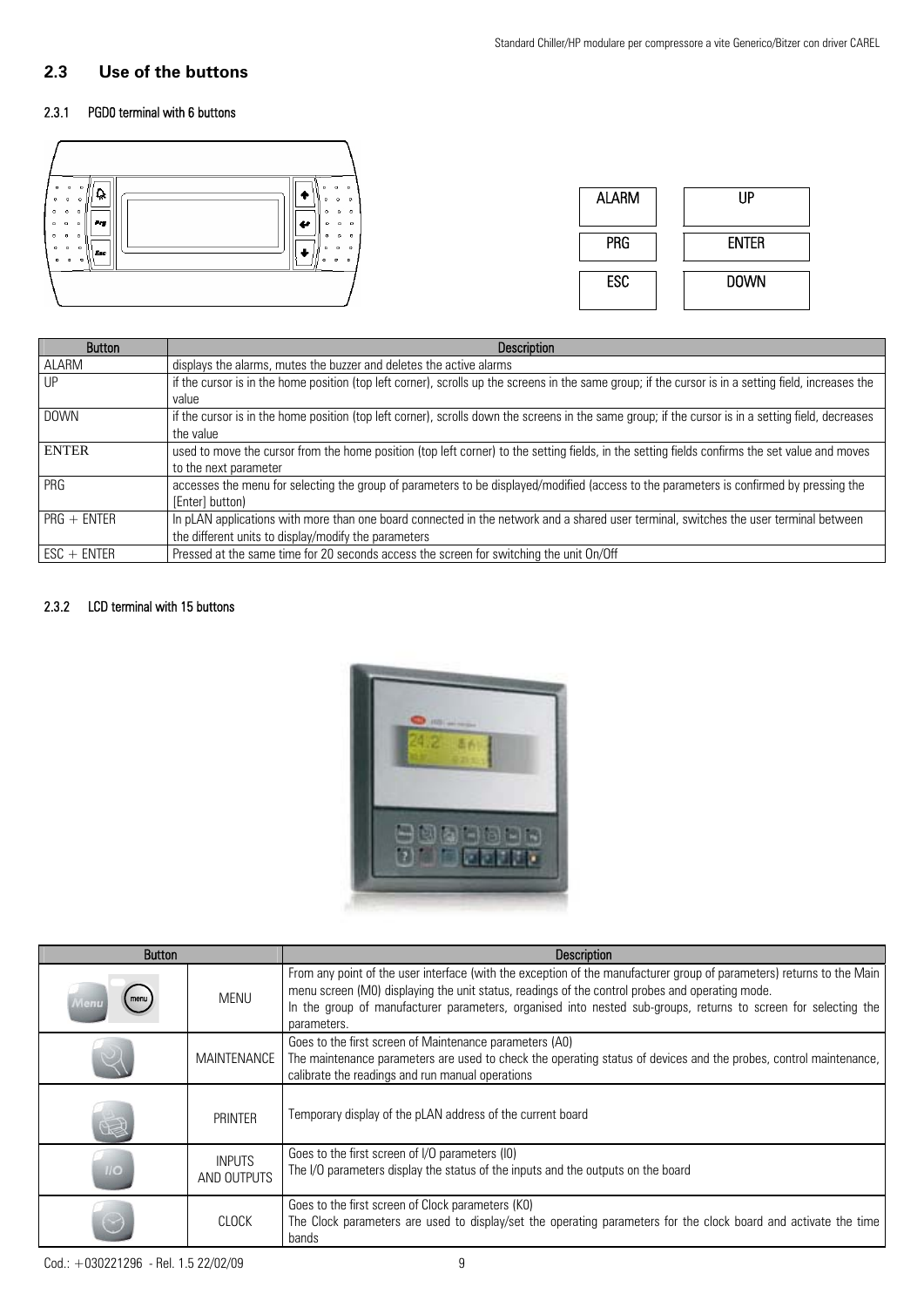Standard Chiller/HP modulare per compressore a vite Generico/Bitzer con driver CAREL

| <b>Button</b> |                  | <b>Description</b>                                                                                                                                                                                                                     |
|---------------|------------------|----------------------------------------------------------------------------------------------------------------------------------------------------------------------------------------------------------------------------------------|
| Set           | <b>SET POINT</b> | Goes to the first screen of Set point parameters (S0).<br>The Set point parameters are used to display/modify the unit working set point within the limits defined in the<br>configuration                                             |
| Prg           | PROGRAM          | Goes to the screen for entering the user password (P0)<br>The user parameters are used to modify the unit operating mode                                                                                                               |
| Menu          | $MENU + PROG$    | Goes to the screen for entering the manufacturer password (Z0)<br>The manufacturer parameters are used to configure the unit in terms of the number and type of devices connected,<br>enable specific accessories or special functions |
|               | <b>INFO</b>      | In pLAN applications with more than one board connected in the network and a shared user terminal, switches the<br>user terminal between the different units to display/modify the parameters                                          |
|               | <b>RED</b>       | With the unit off, if the chiller $+$ heat pump configuration is featured, enables heating operation                                                                                                                                   |
|               | <b>BLUE</b>      | With the unit off, if the chiller +heat pump configuration is featured, enables cooling operation                                                                                                                                      |

## Silicon rubber buttons



| <b>Button</b>  |              | <b>Description</b>                                                                                                                                            |
|----------------|--------------|---------------------------------------------------------------------------------------------------------------------------------------------------------------|
|                | ON/OFF       | switches the unit on/off                                                                                                                                      |
|                | ALARM        | displays the alarms, mutes the buzzer and deletes the active alarms                                                                                           |
| 3 <sub>1</sub> | UP ARROW     | f if the cursor is in the home position (top left corner), scrolls up the screens in the same group; if the cursor is in a setting field, increases the value |
|                | <b>DOWN</b>  | if the cursor is in the home position (top left corner), scrolls down the screens in the same group; if the cursor is in a setting field, decreases the       |
|                | ARROW        | value                                                                                                                                                         |
| 5              | <b>ENTER</b> | used to move the cursor from the home position (top left corner) to the setting fields, in the setting fields confirms the set value and moves to the         |
|                |              | next parameter                                                                                                                                                |

## 2.3.3 Built-in 6 button terminal



| <b>Button</b> | <b>Description</b>                                                                                                                                    |
|---------------|-------------------------------------------------------------------------------------------------------------------------------------------------------|
| ALARM         | displays the alarms, mutes the buzzer and deletes the active alarms                                                                                   |
| UP            | if the cursor is in the home position (top left corner), scrolls up the screens in the same group; if the cursor is in a setting field, increases the |
|               | value                                                                                                                                                 |
| <b>DOWN</b>   | if the cursor is in the home position (top left corner), scrolls down the screens in the same group; if the cursor is in a setting field, decreases   |
|               | the value                                                                                                                                             |
| ENTER         | used to move the cursor from the home position (top left corner) to the setting fields, in the setting fields confirms the set value and moves        |
|               | to the next parameter                                                                                                                                 |
| PRG           | accesses the menu for selecting the group of parameters to be displayed/modified (access to the parameters is confirmed by pressing the               |
|               | [Enter] button)                                                                                                                                       |
| $PRG + ENTER$ | Temporary display of the board pLAN serial address                                                                                                    |
| $ESC + ENTER$ | Pressed at the same time for 20 seconds access the screen for switching the unit On/Off                                                               |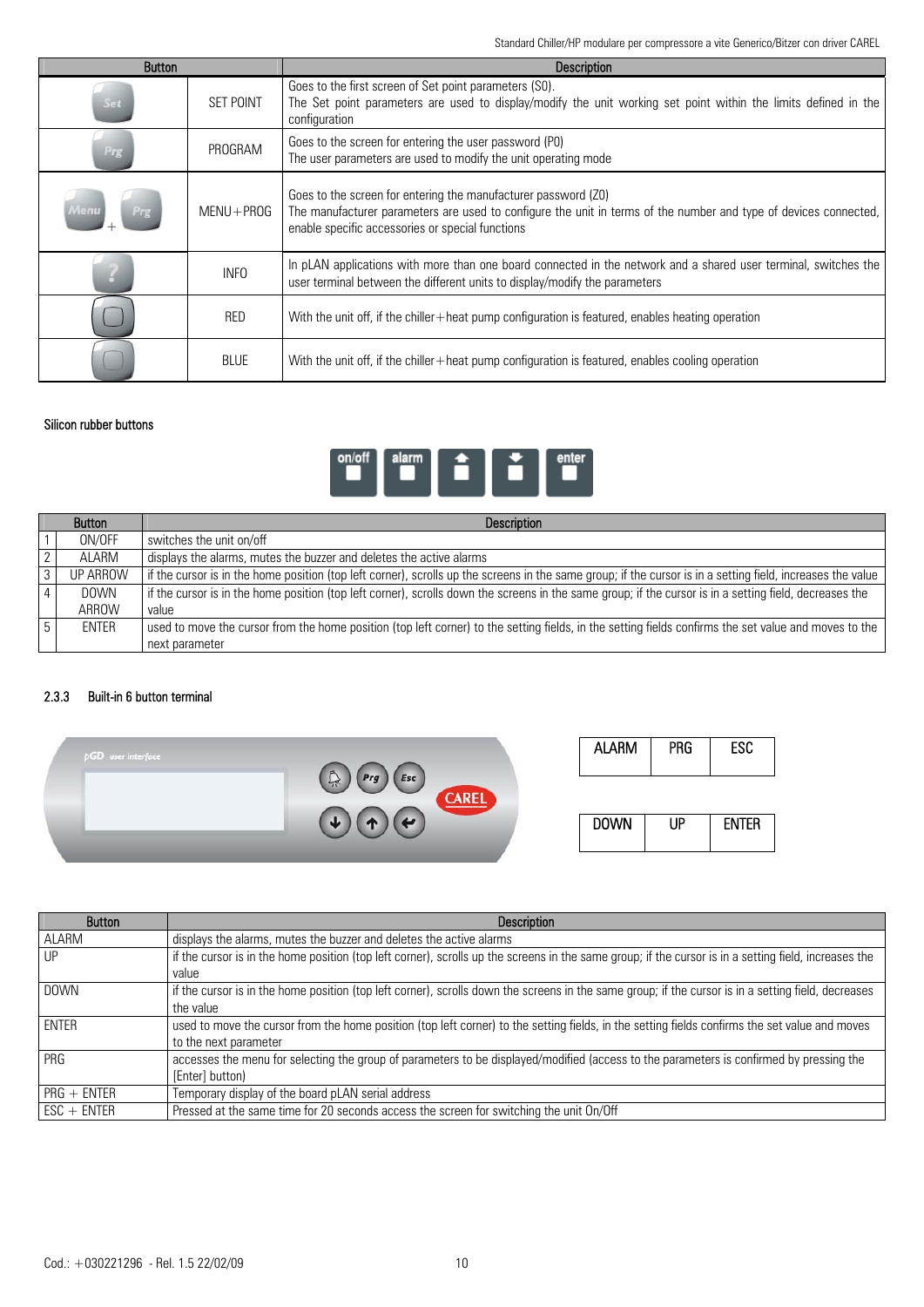## **3 pLAN management between boards**

The pLAN network identifies a physical connection between the cards (pCO1 pCO<sup>2</sup>, pCO<sup>3</sup>) and the external terminals.

pLAN=p.CO L.ocal A.rea N.etwork.. The purpose of the pLAN network connection between the cards is to exchange variables among the cards with a logic decided by the program, in order to make the cards work together functionally.

The variables exchanged among the cards have already been established by the program, and likewise their direction of origin and destination. Therefore, the user does not have to set them, but has only make the electrical connections.

The following is a layout of the pLAN network



The main MO mask shows the address of the connected card in the bottom left-hand corner. With the terminal showing 32, it is possible to view all the boards without the need for other terminals.

## **3.1 How to assign the pLAN addresses**

The pLAN addresses have to be unequivocal and correspond with the diagram shown above. There are various means of assigning the pLAN address

## 3.1.1 PGD0 Terminal

To direct (default level is 32) a PGD0 terminal, one has to:

- 1. Provide the terminal with voltage
- 2. Press the Up  $+$  Down  $+$  ENTER buttons until a "display address setting" appears
- 3. Type in the numerical pLAN address with the Up and Down buttons, then confirm by pressing Enter
- 4. The "No link" screen appears
- 5. If the "NO Link" screen does not appear, press  $Up + Down + ENTER$  again
- 6. Once the "display address setting" screen appears, press Enter 3 times

Once the "adr Priv/shard" screen appears, set the correct levels and confirm by typing in "YES"

## 3.1.2 pCO1- pCO3 addressing

Here is a description of the operations necessary for addressing pLAN from the pCO<sup>1</sup>, pCO<sup>3</sup> cards.

- 1. Power down the pCO<sup>1</sup> card and connect a LCD 4x20 / PGD0 terminal with the pLAN "0" address.
- 2. Power up the pCO1 card, by holding down the Alarm  $+$  Up keys until a mask appears
- 3. When the "pLAN Address" screen is shown, perform the indicated operations, i.e. insert the numeric (1,2,.3 or 4…) pLAn address with the Up and Down keys and then confirm by pressing Enter.
- 4. Power down the pCO\* card.
- 5. If necessary, assign the correct pLAN address to the external terminal if specified.
- 6. Power up the pCO\* card.

## 3.1.3 pCO2 addressing, PCOI/PCOT terminals and EVD-200 valve driver

The pLAN addresses on these are set with binary logic, changing the position of a group of dip-switches located at the back of the pCOI / PCOT terminals, on the pCO2 cards and inside the EVD-200 electronic valve drivers, with all the devices compulsorily powered down. For further information, consult the specific manual for the device.

#### In all the other screens in the program, to display the address of the board that is currently connected, press the printer button or Enter+Prg, depending on the terminal used.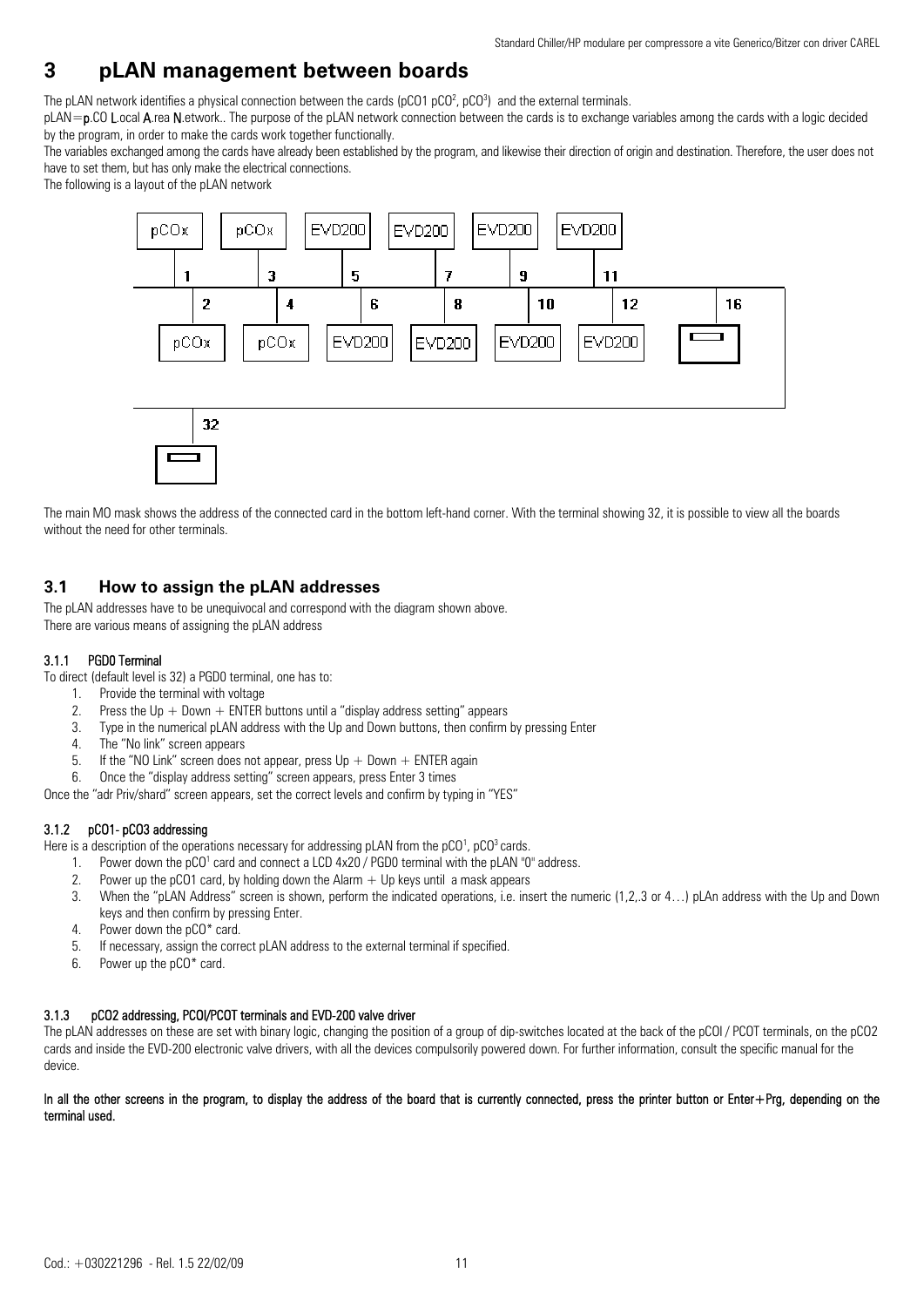## **4 Installation of default values**

When you have checked the connections between the cards and terminals, power up the pCO card/s<sup>\*</sup>.

When the machine is powered up, the software automatically installs the default values selected by CAREL for all the chiller and driver configuration parameters. This section tells you how to reset default values to return to the initial conditions. Therefore, this operation need not be carried out at the first power-up. The following procedure is used for resetting all the in-plant configuration parameters selected by CAREL:

#### ATTENTION! this procedure irreversibly cancels any programming done by the user

As resettina the default values is an operation that concerns each pCO\* card, if there are two or more cards, repeat the operation for each card. The procedure is identical for all the cards.

These are the steps:

- press the "menu" and "prog" keys simultaneously on the terminal with 15 keys (PRG in the terminals with 6 keys). Once they have been pressed, both the LED above the "menu" key and the one above the "prog" key should light up (lighting up of LEDs on the PRG key in the terminals with 6 keys).
- Input the password using the "arrow" keys and press Enter: in this way, you enter the "constructor" configuration :

```
+--------------------+ 
¦Manufacturer ¦ 
¦Type in password ¦ 
¦ ¦ 
             ¦ 0000 ¦ 
  +--------------------+
```
• press the up arrow key to rapidly reach the default values installation screen:

```
+--------------------+ 
| Erase memory
|Install global | 
\sf{default} values
|Please wait… | ¦
+--------------------+
```
• press the "enter" key to position the cursor above the letter "N", and take it to "S" with the arrow keys. The "please wait…" words appear immediately. The following screen will appear after a few seconds:

| +---------------------<br>DEFAULT STATUS:<br>$ 1: 2:?3:?4:- $                  | Default complete                  |
|--------------------------------------------------------------------------------|-----------------------------------|
| $ $ > Switch-off unit <<br>$ $ > to data confirm < $ $<br>+------------------- | ? Default in process<br>- No unit |

• wait for the defaults to have been installed in all the units, then restart the units.

## **5 Language option**

When the unit is powered up, a screen appears by default, where you can select the language to be used (Italian/English/French/German/Spanish). This mask stays active for 30 seconds. When this time has elapsed, the program automatically changes over to the main menu (M0 screen) This function can be disabled. How to disable it:

- 1. Press the PROG (PRG) button and access P0 screen
- 2. Enter the correct password.
- 3. Go to screen "Pc", pressing the down arrow repeatedly
- 4. Select "N" under item "Show language screen at start-up".

In any case, you can change the language in use at any time. To do this, all it takes is to go to the third screen (Ak) in the maintenance menu.

## **6 Selecting the unit of measure**

The unit can be configured for operation with different units of measure for the temperature and pressure, depending on the target market. The options are metric (°C / Bar) or imperial (°F / Psi).

To change the setting, proceed as follows:

- 1. Press the PROG (PRG) button and access P0 screen
- 2. enter the correct password;
- 3. go to screen "Pm", pressing the "down arrow" repeatedly;
- 4. choose "METRIC" or "IMPERIAL" for the item "Type of unit of measure".

After the selection has been made, all the parameters are converted into the new unit of measure.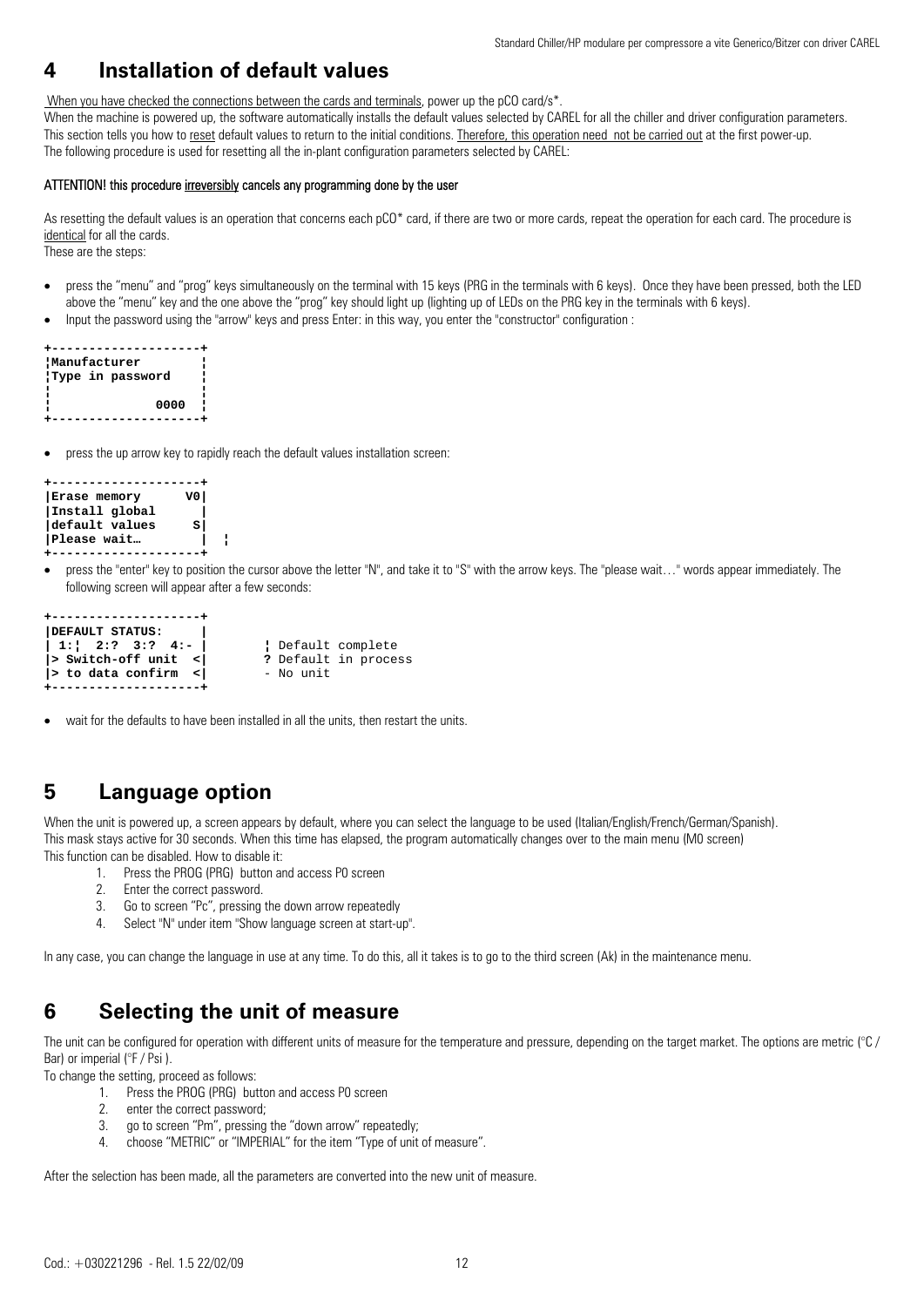## **7 List of inputs/outputs**

Inputs and outputs are listed below based on unit type. A number has been associated with each type of machine. This number is the program's main parameter because it identifies the inputs and outputs configuration. Using this list of inputs and outputs, select the number you require from the numbers associated in the program configuration screens.

## AIR/WATER UNIT WITH MAX. 4 SCREW COMPRESSORS (UP TO 4 CAPACITY STAGES PER COMPRESSOR)

## **7.1 CHILLER-ONLY UNIT - MACHINE TYPE "0"**  DIGITAL INPUTS

|                  | טוט וואו אזועוט                |                                  |                                |                                  |
|------------------|--------------------------------|----------------------------------|--------------------------------|----------------------------------|
| $N^{\circ}$      | pCO2 / pCO3 MEDIUM             |                                  |                                | pCO1 MEDIUM                      |
|                  | Master (Address 1)             | Slave (addresses 2/3/4)          | Master (Address 1)             | Slave (addresses 2/3/4)          |
| ID <sub>1</sub>  | Serious Alarm                  | Serious Alarm                    | Serious Alarm                  | Serious Alarm                    |
| ID <sub>2</sub>  | Evaporator Flow-switch         | Evaporator Flow-switch           | Evaporator Flow-switch         | Evaporator Flow-switch           |
| ID <sub>3</sub>  | Remote ON/OFF                  | Remote ON/OFF                    | Remote ON/OFF                  | Remote ON/OFF                    |
| ID <sub>4</sub>  | Pump Thermal cutout            |                                  | Pump Thermal cutout            |                                  |
| ID <sub>5</sub>  | Low Pressure 2 Pressure-switch | Low Pressure 2 Pressure-switch   | Low Pressure 2 Pressure-switch | Low Pressure 2 Pressure-switch   |
| ID <sub>6</sub>  | Differential / Oil Level       | Differential / Oil Level         | Differential / Oil Level       | Differential / Oil Level         |
| ID <sub>7</sub>  | Phase monitor                  | Phase monitor                    | Phase monitor                  | Phase monitor                    |
| ID 8             | Double Set-point               |                                  | Double Set-point               |                                  |
| ID <sub>9</sub>  | Fan 1 Thermal cutout           | Fan 1 Thermal cutout             | Fan 1 Thermal cutout           | Fan 1 Thermal cutout             |
| ID <sub>10</sub> | Fan 2 Thermal cutout           | Fan 2 Thermal cutout             | Fan 2 Thermal cutout           | Fan 2 Thermal cutout             |
| ID <sub>11</sub> | High Pressure Pressure-switch  | High Pressure Pressure-switch    | High Pressure Pressure-switch  | High Pressure Pressure-switch    |
| ID <sub>12</sub> | Compressor Thermal cutout      | <b>Compressor Thermal cutout</b> | Compressor Thermal cutout      | <b>Compressor Thermal cutout</b> |
| ID13             |                                |                                  |                                |                                  |
| ID <sub>14</sub> |                                |                                  |                                |                                  |

| pCO <sup>1</sup> MEDIUM          |                                  |  |  |  |  |
|----------------------------------|----------------------------------|--|--|--|--|
| Master (Address 1)               | Slave (addresses 2/3/4)          |  |  |  |  |
| Serious Alarm                    | Serious Alarm                    |  |  |  |  |
| Evaporator Flow-switch           | Evaporator Flow-switch           |  |  |  |  |
| Remote ON/OFF                    | Remote ON/OFF                    |  |  |  |  |
| Pump Thermal cutout              |                                  |  |  |  |  |
| Low Pressure 2 Pressure-switch   | Low Pressure 2 Pressure-switch   |  |  |  |  |
| Differential / Oil Level         | Differential / Oil Level         |  |  |  |  |
| Phase monitor                    | Phase monitor                    |  |  |  |  |
| Double Set-point                 |                                  |  |  |  |  |
| Fan 1 Thermal cutout             | Fan 1 Thermal cutout             |  |  |  |  |
| Fan 2 Thermal cutout             | Fan 2 Thermal cutout             |  |  |  |  |
| High Pressure Pressure-switch    | High Pressure Pressure-switch    |  |  |  |  |
| <b>Compressor Thermal cutout</b> | <b>Compressor Thermal cutout</b> |  |  |  |  |
|                                  |                                  |  |  |  |  |
|                                  |                                  |  |  |  |  |

## **ANALOGUE INPUTS**

|                | <b>AITALUUUL IN UIU</b>                              |                                                       |                                                 |                                                |  |
|----------------|------------------------------------------------------|-------------------------------------------------------|-------------------------------------------------|------------------------------------------------|--|
| $N^{\circ}$    | pCO2 / pCO3 MEDIUM                                   |                                                       | pCO1 MEDIUM                                     |                                                |  |
|                | Master (Address 1)                                   | Slave (addresses 2/3/4)                               | Master (Address 1)                              | Slave (addresses 2/3/4)                        |  |
| <b>B1</b>      | Water temperature at Evaporator Inlet <sup>(1)</sup> |                                                       | High Pressure <sup>(3)</sup>                    | High Pressure <sup>(3)</sup>                   |  |
| B <sub>2</sub> | Water temp. at Evaporator Outlet <sup>(1)</sup>      | Water temp. at Evaporator Outlet <sup>(1)</sup>       | Low Pressure <sup>(3)</sup>                     | Low Pressure (3)                               |  |
| <b>B3</b>      |                                                      |                                                       | Voltage/Current/Ext. Set point <sup>(6)</sup>   | Voltage / Current <sup>(6)</sup>               |  |
| <b>B4</b>      | Outlet Temperature <sup>(4)</sup>                    | Outlet Temperature <sup>(4)</sup>                     | Outlet Temperature <sup>(2)</sup>               | Outlet Temperature <sup>(2)</sup>              |  |
| <b>B5</b>      | Condenser Temperature <sup>(1)</sup>                 | Condenser temperature                                 | Water temp. at Evaporator Inlet <sup>(1)</sup>  |                                                |  |
| <b>B6</b>      | Voltage/Current/Ext. Set-point <sup>(5)</sup>        | Voltage / Current <sup>(5)</sup>                      | Water temp. at Evaporator Outlet <sup>(1)</sup> | Water temp. at Evaporator Outlet <sup>(1</sup> |  |
| <b>B7</b>      | High Pressure <sup>(2)</sup>                         | High Pressure <sup>(2)</sup>                          | Condenser Temperature <sup>(1)</sup>            | Condenser Temperature <sup>(1)</sup>           |  |
| B <sub>8</sub> | Low Pressure <sup>(2)</sup>                          | Low Pressure (2)                                      |                                                 |                                                |  |
| $(1)$ NTC      | (3) 4-20mA/0-5V<br>$(2)$ 4-20 mA                     | (5) 4-20mA/0-1V/0-10V<br>(4) NTC-HT/4-20mA/NTC/PT1000 | (6) 4-20mA/0-1V<br>(7) NTC-HT/4-20mA/NTC        |                                                |  |

| pCO <sup>1</sup> MEDIUM                         |                                                 |  |  |  |
|-------------------------------------------------|-------------------------------------------------|--|--|--|
| Master (Address 1)                              | Slave (addresses 2/3/4)                         |  |  |  |
| High Pressure <sup>(3)</sup>                    | High Pressure <sup>(3)</sup>                    |  |  |  |
| Low Pressure <sup>(3)</sup>                     | Low Pressure <sup>(3)</sup>                     |  |  |  |
| Voltage/Current/Ext. Set point <sup>(6)</sup>   | Voltage / Current <sup>(6)</sup>                |  |  |  |
| Outlet Temperature <sup>(2)</sup>               | Outlet Temperature <sup>(2)</sup>               |  |  |  |
| Water temp. at Evaporator Inlet <sup>(1)</sup>  |                                                 |  |  |  |
| Water temp. at Evaporator Outlet <sup>(1)</sup> | Water temp. at Evaporator Outlet <sup>(1)</sup> |  |  |  |
| Condenser Temperature <sup>(1)</sup>            | Condenser Temperature <sup>(1)</sup>            |  |  |  |
|                                                 |                                                 |  |  |  |

## DIGITAL OUTPUTS

| $N^{\circ}$       | pCO2 / pCO3 MEDIUM          |                 |                             |                         | pCO <sup>1</sup> MEDIUM |                             |                 |                             |                         |  |
|-------------------|-----------------------------|-----------------|-----------------------------|-------------------------|-------------------------|-----------------------------|-----------------|-----------------------------|-------------------------|--|
|                   | Master (Address 1)          |                 |                             | Slave (addresses 2/3/4) |                         | Master (Address 1)          |                 |                             | Slave (addresses 2/3/4) |  |
|                   | Generic                     | <b>Bitzer</b>   | Generic                     | <b>Bitzer</b>           |                         | Generic                     | <b>Bitzer</b>   | Generic                     | <b>Bitzer</b>           |  |
| N <sub>01</sub>   | Relav <sub>1</sub>          | CR1             | Relav <sub>1</sub>          | CR1                     |                         | Relav <sub>1</sub>          | CR <sub>1</sub> | Relav <sub>1</sub>          | CR1                     |  |
| N <sub>02</sub>   | Relav 2                     | CR <sub>2</sub> | Relay 2                     | CR <sub>2</sub>         |                         | Relay 2                     | CR <sub>2</sub> | Relay 2                     | CR2                     |  |
| N <sub>0</sub> 3  | Circulation Pump            |                 |                             |                         |                         | Circulation Pump            |                 |                             |                         |  |
| <b>NO4</b>        | Fan 1                       |                 | Fan 1                       |                         |                         | Fan 1                       |                 | Fan 1                       |                         |  |
| NO 5              | Liquid Solenoid             |                 | Liquid Solenoid             |                         |                         | Liquid Solenoid             |                 | Liquid Solenoid             |                         |  |
| NO 6              | Antifreeze Heater           |                 | Antifreeze Heater           |                         |                         | Antifreeze Heater           |                 | Antifreeze Heater           |                         |  |
| <b>NO7</b>        | Relay 3                     | CR <sub>3</sub> | Relay 3                     | CR <sub>3</sub>         |                         | Relay 3                     | CR3             | Relay 3                     | CR3                     |  |
| <b>NO8</b>        | <b>General Alarm</b>        |                 | General Alarm               |                         |                         | General Alarm               |                 | General Alarm               |                         |  |
| NO 9              | Liquid inj./Econ/Oil Cooler |                 | Liquid inj./Econ/Oil Cooler |                         |                         | Liquid inj./Econ/Oil Cooler |                 | Liquid inj./Econ/Oil Cooler |                         |  |
| NO10              | Line Contactor              | PW1             | Line Contactor              | PW1                     |                         | Line Contactor              | PW1             | Line Contactor              | PW1                     |  |
| N <sub>0</sub> 11 | <b>Triangle Contactor</b>   | PW <sub>2</sub> | <b>Triangle Contactor</b>   | PW <sub>2</sub>         |                         | <b>Triangle Contactor</b>   | PW <sub>2</sub> | <b>Triangle Contactor</b>   | PW <sub>2</sub>         |  |
| NO12              | <b>Star Contactor</b>       | CR4             | <b>Star Contactor</b>       | CR4                     |                         | <b>Star Contactor</b>       | CR4             | <b>Star Contactor</b>       | CR4                     |  |
| NO13              | Fan 2                       |                 | Fan 2                       |                         |                         | Fan 2                       |                 | Fan 2                       |                         |  |
|                   |                             |                 |                             |                         |                         |                             |                 |                             |                         |  |

|                                   | ANALOGUE OUTPUTS        |                         |                    |                         |                         |
|-----------------------------------|-------------------------|-------------------------|--------------------|-------------------------|-------------------------|
| $N^{\circ}$<br>pCO2 / pCO3 MEDIUM |                         |                         | <b>pCO1 MEDIUM</b> |                         |                         |
|                                   | Master (Address 1)      | Slave (addresses 2/3/4) |                    | Master (Address 1)      | Slave (addresses 2/3/4) |
| Υ1                                | <b>Speed Controller</b> | Speed Controller        |                    | <b>Speed Controller</b> | <b>Speed Controller</b> |
| Y <sub>2</sub>                    |                         |                         |                    |                         |                         |
| Y3                                |                         |                         |                    |                         |                         |
| Y4                                |                         |                         |                    |                         |                         |

(1) NTC (2) 4-20 mA (3) 4-20mA/0-5V (4) NTC-HT/4-20mA/NTC/PT1000 (5) 4-20mA/0-1V/0-10V (6) 4-20mA/0-1V (7) NTC-HT/4-20mA/NTC

| pCO <sup>1</sup> MEDIUM                      |                 |                                              |                 |  |  |  |  |
|----------------------------------------------|-----------------|----------------------------------------------|-----------------|--|--|--|--|
| Master (Address 1)                           |                 | Slave (addresses 2/3/4)                      |                 |  |  |  |  |
| Generic<br><b>Bitzer</b>                     |                 | Generic                                      | <b>Bitzer</b>   |  |  |  |  |
| Relay 1                                      | CR1             | Relay 1                                      | CR1             |  |  |  |  |
| Relay 2                                      | CR <sub>2</sub> | Relay 2                                      | CR <sub>2</sub> |  |  |  |  |
| Circulation Pump                             |                 |                                              |                 |  |  |  |  |
| Fan 1                                        |                 | Fan 1                                        |                 |  |  |  |  |
| Liquid Solenoid                              |                 | Liquid Solenoid                              |                 |  |  |  |  |
| Antifreeze Heater                            |                 | Antifreeze Heater                            |                 |  |  |  |  |
| Relay 3                                      | CR <sub>3</sub> | CR <sub>3</sub><br>Relay 3                   |                 |  |  |  |  |
| General Alarm                                |                 | General Alarm                                |                 |  |  |  |  |
| Liquid inj./Econ/Oil Cooler                  |                 | Liquid inj./Econ/Oil Cooler                  |                 |  |  |  |  |
| Line Contactor<br>PW1                        |                 | Line Contactor<br>PW1                        |                 |  |  |  |  |
| PW <sub>2</sub><br><b>Triangle Contactor</b> |                 | PW <sub>2</sub><br><b>Triangle Contactor</b> |                 |  |  |  |  |
| <b>Star Contactor</b><br>CR4                 |                 | <b>Star Contactor</b><br>CR4                 |                 |  |  |  |  |
| Fan 2                                        |                 | Fan 2                                        |                 |  |  |  |  |

| pCO1 MEDIUM             |                         |  |  |  |  |
|-------------------------|-------------------------|--|--|--|--|
| Master (Address 1)      | Slave (addresses 2/3/4) |  |  |  |  |
| <b>Speed Controller</b> | <b>Speed Controller</b> |  |  |  |  |
|                         |                         |  |  |  |  |
|                         |                         |  |  |  |  |
|                         |                         |  |  |  |  |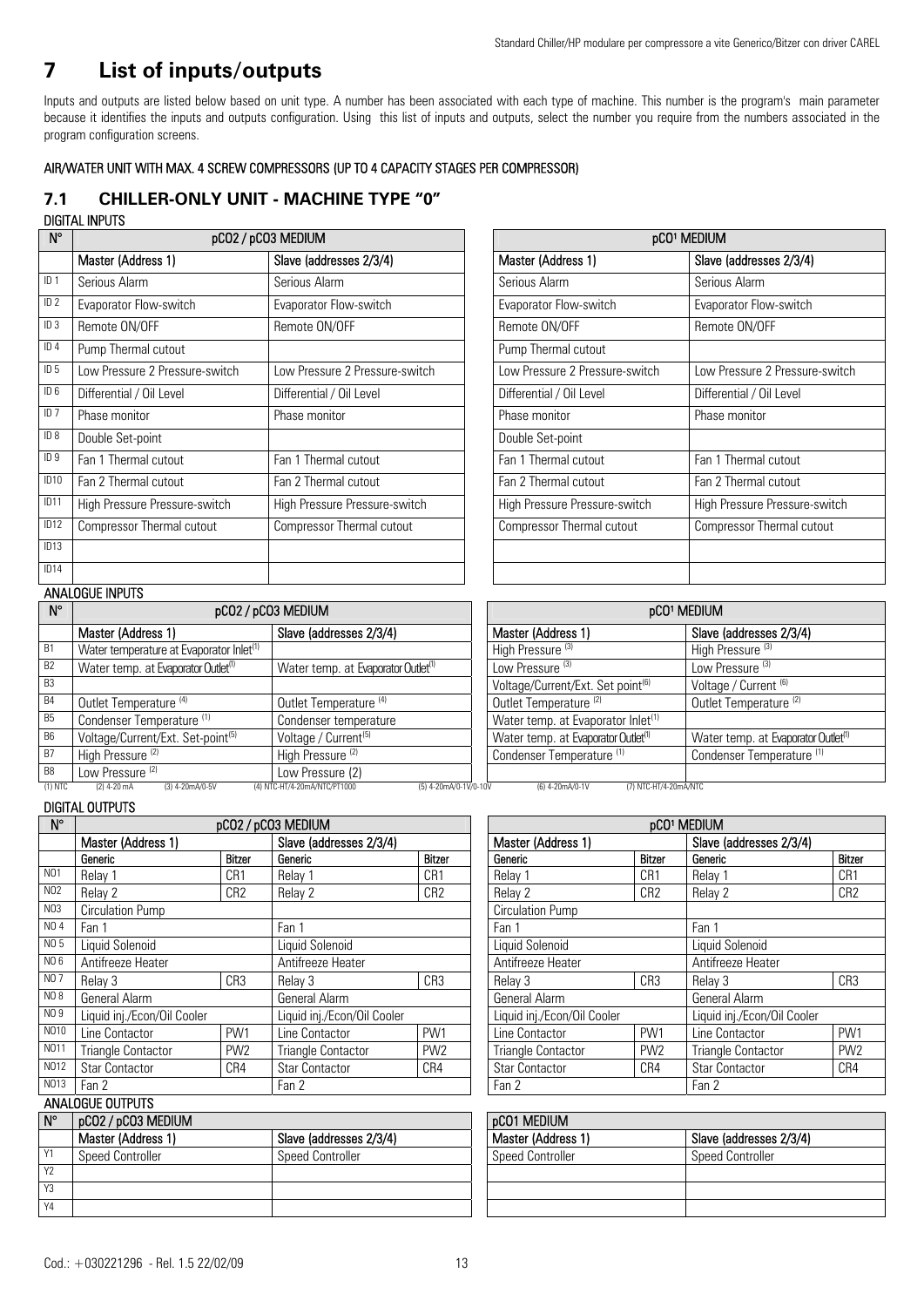## **7.2 CHILLER UNIT + HEAT PUMP – MACHINE TYPE "1"**

## DIGITAL INPUTS

|                  |                                  |                                   | <b>pCO1 MEDIUM</b>               |                                   |  |
|------------------|----------------------------------|-----------------------------------|----------------------------------|-----------------------------------|--|
| $N^{\circ}$      | pCO2 / pCO3 MEDIUM               |                                   |                                  |                                   |  |
|                  | Master (Address 1)               | Slave (addresses 2/3/4)           | Master (Address 1)               | Slave (addresses 2/3/4)           |  |
| $ID^*$           | Serious Alarm                    | Serious Alarm                     | Serious Alarm                    | Serious Alarm                     |  |
| ID <sub>2</sub>  | Evaporator Flow-switch           | Evaporator Flow-switch            | Evaporator Flow-switch           | Evaporator Flow-switch            |  |
| ID <sub>3</sub>  | Remote ON/OFF                    | Remote ON/OFF                     | Remote ON/OFF                    | Remote ON/OFF                     |  |
| ID <sub>4</sub>  | Pump Thermal cutout              |                                   | Pump Thermal cutout              |                                   |  |
| ID <sub>5</sub>  | Low Pressure 2 Pressure-switch   | Low Pressure 2 Pressure-switch    | Low Pressure 2 Pressure-switch   | Low Pressure 2 Pressure-switch    |  |
| ID <sub>6</sub>  | Differential / Oil Level         | Differential / Oil Level          | Differential / Oil Level         | Differential / Oil Level          |  |
| ID <sub>7</sub>  | Phase monitor                    | Phase monitor                     | Phase monitor                    | Phase monitor                     |  |
| ID 8             | Double Set-point                 |                                   | Double Set-point                 |                                   |  |
| ID <sub>9</sub>  | Fan 1 Thermal cutout             | Fan 1 Thermal cutout              | Fan 1 Thermal cutout             | Fan 1 Thermal cutout              |  |
| ID10             | Summer / Winter                  |                                   | Summer / Winter                  |                                   |  |
| ID11             | High Pressure Pressure-switch    | High Pressure Pressure-switch     | High Pressure Pressure-switch    | High Pressure Pressure-switch     |  |
| ID <sub>12</sub> | <b>Compressor Thermal cutout</b> | <b>Compressor Thermal Cutouts</b> | <b>Compressor Thermal cutout</b> | <b>Compressor Thermal Cutouts</b> |  |
| ID13             |                                  |                                   |                                  |                                   |  |
| ID14             |                                  |                                   |                                  |                                   |  |

### ANALOGUE INPUTS

| $N^{\circ}$    | pCO2 / pCO3 MEDIUM                                                     |                                                 |                                                                        | pCO1 MEDIUM                                              |  |  |
|----------------|------------------------------------------------------------------------|-------------------------------------------------|------------------------------------------------------------------------|----------------------------------------------------------|--|--|
|                | Master (Address 1)                                                     | Slave (addresses 2/3/4)                         | Master (Address 1)                                                     | Slave (addresses 2/3/4)                                  |  |  |
| <b>B1</b>      | Water temperature at Evaporator<br>$lnlet$ <sup><math>(1)</math></sup> |                                                 | High Pressure <sup>(3)</sup>                                           | High Pressure <sup>(3)</sup>                             |  |  |
| B <sub>2</sub> | Water temperature at Evaporator<br>Outlet <sup>(1)</sup>               | Water temperature at Evaporator<br>Outlet $(1)$ | Low Pressure <sup>(3)</sup>                                            | Low Pressure <sup>(3)</sup>                              |  |  |
| B <sub>3</sub> |                                                                        |                                                 | Voltage / Current / External Set-<br>point(6)                          | Voltage / Current <sup>(6)</sup>                         |  |  |
| B <sub>4</sub> | Outlet Temperature <sup>(4)</sup>                                      | Outlet Temperature <sup>(4)</sup>               | Outlet Temperature <sup>(7)</sup>                                      | Outlet Temperature <sup>(7)</sup>                        |  |  |
| B <sub>5</sub> | Condenser temperature                                                  | Condenser temperature                           | Water temperature at Evaporator<br>$lnlet$ <sup><math>(1)</math></sup> |                                                          |  |  |
| B <sub>6</sub> | Voltage / Current / External Set-<br>point <sup>(5)</sup>              | Voltage / Current <sup>(5)</sup>                | Water temperature at Evaporator<br>Outlet <sup>(1)</sup>               | Water temperature at Evaporator<br>Outlet <sup>(1)</sup> |  |  |
| B7             | High Pressure <sup>(2)</sup>                                           | High Pressure <sup>(2)</sup>                    | Condenser temperature                                                  | Condenser temperature                                    |  |  |
| B <sub>8</sub> | Low Pressure <sup>(2)</sup>                                            | Low Pressure <sup>(2)</sup>                     |                                                                        |                                                          |  |  |

(1) NTC (2) 4-20 mA (3) 4-20mA/0-5V (4) NTC-HT/4-20mA/NTC/PT1000 (5) 4-20mA/0-1V/0-10V (6) 4-20mA/0-1V (7) NTC-HT/4-20mA/NTC

## DIGITAL OUTPUTS

| $N^{\circ}$      | pCO2 / pCO3 MEDIUM          |                 |                             |                 | pCO1 MEDIUM                 |                 |                             |                         |  |
|------------------|-----------------------------|-----------------|-----------------------------|-----------------|-----------------------------|-----------------|-----------------------------|-------------------------|--|
|                  | Master (Address 1)          |                 | Slave (addresses 2/3/4)     |                 | Master (Address 1)          |                 |                             | Slave (addresses 2/3/4) |  |
|                  | Generic                     | <b>Bitzer</b>   | Generic                     | Bitzer          | Generic                     | Bitzer          | Generic                     | <b>Bitzer</b>           |  |
| N <sub>01</sub>  | Relay 1                     | CR1             | Relay 1                     | CR <sub>1</sub> | Relav <sub>1</sub>          | CR <sub>1</sub> | Relay <sup>'</sup>          | CR1                     |  |
| N <sub>02</sub>  | Relay 2                     | CR <sub>2</sub> | Relay 2                     | CR <sub>2</sub> | Relay 2                     | CR <sub>2</sub> | Relay 2                     | CR <sub>2</sub>         |  |
| N <sub>0</sub> 3 | <b>Circulation Pump</b>     |                 |                             |                 | <b>Circulation Pump</b>     |                 |                             |                         |  |
| NO 4             | Fan 1                       |                 | Fan 1                       |                 | Fan 1                       |                 |                             | Fan 1                   |  |
| NO 5             | Liquid Solenoid             |                 | Liquid Solenoid             |                 |                             | Liquid Solenoid |                             | Liquid Solenoid         |  |
| NO 6             | Antifreeze Heater           |                 | Antifreeze Heater           |                 | Antifreeze Heater           |                 | Antifreeze Heater           |                         |  |
| <b>NO7</b>       | Relay 3                     | CR3             | Relay 3                     | CR <sub>3</sub> | Relay 3                     | CR <sub>3</sub> | Relav <sub>3</sub>          | CR <sub>3</sub>         |  |
| NO 8             | General Alarm               |                 | General Alarm               |                 | General Alarm               |                 | General Alarm               |                         |  |
| NO 9             | Liquid inj./Econ/Oil Cooler |                 | Liquid inj./Econ/Oil Cooler |                 | Liquid inj./Econ/Oil Cooler |                 | Liquid inj./Econ/Oil Cooler |                         |  |
| N010             | Line Contactor              | PW1             | Line Contactor              | PW1             | Line Contactor              | PW1             | Line Contactor              | PW1                     |  |
| N <sub>011</sub> | <b>Triangle Contactor</b>   | PW <sub>2</sub> | <b>Triangle Contactor</b>   | PW <sub>2</sub> | <b>Triangle Contactor</b>   | PW <sub>2</sub> | <b>Triangle Contactor</b>   | PW <sub>2</sub>         |  |
| NO12             | <b>Star Contactor</b>       | CR4             | <b>Star Contactor</b>       | CR4             | <b>Star Contactor</b>       | CR4             | <b>Star Contactor</b>       | CR4                     |  |
| N013             | 4-way Valve                 |                 | 4-way Valve                 |                 | 4-way Valve<br>4-way Valve  |                 |                             |                         |  |

| $N^{\circ}$    | pCO2 / pCO3 MEDIUM      |                         | <b>pCO1 MEDIUM</b>      |                         |  |
|----------------|-------------------------|-------------------------|-------------------------|-------------------------|--|
|                | Master (Address 1)      | Slave (addresses 2/3/4) | Master (Address 1)      | Slave (addresses 2/3/4) |  |
| $\sqrt{4}$     |                         |                         |                         |                         |  |
| Y <sub>2</sub> | <b>Speed Controller</b> | <b>Speed Controller</b> | <b>Speed Controller</b> | <b>Speed Controller</b> |  |
| Y <sub>3</sub> |                         |                         |                         |                         |  |
| Y4             |                         |                         |                         |                         |  |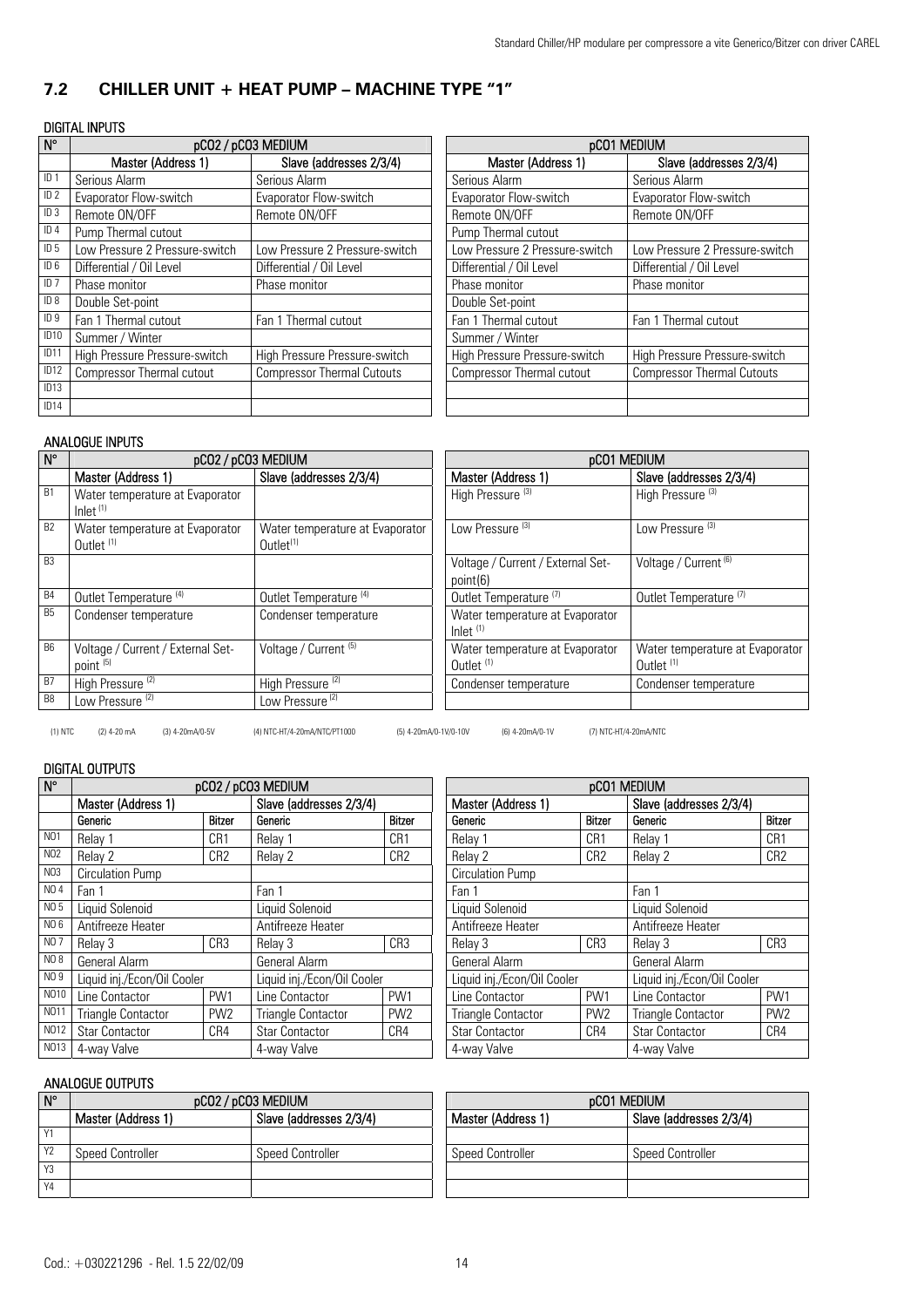## **7.3 CHILLER UNIT WITH FREECOOLING – MACHINE TYPE "2"**

## DIGITAL INPUTS

| $N^{\circ}$      |                                  | pCO2 / pCO3 MEDIUM               | <b>pCO1 MEDIUM</b>               |                                  |  |
|------------------|----------------------------------|----------------------------------|----------------------------------|----------------------------------|--|
|                  | Master (Address 1)               | Slave (addresses 2/3/4)          | Master (Address 1)               | Slave (addresses 2/3/4)          |  |
| $ID$ .           | Serious Alarm                    | Serious Alarm                    | Serious Alarm                    | Serious Alarm                    |  |
| ID <sub>2</sub>  | Evaporator Flow-switch           | Evaporator Flow-switch           | Evaporator Flow-switch           | Evaporator Flow-switch           |  |
| ID <sub>3</sub>  | Remote ON/OFF                    | Remote ON/OFF                    | Remote ON/OFF                    | Remote ON/OFF                    |  |
| ID <sub>4</sub>  | Pump Thermal cutout              |                                  | Pump Thermal cutout              |                                  |  |
| ID <sub>5</sub>  | Low Pressure 2 Pressure-switch   | Low Pressure 2 Pressure-switch   | Low Pressure 2 Pressure-switch   | Low Pressure 2 Pressure-switch   |  |
| ID 6             | Differential / Oil Level         | Differential / Oil Level         | Differential / Oil Level         | Differential / Oil Level         |  |
| ID <sub>7</sub>  | Phase monitor                    | Phase monitor                    | Phase monitor                    | Phase monitor                    |  |
| ID 8             | Double Set-point                 |                                  | Double Set-point                 |                                  |  |
| ID <sub>9</sub>  | Fan 1 Thermal cutout             | Fan 1 Thermal cutout             | Fan 1 Thermal cutout             | Fan 1 Thermal cutout             |  |
| ID <sub>10</sub> | Fan 2 Thermal cutout             | Fan 2 Thermal cutout             | Fan 2 Thermal cutout             | Fan 2 Thermal cutout             |  |
| ID <sub>11</sub> | High Pressure Pressure-switch    | High Pressure Pressure-switch    | High Pressure Pressure-switch    | High Pressure Pressure-switch    |  |
| ID <sub>12</sub> | <b>Compressor Thermal cutout</b> | <b>Compressor Thermal cutout</b> | <b>Compressor Thermal cutout</b> | <b>Compressor Thermal cutout</b> |  |
| ID13             |                                  |                                  |                                  |                                  |  |
| ID14             |                                  |                                  |                                  |                                  |  |

## ANALOGUE INPUTS

| $N^{\circ}$    | ,,,,,,,,,,,,,,,,,,,                                       | pCO2 / pCO3 MEDIUM                              | <b>pCO1 MEDIUM</b>                                                     |                                                          |  |  |  |
|----------------|-----------------------------------------------------------|-------------------------------------------------|------------------------------------------------------------------------|----------------------------------------------------------|--|--|--|
|                | Master (Address 1)                                        | Slave (addresses 2/3/4)                         | Master (Address 1)                                                     | Slave (addresses 2/3/4)                                  |  |  |  |
| <b>B1</b>      | Water temperature at Evaporator<br>Inlet $(1)$            |                                                 | High Pressure <sup>(3)</sup>                                           | High Pressure <sup>(3)</sup>                             |  |  |  |
| <b>B2</b>      | Water temperature at Evaporator<br>Outlet <sup>(1)</sup>  | Water temperature at Evaporator<br>Outlet $(1)$ | Low Pressure <sup>(3)</sup>                                            | Low Pressure <sup>(3)</sup>                              |  |  |  |
| <b>B3</b>      | Water temperature at Freecooling<br>Inlet $(1)$           |                                                 | Voltage / Current / External Set-<br>point <sup>(6)</sup>              | Voltage / Current <sup>(6)</sup>                         |  |  |  |
| <b>B4</b>      | Outlet Temperature <sup>(4)</sup>                         | Outlet Temperature <sup>(4)</sup>               | Outlet Temperature <sup>(7)</sup>                                      | Outlet Temperature <sup>(7)</sup>                        |  |  |  |
| <b>B5</b>      | Outside Air Temperature <sup>(1)</sup>                    |                                                 | Water temperature at Evaporator<br>$lnlet$ <sup><math>(1)</math></sup> |                                                          |  |  |  |
| <b>B6</b>      | Voltage / Current / External Set-<br>point <sup>(5)</sup> | Voltage / Current <sup>(5)</sup>                | Water temperature at Evaporator<br>Outlet <sup>(1)</sup>               | Water temperature at Evaporator<br>Outlet <sup>(1)</sup> |  |  |  |
| <b>B7</b>      | High Pressure <sup>(2)</sup>                              | High Pressure <sup>(2)</sup>                    | Outside Air Temperature <sup>(1)</sup>                                 |                                                          |  |  |  |
| B <sub>8</sub> | Low Pressure <sup>(2)</sup>                               | Low Pressure <sup>(2)</sup>                     | Water temperature at Freecooling<br>Inlet $(1)$                        |                                                          |  |  |  |

(1) NTC (2) 4-20 mA (3) 4-20mA/0-5V (4) NTC-HT/4-20mA/NTC/PT1000 (5) 4-20mA/0-1V/0-10V (6) 4-20mA/0-1V (7) NTC-HT/4-20mA/NTC

## DIGITAL OUTPUTS

| $N^{\circ}$      | pCO2 / pCO3 MEDIUM          |                 |                             |                 | pCO1 MEDIUM              |                                              |                 |                             |                 |
|------------------|-----------------------------|-----------------|-----------------------------|-----------------|--------------------------|----------------------------------------------|-----------------|-----------------------------|-----------------|
|                  | Master (Address 1)          |                 | Slave (addresses 2/3/4)     |                 |                          | Master (Address 1)                           |                 | Slave (addresses 2/3/4)     |                 |
|                  | Generic                     | <b>Bitzer</b>   | Generic                     | Bitzer          | Generic                  |                                              | <b>Bitzer</b>   | Generic                     | <b>Bitzer</b>   |
| N <sub>01</sub>  | Relay 1                     | CR1             | Relay 1                     | CR1             | Relay 1                  |                                              | CR1             | Relay 1                     | CR1             |
| N <sub>02</sub>  | Relay 2                     | CR <sub>2</sub> | Relay 2                     | CR <sub>2</sub> | Relay 2                  |                                              | CR <sub>2</sub> | Relay 2                     | CR <sub>2</sub> |
| N <sub>03</sub>  | Circulation Pump            |                 |                             |                 | Circulation Pump         |                                              |                 |                             |                 |
| NO 4             | Fan 1                       |                 | Fan 1                       | Fan 1           |                          |                                              | Fan 1           |                             |                 |
| NO 5             | Liquid Solenoid             |                 | Liquid Solenoid             |                 |                          | Liquid Solenoid                              |                 | Liquid Solenoid             |                 |
| N06              | Antifreeze Heater           |                 | Antifreeze Heater           |                 |                          | Antifreeze Heater                            |                 | Antifreeze Heater           |                 |
| NO 7             | Relay 3                     | CR3             | Relay 3                     | CR3             | Relay 3                  |                                              | CR3             | Relay 3                     | CR <sub>3</sub> |
| NO 8             | General Alarm               |                 | General Alarm               |                 | General Alarm            |                                              |                 | General Alarm               |                 |
| N09              | Liquid inj./Econ/Oil cooler |                 | Liquid inj./Econ/Oil cooler |                 |                          | Liquid inj./Econ/Oil cooler                  |                 | Liquid inj./Econ/Oil cooler |                 |
| NO10             | Line Contactor              | PW1             | Line Contactor              | PW1             | Line Contactor           |                                              | PW <sub>1</sub> | Line Contactor              | PW1             |
| N <sub>011</sub> | <b>Triangle Contactor</b>   | PW <sub>2</sub> | <b>Triangle Contactor</b>   | PW <sub>2</sub> |                          | PW <sub>2</sub><br><b>Triangle Contactor</b> |                 | <b>Triangle Contactor</b>   | PW <sub>2</sub> |
| NO12             | <b>Star Contactor</b>       | CR4             | <b>Star Contactor</b>       | CR4             |                          | Star Contactor<br>CR4                        |                 | <b>Star Contactor</b>       | CR4             |
| NO13             | Freecooling ON/OFF Valve    |                 |                             |                 | Freecooling ON/OFF Valve |                                              |                 |                             |                 |

| $N^{\circ}$ | pCO2 / pCO3 MEDIUM      |                         |  | <b>pCO1 MEDIUM</b>      |                         |  |
|-------------|-------------------------|-------------------------|--|-------------------------|-------------------------|--|
|             | Master (Address 1)      | Slave (addresses 2/3/4) |  | Master (Address 1)      | Slave (addresses 2/3/4) |  |
| Y1          | <b>Speed Controller</b> | Speed Controller        |  | <b>Speed Controller</b> | <b>Speed Controller</b> |  |
| <b>Y2</b>   | 3-way Freecooling Valve |                         |  | 3-way Freecooling Valve |                         |  |
| Y3          |                         |                         |  |                         |                         |  |
| <b>Y4</b>   |                         |                         |  |                         |                         |  |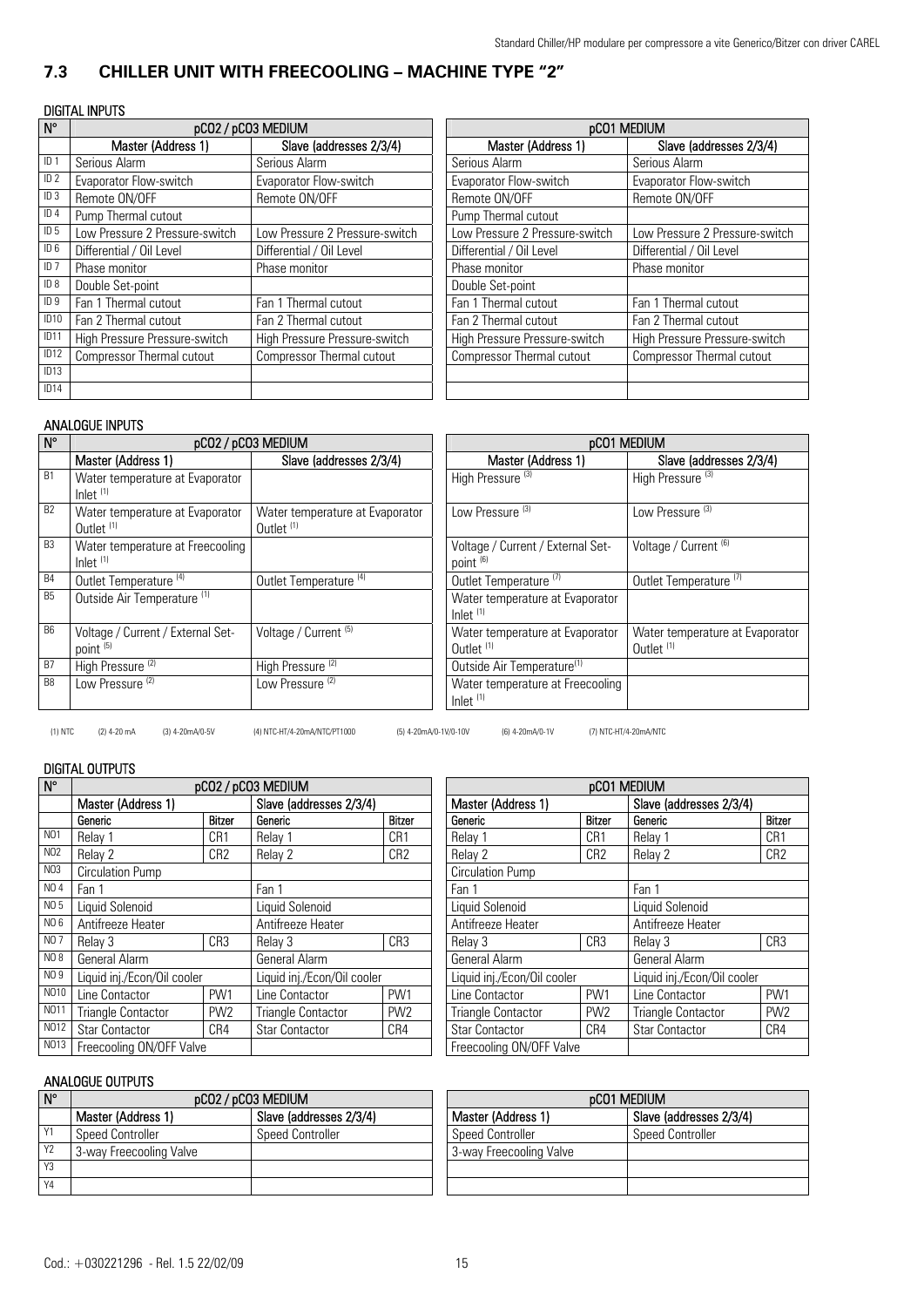## **WATER/WATER UNIT WITH MAX. 4 SCREW COMPRESSORS (UP TO 4 CAPACITY STAGES PER COMPRESSOR)**

## **7.4 CHILLER-ONLY UNIT – MACHINE TYPE "3"**

### DIGITAL INPUTS

| $N^{\circ}$      | pCO2 / pCO3 MEDIUM                 |                                    | pCO1 MEDIUM                        |                                    |  |  |
|------------------|------------------------------------|------------------------------------|------------------------------------|------------------------------------|--|--|
|                  | Master (Address 1)                 | Slave (addresses 2/3/4)            | Master (Address 1)                 | Slave (addresses 2/3/4)            |  |  |
| ID <sub>1</sub>  | Serious Alarm                      | Serious Alarm                      | Serious Alarm                      | Serious Alarm                      |  |  |
| ID <sub>2</sub>  | Evaporator Flow-switch             | Evaporator Flow-switch             | Evaporator Flow-switch             | Evaporator Flow-switch             |  |  |
| ID <sub>3</sub>  | Remote ON/OFF                      | Remote ON/OFF                      | Remote ON/OFF                      | Remote ON/OFF                      |  |  |
| ID <sub>4</sub>  | Evaporator Pump thermal Cutout     |                                    | Evaporator Pump thermal Cutout     |                                    |  |  |
| ID <sub>5</sub>  | Low Pressure 2 Pressure-switch     | Low Pressure 2 Pressure-switch     | Low Pressure 2 Pressure-switch     | Low Pressure 2 Pressure-switch     |  |  |
| ID <sub>6</sub>  | Differential / Oil Level           | Differential / Oil Level           | Differential / Oil Level           | Differential / Oil Level           |  |  |
| ID <sub>7</sub>  | Phase monitor                      | Phase monitor                      | Phase monitor                      | Phase monitor                      |  |  |
| ID 8             | Double Set-point                   |                                    | Double Set-point                   |                                    |  |  |
| ID <sub>9</sub>  | Evaporator Flow-switch (Enablable) | Evaporator Flow-switch (Enablable) | Evaporator Flow-switch (Enablable) | Evaporator Flow-switch (Enablable) |  |  |
| ID <sub>10</sub> | Condenser Pump thermal Cutout      |                                    | Condenser Pump thermal Cutout      |                                    |  |  |
| ID <sub>11</sub> | High Pressure Pressure-switch      | High Pressure Pressure-switch      | High Pressure Pressure-switch      | High Pressure Pressure-switch      |  |  |
| ID <sub>12</sub> | <b>Compressor Thermal cutout</b>   | <b>Compressor Thermal cutout</b>   | <b>Compressor Thermal cutout</b>   | <b>Compressor Thermal cutout</b>   |  |  |
| ID13             |                                    |                                    |                                    |                                    |  |  |
| ID14             |                                    |                                    |                                    |                                    |  |  |

| <b>pCO1 MEDIUM</b>                 |                                    |  |  |  |
|------------------------------------|------------------------------------|--|--|--|
| Master (Address 1)                 | Slave (addresses 2/3/4)            |  |  |  |
| Serious Alarm                      | Serious Alarm                      |  |  |  |
| Evaporator Flow-switch             | Evaporator Flow-switch             |  |  |  |
| Remote ON/OFF                      | Remote ON/OFF                      |  |  |  |
| Evaporator Pump thermal Cutout     |                                    |  |  |  |
| Low Pressure 2 Pressure-switch     | Low Pressure 2 Pressure-switch     |  |  |  |
| Differential / Oil Level           | Differential / Oil Level           |  |  |  |
| Phase monitor                      | Phase monitor                      |  |  |  |
| Double Set-point                   |                                    |  |  |  |
| Evaporator Flow-switch (Enablable) | Evaporator Flow-switch (Enablable) |  |  |  |
| Condenser Pump thermal Cutout      |                                    |  |  |  |
| High Pressure Pressure-switch      | High Pressure Pressure-switch      |  |  |  |
| <b>Compressor Thermal cutout</b>   | <b>Compressor Thermal cutout</b>   |  |  |  |
|                                    |                                    |  |  |  |
|                                    |                                    |  |  |  |

### ANALOGUE INPUTS

| $\mathsf{N}^\circ$ |                                                                       | pCO2 / pCO3 MEDIUM                                      | pCO1 MEDIUM |                                                                        |                                                  |
|--------------------|-----------------------------------------------------------------------|---------------------------------------------------------|-------------|------------------------------------------------------------------------|--------------------------------------------------|
|                    | Master (Address 1)                                                    | Slave (addresses 2/3/4)                                 |             | Master (Address 1)                                                     | Slave (addresses 2/3/4)                          |
| B <sub>1</sub>     | Water temperature at Evaporator Inlet <sup>(1)</sup>                  |                                                         |             | High Pressure <sup>(3)</sup>                                           | High Pressure <sup>(3)</sup>                     |
| B <sub>2</sub>     | Water temperature at Evaporator<br>Outlet $(1)$                       | Water temperature at Evaporator<br>Outlet $(1)$         |             | Low Pressure <sup>(3)</sup>                                            | Low Pressure <sup>(3)</sup>                      |
| B <sub>3</sub>     | Water temperature at Condenser<br>Outlet <sup>(1)</sup>               | Water temperature at Condenser<br>Outlet <sup>(1)</sup> |             | Voltage / Current / External Set-point<br>(6)                          | Voltage / Current <sup>(6)</sup>                 |
| B4                 | Outlet Temperature <sup>(4)</sup>                                     | Outlet Temperature <sup>(4)</sup>                       |             | Outlet Temperature <sup>(7)</sup>                                      | Outlet Temperature <sup>(7)</sup>                |
| <b>B5</b>          | Water temperature at Condenser<br>$lnlet$ <sup><math>(1)</math></sup> |                                                         |             | Water temperature at Evaporator<br>$lnlet$ <sup><math>(1)</math></sup> |                                                  |
| <b>B6</b>          | Voltage / Current / External Set-point<br>(5)                         | Voltage / Current <sup>(5)</sup>                        |             | Water temperature at Evaporator<br>Outlet <sup>(1)</sup>               | Water temperature at Ey<br>Outlet <sup>(1)</sup> |
| B7                 | High Pressure <sup>(2)</sup>                                          | High Pressure <sup>(2)</sup>                            |             | Water temperature at Condenser<br>$lnlet$ <sup><math>(1)</math></sup>  |                                                  |
| B <sub>8</sub>     | Low Pressure <sup>(2)</sup>                                           | Low Pressure <sup>(2)</sup>                             |             | Water temperature at Condenser<br>Outlet <sup>(1)</sup>                | Water temperature at Co<br>Outlet <sup>(1)</sup> |

| pCO1 MEDIUM                                              |                                                          |  |  |  |  |
|----------------------------------------------------------|----------------------------------------------------------|--|--|--|--|
| Master (Address 1)                                       | Slave (addresses 2/3/4)                                  |  |  |  |  |
| High Pressure <sup>(3)</sup>                             | High Pressure <sup>(3)</sup>                             |  |  |  |  |
| Low Pressure <sup>(3)</sup>                              | Low Pressure <sup>(3)</sup>                              |  |  |  |  |
| Voltage / Current / External Set-point<br>(6)            | Voltage / Current <sup>(6)</sup>                         |  |  |  |  |
| Outlet Temperature <sup>(7)</sup>                        | Outlet Temperature <sup>(7)</sup>                        |  |  |  |  |
| Water temperature at Evaporator<br>$lnlet$ $(1)$         |                                                          |  |  |  |  |
| Water temperature at Evaporator<br>Outlet <sup>(1)</sup> | Water temperature at Evaporator<br>Outlet <sup>(1)</sup> |  |  |  |  |
| Water temperature at Condenser<br>Inlet $(1)$            |                                                          |  |  |  |  |
| Water temperature at Condenser<br>Outlet <sup>(1)</sup>  | Water temperature at Condenser<br>Outlet <sup>(1)</sup>  |  |  |  |  |

(1) NTC (2) 4-20 mA (3) 4-20mA/0-5V (4) NTC-HT/4-20mA/NTC/PT1000 (5) 4-20mA/0-1V/0-10V (6) 4-20mA/0-1V (7) NTC-HT/4-20mA/NTC

## DIGITAL OUTPUTS

| $N^{\circ}$     | pCO2 / pCO3 MEDIUM          |                 |                             |                 | pCO1 MEDIUM                 |                 |                             |                 |
|-----------------|-----------------------------|-----------------|-----------------------------|-----------------|-----------------------------|-----------------|-----------------------------|-----------------|
|                 | Master (Address 1)          |                 | Slave (addresses 2/3/4)     |                 | Master (Address 1)          |                 | Slave (addresses 2/3/4)     |                 |
|                 | Generic                     | <b>Bitzer</b>   | Generic                     | <b>Bitzer</b>   | Generic                     | <b>Bitzer</b>   | Generic                     | <b>Bitzer</b>   |
| N <sub>01</sub> | Relay 1                     | CR1             | Relay 1                     | CR <sub>1</sub> | Relay 1                     | CR1             | Relay 1                     | CR <sub>1</sub> |
| N <sub>02</sub> | Relay 2                     | CR <sub>2</sub> | Relay 2                     | CR <sub>2</sub> | Relay 2                     | CR <sub>2</sub> | Relay 2                     | CR <sub>2</sub> |
| N03             | Evaporator Pump             |                 |                             |                 | Evaporator Pump             |                 |                             |                 |
| NO 4            | Condenser Pump              |                 |                             |                 | Condenser Pump              |                 |                             |                 |
| NO 5            | Liquid Solenoid             |                 | Liauid Solenoid             |                 | Liquid Solenoid             |                 | Liquid Solenoid             |                 |
| NO 6            | Antifreeze Heater           |                 | Antifreeze Heater           |                 | Antifreeze Heater           |                 | Antifreeze Heater           |                 |
| <b>NO7</b>      | Relay 3                     | CR3             | Relay 3                     | CR <sub>3</sub> | Relay 3                     | CR <sub>3</sub> | Relay 3                     | CR3             |
| NO 8            | General Alarm               |                 | General Alarm               |                 | General Alarm               |                 | <b>General Alarm</b>        |                 |
| NO 9            | Liquid inj./Econ/Oil Cooler |                 | Liquid inj./Econ/Oil Cooler |                 | Liquid inj./Econ/Oil Cooler |                 | Liquid inj./Econ/Oil Cooler |                 |
| N010            | Line Contactor              | PW1             | Line Contactor              | PW1             | Line Contactor              | PW1             | Line Contactor              | PW1             |
| N011            | <b>Triangle Contactor</b>   | PW <sub>2</sub> | Triangle Contactor          | PW <sub>2</sub> | <b>Triangle Contactor</b>   | PW <sub>2</sub> | <b>Triangle Contactor</b>   | PW <sub>2</sub> |
| N012            | <b>Star Contactor</b>       | CR4             | <b>Star Contactor</b>       | CR4             | <b>Star Contactor</b>       | CR4             | <b>Star Contactor</b>       | CR4             |
| N013            |                             |                 |                             |                 |                             |                 |                             |                 |

# Master (Address 1) Slave (addresses 2/3/4) Evaporator Pump Condenser Pump Liquid Solenoid<br>
Antifreeze Heater<br>
Antifreeze Heater<br>
Antifreeze Heater Antifreeze Heater Antifree<br>
Relay 3 CR3 Relay 3 No 9 Liquid inj./Econ/Oil Cooler Liquid inj./Econ/Oil Cooler Line Contactor PW1 Line Contactor Triangle Contactor PW2 Triangle Contactor PW2<br>
Star Contactor CR4 Star Contactor CR4

| $N^{\circ}$    | pCO2 / pCO3 MEDIUM |                         |  | pCO1 MEDIUM        |                         |  |
|----------------|--------------------|-------------------------|--|--------------------|-------------------------|--|
|                | Master (Address 1) | Slave (addresses 2/3/4) |  | Master (Address 1) | Slave (addresses 2/3/4) |  |
| $\sqrt{4}$     |                    |                         |  |                    |                         |  |
| Y <sub>2</sub> |                    |                         |  |                    |                         |  |
| Y3             |                    |                         |  |                    |                         |  |
| Y4             |                    |                         |  |                    |                         |  |

| pCO1 MEDIUM        |                         |  |  |  |  |
|--------------------|-------------------------|--|--|--|--|
| Master (Address 1) | Slave (addresses 2/3/4) |  |  |  |  |
|                    |                         |  |  |  |  |
|                    |                         |  |  |  |  |
|                    |                         |  |  |  |  |
|                    |                         |  |  |  |  |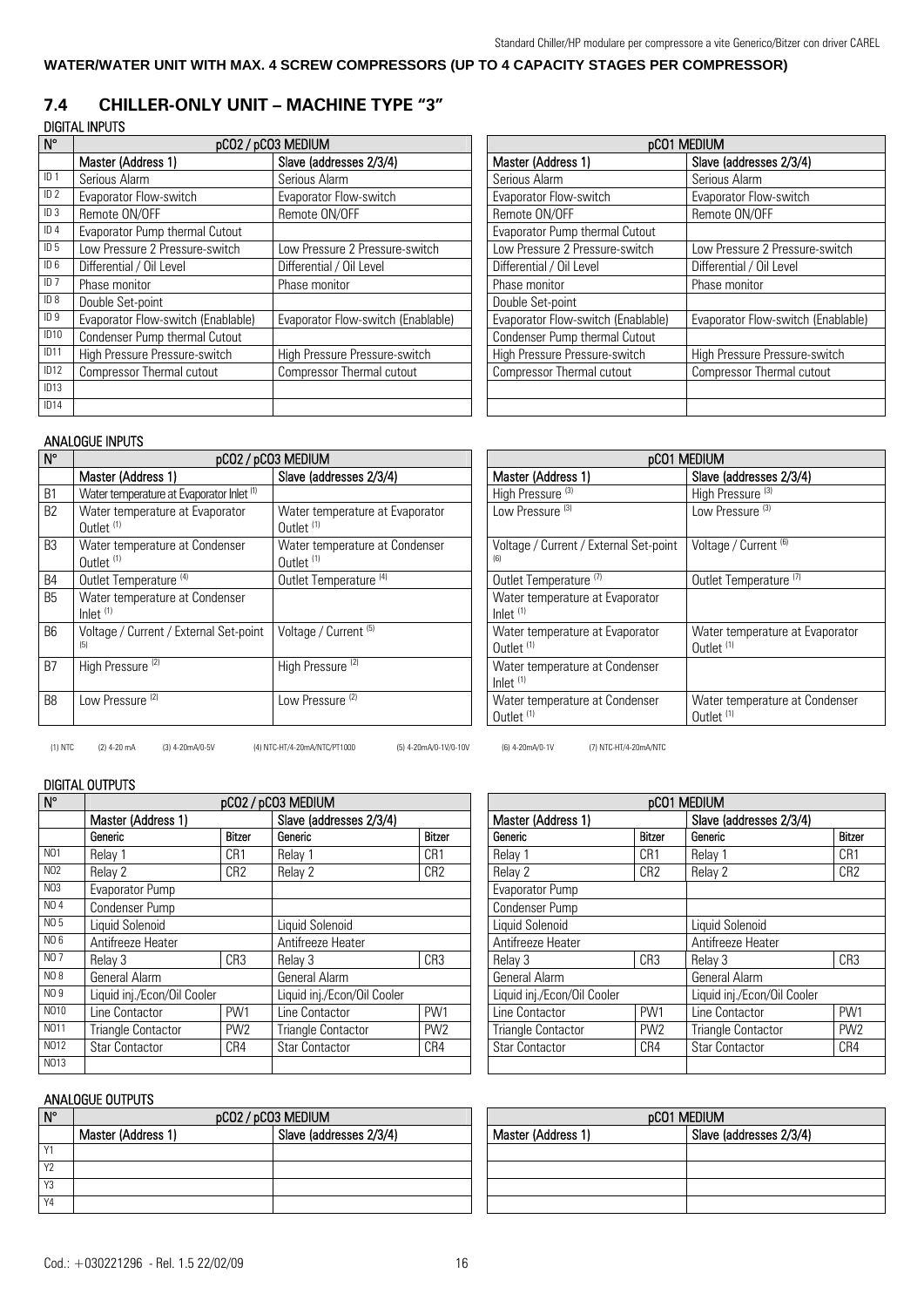## **7.5 CHILLER UNIT + HEAT PUMP WITH GAS REVERSING – MACHINE TYPE "4"**  DIGITAL INPUTS

| $\mathsf{N}^\circ$ | pCO2 / pCO3 MEDIUM                 |                                    | <b>pCO1 MEDIUM</b>                 |                                    |  |
|--------------------|------------------------------------|------------------------------------|------------------------------------|------------------------------------|--|
|                    | Master (Address 1)                 | Slave (addresses 2/3/4)            | Master (Address 1)                 | Slave (addresses 2/3/4)            |  |
| ID <sub>1</sub>    | Serious Alarm                      | Serious Alarm                      | Serious Alarm                      | Serious Alarm                      |  |
| ID2                | Evaporator Flow-switch             | Evaporator Flow-switch             | Evaporator Flow-switch             | Evaporator Flow-switch             |  |
| ID <sub>3</sub>    | remote ON/OFF                      |                                    | remote ON/OFF                      |                                    |  |
| ID4                | Evaporator Pump thermal Cutout     |                                    | Evaporator Pump thermal Cutout     |                                    |  |
| ID <sub>5</sub>    | Low Pressure Pressure-switch       | Low Pressure Pressure-switch       | Low Pressure Pressure-switch       | Low Pressure Pressure-switch       |  |
| ID <sub>6</sub>    | Oil differential / Oil Level       | Oil differential / Oil Level       | Oil differential / Oil Level       | Oil differential / Oil Level       |  |
| ID7                | Phase monitor                      | Phase monitor                      | Phase monitor                      | Phase monitor                      |  |
| ID 8               | Double Set-point                   |                                    | Double Set-point                   |                                    |  |
| ID <sub>9</sub>    | Evaporator Flow-switch (Enablable) | Evaporator Flow-switch (Enablable) | Evaporator Flow-switch (Enablable) | Evaporator Flow-switch (Enablable) |  |
| ID <sub>10</sub>   | Summer / Winter                    |                                    | Summer / Winter                    |                                    |  |
| ID11               | High pressure pressure-switch      | High pressure pressure-switch      | High pressure pressure-switch      | High pressure pressure-switch      |  |
| ID <sub>12</sub>   | <b>Compressor Thermal cutout</b>   | <b>Compressor Thermal cutout</b>   | <b>Compressor Thermal cutout</b>   | <b>Compressor Thermal cutout</b>   |  |
| ID13               |                                    |                                    |                                    |                                    |  |
| ID14               |                                    |                                    |                                    |                                    |  |

| pCO1 MEDIUM                        |                                    |  |  |  |
|------------------------------------|------------------------------------|--|--|--|
| Master (Address 1)                 | Slave (addresses 2/3/4)            |  |  |  |
| Serious Alarm                      | Serious Alarm                      |  |  |  |
| Evaporator Flow-switch             | Evaporator Flow-switch             |  |  |  |
| remote ON/OFF                      |                                    |  |  |  |
| Evaporator Pump thermal Cutout     |                                    |  |  |  |
| Low Pressure Pressure-switch       | Low Pressure Pressure-switch       |  |  |  |
| Oil differential / Oil Level       | Oil differential / Oil Level       |  |  |  |
| Phase monitor                      | Phase monitor                      |  |  |  |
| Double Set-point                   |                                    |  |  |  |
| Evaporator Flow-switch (Enablable) | Evaporator Flow-switch (Enablable) |  |  |  |
| Summer / Winter                    |                                    |  |  |  |
| High pressure pressure-switch      | High pressure pressure-switch      |  |  |  |
| <b>Compressor Thermal cutout</b>   | <b>Compressor Thermal cutout</b>   |  |  |  |
|                                    |                                    |  |  |  |
|                                    |                                    |  |  |  |

## ANALOGUE INPUTS

| $N^{\circ}$    |                                                                        | pCO2 / pCO3 MEDIUM                                       | <b>pCO1 MEDIUM</b>                                       |                                                  |  |  |
|----------------|------------------------------------------------------------------------|----------------------------------------------------------|----------------------------------------------------------|--------------------------------------------------|--|--|
|                | Master (Address 1)                                                     | Slave (addresses 2/3/4)                                  | Master (Address 1)                                       | Slave (addresses 2/3/4)                          |  |  |
| B1             | Water temperature at Evaporator<br>$lnlet$ <sup><math>(1)</math></sup> |                                                          | High Pressure <sup>(3)</sup>                             | High Pressure <sup>(3)</sup>                     |  |  |
| B2             | Water temperature at Evaporator<br>Outlet <sup>(1)</sup>               | Water temperature at Evaporator<br>Outlet <sup>(1)</sup> | Low Pressure <sup>(3)</sup>                              | Low Pressure <sup>(3)</sup>                      |  |  |
| B3             | Water temperature at Condenser<br>Outlet <sup>(1)</sup>                | Water temperature at Condenser<br>Outlet <sup>(1)</sup>  | Voltage / Current / External Set-point<br>(6)            | Voltage / Current <sup>(6)</sup>                 |  |  |
| <b>B4</b>      | Outlet Temperature <sup>(4)</sup>                                      | Outlet Temperature <sup>(4)</sup>                        | Outlet Temperature <sup>(7)</sup>                        | Outlet Temperature <sup>(7)</sup>                |  |  |
| <b>B5</b>      | Water temperature at Condenser<br>$lnlet$ $(1)$                        |                                                          | Water temperature at Evaporator<br>Inlet $(1)$           |                                                  |  |  |
| B <sub>6</sub> | Voltage / Current / External Set-point (5)                             | Voltage / Current <sup>(5)</sup>                         | Water temperature at Evaporator<br>Outlet <sup>(1)</sup> | Water temperature at Ev<br>Outlet <sup>(1)</sup> |  |  |
| <b>B7</b>      | High Pressure <sup>(2)</sup>                                           | High Pressure <sup>(2)</sup>                             | Water temperature at Condenser<br>Inlet $(1)$            |                                                  |  |  |
| B <sub>8</sub> | Low Pressure <sup>(2)</sup>                                            | Low Pressure <sup>(2)</sup>                              | Water temperature at Condenser<br>Outlet <sup>(1)</sup>  | Water temperature at Co<br>Outlet <sup>(1)</sup> |  |  |
|                |                                                                        |                                                          |                                                          |                                                  |  |  |

| ) medium                                                 | <b>pCO1 MEDIUM</b>                                      |                                                          |  |  |  |  |  |
|----------------------------------------------------------|---------------------------------------------------------|----------------------------------------------------------|--|--|--|--|--|
| Slave (addresses 2/3/4)                                  | Master (Address 1)                                      | Slave (addresses 2/3/4)                                  |  |  |  |  |  |
|                                                          | High Pressure <sup>(3)</sup>                            | High Pressure <sup>(3)</sup>                             |  |  |  |  |  |
| Water temperature at Evaporator<br>Outlet <sup>(1)</sup> | Low Pressure <sup>(3)</sup>                             | Low Pressure <sup>(3)</sup>                              |  |  |  |  |  |
| Water temperature at Condenser<br>Outlet <sup>(1)</sup>  | Voltage / Current / External Set-point<br>(6)           | Voltage / Current <sup>(6)</sup>                         |  |  |  |  |  |
| Outlet Temperature <sup>(4)</sup>                        | Outlet Temperature <sup>(7)</sup>                       | Outlet Temperature <sup>(7)</sup>                        |  |  |  |  |  |
|                                                          | Water temperature at Evaporator<br>Inlet $(1)$          |                                                          |  |  |  |  |  |
| Voltage / Current <sup>(5)</sup>                         | Water temperature at Evaporator<br>Outlet $(1)$         | Water temperature at Evaporator<br>Outlet <sup>(1)</sup> |  |  |  |  |  |
| High Pressure <sup>(2)</sup>                             | Water temperature at Condenser<br>Inlet $(1)$           |                                                          |  |  |  |  |  |
| Low Pressure (2)                                         | Water temperature at Condenser<br>Outlet <sup>(1)</sup> | Water temperature at Condenser<br>Outlet <sup>(1)</sup>  |  |  |  |  |  |

(1) NTC (2) 4-20 mA (3) 4-20mA/0-5V (4) NTC-HT/4-20mA/NTC/PT1000 (5) 4-20mA/0-1V/0-10V (6) 4-20mA/0-1V (7) NTC-HT/4-20mA/NTC

## DIGITAL OUTPUTS

| $N^{\circ}$      | pCO2 / pCO3 MEDIUM          |                 |                             |                         |  |                             | pCO1 MEDIUM     |                             |                         |  |
|------------------|-----------------------------|-----------------|-----------------------------|-------------------------|--|-----------------------------|-----------------|-----------------------------|-------------------------|--|
|                  | Master (Address 1)          |                 |                             | Slave (addresses 2/3/4) |  | Master (Address 1)          |                 |                             | Slave (addresses 2/3/4) |  |
|                  | Generic                     | <b>Bitzer</b>   | Generic                     | <b>Bitzer</b>           |  | Generic                     | <b>Bitzer</b>   | Generic                     | <b>Bitzer</b>           |  |
| N <sub>01</sub>  | Relav 1                     | CR <sub>1</sub> | Relav 1                     | CR1                     |  | Relav 1                     | CR1             | Relav 1                     | CR1                     |  |
| N <sub>02</sub>  | Relav 2                     | CR <sub>2</sub> | Relay 2                     | CR <sub>2</sub>         |  | Relav 2                     | CR2             | Relav 2                     | CR2                     |  |
| N <sub>0</sub> 3 | Evaporator Pump             |                 |                             |                         |  | Evaporator Pump             |                 |                             |                         |  |
| NO 4             | Condenser Pump              |                 |                             |                         |  | Condenser Pump              |                 |                             |                         |  |
| NO 5             | Liquid Solenoid             |                 | Liquid Solenoid             |                         |  | Liquid Solenoid             |                 | Liquid Solenoid             |                         |  |
| NO 6             | Antifreeze Heater           |                 | Antifreeze Heater           |                         |  | Antifreeze Heater           |                 | Antifreeze Heater           |                         |  |
| NO 7             | Relay 3                     | CR <sub>3</sub> | Relay 3                     | CR <sub>3</sub>         |  | Relay 3                     | CR <sub>3</sub> | Relay 3                     | CR3                     |  |
| NO 8             | General Alarm               |                 | General Alarm               |                         |  | General Alarm               |                 | General Alarm               |                         |  |
| NO 9             | Liquid inj./Econ/Oil Cooler |                 | Liquid inj./Econ/Oil Cooler |                         |  | Liquid inj./Econ/Oil Cooler |                 | Liquid inj./Econ/Oil Cooler |                         |  |
| NO10             | Line Contactor              | PW1             | Line Contactor              | PW1                     |  | Line Contactor              | PW1             | Line Contactor              | PW1                     |  |
| N011             | <b>Triangle Contactor</b>   | PW <sub>2</sub> | <b>Triangle Contactor</b>   | PW <sub>2</sub>         |  | <b>Triangle Contactor</b>   | PW <sub>2</sub> | <b>Triangle Contactor</b>   | PW <sub>2</sub>         |  |
| NO12             | <b>Star Contactor</b>       | CR4             | <b>Star Contactor</b>       | CR4                     |  | <b>Star Contactor</b>       | CR4             | <b>Star Contactor</b>       | CR4                     |  |
| NO13             | 4-way Valve                 |                 | 4-way Valve                 |                         |  | 4-way Valve                 |                 | 4-way Valve                 |                         |  |

## Master (Address 1) Slave (addresses 2/3/4) Evaporator Pump Condenser Pump NO 5 Liquid Solenoid Liquid Solenoid Liquid Solenoid Liquid Solenoid Antifreeze Heater Antifreeze Heater General Alarm General Alarm General Alarm General Alarm General Alarm General Alarm General Alarm General Alarm General Alarm General Alarm General Alarm General Alarm General Alarm General Alarm General Alarm General Alar Liquid inj./Econ/Oil Cooler Liquid inj./Econ/Oil Cooler Line Contactor Line Contactor Triangle Contactor PW2 Triangle Contactor PW2<br>
Star Contactor CR4 Star Contactor CR4

| $N^{\circ}$    | pCO2 / pCO3 MEDIUM |                         |  | <b>pCO1 MEDIUM</b> |                         |
|----------------|--------------------|-------------------------|--|--------------------|-------------------------|
|                | Master (Address 1) | Slave (addresses 2/3/4) |  | Master (Address 1) | Slave (addresses 2/3/4) |
|                |                    |                         |  |                    |                         |
| Y <sub>2</sub> |                    |                         |  |                    |                         |
| Y3             |                    |                         |  |                    |                         |
| Y4             |                    |                         |  |                    |                         |

|                    | pCO1 MEDIUM |                         |  |  |  |
|--------------------|-------------|-------------------------|--|--|--|
| Master (Address 1) |             | Slave (addresses 2/3/4) |  |  |  |
|                    |             |                         |  |  |  |
|                    |             |                         |  |  |  |
|                    |             |                         |  |  |  |
|                    |             |                         |  |  |  |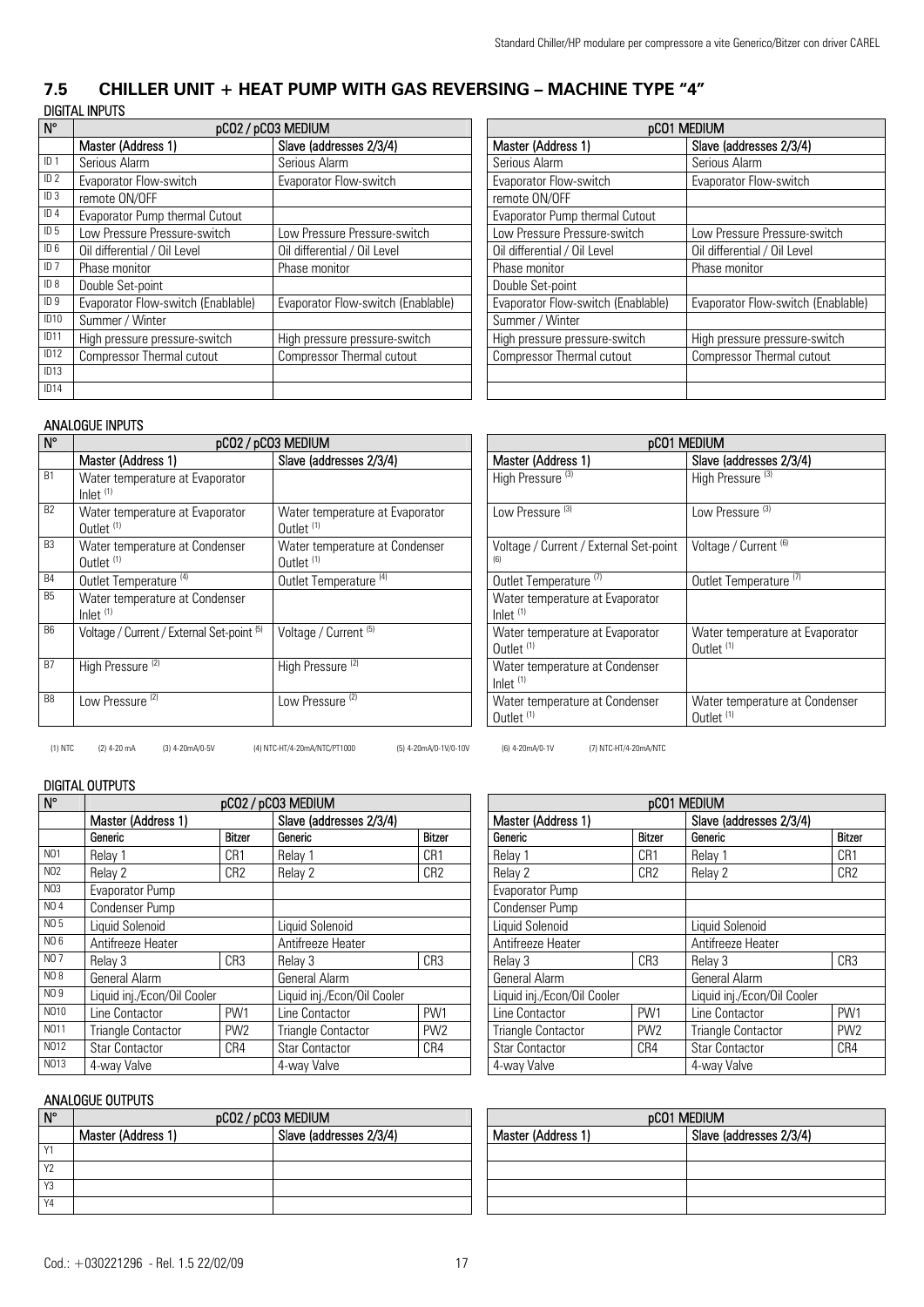## **7.6 CHILLER UNIT + HEAT PUMP WITH WATER REVERSING – MACHINE TYPE "5"**  DIGITAL INPUTS

| $N^{\circ}$        | pCO <sup>2</sup> MEDIUM            |                                    | <b>pCO<sup>1</sup> MEDIUM</b>      |                                    |  |
|--------------------|------------------------------------|------------------------------------|------------------------------------|------------------------------------|--|
|                    | Master (Address 1)                 | Slave (addresses 2/3/4)            | Master (Address 1)                 | Slave (addresses 2/3/4)            |  |
| ID <sub>1</sub>    | Serious Alarm                      | Serious Alarm                      | Serious Alarm                      | Serious Alarm                      |  |
| ID <sub>2</sub>    | Evaporator Flow-switch             | Evaporator Flow-switch             | Evaporator Flow-switch             | Evaporator Flow-switch             |  |
| ID <sub>3</sub>    | Remote ON/OFF                      | Remote ON/OFF                      | Remote ON/OFF                      | Remote ON/OFF                      |  |
| ID4                | Evaporator Pump thermal Cutout     |                                    | Evaporator Pump thermal Cutout     |                                    |  |
| ID <sub>5</sub>    | Low Pressure Pressure-switch       | Low Pressure Pressure-switch       | Low Pressure Pressure-switch       | Low Pressure Pressure-switch       |  |
| ID <sub>6</sub>    | Oil 1 differential / Oil Level     | Oil 2 differential / Oil Level     | Oil 1 differential / Oil Level     | Oil 2 differential / Oil Level     |  |
| $\overline{1}$ D 7 | Phase monitor                      | Phase monitor                      | Phase monitor                      | Phase monitor                      |  |
| ID 8               | Double Set-point                   |                                    | Double Set-point                   |                                    |  |
| ID <sub>9</sub>    | Evaporator Flow-switch (Enablable) | Evaporator Flow-switch (Enablable) | Evaporator Flow-switch (Enablable) | Evaporator Flow-switch (Enablable) |  |
| ID <sub>10</sub>   | Summer / Winter                    |                                    | Summer / Winter                    |                                    |  |
| ID <sub>11</sub>   | High pressure pressure-switch      | High pressure pressure-switch      | High pressure pressure-switch      | High pressure pressure-switch      |  |
| ID <sub>12</sub>   | <b>Compressor Thermal cutout</b>   | <b>Compressor Thermal cutout</b>   | Compressor Thermal cutout          | <b>Compressor Thermal cutout</b>   |  |
| ID13               |                                    |                                    |                                    |                                    |  |
| ID14               |                                    |                                    |                                    |                                    |  |

| pCO <sup>1</sup> MEDIUM            |                                    |  |  |  |
|------------------------------------|------------------------------------|--|--|--|
| Master (Address 1)                 | Slave (addresses 2/3/4)            |  |  |  |
| Serious Alarm                      | Serious Alarm                      |  |  |  |
| Evaporator Flow-switch             | Evaporator Flow-switch             |  |  |  |
| Remote ON/OFF                      | Remote ON/OFF                      |  |  |  |
| Evaporator Pump thermal Cutout     |                                    |  |  |  |
| Low Pressure Pressure-switch       | Low Pressure Pressure-switch       |  |  |  |
| Oil 1 differential / Oil Level     | Oil 2 differential / Oil Level     |  |  |  |
| Phase monitor                      | Phase monitor                      |  |  |  |
| Double Set-point                   |                                    |  |  |  |
| Evaporator Flow-switch (Enablable) | Evaporator Flow-switch (Enablable) |  |  |  |
| Summer / Winter                    |                                    |  |  |  |
| High pressure pressure-switch      | High pressure pressure-switch      |  |  |  |
| <b>Compressor Thermal cutout</b>   | <b>Compressor Thermal cutout</b>   |  |  |  |
|                                    |                                    |  |  |  |
|                                    |                                    |  |  |  |

## ANALOGUE INPUTS

| $\overline{\mathsf{N}^{\circ}}$ | pCO2 / pCO3 MEDIUM                                                     |                                                          |                                     |                                        | pCO1 MEDIUM                                      |
|---------------------------------|------------------------------------------------------------------------|----------------------------------------------------------|-------------------------------------|----------------------------------------|--------------------------------------------------|
|                                 | Master (Address 1)                                                     | Slave (addresses 2/3/4)                                  | Master (Address 1)                  |                                        | Slave (addresses 2/3/4)                          |
| <b>B1</b>                       | Water temperature at Evaporator<br>$lnlet$ <sup><math>(1)</math></sup> |                                                          | High Pressure <sup>(3)</sup>        |                                        | High Pressure <sup>(3)</sup>                     |
| <b>B2</b>                       | Water temperature at Evaporator<br>Outlet $(1)$                        | Water temperature at Evaporator<br>Outlet <sup>(1)</sup> | Low Pressure <sup>(3)</sup>         |                                        | Low Pressure <sup>(3)</sup>                      |
| <b>B3</b>                       | Water temperature at Condenser<br>Outlet $(1)$                         | Water temperature at Condenser<br>Outlet <sup>(1)</sup>  | (6)                                 | Voltage / Current / External Set-point | Voltage / Current <sup>(6)</sup>                 |
| <b>B4</b>                       | Outlet Temperature <sup>(4)</sup>                                      | Outlet Temperature <sup>(4)</sup>                        | Outlet Temperature <sup>(7)</sup>   |                                        | Outlet Temperature <sup>(7)</sup>                |
| B5                              | Water temperature at Condenser<br>$lnlet$ <sup><math>(1)</math></sup>  |                                                          | $lnlet$ <sup><math>(1)</math></sup> | Water temperature at Evaporator        |                                                  |
| <b>B6</b>                       | Voltage / Current / External Set-point<br>(5)                          | Voltage / Current <sup>(5)</sup>                         | Outlet <sup>(1)</sup>               | Water temperature at Evaporator        | Water temperature at Ey<br>Outlet <sup>(1)</sup> |
| <b>B7</b>                       | High Pressure <sup>(2)</sup>                                           | High Pressure <sup>(2)</sup>                             | $lnlet$ <sup><math>(1)</math></sup> | Water temperature at Condenser         |                                                  |
| B <sub>8</sub>                  | Low Pressure <sup>(2)</sup>                                            | Low Pressure <sup>(2)</sup>                              | Outlet <sup>(1)</sup>               | Water temperature at Condenser         | Water temperature at Co<br>Outlet <sup>(1)</sup> |

| <b>MEDIUM</b>                                            | pCO1 MEDIUM                                              |                                                          |  |  |  |  |  |
|----------------------------------------------------------|----------------------------------------------------------|----------------------------------------------------------|--|--|--|--|--|
| Slave (addresses 2/3/4)                                  | Master (Address 1)                                       | Slave (addresses 2/3/4)                                  |  |  |  |  |  |
|                                                          | High Pressure <sup>(3)</sup>                             | High Pressure <sup>(3)</sup>                             |  |  |  |  |  |
| Water temperature at Evaporator<br>Outlet <sup>(1)</sup> | Low Pressure (3)                                         | Low Pressure (3)                                         |  |  |  |  |  |
| Water temperature at Condenser<br>Outlet <sup>(1)</sup>  | Voltage / Current / External Set-point<br>(6)            | Voltage / Current <sup>(6)</sup>                         |  |  |  |  |  |
| Outlet Temperature <sup>(4)</sup>                        | Outlet Temperature <sup>(7)</sup>                        | Outlet Temperature <sup>(7)</sup>                        |  |  |  |  |  |
|                                                          | Water temperature at Evaporator<br>Inlet $(1)$           |                                                          |  |  |  |  |  |
| Voltage / Current <sup>(5)</sup>                         | Water temperature at Evaporator<br>Outlet <sup>(1)</sup> | Water temperature at Evaporator<br>Outlet <sup>(1)</sup> |  |  |  |  |  |
| High Pressure <sup>(2)</sup>                             | Water temperature at Condenser<br>Inlet $(1)$            |                                                          |  |  |  |  |  |
| Low Pressure <sup>(2)</sup>                              | Water temperature at Condenser<br>Outlet <sup>(1)</sup>  | Water temperature at Condenser<br>Outlet <sup>(1)</sup>  |  |  |  |  |  |

(1) NTC (2) 4-20 mA (3) 4-20mA/0-5V (4) NTC-HT/4-20mA/NTC/PT1000 (5) 4-20mA/0-1V/0-10V (6) 4-20mA/0-1V (7) NTC-HT/4-20mA/NTC

## DIGITAL OUTPUTS

| $N^{\circ}$      | pCO2 / pCO3 MEDIUM          |                 |                             |                 | pCO1 MEDIUM |                             |                 |                             |                         |  |
|------------------|-----------------------------|-----------------|-----------------------------|-----------------|-------------|-----------------------------|-----------------|-----------------------------|-------------------------|--|
|                  | Master (Address 1)          |                 | Slave (addresses 2/3/4)     |                 |             | Master (Address 1)          |                 |                             | Slave (addresses 2/3/4) |  |
|                  | Generic                     | <b>Bitzer</b>   | Generic                     | <b>Bitzer</b>   |             | Generic                     | <b>Bitzer</b>   | Generic                     | <b>Bitzer</b>           |  |
| N <sub>0</sub> 1 | Relay 1                     | CR1             | Relay 1                     | CR1             |             | Relay 1                     | CR1             | Relay 1                     | CR1                     |  |
| N02              | Relay 2                     | CR <sub>2</sub> | Relay 2                     | CR <sub>2</sub> |             | Relav <sub>2</sub>          | CR <sub>2</sub> | Relay 2                     | CR2                     |  |
| N <sub>03</sub>  | Evaporator Pump             |                 |                             |                 |             | Evaporator Pump             |                 |                             |                         |  |
| NO 4             | Condenser Pump              |                 |                             |                 |             | Condenser Pump              |                 |                             |                         |  |
| NO 5             | Liquid Solenoid             |                 | Liquid Solenoid             |                 |             | Liauid Solenoid             |                 | Liquid Solenoid             |                         |  |
| NO 6             | Antifreeze Heater           |                 | Antifreeze Heater           |                 |             | Antifreeze Heater           |                 | Antifreeze Heater           |                         |  |
| <b>NO7</b>       | Relay 3                     | CR3             | Relay 3                     | CR <sub>3</sub> |             | Relay 3                     | CR <sub>3</sub> | Relay 3                     | CR3                     |  |
| NO 8             | General Alarm               |                 | General Alarm               |                 |             | General Alarm               |                 | General Alarm               |                         |  |
| NO 9             | Liquid inj./Econ/Oil Cooler |                 | Liquid inj./Econ/Oil Cooler |                 |             | Liquid inj./Econ/Oil Cooler |                 | Liquid inj./Econ/Oil Cooler |                         |  |
| N010             | Line Contactor              | PW <sub>1</sub> | Line Contactor              | PW1             |             | Line Contactor              | PW1             | Line Contactor              | PW1                     |  |
| N011             | <b>Triangle Contactor</b>   | PW <sub>2</sub> | <b>Triangle Contactor</b>   | PW <sub>2</sub> |             | Triangle Contactor          | PW <sub>2</sub> | <b>Triangle Contactor</b>   | PW <sub>2</sub>         |  |
| NO12             | <b>Star Contactor</b>       | CR4             | <b>Star Contactor</b>       | CR4             |             | <b>Star Contactor</b>       | CR4             | <b>Star Contactor</b>       | CR4                     |  |
| N013             | 4-way Valve                 |                 | 4-way Valve                 |                 |             | 4-way Valve                 |                 | 4-way Valve                 |                         |  |

| $N^{\circ}$    |                    | pCO2 / pCO3 MEDIUM      | pCO1 MEDIUM        |                         |  |
|----------------|--------------------|-------------------------|--------------------|-------------------------|--|
|                | Master (Address 1) | Slave (addresses 2/3/4) | Master (Address 1) | Slave (addresses 2/3/4) |  |
| Y1             |                    |                         |                    |                         |  |
| Y <sub>2</sub> |                    |                         |                    |                         |  |
| Y3             |                    |                         |                    |                         |  |
| Y4             |                    |                         |                    |                         |  |

| pCO1 MEDIUM                 |                 |                             |                 |  |  |  |  |  |
|-----------------------------|-----------------|-----------------------------|-----------------|--|--|--|--|--|
| Master (Address 1)          |                 | Slave (addresses 2/3/4)     |                 |  |  |  |  |  |
| Generic                     | <b>Bitzer</b>   | Generic                     | <b>Bitzer</b>   |  |  |  |  |  |
| Relay 1                     | CR1             | Relay 1                     | CR1             |  |  |  |  |  |
| Relay 2                     | CR <sub>2</sub> | Relay 2                     | CR <sub>2</sub> |  |  |  |  |  |
| Evaporator Pump             |                 |                             |                 |  |  |  |  |  |
| Condenser Pump              |                 |                             |                 |  |  |  |  |  |
| Liquid Solenoid             |                 | Liquid Solenoid             |                 |  |  |  |  |  |
| Antifreeze Heater           |                 | Antifreeze Heater           |                 |  |  |  |  |  |
| Relay 3                     | CR <sub>3</sub> | CR <sub>3</sub><br>Relay 3  |                 |  |  |  |  |  |
| General Alarm               |                 | General Alarm               |                 |  |  |  |  |  |
| Liquid inj./Econ/Oil Cooler |                 | Liquid inj./Econ/Oil Cooler |                 |  |  |  |  |  |
| Line Contactor              | PW1             | Line Contactor              | PW1             |  |  |  |  |  |
| <b>Triangle Contactor</b>   | PW <sub>2</sub> | <b>Triangle Contactor</b>   | PW <sub>2</sub> |  |  |  |  |  |
| <b>Star Contactor</b>       | CR4             | <b>Star Contactor</b>       | CR4             |  |  |  |  |  |
| 4-way Valve                 |                 | 4-way Valve                 |                 |  |  |  |  |  |

| pCO1 MEDIUM        |  |                         |  |  |  |
|--------------------|--|-------------------------|--|--|--|
| Master (Address 1) |  | Slave (addresses 2/3/4) |  |  |  |
|                    |  |                         |  |  |  |
|                    |  |                         |  |  |  |
|                    |  |                         |  |  |  |
|                    |  |                         |  |  |  |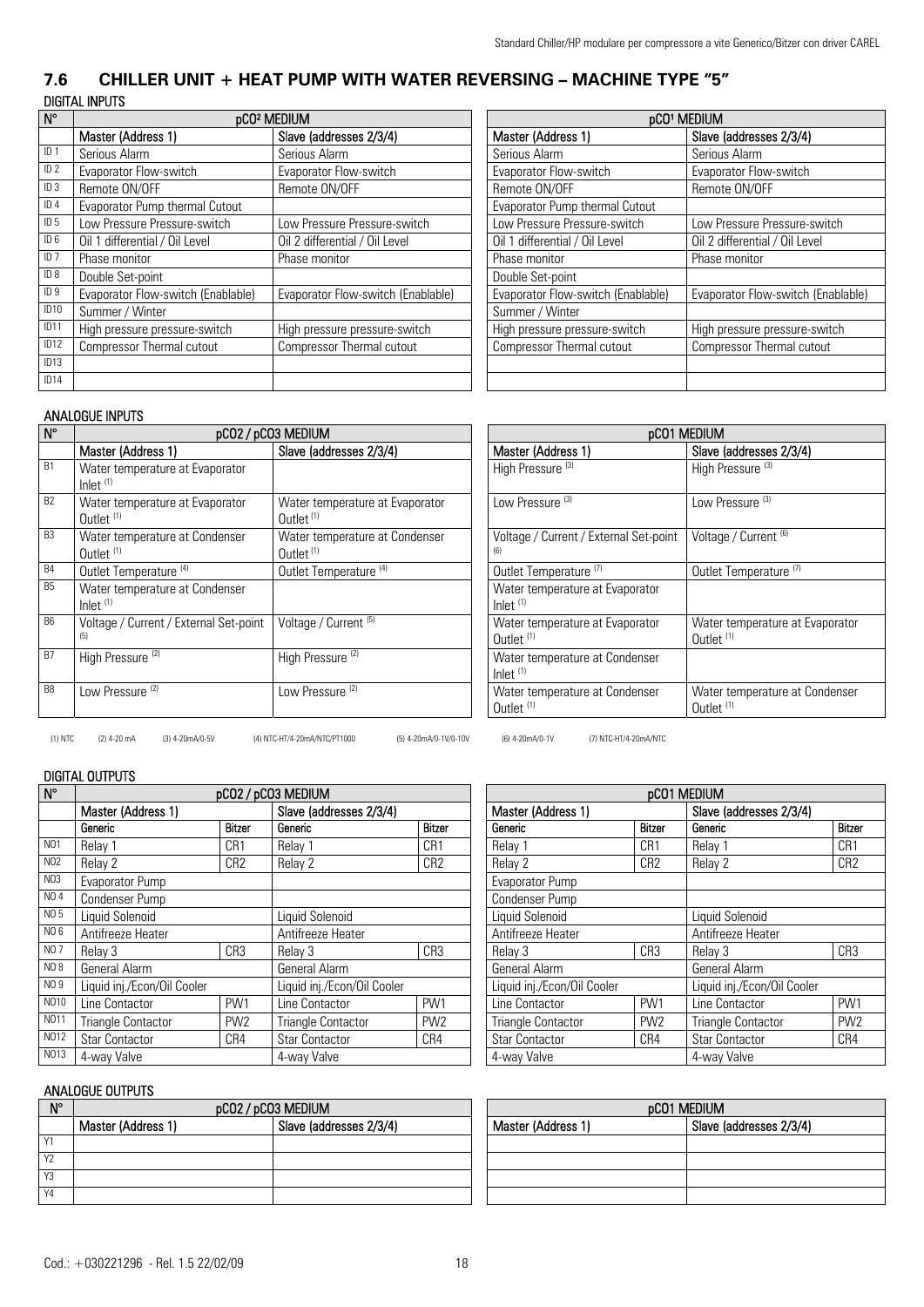## **8 List of parameters**

The table below describes program parameters along with the following additional information: screen code (screens have a code in the top right corner) to make identifying the parameter easier (screen), factory setting, upper and lower limits of the range within which values can be effected, unit of measurement, and an empty column for writing the desired value.

- To find the parameter you are interested in on the terminal's display, proceed as follows:
	- Locate the parameter in the table below and the code of the screen it appears on
	- Using the list of screens (coming section) and screen code, call up the screen on the terminal

| DESCRIPTION OF PARAMETER                                               |                      | <b>SCREEN</b>      | <b>MASTER</b>             | FACTORY VALUE     | <b>USER</b>                          | RANGE                                         | <b>UNIT</b>                      |
|------------------------------------------------------------------------|----------------------|--------------------|---------------------------|-------------------|--------------------------------------|-----------------------------------------------|----------------------------------|
|                                                                        |                      |                    | <b>SLAVE</b>              |                   | VALUE                                |                                               | <b>MEASUREM</b>                  |
|                                                                        |                      |                    |                           |                   |                                      |                                               | <b>ENT</b>                       |
|                                                                        |                      | 15 button terminal |                           |                   |                                      | Terminal with 6-keys or built-in version      |                                  |
| <b>MAINTENANCE</b>                                                     |                      |                    | <b>MAINTENANCE button</b> |                   |                                      | PRG and MAINTENANCE button in the menu        |                                  |
| Password inputting                                                     | A <sub>3</sub>       |                    | M/S                       | 1234              |                                      | $0 + 9999$                                    |                                  |
| Duty hours thresholds for evaporator pump                              | A4                   |                    | M                         | 10                |                                      | $0 \div 999$                                  | hours x 1000                     |
| Reset duty hours thresholds for evaporator pump                        | A4                   |                    | M                         | ${\sf N}$         |                                      | Y/N                                           |                                  |
| Duty hours thresholds for condenser pump                               | A <sub>5</sub>       |                    | M                         | 10                |                                      | $0 \div 999$                                  | hours x 1000                     |
| Reset duty hours thresholds for condenser pump                         | A <sub>5</sub>       |                    | M                         | $\mathsf{N}$      |                                      | Y/N                                           |                                  |
| Duty hours thresholds for compressor                                   | A <sub>6</sub>       |                    | M                         | 10                |                                      | $0 + 999$                                     | hours x 1000                     |
| Reset compressor duty hours                                            | A <sub>6</sub>       |                    | M                         | N                 |                                      | Y/N                                           |                                  |
| Adjustment of probe B1                                                 | A7                   |                    | M/S                       | $\mathbf 0$       |                                      | $-9.9 \div 9.9$                               |                                  |
| Adjustment of probe B2                                                 | A7                   |                    | M/S                       | $\mathbf{0}$      |                                      | $-9.9 \div 9.9$                               |                                  |
| Adjustment of probe B3                                                 | A7                   |                    | M/S                       | $\mathbf 0$       |                                      | $-9.9 \div 9.9$                               |                                  |
| Adjustment of probe B4                                                 | A7                   |                    | M/S                       | $\mathbf 0$       |                                      | $-9.9 \div 9.9$                               |                                  |
| Adjustment of probe B5                                                 | A <sub>8</sub>       |                    | M/S                       | $\mathbf 0$       |                                      | $-9.9 \div 9.9$                               |                                  |
| Adjustment of probe B6                                                 | A <sub>8</sub>       |                    | M/S                       | $\mathbf 0$       |                                      | $-9.9 \div 9.9$                               |                                  |
| Adjustment of probe B7                                                 | A <sub>8</sub>       |                    | M/S                       | $\mathbf{0}$      |                                      | $-9.9 \div 9.9$                               |                                  |
| Adjustment of probe B8                                                 | A <sub>8</sub>       |                    | M/S                       | $\mathbf 0$       |                                      | $-9.9 \div 9.9$                               |                                  |
| Compressor 1 enable                                                    | A <sub>9</sub>       |                    | M                         | Y                 |                                      | Y/N                                           |                                  |
| Compressor 2 enable                                                    | A9                   |                    | M                         | Y                 |                                      | Y/N                                           |                                  |
| Compressor 3 enable                                                    | A <sub>9</sub>       |                    | $\overline{M}$            | Y                 |                                      | Y/N                                           |                                  |
| Compressor 4 enable                                                    | A <sub>9</sub>       |                    | M                         | Y                 |                                      | Y/N                                           |                                  |
| Alarm log delete                                                       | Aa                   |                    | M/S                       | N                 |                                      | Y/N                                           |                                  |
| Manual release of Driver 1 at start-up                                 | Ab                   |                    | M/S                       | <b>No</b>         |                                      | No-Yes                                        |                                  |
| Manual release of Driver 2 at start-up                                 | Ac                   |                    | M/S                       | No                |                                      | No-Yes                                        |                                  |
| Adjustment mode for Driver 1 valve                                     | Ad                   |                    | M/S                       | Automatic         |                                      | Aut-Man                                       |                                  |
| Number of steps for manual opening of Driver 1 valve                   | Ad                   |                    | M/S                       | $\overline{0}$    |                                      | $0 \div 9999$                                 | Steps                            |
| Adjustment mode for Driver 2 valve                                     | Ae                   |                    | M/S                       | Automatic         |                                      | Aut-Man                                       |                                  |
| Number of steps for manual opening of Driver 2 valve                   | Ae                   |                    | M/S                       | $\mathbf 0$       |                                      | $0 + 9999$                                    | Steps                            |
| Enter new Maintenance password                                         | Af                   |                    | M/S                       | 1234              |                                      | $0 \div 9999$                                 |                                  |
| <b>CLOCK</b>                                                           | 15 button terminal   |                    |                           |                   |                                      | PGD0 Terminal with 6-keys or built-in version |                                  |
|                                                                        | <b>CLOCK</b> button  |                    |                           |                   | PRG and CLOCK button in the menu     |                                               |                                  |
| Hour setting                                                           | K1                   |                    | M/S                       | current hour      |                                      | $0 + 23$                                      | Hours                            |
| Minute setting                                                         | K1                   |                    | M/S                       | current minutes   |                                      | $0 + 59$                                      | minutes                          |
| Day setting                                                            | K1                   |                    | M/S                       | current day       |                                      | $1 \div 31$                                   |                                  |
| Month setting                                                          | K1                   |                    | M/S                       | current month     |                                      | $1 \div 12$                                   |                                  |
| Year setting                                                           | K1                   |                    | M/S                       | current year      |                                      | $0 + 99$                                      |                                  |
| Enter clock password<br>Enable on-off time bands                       | K <sub>2</sub><br>K3 |                    | M<br>M                    | 1234              |                                      |                                               |                                  |
|                                                                        | K4                   |                    | M                         | N<br>$\mathbf{0}$ |                                      | Y/N<br>$0 - 23$                               |                                  |
| Start and end hours and minutes for time band<br>F1-1 and F1-2         |                      |                    |                           |                   |                                      | $0 - 59$                                      | Hours<br>Minutes                 |
| Start and end hours and minutes for time band F2                       | K5                   |                    | M                         | $\mathbf{0}$      |                                      | $0 - 23$                                      | Hours                            |
|                                                                        |                      |                    |                           |                   |                                      | $0 - 59$                                      | Minutes                          |
| Select time bands (F1-F2-F3-F4) for each day                           | K <sub>6</sub>       |                    | M                         | F1                |                                      | F1-F2-F3-F4                                   |                                  |
| Enter new Clock password                                               | K7                   |                    | M                         | 1234              |                                      | $0 \div 9999$                                 |                                  |
|                                                                        | 15 button terminal   |                    |                           |                   |                                      | PGD0 Terminal with 6-keys or built-in version |                                  |
| <b>SET POINT</b>                                                       | <b>SET POINT key</b> |                    |                           |                   | PRG and SET POINT button in the menu |                                               |                                  |
| Summer set point                                                       | S <sub>1</sub>       |                    | M/S                       | 12.0              |                                      | see P1                                        | $^{\circ}{\rm C}$                |
| Winter set point                                                       | $\overline{S1}$      |                    | M                         | 45.0              |                                      | see P2                                        | $\mathrm{C}$                     |
| Second summer set-point                                                | S2                   |                    | M                         | 12.0              |                                      | see P1                                        | $^{\circ}{\rm C}$                |
| Second winter set point                                                | S <sub>2</sub>       |                    | M/S                       | 45,0              |                                      | see P2                                        | $^{\circ}{\rm C}$                |
|                                                                        | 15 button terminal   |                    |                           |                   |                                      | PGD0 Terminal with 6-keys or built-in version |                                  |
| <b>USER</b>                                                            | <b>PROG</b> button   |                    |                           |                   | PRG and USER button in the menu      |                                               |                                  |
| User password inputting                                                | P <sub>0</sub>       |                    | M/S                       | 1234              |                                      | $0 \div 9999$                                 |                                  |
| Minimum limit of summer set point                                      | P <sub>1</sub>       |                    | M/S                       | 7,0               |                                      | $-99,9/99,9$                                  | $^{\circ}{\rm C}$                |
| Maximum limits for the cooling set point                               | P1                   |                    | M                         | 17,0              |                                      | $-99.9/99.9$                                  | $^{\circ}C$                      |
| Minimum limit of winter set point                                      | P <sub>2</sub>       |                    | M                         | 40,0              |                                      | $-99,9/99,9$                                  | °C                               |
|                                                                        | P <sub>2</sub>       |                    | M                         | 50,0              |                                      | $-99,9/99,9$                                  | $^{\circ} \mathbb{C}$            |
|                                                                        |                      |                    |                           |                   |                                      | Input / Output                                |                                  |
| Maximum limits for the heating set point                               |                      |                    |                           |                   |                                      |                                               |                                  |
| Selection of control probe                                             | P <sub>3</sub>       |                    | M                         | Input             |                                      |                                               |                                  |
| Control with probe at evaporator input                                 | P <sub>4</sub>       |                    | M                         | Prop.             |                                      | Prop./Prop+Int.                               |                                  |
| Integration time                                                       | P <sub>4</sub>       |                    | M                         | 600               |                                      | $0 \div 9999$                                 | seconds                          |
| Control at output - summer forced power down                           | P <sub>5</sub>       |                    | M                         | 5,0               |                                      | $-99,9 \div 99,9$                             | $^{\circ}C$                      |
| Control at output - winter forced power down                           | P <sub>5</sub>       |                    | M                         | 47,0              |                                      | $-99,9 \div 99,9$                             | $^{\circ}{\rm C}$                |
| Control band<br>Demand time delay between steps when outlet regulation | P <sub>6</sub><br>Po |                    | M<br>M                    | 3,0<br>40         |                                      | $0 + 99,9$<br>0-999                           | $^{\circ}{\rm C}$<br>$\mathbb S$ |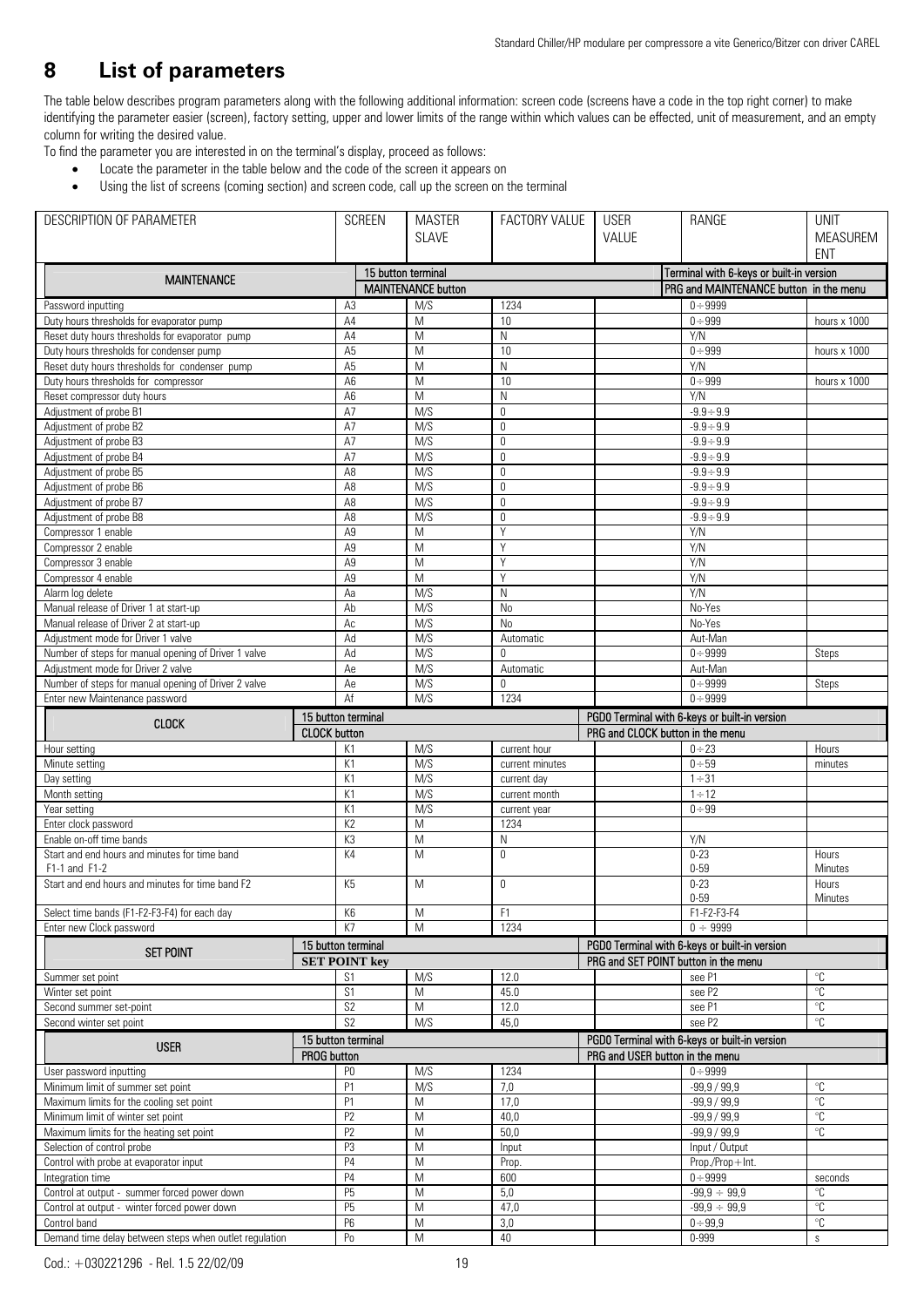| DESCRIPTION OF PARAMETER                                        | <b>SCREEN</b>             | <b>MASTER</b>  | <b>FACTORY VALUE</b> | <b>USER</b> | RANGE                                         | <b>UNIT</b>              |
|-----------------------------------------------------------------|---------------------------|----------------|----------------------|-------------|-----------------------------------------------|--------------------------|
|                                                                 |                           | <b>SLAVE</b>   |                      | VALUE       |                                               | <b>MEASUREM</b>          |
|                                                                 |                           |                |                      |             |                                               | <b>ENT</b>               |
| Neutral zone with modulating capacity control                   | P7                        | M/S            | 1,0                  |             | $0 \div 99.9$                                 | $\overline{\text{C}}$    |
| Delayed power up between pump and compressors                   | P8                        | M              | 5                    |             | $0 + 999$                                     | seconds                  |
| Delayed power down of main pump                                 | P <sub>9</sub>            | $\overline{M}$ | 5                    |             | $0 + 999$                                     | seconds                  |
| Enable remote On/Off                                            | Pa                        | M/S            | N                    |             | Y/N                                           |                          |
| Type of remote on / off from master                             | Pa                        | M              | On/Off Unit          |             | On/Off unit                                   |                          |
|                                                                 |                           |                |                      |             | On/Off circuit                                |                          |
| Enable On/Off from supervisor                                   | P                         | M/S            | N                    |             | Y/N                                           |                          |
| Alarm relay logic                                               | PI                        | M/S            | N.A                  |             | N.O. / N.C.                                   |                          |
| Enable summer / winter selection from digital input             | Pb                        | M              | $\mathsf{N}$         |             | Y/N                                           |                          |
|                                                                 |                           | M              | $\mathsf{N}$         |             | Y/N                                           |                          |
| Enable summer / winter selection from supervisor                | Pb                        |                |                      |             |                                               |                          |
| Enable language mask start-up                                   | Pc                        | M/S            | Y                    |             | Y/N                                           |                          |
| Type of freecooling control                                     | Pd                        | M/S            | Prop.                |             | Prop./Prop+Int.                               |                          |
| Integral time for freecooling management                        | Pd                        | M/S            | 150                  |             | $0 + 9999$                                    | seconds                  |
| Freecooling offset on set-point                                 | Pd                        | M/S            | 5,0                  |             | $0 + 99.9$                                    | $^{\circ}C$              |
| Minimum freecooling delta                                       | Pe                        | M/S            | 2,0                  |             | $0 + 99,9$                                    | $^{\circ}{\rm C}$        |
| Maximum freecooling delta                                       | Pe                        | M/S            | 10,0                 |             | $0 \div 99.9$                                 | $\overline{\mathcal{C}}$ |
| Freecooling differential                                        | Pe                        | M/S            | 4,0                  |             | $2,0 \div 99,9$                               | $^{\circ}{\rm C}$        |
| Compressors delay in freecooling                                | Pe                        | M/S            | 5                    |             | $0 + 500$                                     | minutes                  |
| Minimum threshold for freecooling valve start                   | Pf                        | M/S            | 50                   |             | $0 \div 100$                                  | $\%$                     |
| Maximum threshold for freecooling valve opening                 | Pf                        | M/S            | 50                   |             | $0 \div 100$                                  | $\%$                     |
| Defrosting starts                                               | Pg                        | M/S            | 2,0                  |             | $-99,9/99,9$                                  | °C/bar                   |
| Defrosting ends                                                 | Pq                        | M/S            | 12,0                 |             | $-99,9/99,9$                                  | °C/bar                   |
| Drip-off time                                                   | Ph                        | M/S            | 10                   |             | $5 \div 999$                                  | seconds                  |
| Delayed defrosting start                                        | Ph                        | M/S            | 1800                 |             | $0 + 32000$                                   | seconds                  |
|                                                                 |                           |                |                      |             |                                               |                          |
| Maximum defrosting time<br>Cycle reversing configuration        | Ph<br>Pi                  | M/S<br>M/S     | 300                  |             | $0 + 32000$<br>Comp. always ON Comp.          | seconds                  |
|                                                                 |                           |                | Comp. always on      |             | OFF start of defr. Cmp.                       |                          |
|                                                                 |                           |                |                      |             | OFF end defr.                                 |                          |
|                                                                 |                           |                |                      |             |                                               |                          |
|                                                                 |                           |                |                      |             | Comp. OFF start/end                           |                          |
| Board identification number for supervisory network             | Pi                        | M/S            | $\mathbf{1}$         |             | $0 + 200$                                     |                          |
| Card communication speed for supervision network                | Pi                        | M/S            | 19200                |             | $1200 \div 19200$                             | bps                      |
| Selection of communication serial network                       | Pi                        | M/S            | <b>CAREL PTC</b>     |             | Carel / Modbus / LON                          |                          |
| Select type of unit of measure                                  | Pm                        | M              | STANDARD             |             | STANDARD / ANGLO-                             |                          |
|                                                                 |                           |                |                      |             | SAXON                                         |                          |
| New user password inputting                                     | Pk                        | M/S            | 1234                 |             | $0 + 9999$                                    |                          |
|                                                                 |                           |                |                      |             |                                               |                          |
|                                                                 | 15 button terminal        |                |                      |             | PGD0 Terminal with 6-keys or built-in version |                          |
| <b>MANUFACTURER</b>                                             | <b>PROG + MENU button</b> |                |                      |             | PRG and MANUFACTURER button in the menu       |                          |
| Constructor password inputting                                  | Z <sub>0</sub>            | M/S            | 1234                 |             | $0 - 9999$                                    |                          |
| CONFIGURATION →                                                 |                           |                |                      |             |                                               |                          |
|                                                                 |                           |                | $\Omega$             |             |                                               |                          |
| Unit configuration                                              | C <sub>1</sub>            | M/S            |                      |             | $0 \div 5$                                    |                          |
| Enable probe B1                                                 | C <sub>2</sub>            | M/S            | S (if pCO2-pCO3)     |             | Y/N                                           |                          |
|                                                                 |                           |                | N (if pCO1)          |             |                                               |                          |
| Enable probe B2                                                 | C <sub>2</sub>            | M/S            | N                    |             | Y/N                                           |                          |
| Enable probe B3                                                 | C2                        | M/S            | $\mathsf{N}$         |             | Y/N                                           |                          |
| Enable probe B4                                                 | C <sub>2</sub>            | M/S            | N                    |             | Y/N                                           |                          |
| Enable probe B5                                                 | C <sub>2</sub>            | M/S            | N (if pCO2-pCO3)     |             | Y/N                                           |                          |
|                                                                 |                           |                | S (if pCO1)          |             |                                               |                          |
| Enable probe B6                                                 | C <sub>2</sub>            | M/S            | N                    |             | Y/N                                           |                          |
| Enable probe B7                                                 | C <sub>2</sub>            | M/S            | ${\sf N}$            |             | Y/N                                           |                          |
| Enable probe B8                                                 | C <sub>2</sub>            | M/S            | $\mathsf N$          |             | Y/N                                           |                          |
| Generic probe generic configuration (B4 on pCO1, B5 on pCOC, B6 | C <sub>3</sub>            | M/S            | No                   |             | No Current Voltage                            |                          |
| on pCO2)                                                        |                           |                |                      |             | external Set-point                            |                          |
| Type of generic probe                                           | C <sub>3</sub>            | M/S            | 0-1V(Set point and   |             | $0-1$ V                                       |                          |
|                                                                 |                           |                | voltage)             |             | $0 - 10V$                                     |                          |
|                                                                 |                           |                | 4-20mA(current)      |             | 4-20mA                                        |                          |
| Generic probe lower limit                                       | C4                        | M/S            | 0 (voltage and       |             | $-999,9 \div 999,9$                           | °C/V/A                   |
|                                                                 |                           |                | current),            |             |                                               |                          |
|                                                                 |                           |                | -5.0 (external set - |             |                                               |                          |
|                                                                 |                           |                | point)               |             |                                               |                          |
| Generic probe upper limit                                       | C <sub>4</sub>            | M/S            | 630(voltage)         |             | $-999,9 \div 999,9$                           | $\degree$ C/V/A          |
|                                                                 |                           |                | 400(current)         |             |                                               |                          |
|                                                                 |                           |                | 5.0 (external set -  |             |                                               |                          |
|                                                                 |                           |                | point)               |             |                                               |                          |
| Type of probes on analogue inputs 1 and 2 (pCO1 only)           | C <sub>5</sub>            | M/S            | 4-20mA               |             | 4-20mA / 0-5V                                 |                          |
| Type of delivery temperature probe                              | C6                        | M/S            | <b>Ntc</b>           |             | Ntc / 4-20mA                                  |                          |
| Delivery probe lower limit                                      | C6                        | M/S            | $-30,0$              |             | $-999,9 \div 999,9$                           | $^{\circ}{\rm C}$        |
| Delivery probe upper limit                                      | C6                        | M/S            | 150,0                |             | $0,0 \div 999,9$                              | $\overline{\text{c}}$    |
| High pressure probe lower limit                                 | $\overline{C}$            | M/S            | 00,0                 |             | $-99.9 \div 99.9$                             | bar                      |
| High pressure probe upper limit                                 | C <sub>7</sub>            | M/S            | 30,0                 |             | $-99,9 \div 99,9$                             | bar                      |
|                                                                 | C8                        |                |                      |             |                                               | bar                      |
| Low pressure probe lower limit                                  | C8                        | M/S            | $-0,5$<br>7.0        |             | $-99,9 \div 99,9$                             |                          |
| Low pressure probe upper limit                                  |                           | M/S            |                      |             | $-99.9 \div 99.9$                             | bar                      |
| Enable double set-point                                         | C9                        | M              | Disabled             |             | Disabled / Enabled                            |                          |
| Number of drivers present                                       | Ca                        | M/S            | 0                    |             | $0 \div 2$                                    |                          |
| Number of compressors present<br>Compressor rotation            | Ca<br>Ca                  | M/S<br>M       | $\mathbf{1}$<br>Y    |             | $1 \div 4$<br>Y/N                             |                          |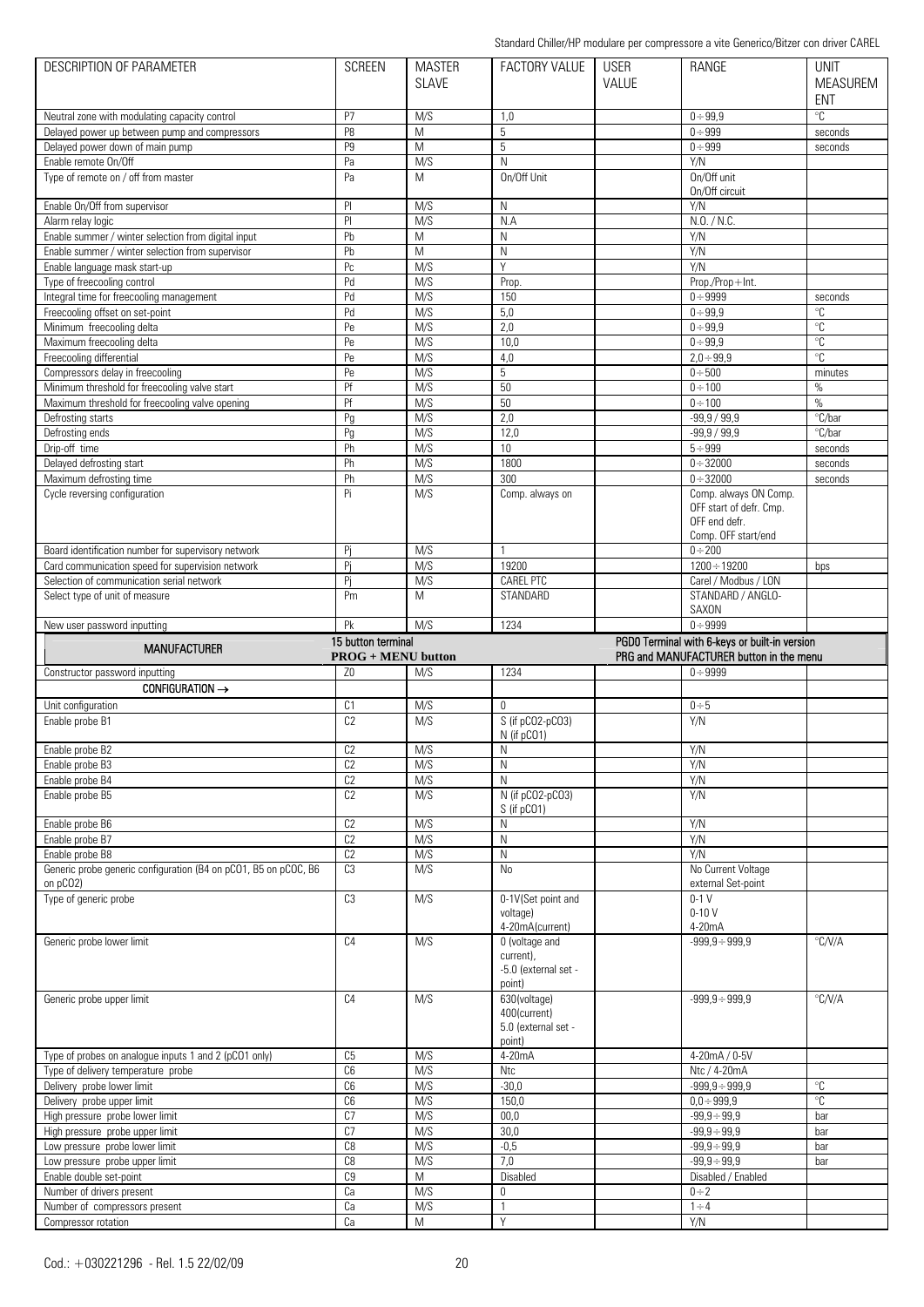| DESCRIPTION OF PARAMETER                                                                                        | <b>SCREEN</b>        | <b>MASTER</b><br><b>SLAVE</b> | <b>FACTORY VALUE</b>        | <b>USER</b><br>VALUE | RANGE                                                                     | <b>UNIT</b><br><b>MEASUREM</b><br><b>ENT</b> |
|-----------------------------------------------------------------------------------------------------------------|----------------------|-------------------------------|-----------------------------|----------------------|---------------------------------------------------------------------------|----------------------------------------------|
| Kind of compressor and load steps                                                                               | Cb                   | M/S                           | Generic-step                |                      | Generic-Step<br>Generic-Stepless<br>Bitzer-Step<br><b>Bitzer-Stepless</b> |                                              |
| Number of steps per compressor                                                                                  | Cb                   | M/S                           | 4                           |                      | $1 \div 4$                                                                |                                              |
| Solenoid valve configuration                                                                                    | Cy                   | M/S                           | None                        |                      | None/<br>Liquid Injection/<br>Economiser                                  |                                              |
| Field enabling reduced power                                                                                    | Сh                   | M/S                           | N                           |                      | Y/N                                                                       |                                              |
| Step 1 - Relay 1 logic                                                                                          | Cd                   | M/S                           | <b>ON</b>                   |                      | OFF/ON                                                                    |                                              |
| Step 1 - Relay 2 logic<br>Step 1 - Relay 3 logic                                                                | Cd<br>Cd             | M/S<br>M/S                    | <b>OFF</b><br><b>OFF</b>    |                      | OFF/ON<br>OFF/ON                                                          |                                              |
| Step 2 - Relay 1 logic                                                                                          | Ce                   | M/S                           | <b>OFF</b>                  |                      | OFF/ON                                                                    |                                              |
| Step 2 - Relay 2 logic                                                                                          | Ce                   | M/S                           | <b>OFF</b>                  |                      | OFF/ON                                                                    |                                              |
| Step 2 - Relay 3 logic                                                                                          | Сe                   | M/S                           | 0 <sub>N</sub>              |                      | OFF/ON                                                                    |                                              |
| Step 3 - Relay 1 logic                                                                                          | Cf                   | M/S                           | <b>OFF</b>                  |                      | OFF/ON                                                                    |                                              |
| Step 3 - Relay 2 logic                                                                                          | Cf                   | M/S                           | 0N                          |                      | OFF/ON                                                                    |                                              |
| Step 3 - Relay 3 logic                                                                                          | Сf                   | M/S<br>M/S                    | <b>OFF</b><br><b>OFF</b>    |                      | OFF/ON<br>OFF/ON                                                          |                                              |
| Step 4 - Relay 1 logic<br>Step 4 - Relay 2 logic                                                                | Cg<br>Cg             | M/S                           | <b>OFF</b>                  |                      | OFF/ON                                                                    |                                              |
| Step 4 - Relay 3 logic                                                                                          | Cg                   | M/S                           | <b>OFF</b>                  |                      | OFF/ON                                                                    |                                              |
| Off configuration for relay 1                                                                                   | Cz                   | M/S                           | <b>OFF</b>                  |                      | OFF/ON                                                                    |                                              |
| Off configuration for relay 2                                                                                   | Cz                   | M/S                           | 0 <sub>N</sub>              |                      | OFF/ON                                                                    |                                              |
| Stand-by configuration for relay 1                                                                              | Ci                   | M/S                           | <b>OFF</b>                  |                      | OFF/ON                                                                    |                                              |
| Stand-by configuration for relay 2                                                                              | Ci                   | M/S                           | <b>ON</b>                   |                      | OFF/ON                                                                    |                                              |
| Decrementing configuration for relay 1<br>Decrementing configuration for relay 2                                | Ci<br>Ci             | M/S<br>M/S                    | 0 <sub>N</sub><br><b>ON</b> |                      | OFF/ON<br>OFF/ON                                                          |                                              |
| Incrementing configuration for relay 1                                                                          | Сk                   | M/S                           | <b>OFF</b>                  |                      | OFF/ON                                                                    |                                              |
| Incrementing configuration for relay 2                                                                          | Ck                   | M/S                           | <b>OFF</b>                  |                      | OFF/ON                                                                    |                                              |
| Compressor configuration visualisation OFF CR 1 (Btz)                                                           | Ct                   | M/S                           | <b>OFF</b>                  |                      | OFF/ON                                                                    |                                              |
| Compressor configuration visualisation OFF CR 2 (Btz)                                                           | Ct                   | M/S                           | 0 <sub>N</sub>              |                      | OFF/ON                                                                    |                                              |
| Compressor configuration visualisation OFF CR 3 (Btz)                                                           | Ct                   | M/S                           | <b>OFF</b>                  |                      | OFF/ON                                                                    |                                              |
| Compressor configuration visualisation stand-by CR 1 (Btz)                                                      | Cu                   | M/S                           | <b>OFF</b>                  |                      | OFF/ON                                                                    |                                              |
| Compressor configuration visualisation stand-by CR 2 (Btz)                                                      | Cu<br>Cu             | M/S<br>M/S                    | <b>OFF</b><br><b>OFF</b>    |                      | OFF/ON<br>OFF/ON                                                          |                                              |
| Compressor configuration visualisation stand-by CR 3 (Btz)<br>Decreasing configuration visualisation CR 1 (Btz) | Cv                   | M/S                           | <b>OFF</b>                  |                      | OFF/ON                                                                    |                                              |
| Decreasing configuration visualisation CR 2 (Btz)                                                               | Cv                   | M/S                           | <b>ON</b>                   |                      | OFF/ON                                                                    |                                              |
| Decreasing configuration visualisation CR 3 (Btz)                                                               | Cv                   | M/S                           | <b>OFF</b>                  |                      | OFF/ON                                                                    |                                              |
| Increasing configuration visualisation CR 1 (Btz)                                                               | Cw                   | M/S                           | <b>OFF</b>                  |                      | OFF/ON                                                                    |                                              |
| Increasing configuration visualisation CR 2 (Btz)                                                               | Cw                   | M/S                           | <b>OFF</b>                  |                      | OFF/ON                                                                    |                                              |
| Increasing configuration visualisation CR 3 (Btz)                                                               | Cw                   | M/S                           | <b>ON</b>                   |                      | OFF/ON                                                                    |                                              |
| Enable solenoid forcing when compressor OFF<br>Enable pump - down                                               | Cо<br>Cp             | M/S<br>M/S                    | Ν<br>N                      |                      | Y/N<br>Y/N                                                                |                                              |
| Minimum pump - down time                                                                                        | Cp                   | M/S                           | 50                          |                      | $0 + 999$                                                                 | seconds                                      |
| Conf. step compressor for safety capacity                                                                       | Cq                   | M/S                           | Max. power                  |                      | Max. power / Min. power                                                   |                                              |
| Enable condensation                                                                                             | Cr                   | M/S                           | <b>No</b>                   |                      | NO/YES                                                                    |                                              |
| Type of condensation control                                                                                    | Cr                   | M/S                           | Inverter                    |                      | Inverter / Steps                                                          |                                              |
| Number of fans per condenser                                                                                    | Cr                   | M/S                           |                             |                      | $1 \div 2$                                                                |                                              |
| Enable clock card                                                                                               | Cs                   | M/S                           | Disabled                    |                      | Disabled / Enabled                                                        |                                              |
| $PARAMETERS \rightarrow$<br>Enable high pressure prevention                                                     | G1                   | M/S                           | N                           |                      | Y/N                                                                       |                                              |
| Type of high condensation prevention                                                                            | G1                   | M/S                           | Pressure                    |                      | Press / Temp                                                              |                                              |
| Condensation set-point                                                                                          | G1                   | M/S                           | 20,0                        |                      | $0 + 99.9$                                                                | $bar/$ °C                                    |
| High condensation differential                                                                                  | G1                   | M/S                           | 2,0                         |                      | $0 + 99.9$                                                                | bar/ °C                                      |
| Enable delivery prevention                                                                                      | G <sub>2</sub>       | M/S                           | N                           |                      | Y/N                                                                       |                                              |
| Delivery prevention set-point                                                                                   | G <sub>2</sub>       | M/S                           | 90,0                        |                      | $0 + 999.9$                                                               | $^{\circ}{\rm C}$<br>$\mathrm{C}$            |
| Delivery prevention differential<br>Antifreeze prevention setpoint                                              | G <sub>2</sub><br>G3 | M/S<br>M/S                    | 5,0<br>6,0                  |                      | $0 + 99.9$<br>$-99,9 \div 99,9$                                           | $^{\circ}{\rm C}$                            |
| Antifreeze prevention differential                                                                              | G3                   | M/S                           | 1,0                         |                      | $0 + 99.9$                                                                | $\overline{\mathcal{C}}$                     |
| Condensation set-point                                                                                          | G4                   | M/S                           | 14,0                        |                      | $-999,9 \div 999,9$                                                       | bar/ $\degree$ C                             |
| Condensing differential                                                                                         | G4                   | M/S                           | 2,0                         |                      | $-999,9 \div 999,9$                                                       | bar/ $\degree$ C                             |
| Inverter maximum speed                                                                                          | G <sub>5</sub>       | M/S                           | 10,0                        |                      | $0,0 \div 10,0$                                                           | $\vee$                                       |
| Inverter maximum speed                                                                                          | G <sub>5</sub>       | M/S                           | 3,0                         |                      | $0,0 \div 10,0$                                                           | $\vee$                                       |
| Maximum speed time<br>Enable serious alarm                                                                      | G <sub>5</sub><br>G6 | M/S<br>M/S                    | 10<br>N                     |                      | $0 \div 99$<br>Y/N                                                        | seconds                                      |
| Enable phase monitor alarm                                                                                      | G6                   | M/S                           | N                           |                      | Y/N                                                                       |                                              |
| Enable evaporator flow-switch alarm                                                                             | G7                   | M/S                           | $\mathsf{N}$                |                      | Y/N                                                                       |                                              |
| Enable condenser flow-switch alarm                                                                              | G7                   | M/S                           | N                           |                      | Y/N                                                                       |                                              |
| Alarm set-point for delivery temperature probe                                                                  | G8                   | M/S                           | 120,0                       |                      | $0 + 999.9$                                                               | $^{\circ}{\rm C}$                            |
| Alarm differential for delivery temperature probe                                                               | G8                   | M/S                           | 5,0                         |                      | $0 + 99.9$                                                                | $\overline{C}$                               |
| High pressure probe alarm set-point                                                                             | G9                   | M/S                           | 21,0                        |                      | $0 + 99.9$                                                                | bar                                          |
| High pressure probe alarm differential<br>Low pressure probe alarm set-point                                    | G9<br>Ga             | M/S<br>M/S                    | 2,0<br>1,0                  |                      | $0 + 99.9$<br>$-99,9 \div 99,9$                                           | bar<br>bar                                   |
| Low pressure probe alarm differential                                                                           | Ga                   | M/S                           | 0,5                         |                      | $-99,9 \div 99,9$                                                         | bar                                          |
| Alarm set-point: difference between high and low pressure                                                       | Gb                   | M/S                           | 6,0                         |                      | $0 + 99.9$                                                                | bar                                          |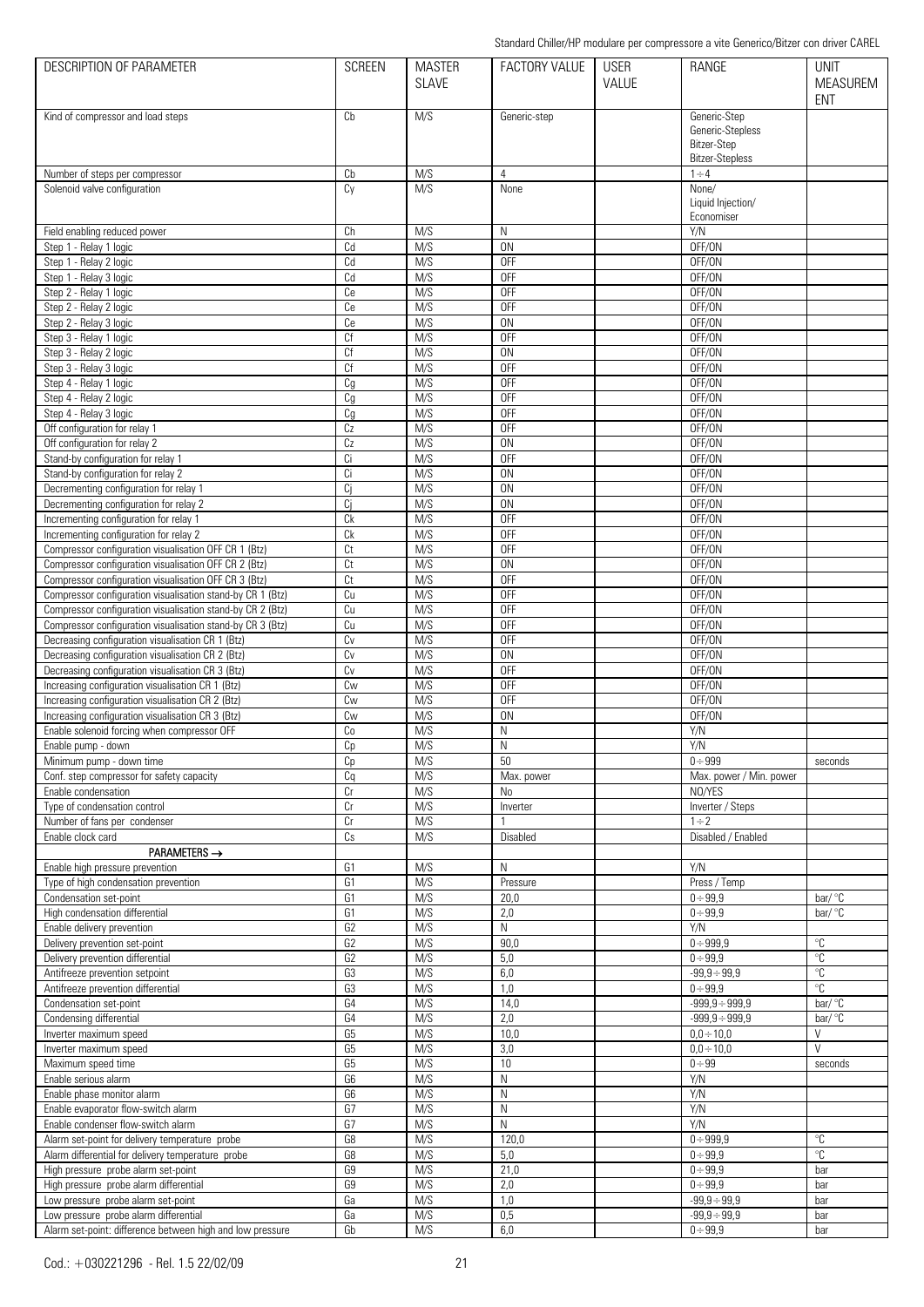| <b>DESCRIPTION OF PARAMETER</b>                                                                                   | <b>SCREEN</b>  | <b>MASTER</b> | <b>FACTORY VALUE</b> | <b>USER</b> | RANGE                            | <b>UNIT</b>             |
|-------------------------------------------------------------------------------------------------------------------|----------------|---------------|----------------------|-------------|----------------------------------|-------------------------|
|                                                                                                                   |                | <b>SLAVE</b>  |                      | VALUE       |                                  | <b>MEASUREM</b>         |
|                                                                                                                   |                |               |                      |             |                                  | <b>ENT</b>              |
| Delayed start due to low pressure difference alarm                                                                | Gb             | M/S           | 20                   |             | $0 \div 999$                     | seconds                 |
| High voltage alarm set-point                                                                                      | Gc             | M/S           | 440.0                |             | $0 \div 999.9$                   | $\vee$                  |
| High voltage alarm differential                                                                                   | Gc             | M/S           | 5,0                  |             | $0 + 99.9$                       | $\vee$                  |
| High current alarm set-point                                                                                      | Gd             | M/S           | 200,0                |             | $0 \div 999.9$                   | A                       |
| High current alarm percentage differential                                                                        | Gd             | M/S           | 10,0                 |             | $0 + 99.9$                       | %                       |
| Antifreeze set point                                                                                              | Ge             | M/S           | 3,0                  |             | $0 \div 999,9$                   | $\overline{C}$          |
| Antifreeze differential                                                                                           | Ge             | M/S           | 1,0                  |             | $0 \div 99.9$                    | $\mathrm{C}$            |
| Pump status in case of antifreeze alarm                                                                           | Gf             | M             | Pump ON              |             | Pump ON /Pump OFF                |                         |
| Pump status in the event of evaporator or condenser flow switch                                                   | Gk             | M             | Pumps off            |             | Pumps on /                       |                         |
| alarm                                                                                                             |                |               |                      |             | Pumps off                        |                         |
| Solenoid-valve management set-point                                                                               | Gg             | M/S           | 80,0                 |             | $0 + 999,9$                      | $\overline{\mathbb{C}}$ |
| Solenoid-valve management differential                                                                            | Gg             | M/S           | 10,0                 |             | $0 + 99.9$                       | $\overline{C}$          |
| Antifreeze heater setpoint                                                                                        | Gh             | M/S           | 5,0                  |             | $0 + 99,9$                       | $\mathrm{C}$            |
| Antifreeze heater differential                                                                                    | Gh             | M/S           | 1,0                  |             | $0 + 99,9$                       | °C                      |
| Cycle reversing valve logic                                                                                       | Gi             | M/S           | N.0                  |             | N.0. / N.C.                      |                         |
| Type of freecooling control                                                                                       | Gi             | M/S           | 0/10V                |             | ON-OFF/0-10V                     |                         |
| Antifreeze temperature                                                                                            | Gi             | M/S           | $-2.0$               |             | $-99,9 \div 99,9$                | $\mathrm{C}$            |
| Defrosting probe configuration                                                                                    | Ci             | M/S           | Pressure switches    |             | Temperature Pressure             |                         |
|                                                                                                                   |                |               |                      |             | switches                         |                         |
| Type of overall defrosting                                                                                        | Ci             | M/S           | Simultaneous         |             | Simultaneous Separate            |                         |
|                                                                                                                   |                |               |                      |             | Independent                      |                         |
| CAREL EXV DRIVERS / System parameters<br>$\rightarrow$                                                            |                |               |                      |             |                                  |                         |
| Activation of driver battery                                                                                      | F <sub>0</sub> | M/S           | N                    |             | Y/N                              |                         |
| Type of valve                                                                                                     | F <sub>2</sub> | M/S           | $\overline{a}$       |             | See EVD Manual                   |                         |
| Select bi-directional valve                                                                                       | F <sub>2</sub> | M/S           | N                    |             | Y/N                              |                         |
| Type of refrigerant                                                                                               | F <sub>2</sub> | M/S           | R407c                |             | See EVD Manual                   |                         |
| Custom Valve: minimum steps                                                                                       | F <sub>3</sub> | M/S           | $\overline{0}$       |             | $0 \div 8100$                    |                         |
| Custom Valve: maximum steps                                                                                       | F <sub>3</sub> | M/S           | 1600                 |             | $0 \div 8100$                    |                         |
| Custom Valve: closing steps                                                                                       | F <sub>3</sub> | M/S           | 3600                 |             | $0 \div 8100$                    |                         |
| Custom Valve: enable extra step at opening                                                                        | F <sub>4</sub> | M/S           | N                    |             | Y/N                              |                         |
| Custom Valve: enable extra step at closure                                                                        | F <sub>4</sub> | M/S           | N                    |             | Y/N                              |                         |
| Custom Valve: current operating                                                                                   | F <sub>5</sub> | M/S           | 250                  |             | $0 \div 1000$                    | mA                      |
| Custom Valve: current stopped                                                                                     | F <sub>5</sub> | M/S           | 100                  |             | $0 \div 1000$                    | mA                      |
| Custom Valve: frequency                                                                                           | F <sub>6</sub> | M/S           | 100                  |             | $32 \div 330$                    | Hertz                   |
| Custom Valve: duty cycle                                                                                          | F <sub>6</sub> | M/S           | 50                   |             | $0 \div 100$                     | %                       |
| Custom Valve: stand-by steps                                                                                      | F <sub>7</sub> | M/S           | 0                    |             | $0 \div 8100$                    |                         |
| Minimum value of S1 pressure sensor                                                                               | F <sub>8</sub> | M/S           | $-0,5$               |             | $-9.9 \div 10.0$                 | Bar                     |
| Maximum value of S1 pressure sensor                                                                               | F <sub>8</sub> | M/S           | 7,0                  |             | $3,5 \div 200,0$                 | Bar                     |
| Delay low superheat alarm                                                                                         | F <sub>9</sub> | M/S           | 120                  |             | $0 + 3600$                       | seconds                 |
| Delay high superheat alarm                                                                                        | F <sub>9</sub> | M/S           | 20                   |             | $0 + 500$                        | minutes                 |
| Delay LOP alarm                                                                                                   | Fa             | M/S           | 120                  |             | $0 + 3600$                       | seconds                 |
| Delay MOP alarm                                                                                                   | Fa             | M/S           | 0                    |             | $0 + 3600$                       | seconds                 |
| Capacity required from driver with step 1 active (stepped capacity                                                | Fc             | M/S           | 33                   |             | $0 \div 100$                     | $\frac{0}{0}$           |
| control) or with continuous capacity control                                                                      |                |               |                      |             |                                  |                         |
| Capacity required from driver with step 2 active                                                                  | Fc             | M/S           | 55                   |             | $0 \div 100$                     | %                       |
| Capacity required from driver with step 3 active                                                                  | Fd             | M/S           | 77                   |             | $0 \div 100$                     | $\%$                    |
| Capacity required from driver with step 4 active                                                                  | Fd             | M/S           | 100                  |             | $0 \div 100$                     | $\%$                    |
| CAREL EXV DRIVERS / Autosetup →                                                                                   |                |               |                      |             |                                  |                         |
| Installation of default parameters<br>Percentage ratio between fridge power and driver power                      | Fs             | M/S<br>M/S    | N<br>60              |             | Y/N<br>$0 \div 100$              |                         |
|                                                                                                                   | Ft             |               |                      |             |                                  | $\%$                    |
| Type of compressor or unit                                                                                        | Fu             | M/S           | Screws               |             | See EVD manual                   |                         |
| Type of capacity control<br>Type of cold mode exchanger                                                           | Fu<br>Fv       | M/S<br>M/S    | Steps<br>---         |             | See EVD manual<br>See EVD manual |                         |
| Type of heat mode exchanger                                                                                       | Fv             | M/S           | ш.                   |             | See EVD manual                   |                         |
| Threshold for LOP protection during chiller operation                                                             | Fw             | M/S           | $-2,0$               |             | $-70,0 \div 50,0$                | $^{\circ}{\rm C}$       |
|                                                                                                                   | Fw             | M/S           | $-18,0$              |             | $-70,0 \div 50,0$                | °C                      |
| Threshold for LOP protection during heat pump operation<br>Threshold for LOP protection during defrost. operation |                | M/S           | $-30,0$              |             | $-70,0 \div 50,0$                | °C                      |
| Threshold for MOP protection during chiller operation                                                             | Fw<br>Fx       | M/S           | 12,0                 |             | $-50,0 \div 90,0$                | $\overline{C}$          |
| Threshold for MOP protection during heat pump operation                                                           | Fx             | M/S           | 12,0                 |             | $-50,0 \div 90,0$                | $^{\circ}C$             |
|                                                                                                                   | Fx             | M/S           | 15,0                 |             | $-50,0 \div 90,0$                | °C                      |
| Threshold for MOP protection during defrost. operation                                                            |                | M/S           |                      |             |                                  | $^{\circ}C$             |
| Superheat high alarm threshold<br>CAREL EXV DRIVERS / Advanced                                                    | Fy             |               | 20,0                 |             | $0,0 \div 99,9$                  |                         |
| $\rightarrow$<br>Percentage ratio between fridge power and driver power in chiller                                |                | M/S           |                      |             |                                  | $\%$                    |
| function                                                                                                          | Fe             |               | 60                   |             | $0 \div 100$                     |                         |
| Proportional gain in chiller function                                                                             | Ff             | M/S           | 0                    |             | $0,0 \div 99,9$                  |                         |
| Integral time during chiller operation                                                                            | Ff             | M/S           | $\mathbf 0$          |             | $0 + 999$                        | seconds                 |
| Superheat set point during chiller operation                                                                      | Fg             | M/S           | 7,0                  |             | $2,0 \div 50,0$                  | °C                      |
| Threshold for superheat protection during chiller operation.                                                      | Fg             | M/S           | 2,5                  |             | $0 + 9.9$                        | $^{\circ}{\rm C}$       |
| Percentage ratio between fridge power and driver power during                                                     | Fh             | M/S           | 60                   |             | $0 \div 100$                     | $\%$                    |
| heat pump operation                                                                                               |                |               |                      |             |                                  |                         |
| Proportional gain during heat pump operation                                                                      | -Fi            | M/S           | $\mathbf 0$          |             | $0,0 \div 99,9$                  |                         |
| Integral time during heat pump operation                                                                          | Fi             | M/S           | $\mathbf 0$          |             | $0 + 999$                        | seconds                 |
| Superheat set-point during heat pump operation                                                                    | -Fi            | M/S           | 7,0                  |             | $2,0 \div 50,0$                  | $^{\circ}{\rm C}$       |
| Threshold for superheat low protection during heat pump operation                                                 | -Fi            | M/S           | 2,5                  |             | $0 + 9.9$                        | $\overline{\text{c}}$   |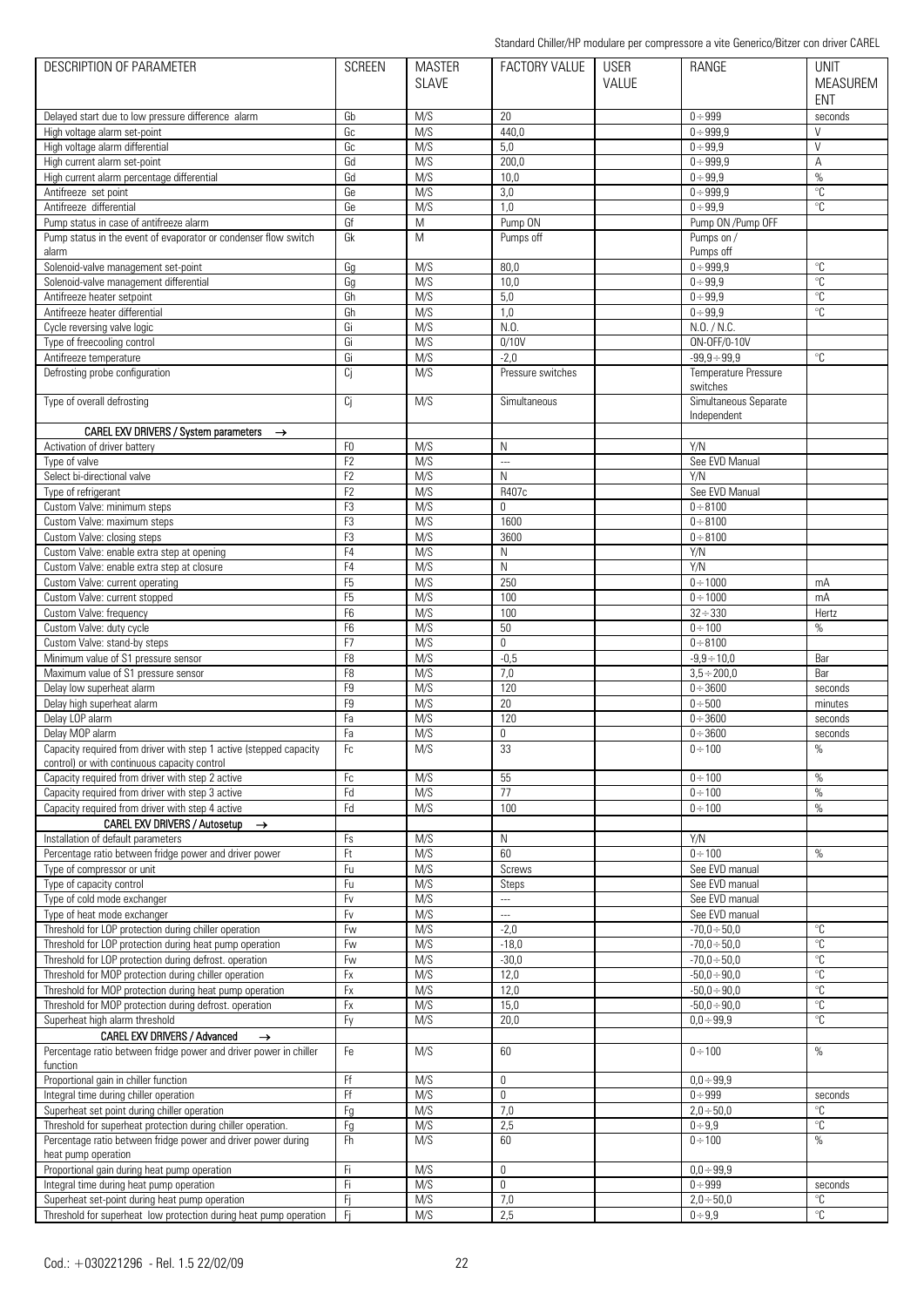| <b>DESCRIPTION OF PARAMETER</b>                                      | <b>SCREEN</b>   | <b>MASTER</b> | FACTORY VALUE | <b>USER</b> | RANGE                    | <b>UNIT</b>     |
|----------------------------------------------------------------------|-----------------|---------------|---------------|-------------|--------------------------|-----------------|
|                                                                      |                 | <b>SLAVE</b>  |               | VALUE       |                          | <b>MEASUREM</b> |
|                                                                      |                 |               |               |             |                          | <b>ENT</b>      |
| Percentage ratio between fridge power and driver power during        | <b>Fk</b>       | M/S           | 60            |             | $0 \div 100$             | $\%$            |
| defrosting operation                                                 |                 |               |               |             |                          |                 |
| Proportional gain during defrosting operation                        | FI.             | M/S           | 0             |             | $0,0 \div 99,9$          |                 |
| Integral time during defrosting operation                            | F1              | M/S           | $\mathbf 0$   |             | $0 \div 999$             | seconds         |
| Superheat set point during defrosting operation                      | Fm              | M/S           | 7,0           |             | $2,0 \div 50,0$          | °C              |
| Threshold for low superheat protection during defrost. operation     | Fm              | M/S           | 2,5           |             | $0 + 9.9$                | $\mathrm{C}$    |
| Superheat dead band                                                  | Fn              | M/S           | 0             |             | $0 + 9.9$                | °C              |
| Derivative time                                                      | Fn              | M/S           | 1,5           |             | $0 + 99.9$               |                 |
|                                                                      |                 |               |               |             |                          |                 |
| Integral time for superheat low protection                           | Fo              | M/S           | 1,0           |             | $0 + 30,0$               | seconds         |
| Threshold Integral time for LOP protection during chiller. operation | Fo              | M/S           | 1,5           |             | $0 \div 25.5$            | seconds         |
| Threshold Integral time for LOP protection during chiller, operation | Fp              | M/S           | 2,5           |             | $0 \div 25,5$            | seconds         |
| Delay in MOP protection departure                                    | Fp              | M/S           | 60            |             | $0 + 500$                | seconds         |
| Dynamic proportional enabling factor                                 | Fq              | M/S           | N             |             | Y/N                      |                 |
| Protection threshold for high temperature condensation               | Fr              | M/S           | 85,0          |             | $0 + 99.9$               | °C              |
| Integral time for high temperature condensation                      | Fr              | M/S           | $\mathbf 0$   |             | $0 \div 25.5$            | seconds         |
| <b>TIMES</b><br>$\rightarrow$                                        |                 |               |               |             |                          |                 |
| Delayed start due to evaporator flow-switch alarm                    | T <sub>0</sub>  | M/S           | 15            |             | $0 + 99$                 | seconds         |
|                                                                      | T <sub>0</sub>  | M/S           | 3             |             |                          |                 |
| Delayed steady state operation due to evaporator flow-switch         |                 |               |               |             | $0 \div 99$              | seconds         |
| alarm                                                                |                 |               |               |             |                          |                 |
| Delaved start due to condenser flow-switch alarm                     | T1              | M/S           | 15            |             | $0 \div 99$              | seconds         |
| Delayed steady state operation due to condenser flow-switch alarm    | T1              | M/S           | 3             |             | $0 \div 99$              | seconds         |
| Delayed start due to low pressure alarm                              | T <sub>2</sub>  | M/S           | 40            |             | $0 + 99$                 | seconds         |
| Delayed steady state operation due to low pressure alarm             | T <sub>2</sub>  | M/S           | 0             |             | $0 + 99$                 | seconds         |
| Delayed start due to oil differential alarm                          | T3              | M/S           | 120           |             | $0 + 999$                | seconds         |
| Delayed steady state operation due to oil differential alarm         | T <sub>3</sub>  | M/S           | 10            |             | $0 + 999$                | seconds         |
| High current alarm activation delay from compressor start            | T <sub>8</sub>  | M/S           | 10            |             | $0 \div 9999$            | seconds         |
| High current alarm delay from threshold exceeded                     | T <sub>8</sub>  | M/S           | 300           |             | $0 \div 9999$            | seconds         |
| Time between star / line                                             | T <sub>4</sub>  | M/S           | 20            |             | $10 \div 9999$           | ms              |
| Star time                                                            | T <sub>4</sub>  | M/S           | 2000          |             | $10 \div 9999$           | ms              |
| Delta / star time                                                    | T <sub>4</sub>  | M/S           | 10            |             | $10 \div 9999$           | ms              |
| Compressor minimum ON time                                           | T <sub>5</sub>  | M/S           | 60            |             | $0 + 9999$               | seconds         |
| Compressor minimum OFF time                                          | $\overline{15}$ | M/S           | 360           |             | $0 + 9999$               | seconds         |
| Time between power ups of different compressors                      | T <sub>6</sub>  | M/S           | 10            |             | $0 \div 9999$            |                 |
|                                                                      |                 |               |               |             |                          | seconds         |
| Time between thrusts of same compressor                              | T <sub>6</sub>  | M/S           | 450           |             | $0 + 9999$               | seconds         |
| Time for reaching maximum power                                      | Td              | M/S           | 60            |             | $0 \div 9999$            | seconds         |
| Time for reaching minimum power                                      | Td              | M/S           | 60            |             | $0 \div 9999$            | seconds         |
| Solenoid-compressor start sequence                                   | T <sub>7</sub>  | M/S           | SOL/CMP       |             | 0: SOL/CMP<br>1: CMP/SOL |                 |
| Time between solenoid and compressor or opposite. During this        | T <sub>7</sub>  | M/S           | 10            |             | $0 + 9999$               | seconds         |
| time the condenser fan is force to 100%                              |                 |               |               |             |                          |                 |
| Time between capacity controls 1 and 2                               | T7              | M/S           | 25            |             | $0 + 9999$               | seconds         |
| Time between capacity controls 2 and 3                               | T <sub>7</sub>  | M/S           | 300           |             | $0 + 9999$               |                 |
|                                                                      |                 |               |               |             |                          | seconds         |
| Time between capacity controls 3 and 4                               | T7              | M/S           | 300           |             | $0 + 9999$               | seconds         |
| CR4 period                                                           | T <sub>9</sub>  | M/S           | 10            |             | $0 \div 999$             | seconds         |
| Maximum operating time out-with the operating limits                 | T9              | M/S           | 60            |             |                          | seconds         |
| Delay at start up of the high suction pressure alarm                 | T9              | M/S           | 300           |             | $0 + 9999$               | seconds         |
| Pulse period for modulating configuration                            | Ta              | M/S           | 6             |             | $0 + 99$                 | seconds         |
| Minimum decrementing pulse                                           | Ta              | M/S           | 1,5           |             | $0 + 99,9$               | seconds         |
|                                                                      |                 |               |               |             |                          |                 |
| Maximum decrementing pulse                                           | Ta              | M/S           | 3,0           |             | $0 + 99.9$               | seconds         |
| Derivation time for modulating configuration                         | Tb              | M/S           | 3             |             |                          | seconds         |
| Minimum increasing pulse                                             | Tb              | M/S           | 1,5           |             | $0 + 99.9$               | seconds         |
| Maximum increasing pulse                                             | Tb              | M/S           | 3,0           |             | $0 + 99.9$               | seconds         |
| Decrement forcing time at compressor start                           | Тc              | M/S           | 20            |             | $0 \div 999$             | seconds         |
| Delay to reach to the normal working                                 | Te              | M/S           | 0             |             | $0 \div 999$             | Minute          |
| Unloader time                                                        | Te              | M/S           | 0             |             | $0 + 9999$               | Second          |
| <b>INITIALISATION →</b>                                              |                 |               |               |             |                          |                 |
| Deletion of memory and installation of default values.               | V <sub>0</sub>  | M/S           | N             |             | Y/N                      |                 |
| Set new Constructor password                                         | V1              | M/S           | 1234          |             | $0 + 9999$               |                 |
|                                                                      |                 |               |               |             |                          |                 |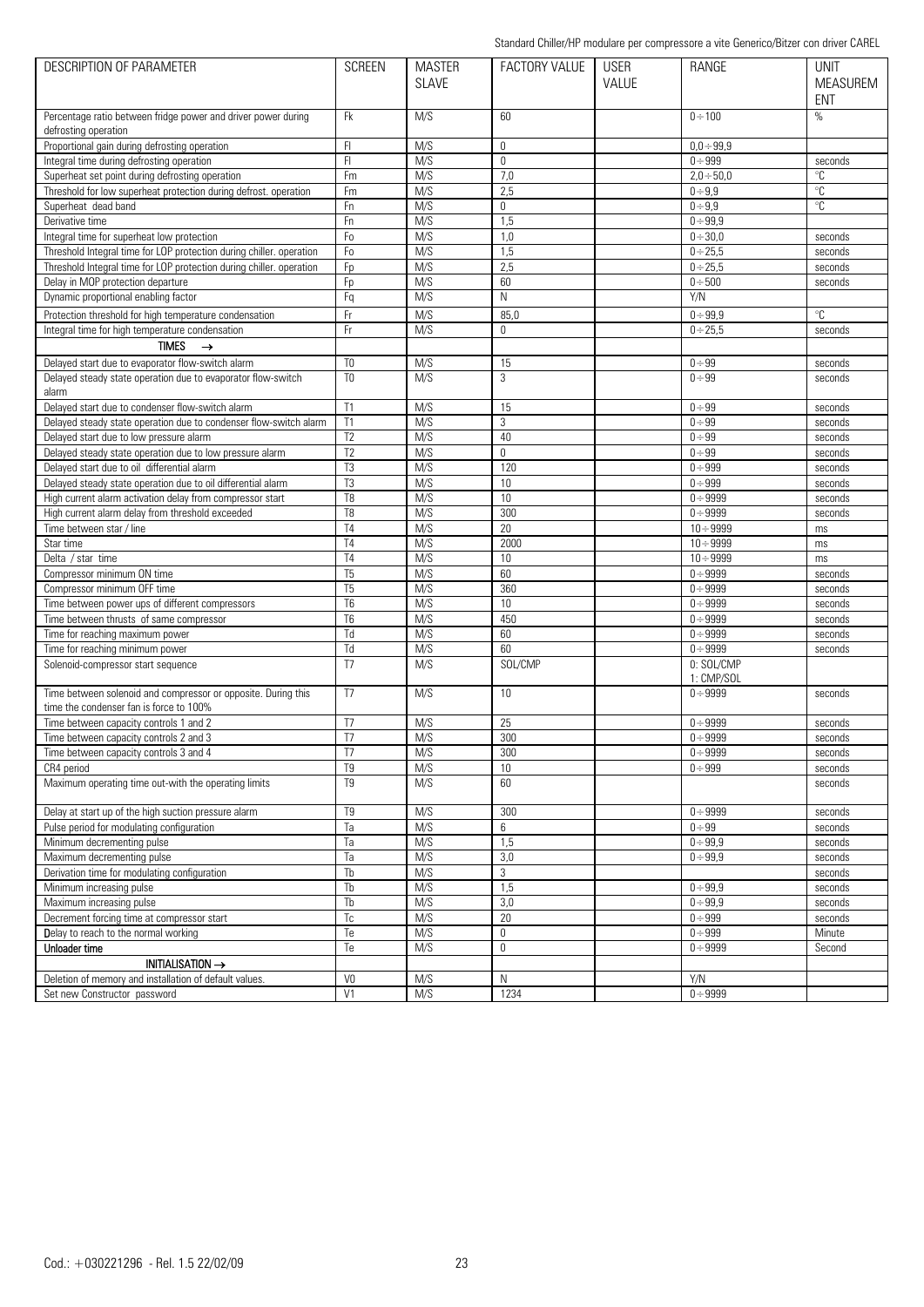## **9 Screens**

## Screens can be divided into 5 categories:

USER screens, not password protected: they appear in all loops except "prog" and "menu+prog" and show probe values, alarms, hours of operation of the devices, time and date, and can be used to set temperature and humidity setpoints and for clock set-up. They are marked with the " $\circ$ " symbol in the parameters table below.

password-protected USER screens (password 1234, editable): called up by pressing the "prog" key, via these screens you can set the main functions (times, setpoints, differentials) of connected devices. Screens referring to functions that are not available are not displayed. They are marked with the " $\bullet$ " symbol in the parameters table below.

password-protected MAINTENANCE screens (password 1234, editable): called up by pressing the "maintenance" key. Via these screens you can monitor devices, set connected probes, edit hours of operation and manage devices in manual mode. They are marked with the "<sup>o"</sup> symbol in the parameters table below.

password-protected MANUFACTURER screens (password 1234, editable): called up by pressing key combination "menu+prog" - via these screens you can configure the air-conditioner and enable main functions, as well as choosing connected devices. They are marked with the " $\bullet$ " symbol in the parameters table below.

## **9.1 List of screens**

Following is the list of screens shown on the display. The table's columns represent screen loops, and the first screen (A0, B0...) is the one that appears when you press the relevant key. You can then use the arrow keys to scroll through the others. The codes  $(Ax, Bx, Cx...)$  appear in the top right corner of the screens, making them easier to distinguish. The meaning of the symbols  $\odot$ , is explained in the previous paragraph. The PSW symbol indicates screens where you are required to enter passwords.

| Aenu                         |                                                                  | $II$ $\odot$                                                    |                                                                                           |                                                                 | 近日                                                                                                                                                       |                                               | $A$ enu<br>$\ddot{}$    |                                                                                                   |
|------------------------------|------------------------------------------------------------------|-----------------------------------------------------------------|-------------------------------------------------------------------------------------------|-----------------------------------------------------------------|----------------------------------------------------------------------------------------------------------------------------------------------------------|-----------------------------------------------|-------------------------|---------------------------------------------------------------------------------------------------|
| M <sub>0</sub><br>$^{\circ}$ | $^{\circ}$<br>Ah<br>$^{\circ}$<br>Ai                             | $\sf I0$<br>$^{\circ}$<br> 1<br>$^\copyright$                   | K <sub>0</sub><br>$^{\circ}$<br>$^{\circ}$<br>K1                                          | $^{\circ}$<br>S <sub>0</sub><br>S <sub>1</sub><br>$^\copyright$ | PSW PO<br>P <sub>1</sub><br>$\circledv$                                                                                                                  | <b>CONFIGURAZIONE</b>                         | PSW Z0<br>$\rightarrow$ | $\circledS$<br>C1                                                                                 |
|                              | $^{\circ}$<br>Ak<br>$^\copyright$<br>A <sub>0</sub>              | 12<br>$^\copyright$<br> 3<br>$^{\circ}$                         | PSW <sub>K2</sub><br>K3<br>$^\copyright$                                                  | $^\copyright$<br>S <sub>2</sub>                                 | $\textcircled{\scriptsize{1}}$<br>P <sub>2</sub><br>$\circledR$<br>P3                                                                                    |                                               |                         | C <sub>2</sub><br>$\circledS$<br>$\cdots$                                                         |
|                              | $^\copyright$<br>A1<br>$^\copyright$<br>A <sub>2</sub><br>PSW A3 | $^{\circ}$<br> 4<br>$^{\circ}$<br> 5<br> 6<br>$^\circledR$      | $^\copyright$<br>K4<br>$^\copyright$<br>K <sub>5</sub><br>K <sub>6</sub><br>$^\copyright$ |                                                                 | $\textcircled{\scriptsize{1}}$<br>P <sub>4</sub><br>P <sub>5</sub><br>$\textcircled{\scriptsize{1}}$<br>$\textcircled{\scriptsize{1}}$<br>P <sub>6</sub> |                                               |                         | Cb<br>$\circledS$<br>$\circledS$<br>Cy<br>$\circledS$<br>Ch                                       |
|                              | $^\copyright$<br>A4<br>$^\copyright$<br>A <sub>5</sub>           | $^\copyright$<br>17<br> 8<br>$^\circledR$                       | $^{\circ}$<br>K7                                                                          |                                                                 | $\textcircled{\scriptsize{1}}$<br>Po<br>$\textcircled{\scriptsize{1}}$<br>P7                                                                             |                                               |                         | $\circledS$<br>Cd<br>$\circledS$<br>Ce                                                            |
|                              | $^\copyright$<br>A <sub>6</sub><br>$^\copyright$<br>A7           | $^\copyright$<br> 9<br>$^\copyright$<br>la                      |                                                                                           |                                                                 | P <sub>8</sub><br>$\circledv$<br>P9<br>$\textcircled{\scriptsize{1}}$                                                                                    |                                               |                         | $\circledS$<br>Cf<br>$\circledS$<br>Cg                                                            |
|                              | $^{\circ}$<br>A <sub>8</sub><br>$\circledS$<br>A9                | $^{\circ}$<br>lb<br>$^\copyright$<br>$\ensuremath{\mathsf{lc}}$ |                                                                                           |                                                                 | $\circledcirc$<br>Pa<br>$\textcircled{\scriptsize{1}}$<br>P                                                                                              |                                               |                         | $\circledS$<br>Сz<br>$\circledS$<br>Ci                                                            |
|                              | $\circledS$<br>Aa<br>$^\circledR$<br>Ab<br>$^\copyright$<br>Ac   | $^\copyright$<br>$\sf{Id}$                                      |                                                                                           |                                                                 | $\textcircled{\scriptsize{1}}$<br>Pb<br>$\textcircled{\scriptsize{1}}$<br>Pc<br>$\textcircled{\scriptsize{1}}$<br>Pd                                     |                                               |                         | $\circledS$<br>Сj<br>$\circledS$<br>Сk<br>$\circledS$<br>Сt                                       |
|                              | $^\copyright$<br>Ad<br>$^\circledR$<br>Ae                        |                                                                 |                                                                                           |                                                                 | $\textcircled{\scriptsize{1}}$<br>Pe<br>$\circledcirc$<br>Pf                                                                                             |                                               |                         | $\circledS$<br>Cu<br>$\circledS$<br>Cv                                                            |
|                              | $^\copyright$<br>Af                                              |                                                                 |                                                                                           |                                                                 | $\circledv$<br>Pg<br>$\textcircled{\scriptsize{1}}$<br>Ph                                                                                                |                                               |                         | $\circledS$<br>Cw<br>$\circledS$<br>Co                                                            |
|                              |                                                                  |                                                                 |                                                                                           |                                                                 | $\textcircled{\scriptsize{1}}$<br>Pi<br>$\textcircled{\scriptsize{1}}$<br>Pj                                                                             |                                               |                         | $\circledS$<br>Cp<br>$\circledS$<br>Cq                                                            |
|                              |                                                                  |                                                                 |                                                                                           |                                                                 | $\textcircled{\scriptsize{1}}$<br>Pm<br>Pk<br>$\circledR$                                                                                                | PARAMETRI                                     | $\rightarrow$           | $\circledS$<br>Сr<br>$\circledS$<br>Cs<br>$\circledS$<br>G1                                       |
|                              |                                                                  |                                                                 |                                                                                           |                                                                 |                                                                                                                                                          |                                               |                         | <br>$^\circledR$<br>Gf                                                                            |
|                              |                                                                  |                                                                 |                                                                                           |                                                                 |                                                                                                                                                          |                                               |                         | $^\circledR$<br>Gk<br>$^\circledR$<br>Gg<br>$^\circledR$<br>Gh                                    |
|                              |                                                                  |                                                                 |                                                                                           |                                                                 |                                                                                                                                                          | CAREL EXV DRIVER $\rightarrow$                |                         | $\circledS$<br>Gi<br>$^\circledR$<br>Gj<br>$\circledS$<br>F <sub>0</sub>                          |
|                              |                                                                  |                                                                 |                                                                                           |                                                                 |                                                                                                                                                          | Parametri di sistema                          |                         | $\circledS$<br>F <sub>2</sub><br>                                                                 |
|                              |                                                                  |                                                                 |                                                                                           |                                                                 |                                                                                                                                                          | CAREL EXV DRIVER $\rightarrow$                |                         | $\circledS$<br>Fd<br>$\circledS$<br>Fe                                                            |
|                              |                                                                  |                                                                 |                                                                                           |                                                                 |                                                                                                                                                          | Advanced                                      |                         | $\circledS$<br>Ff<br><br>$\circledS$<br>Fr                                                        |
|                              |                                                                  |                                                                 |                                                                                           |                                                                 |                                                                                                                                                          | CAREL EXV DRIVER $\;\rightarrow$<br>Autosetup |                         | $\circledS$<br>Fs<br>$\circledS$<br>Fs                                                            |
|                              |                                                                  |                                                                 |                                                                                           |                                                                 |                                                                                                                                                          |                                               |                         | .<br>$\circledS$<br>Fy                                                                            |
|                              |                                                                  |                                                                 |                                                                                           |                                                                 |                                                                                                                                                          | <b>TEMPISTICHE</b>                            | $\rightarrow$           | $\circledS$<br>T <sub>0</sub><br>$^\circledR$<br>T <sub>1</sub><br>$^\circledR$<br>T <sub>2</sub> |
|                              |                                                                  |                                                                 |                                                                                           |                                                                 |                                                                                                                                                          |                                               |                         | $^\circledR$<br>T <sub>3</sub><br>$\circledS$<br>T <sub>8</sub><br>$\circledS$<br>T <sub>4</sub>  |
|                              |                                                                  |                                                                 |                                                                                           |                                                                 |                                                                                                                                                          |                                               |                         | $^\circledR$<br>T <sub>5</sub><br>$^\circledR$<br>T <sub>6</sub>                                  |
|                              |                                                                  |                                                                 |                                                                                           |                                                                 |                                                                                                                                                          |                                               |                         | $^\circledR$<br>Td<br>$^\circledR$<br>T7<br>$\circledS$<br>T <sub>9</sub>                         |
|                              |                                                                  |                                                                 |                                                                                           |                                                                 |                                                                                                                                                          |                                               |                         | $^\circledR$<br>Ta<br>$^\circledR$<br>Tb                                                          |
|                              |                                                                  |                                                                 |                                                                                           |                                                                 |                                                                                                                                                          | INIZIALIZZAZIONE →                            |                         | $\circledS$<br>V <sub>0</sub><br>$\circledS$<br>V1                                                |
|                              |                                                                  |                                                                 |                                                                                           |                                                                 |                                                                                                                                                          |                                               |                         | $^\circledR$<br>Тc                                                                                |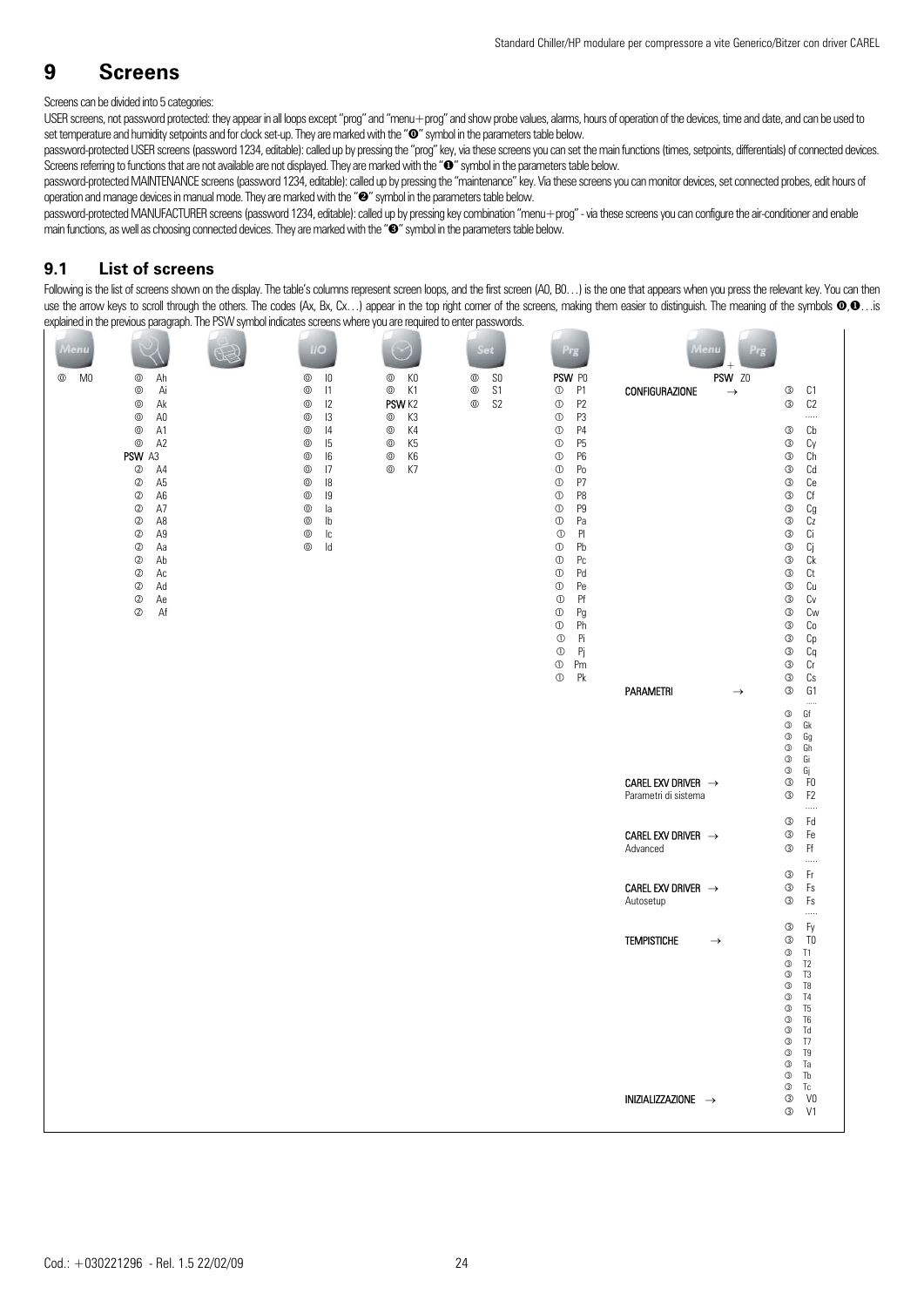## **10 EVD 200 electronic expansion valve**

The EV Driver module for piloting the electronic expansion valves (EEV) for the pLAN network, makes it possible to control intake superheating to enable the refrigerating unit to operate more efficiently and with greater versatility.

We say efficiently, because by improving and stabilising the flow of refrigerant to the evaporator, we increases the system's overall performance, while guaranteeing safety (low pressure pressure switch less frequently tripped, fewer returns of liquid refrigerant to the compressor....). Furthermore, if the EEV is correctly sized, use of condensation pressure (or evaporation pressure,) either floating or at low set point, considerably increases the system's efficiency, while ensuring lower energy consumption and greater refrigerating yield. It is versatile, because the electronic expansion valve makes it possible to serve refrigerating units with a lower refrigerating capacity and in operating conditions which may differ considerably from each other.

Using an expansion valve entails the installation not only of the EVDriver and the expansion valve itself, but also of a temperature sensor and a pressure transducer, both located on the refrigerating side at the end of the evaporator (on the compressor's intake pipe). Consult the following diagram for a better understanding of the system's typical lay-out. The priorities to be considered for optimal control of the refrigerating system: obtaining a



Evaporator

high, constant refrigerating yield rather than very low, stable superheating. The heart of the control is a PID control with settable coefficients for superheating. These are the additional controls:

- LOW (Low superheating with integral time and adjustable threshold)
- LOP (Low evaporation pressure, operating in transients only, with integral time and adjustable threshold)<br>
MOP (High evaporation pressure with integral time and adjustable threshold)
- (High evaporation pressure with integral time and adjustable threshold)

HiT cond (High condensing pressure, activated with condensing pressure probe read by the pCO, with programmable integral time and threshold)

## **10.1 Driver parameters**

Below are shown the fundamental and most important parameters to operate the EVD200 driver.

The parameters are divided into three different branches that can be accessed via the EVD menu:

- System parameters (information on what is physically installed)
- Autosetup (Standard information on the kind of unit)
- Advanced parameters (parameters who should be changed by experts)

IMPORTANT : in order for the unit to operate, the parameters in the "system parameter" and "autosetup" branches should be inserted. Otherwise, an alarm will appear to indicate that the autosetup procedure has not occurred.

#### 10.1.1 BRANCH system parameter

#### **Battery presence**

Indicate the presence of the battery connected to EVD

#### • Valve type

Insert the kind of electronic valve used, a read only parameter will indicate the number of maximum regulation passes of the valve (useful for identifying certain valve models should the trade name be changed))

Alco EX5 Alco EX6 Alco EX7 Alco EX8 SPORLAND 0.5-20tons SPORLAND 25-20tons SPORLAND 50-250tons CAREL E2V\*\*P CAREL E2V DANFOSS ETS-25/50 DANFOSS ETS-100 DANFOSS ETS-250/400 CUSTOM *An incorrect choice of valve or configuration of the CUSTOM valve can damage the hardware of the valve itself.* 

#### **Refrigerant**

Select the kind of refrigerant used. R22, R134A, R404A, R407C, R410A, R507C, R290, R600, R600A, R717, R744, R728, R1270.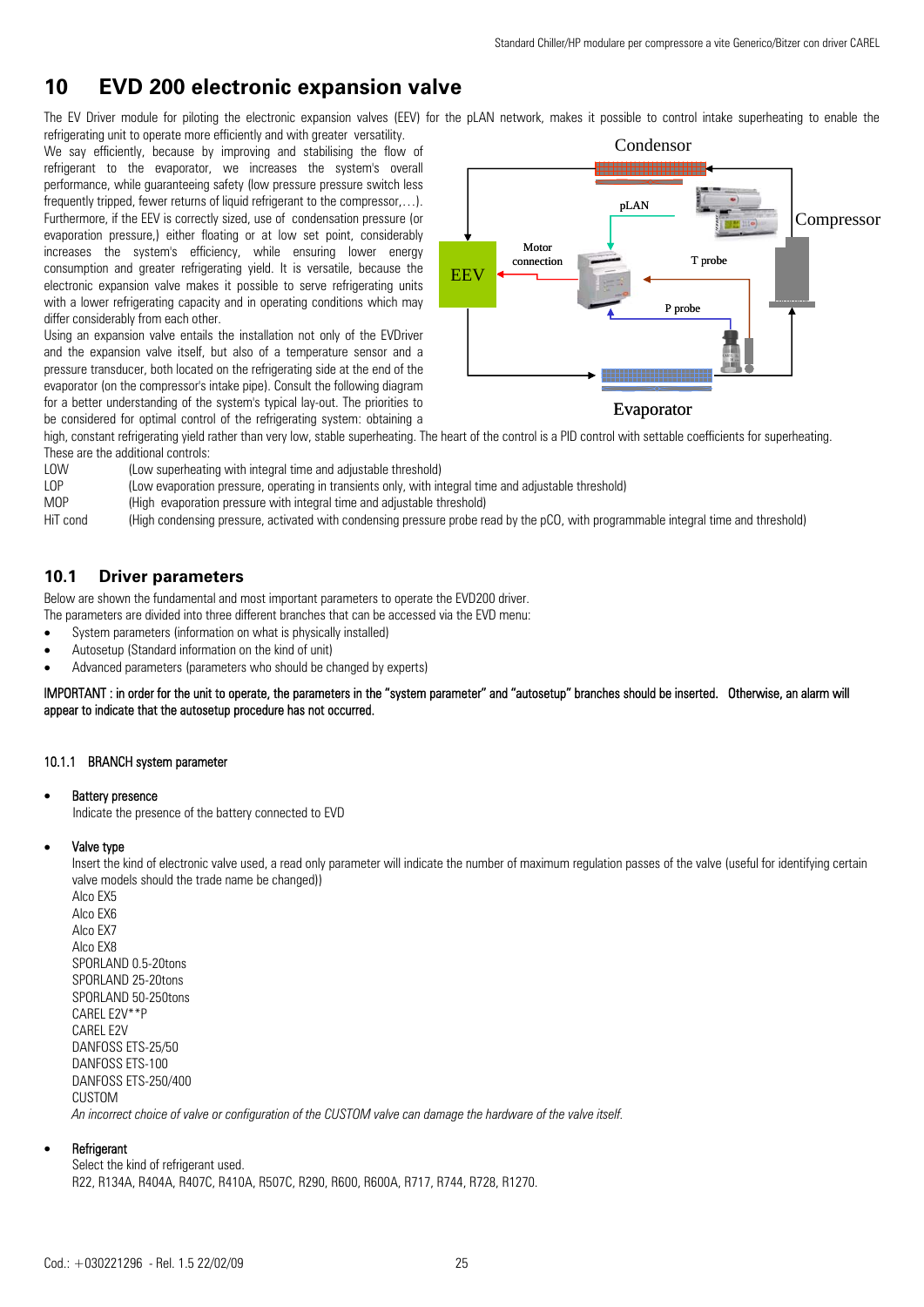#### • CUSTOM VALVE CONFIGURATION

If a CUSTOM valve is selected, the configuration levels shown below appear.

#### Minimum Steps

Minimum opening steps used only in repositioning to capacity change.

#### Maximum Steps

Maximum opening steps

#### Closure Steps

Steps to obtain a complete closure of the valve

### Extra Opening Step

Enabling opening steps beyond the maximum ones.

Do not activate if one's own expansion valve has an overall course (closure steps) greater than the controlling course (Maximum steps) for example with the Sporlan valve.

Do not use without prior authorisation from one's own EEV supplier at the enabling of the steps against the opening mechanical end stroke.

These steps are given every second up to 30% of the maximum steps in the event that the valve is completely open with overheating above the setpoint. On return to normality (superheat below the setpoint and/or valve opening below maximum) the meter for the extra steps provides is reset and if the fault reappears, others will be provided again 30% greater than the maximum steps.

#### Extra Step Closure

Enabling of closure steps with valve already completely closed.

Do not use without prior authorisation from one's own EEV supplier at the enabling of the steps against the closure mechanical end stroke.

These steps are given every second up to 30% of the maximum steps in the event that the valve is completely closed with overheating below the setpoint. On return to normality (superheat above the setpoint and/or valve opening different from zero) the meter for the extra steps provides is reset and if the fault reappears, others will be provided again 30% greater than the maximum steps.

Movement Current Stationary Current Step Frequency Duty Cycle Report on maximum gear.

Indicate the maximum time percentage (based on a second) where the valve can be running (to avoid superheat of some motors).

#### • EEV steps in standby

Represents the number of steps that the valve maintains during the adjustment pauses (unit at OFF).

By selecting a level greater than zero, the valve will remain partially open.

*If a solenoid valve is installed before the expansion valve, this level can be increased (e.g. 25% of the maximum steps) to minimise the risks of blocking the valve (due to ice, dirt, wear….)* 

### • Pressure sensor limits (deafault -1..9.3 barg)

Range of an adjustment sensor for overheating connected to the EVD.

#### • ALARMS DELAY

Low Superheat (Default 120 S)

## A zero level deactivates the alarm.

High Superheat (Default 20 Min)

#### A zero level deactivates the alarm. LOP (default 120 s)

Delay alarm for evaporation low pressure. A zero level deactivates the alarm.

#### MOP (default 0 s)

Delay alarm for evaporation high pressure. A zero level deactivates the alarm.

#### 10.1.2 BRANCH autosetup

#### Start up opening percentage

Insert the ratio between the circuit potential and that of the valve, considering the circuit at 100%. The percentage is always lower than or equal to 100% the valve will always be larger than the circuit where it is installed. This percentage is used to calculate the position of the first opening (pre-positioned) of the valve when the circuit starts up. In the case of non modulating circuits (0% or 100%), the percentage is the only parameter that influences the first opening: by selecting 40% the valve will open 40% of its controlling course. In the case of *stepped circuits* (e.g. 0%-25%-50%-100%), the valve will open 40% of the controlling course multiplied for the first step of the circuit (e.g. 40%\*25%=10%).

*The parameter is changed according to the ideal* obtained from the ratio of the circuit/valve capacity so that when the circuit is turned on, there is no considerable liquid reflux (for more than a minute, in this case reduce the percentage) or excessively low evaporation pressure problems for an excessively long period (in this case increase the percentage). The parameter also automatically influences certain PID regulation levels (proportional gain).

#### • Kind if compressor or unit

Insert the unit/compressor category in which the expansion valve is used.

This selection optimises the PID control parameters and the Driver's auxiliary protection, bearing in mind the control specifications in the various kinds of plant. The following choices are available:

**Alternative** Screws Scroll Rapid Group / Cell Group / Cell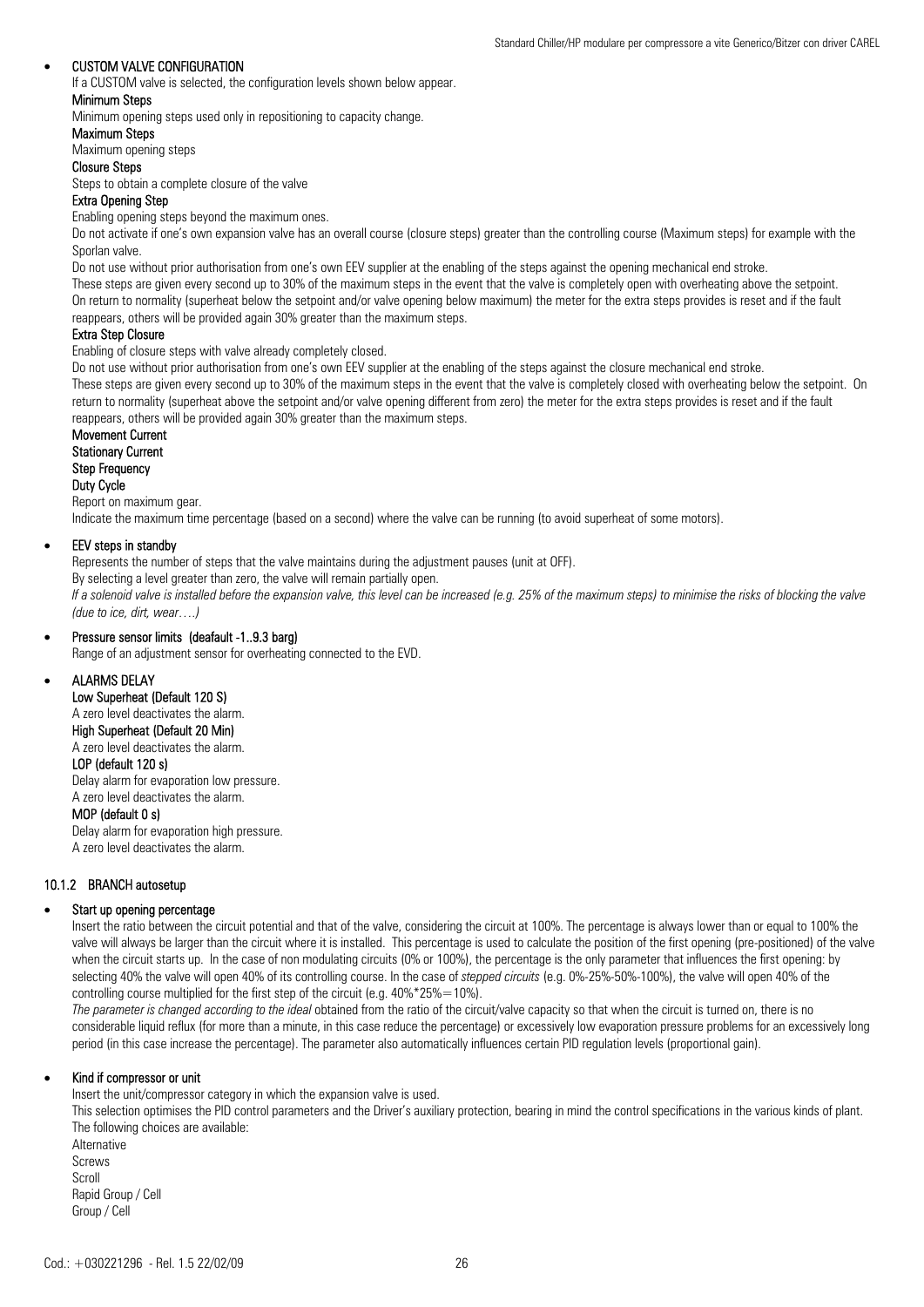#### Kind of load step

In this field, one must insert the kind of capacity control used in the circuit.

The following choices are available:

None or steps: compressor without load steps or with step load steps.

Slow continuation: compressor with continuous modulation that is not particularly fast or with a considerable inertia speed (e.g. case for screw compressors) compressor with fast continuous modulation or with low inertia (e.g. control with inverter or with speed case)

#### • Kind of evaporator

Insert the kind of exchanger used as evaporator for the hot and/or cold modes: depending on the reversibility of the circuit there can be either one or two fields. The following choices are available:

Metal sheets Plates/pipes Fast Finned Slow Finned

#### • Minimum saturation temperature ( LOP )

Separately set the limits lower than the evaporation temperature for the operational modes available (Cold, Hot, Defrost). The level to be inserted is not the calibration level of a low pressure switch but the minimum temperature of acceptable evaporation for the unit in continuous operation.

For example, for water refrigerator without glycol with water outlet setpoint at  $7^{\circ}$ C, a typical level is -2 $^{\circ}$ C.

On the other hand, for a heat pump, the level could also be lower than -20 $\degree$ C depending on the use and project characteristics.

In the case of centralised unit (e.g. supermarket) and/or multi-evaporator where the behaviour of the valve does not influence the evaporation pressure (being set a compressor pack) set at -50°C (function not operational).

#### • Maximum saturation temperature ( MOP )

Separately set the limits greater than the evaporation temperature for the operational modes available (Cold, Hot, Defrost). Once this threshold has been reached, the expansion valve will start to modulate (closing) in order to stay below. Obviously in these cases, the superheat control will be abandoned: the MOP work point normally helps maintain the superheat considerably above the set setpoint.

#### • Superheat high alarm threshold Default 20°C

Insert the maximum superheat for the generation of the relative alarm (delay set in the system branch). This parameter shows a double field like the one in the advanced branch.

#### 10.1.3 Advanced BRANCH

This branch allows for the configuration of all the expansion valve control parameters that is generally unnecessary.

For each parameter, in this section, two fields are shown. The left hand field shows the level set by the AUTOSETUP procedure and cannot be changed since it is read only. The right hand field can be changed (by default equal to zero that means the use of the autosetup parameter) and makes it possible to change the level of variation used by the control. The description of the parameter can start with a prefix indicating on which operational mode it will be used: CH: COLD mode

HP: HOT mode

DF: DEFROST mode

#### EEV opening percentage

Percentage of initial opening of the valve on activation of the driver/circuit.

#### • Set superheat

Superheat target level that the driver aims at. Do not set levels that are too low (less than  $5^{\circ}$ C) or too close to the limit of low superheat (a difference of at least  $3^{\circ}$ C).

#### Proportional gain

Proportional gain of the PID control.

On increasing this parameter, the valve's reaction speed increases, above all with frequent variations of superheat (e.g. fast capacity ramp or evaporator loading). This parameter influences all the valve's movements, not only those linked to the standard PID but also to the control of accessories (low superheat, high or low evaporation pressure……)

#### Integral time

Integral time of PID control.

On the decreasing of this valve, the driver increases the number of steps sends a command to the valve every second to achieve the setpoint. High levels, therefore, reduce the integral action and slow down the valve movement.

Excessively low levels (below 20s) can create hunting to the system for excessive movements of the expansion valve. The level 0 (zero) completely cancels the integral action.

#### Low superheat

Limits of low superheat.

Below this level of superheat, the driver sends a command to the expansion valve for a faster closure speed than normal, in order to avoid liquid reflux. In fact, it represents an additional integral term to the PID control that intervenes below the threshold selected.

Do not set levels that are too close to the superheat setpoint (a difference of at least  $3^{\circ}$ C) or levels too close to zero (less than  $2^{\circ}$ C) in order to avoid the protection intervening in the event of an incorrect reading of the control probes.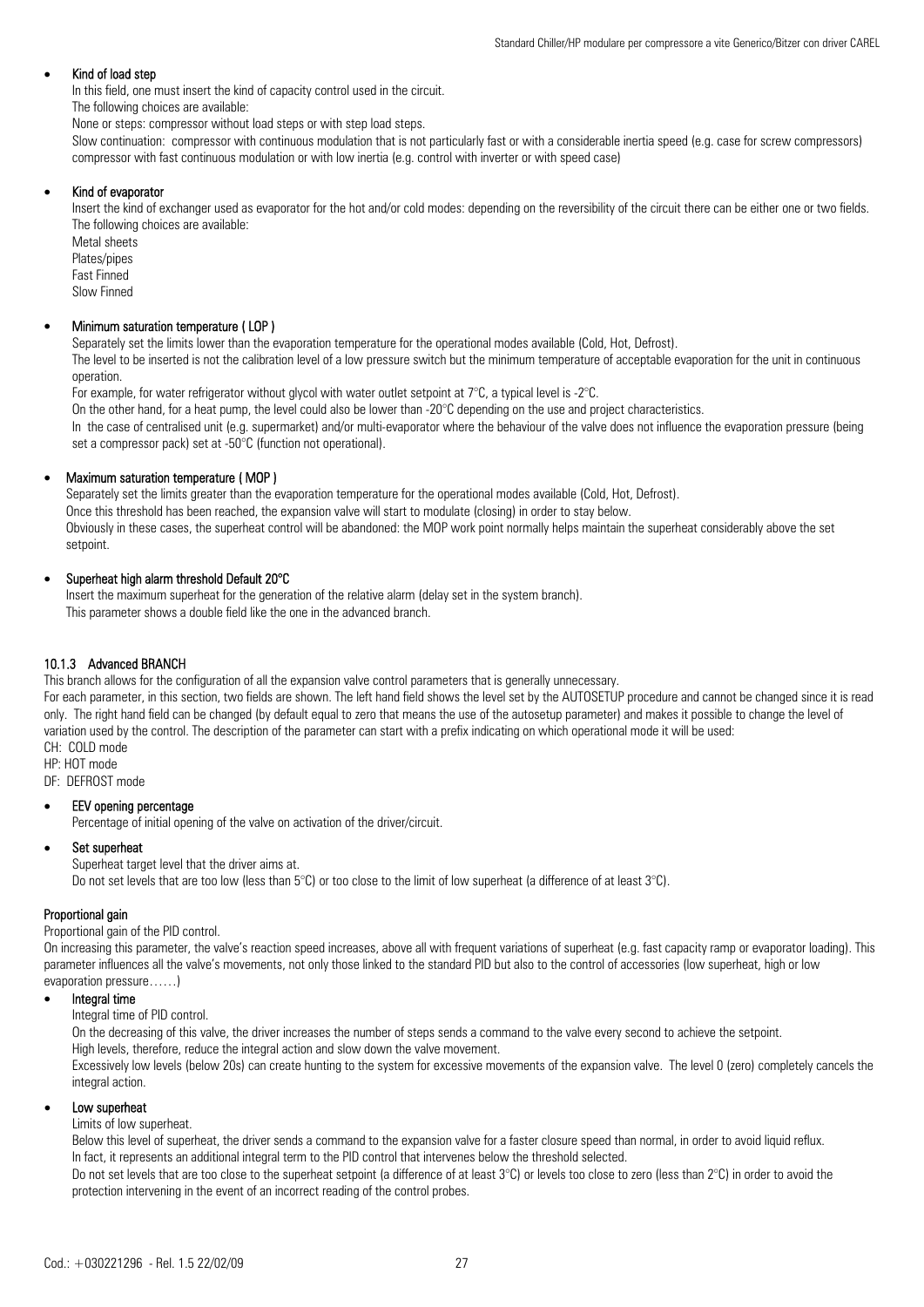#### Superheat neutral area

Neutral area for PID control. In this setpoint context, the driver will stop the control and the valve not make any movements. The control starts again when the superheat exits the neutral area.

#### Derivative time

Derivative time of PID control.

Avoid levels greater than 4 seconds in order to prevent unstable control.

#### Low superheat integral time

Integral time for low superheat control.

On this parameter decreasing, the control of low superheat diverts more speed/energy. Levels close to 1.0 seconds are advised for fast evaporators (plates, piping bands….) and close to 10.0 seconds for slow batteries (refrigeration counters, centralised units..). A level of 0 (zero) disables the control.

#### LOP integral time

Integral control time at the protection stage for low pressure/evaporation temperature (LOP).

When this parameter diminishes, the control becomes faster.

Levels close to 1.0 seconds are advised for fast evaporators (plates, piping bands...) and close to 10.0 seconds for slow batteries (refrigeration counters, units..). *It is advisable to deactivate for centralised use (supermarket use, centralised units….)*  A level of 0 (zero) disables the protection.

#### • MOP integral time

Integral control time at the protection stage for high pressure/evaporation temperature (MOP). When this parameter diminishes, the control becomes faster.

Levels close to 2.5 seconds are advised for fast evaporators (plates, piping bands....) and close to 25.0 seconds for slow batteries (refrigeration counters, units..). A level of 0 (zero) disables the control.

#### Delay in MOP start up

The MOP action is disabled for this time when control starts.

This time is needed to allow for the achievement of low evaporation pressures in circuits that start with equalised pressures. in the case of excessively reduced times, the MOP control leaving the unit could be activated only because the evaporation pressure did not have the time to reach the "real" working level.

## • High condensation temperature protection

Maximum condensation temperature.

Only use if the driver controls the condensation probe or receives the level from the main control (pCO…)

Over and above this level, the driver ignores the superheat control and progressively closes the expansion valve to limit the fridge capacity and subsequently the condensation pressure. This way, the evaporation pressure is considerably reduced. Only use in plants that can operate at negative evaporation temperatures and that do not have other methods to reduce the condensation pressure (unloading, capacity reduction….)

#### • Integral time for high condensation temperature

Integral control time during the protection stage for high condensation pressure (HiTcond). When this parameter diminishes, the control becomes faster. Levels close to 5.0 seconds are advised. A level of 0 (zero) disables the control.

#### • Dynamic proportional control

This function allows the driver to change the proportional PID gain depending on the actual circuit capacity.

In the case of valves that are particularly large and/or circuits with the possibility of working at low load steps (below 50%), this function allows for the automatic reduction of the gain in proportion to the low potential.

Use in the case of low potential, the valve seems to react too quickly/violently, causing hunting in the evaporation pressure and/or superheat. This is a particular function to activate, so it will only show one field.

## **10.2 Special "go ahead" function**

| Driver 1 status    |  |
|--------------------|--|
|                    |  |
| Valve open restart |  |
| Go ahead? N        |  |
|                    |  |

There are three alarm conditions which prevent the driver from performing normal control (one of these is shown above ):

- an open valve  $\rightarrow$  during the last blackout, the valve was not shut completely
- battery charge  $\rightarrow$  the battery is not operating correctly or it is discharged or disconnected
- eeprom restart  $\rightarrow$  malfunctioning eeprom

When one of these conditions is active, the following alarm appears:

```
+--------------------+ 
 AL086
|Driver1:Waiting for | 
eeprom/batt.charged
|or open valve error | 
+--------------------+
```
With the "Ignore" function, these alarms can be ignored to enable the driver to control the valve (otherwise the driver would keep the valve shut).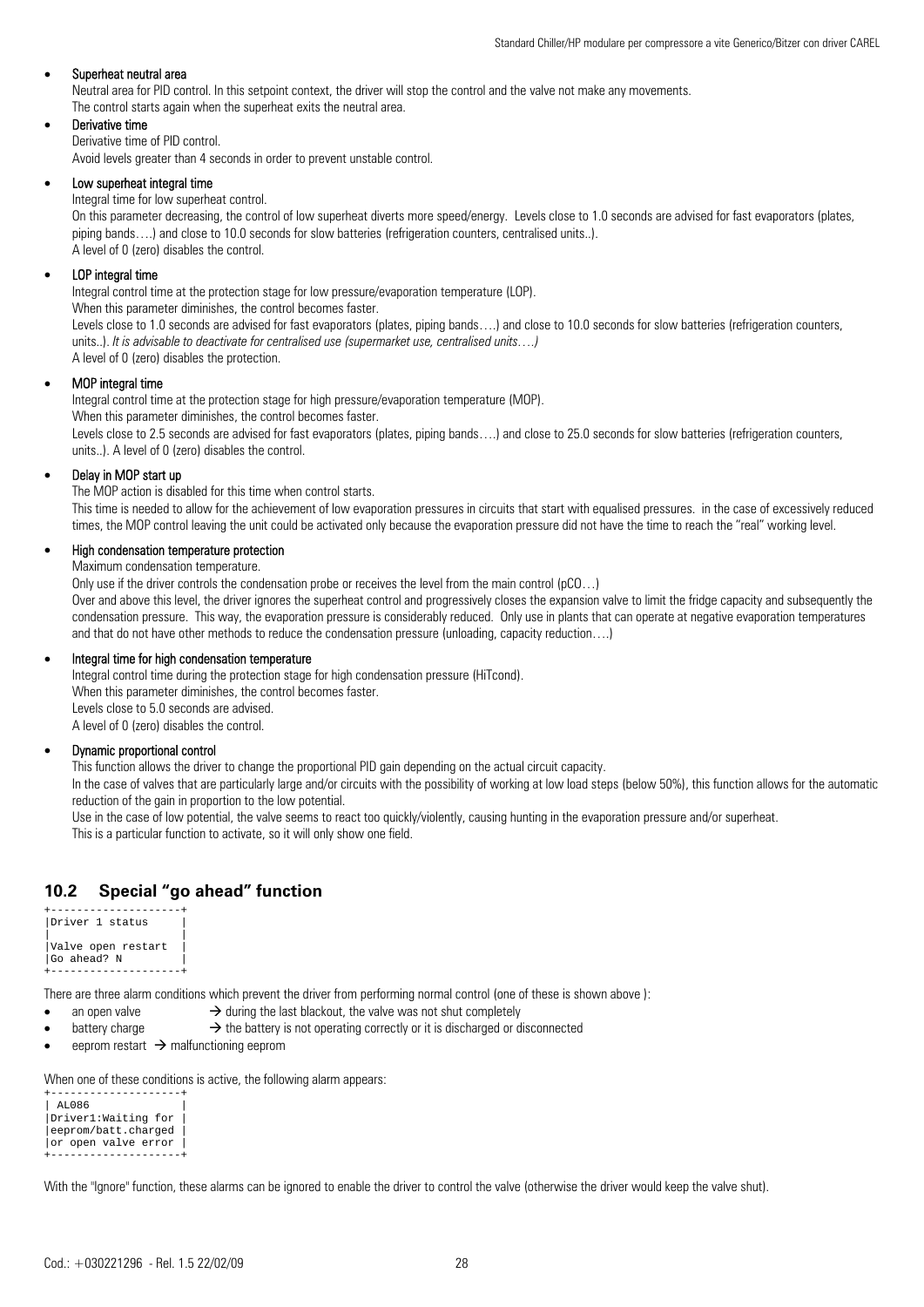WARNING! deleting the alarms means ignoring them, and consequently it is recommended to carefully check that the system is not damaged or malfunctioning or becomes unreliable (e.g.: if "recharge battery" is signalled, it probably means that the battery is not charged or is not connected, etc. Consequently, in the event of a blackout, it may not be able to close the valve. The valve would thus remain open when the installation starts again). If none of the three above alarms is present, the screen changes over to the next screen:

|  |          | Driver 1 status |  |
|--|----------|-----------------|--|
|  |          |                 |  |
|  | No fault |                 |  |
|  |          |                 |  |
|  |          |                 |  |

## **11 Unit On/Off**

There two power-up and power-down modes for the machine:

- 1. Power-up and power-down of System
- 2. Power-up and power-down of Circuit

The unit status can be controlled from the keypad, digital input (can be enabled), supervisor (can be enabled)

The power-up/power down operation with the ON/OFF key on the keyboard has absolute priority. When this key is pressed, the green LED (ON or OFF) near the key will indicate the current status.

The machine can be powered up or down from the supervisor and/or the digital input, only if it was powered up from the keyboard. Any power-down from the supervisor or digital input will be signalled by the flashing of the green LED on the ON/OFF key and by a special wording on the main menu screen.

#### Power-up and power-down of System

Control is by the master board : if the board is powered up, it will power up also all the system's slaves, and vice-versa if OFF.

#### Power-up and power-down of Circuit

Control is by the slave board : the individual slave boards can be powered up or down from the supervisor/digital input, only if the master card is ON.

The main mask of the terminal connected to master board shows, on normal working, the status of unit. If the master circuit is switch-off, by digital input, the status blink between unit status and circuit off (Circ.OFF).

## **12 Control**

There are two different modes for controlling the control thermostat:

- control depending on the water temperature values measured by the probe installed at the evaporator inlet;
- control depending on the water temperature values measured by the probe installed at the evaporator outlet.

In the first case, the control is proportional and based on the absolute temperature value measured by the probe; in the second case, control features a dead band based on the time the temperature measured by the probe remains over certain thresholds. The type of control in any case depends on the type of compressor managed<sup>-</sup>

- if the compressor features stepped capacity control (load steps) then either type of control can be used;
- if the compressor features continuous capacity control, then only outlet temperature control will be available.

## **12.1 Control set-point**

Employed Inputs:

- Digital input to enable second set point
- Analogue input for remote set point variation
- Supervisor serial network
- Employed Parameters:
- Control set point
- Enable second set point from digital input
- Enable remote set point from analogue input
- Limits for calculating remote set point from analogue input
- Display set point used by the control

#### Description of operation

The temperature control, irrespective of the type, is based on the setting of two fundamental parameters: set point and control band. The control set point can be changed according to the operating requirements of the unit.

There are four different ways to change the control set point:

- Different from the screen: accessing the special screen, the user can set the value of the parameter directly.
- Different from the supervisor: if a supervisory system is connected, the cooling or heating set point can be modified by accessing the dedicated addresses.
- Different from digital input: enabling the management of the secondary set point, the set point defined on the dedicated screen will be replaced by the corresponding user parameter, depending on the status of the digital input.
- Different from analogue input: enabling the remote set point from analogue input (0-1V) will activate the control set point compensation, with a proportional value between the two limits for the conversion of the input signal.

All the conditions may exist together, condition "1" is always active, while the others can be enabled or disabled separately.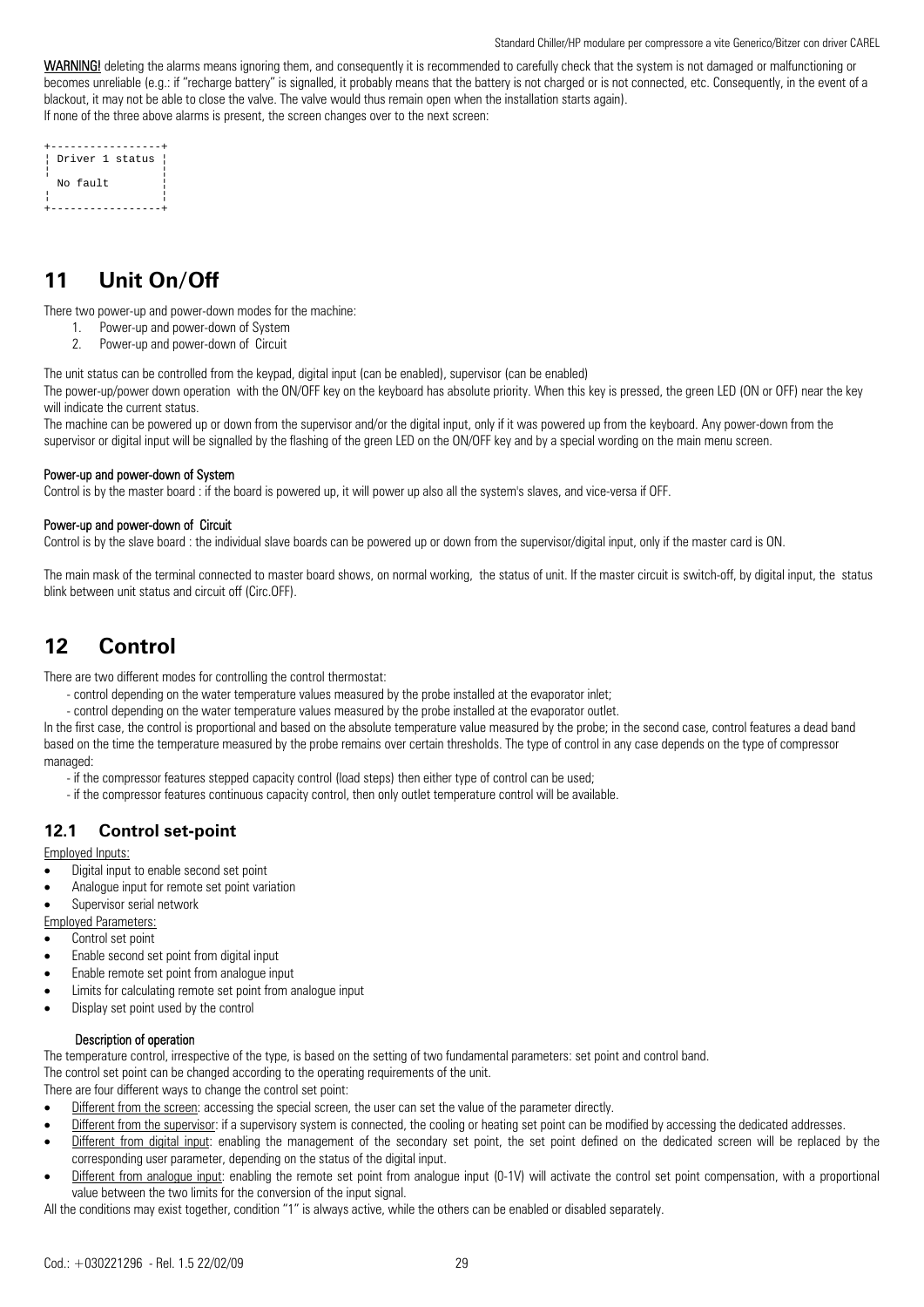## **12.2 Inlet temperature control**

- Employed Inputs:
- Water temperature at evaporator inlet
- Employed Parameters:
- Type of unit
- Total number of compressors
- Type of compressor capacity control
- Number of Capacity Control Steps
- Control set-point
- Proportional band for control at inlet.
- Type of control (proportional or proportional  $+$  integral)
- Integration time (if the proportional  $+$  integral control is enabled)
- Time between start-up and first capacity control
- Time between first and second capacity control
- Time between second and third capacity control
- Time between third and fourth capacity control

Outputs used:

- Liquid Solenoid
- Windings for compressor Line Delta Star
- All compressor capacity control relays

The thermostatic control according to the values measured by the temperature probe at evaporator inlet, is based on proportional control. According to the total number of configured compressors and capacity control steps per compressor, the set control band will be subdivided into a certain number of steps of equal amplitude. When the activation thresholds of the individual steps is exceeded, a different compressor or capacity control steps will be activated. To determine the different activation thresholds, the following relations must be applied:

Total number of control steps : Total number of compressors \* Number of capacity control/compressor steps

- Step proportional amplitude  $=$  Proportional control band / Total number of control steps
- Step activation thresholds  $=$  Control set-point  $+$  (Step proportional amplitude  $*$  Step sequential number [1,2,3...]

## **12.3 Outlet temperature control**

Employed Inputs:

• Water temperature at evaporator outlet

Employed Parameters:

- Type of unit
- Total number of compressors
- Type of compressor capacity control
- Number of capacity control steps
- Control set-point
- Control band for outlet control
- Delayed starting of compressor capacity control stages
- Devices activation delay
- Devices disablement delay
- Summer limit of temperature at outlet (powers down all compressors without observing the disabling time)
- Winter limit of temperature at outlet (powers down all compressors without observing the disabling time)

Outputs used :

- Liquid Solenoid
- Windings for compressor Line Delta Star
- All compressor capacity control relays

## Richiesta di disinserimento



A neutral temperature zone is identified, based on the set set-point and band values.

- Temperature values between the set point and set point + band (A < Temperature < B) will not switch any compressors On/Off.

- Temperature values above set point  $+$  band (Temperature  $>$  Point B) will activate the compressors
- Temperature values below the set point (Temperature < Point A ) will deactivate the compressors

A temperature threshold, subdivided into summer and winter operation is also specified: the installed devices are unconditionally disabled above/below this threshold, in order to prevent the units producing too much cold/heat.

Richiesta di inserimento

With capacity-control compressors, the activation and deactivation occur further outside of point A and B. See the chapter *Continuous capacity control with outlet control.*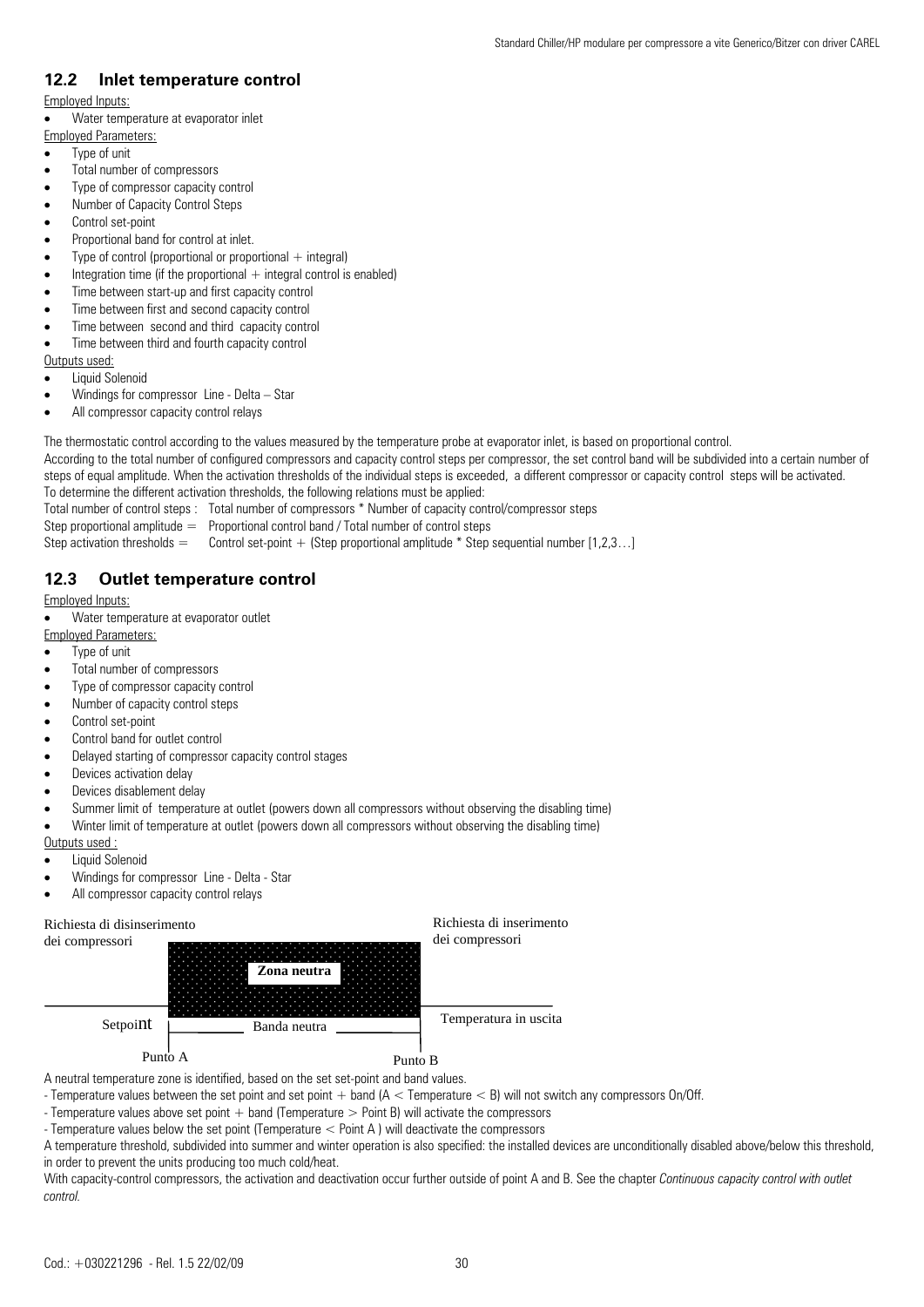## **12.4 Control of water /water chiller only units**

### Employed Inputs:

- Water temperature at evaporator inlet
- Water temperature at evaporator outlet
- Water temperature at condenser inlet
- Water temperature at condenser outlet
- Employed Parameters:
- Type of unit
- Total number of compressors
- Type of compressor capacity control
- Number of capacity control steps
- Control set-point
- Control band
- Type of control (inlet outlet)
- Type of control at inlet (proportional proportional  $+$  integral)
- Integration time (if the proportional  $+$  integral control is enabled)
- Delayed starting of compressor capacity control stages
- Devices activation delay

Outputs used :

- Liquid Solenoid
- Windings for compressor Line Delta Star
- All compressor capacity control relays

#### Description of operation:

Activation of compressors is controlled by the water temperature measured by the probe located at evaporator inlet/outlet. No condensation fans are supplied because the condenser is water-cooled.

## **12.5 Control of water/water chiller unit with gas reversing heat pump**

### Employed Inputs:

- Water temperature at evaporator inlet
- Water temperature at evaporator outlet
- Water temperature at condenser inlet
- Water temperature at condenser outlet
- Employed Parameters:
- Type of unit
- Total number of compressors
- Type of compressor capacity control
- Number of capacity control steps
- Control set-point
- Control band
- Type of control (inlet outlet)
- Type of control at inlet (proportional proportional  $+$  integral)
- Integration time (if the proportional  $+$  integral control is enabled)
- Delayed starting of compressor capacity control stages
- Devices activation delay
- Refrigerating circuit reversing valve logic
- Outputs used
- Liquid Solenoid
- Windings for compressor Line Delta Star
- All compressor capacity control relays
- Refrigerating circuit reversing valve

### Description of operation:

Activation of compressors is controlled by the water temperature measured by the probe located at evaporator inlet/outlet. No condensation fans are supplied because the condenser is water-cooled.

During the reversing of the refrigerator cycle, i.e. at changeover from refrigeration to heating and vice-versa, the evaporator and condenser functions are exchanged. In this mode, the refrigerating circuit is reversed, but the compressors are always controlled by the temperature at evaporator inlet/outlet.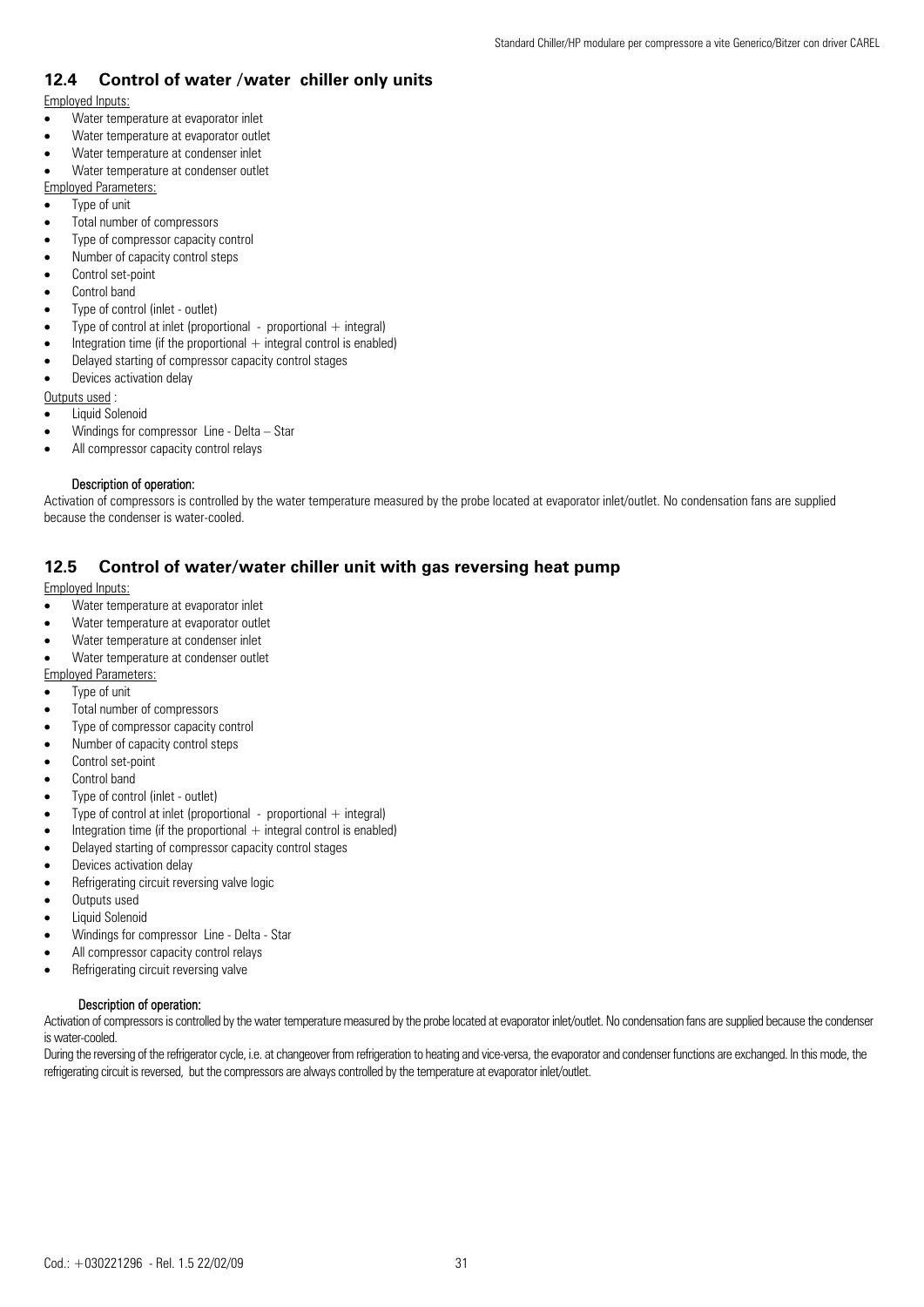## **12.6 Control of water/water chiller unit with water reversing heat pump**

## Employed Inputs:

- Water temperature at evaporator inlet
- Water temperature at evaporator outlet
- Water temperature at condenser inlet
- Water temperature at condenser outlet

Employed Parameters:

- Type of unit
- Total number of compressors
- Type of compressor capacity control
- Number of capacity control steps
- Control set-point
- Control band
- Type of control (inlet outlet)
- Type of control at inlet (proportional proportional  $+$  integral)
- Integration time (if the proportional  $+$  integral control is enabled)
- Delayed starting of compressor capacity control stages
- Devices activation delay
- Water circuit reversing valve logic

Outputs used

- Liquid Solenoid
- Windings for compressor Line Delta Star
- All compressor capacity control relays
- Water circuit reversing valve

### Description of operation:

Activation of compressors is controlled by the water temperature measured by the probe located at evaporator inlet/outlet. There are no condensation fans because the condenser is cooled using water. During the reversal of the refrigerator cycle, that is, during the passage from refrigeration to heating or vice versa, there is no exchange between the evaporator and condenser functions. In this mode, the water circuit is reversed, and the compressors are controlled by the temperature at evaporator or condenser inlet/outlet according to the selected mode.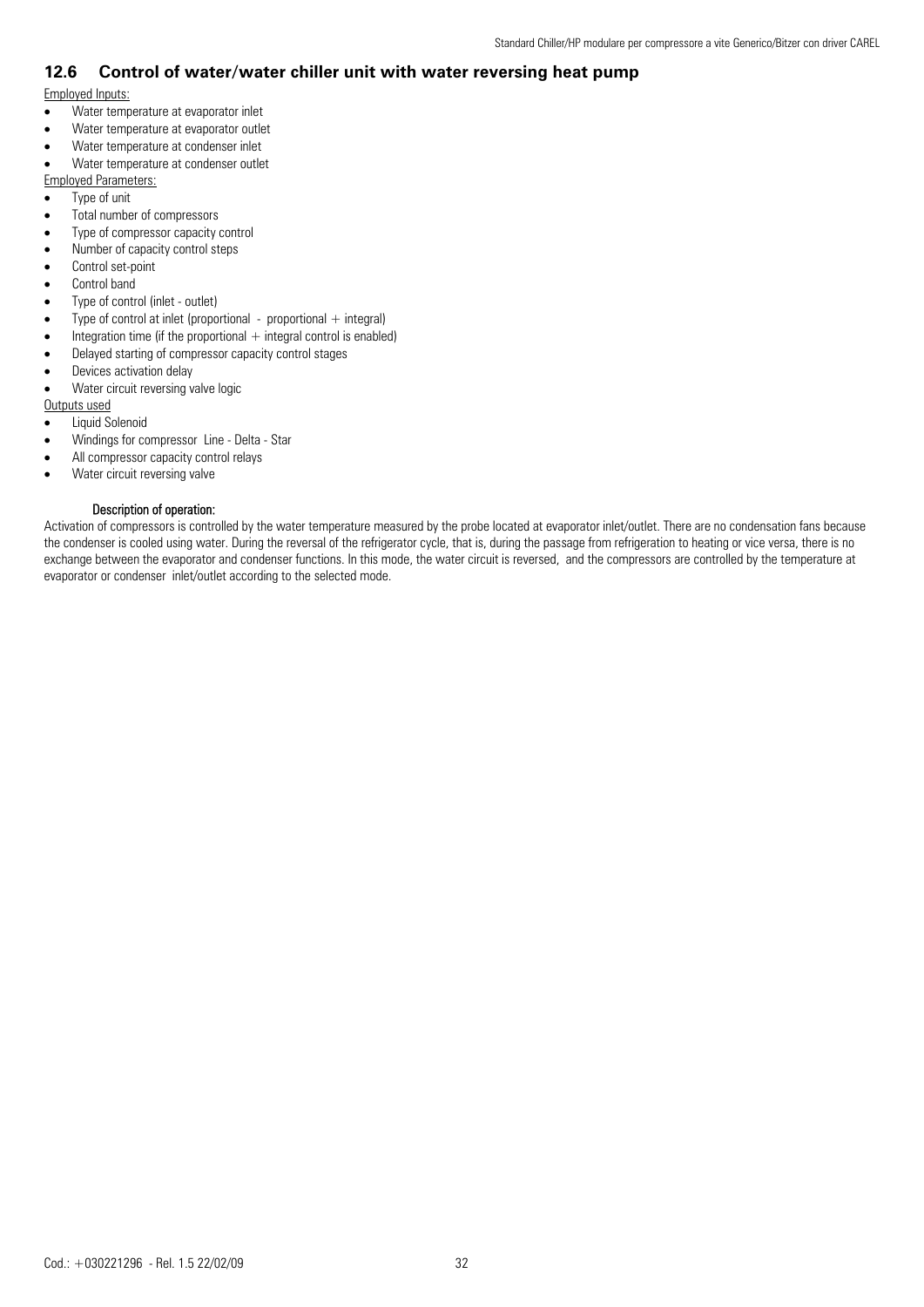## **13 Types of controlled compressors**

## **13.1 Stepped capacity control**

A maximum number of four compressors are managed, with a maximum of four capacity control steps each. Capacity control is achieved by three relay outputs which, when suitably commanded, short-circuit the refrigerant thrust by the compressor, varying its capacity and, therefore, the power input into the circuit.

#### Configuration of stepped capacity control relays

The enabling sequence of the capacity control relays differs for each compressor. Therefore, the software has a facility for configuring the enabling sequence according to the needs of different compressor manufacturers. For multi-card systems: as several compressors are housed on the same machine, it is considered that the compressors controlled by each pCO are perfectly equal and, therefore, the capacity control configuration selected on board the master card also applies to the slave cards. The following table shows examples of the configuration of the dedicated digital outputs for the different power stages entered. The effective status of the digital output is indicated. The relation between the data in the table and the values set on the display.  $Closed = ON$  Open  $=$  OFF

#### Default configuration :

| % LOAD | Relay 1     | Relay 2     | Relay 3     |
|--------|-------------|-------------|-------------|
| 25%    | CLOSED      | <b>OPFN</b> | <b>OPFN</b> |
| 50%    | <b>OPFN</b> | <b>OPFN</b> | CLOSED      |
| 75%    | <b>OPFN</b> | CLOSED      | <b>OPFN</b> |
| 100%   | <b>OPFN</b> | <b>OPFN</b> | <b>OPFN</b> |

Configuration example :

| % LOAD | Relay 1     | Relay 2     | Relay 3     |
|--------|-------------|-------------|-------------|
| 25%    | <b>OPFN</b> | CLOSED      | CLOSED      |
| 50%    | CLOSED      | CLOSED      | <b>OPFN</b> |
| 75%    | CLOSED      | <b>OPFN</b> | CLOSED      |
| 100%   | CI OSED     | CI OSED     | CI OSED     |

#### Stepped capacity control times

Delays are specified for capacity control management. These delays can be set when the capacity controls are enabled. Such delays indicate the minimum operating time of a compressor at a given power stage. If the machine is enabled at maximum level request, these delays prevent a changeover from power level 0 to maximum level.

Graph of times for capacity control in 4 steps:



With Bitzer compressor the time T2-T3-T4 are force the follow value:

T2: The minimum value is force to 10 second

T3: zero

T4: zero

The T1 time does not have restriction.

To have more flexible management of the unloader during the unit start up and the normal working condition, it is possible to set a time (mask Te) starting from the pump on and after this the unit is in normal working mode. If this time equal to zero then the management is disable. During start up mode the time T1, T2, T3 (mask T7) are respected, but in normal mode they are ignored and an equal time for all the uloaders is used set by mask Te. With Bitzer compressor the minimum time is force to 10 second.

### Special management of capacity control first stage

A facility is provided for enabling special management of the first stage of capacity control, managing the compressor's special requirements when it is operating at low power. In general, the control entails the use of the first capacity control stage only at power-up and if temperature falls below the control set-point. When controlling the compressor, this type of control uses a reduced power modulation range, between the second and maximum power stages.

Management varies according to whether the compressor is in its starting or disabling stage. In both cases, you are recommended not work at 25% power for too long.

- Starting: after being started, if the compressor does not receive any thermostatic request for changeover to the second capacity control stage, the changeover is forced by the software after a time which can be set on the screen (T1).
- Power-down: if a reduction in the power of the circuit is requested, power is controlled between the maximum and second capacity control stage. Only if temperature drops below set-point value, the compressor is forced to operate according to the first capacity control stage for the set time (T1).

This special operating mode is enabled from the screen. If the first capacity control step is not enabled, it is treated as just any step. The compressor can operate at this power level for an infinite time.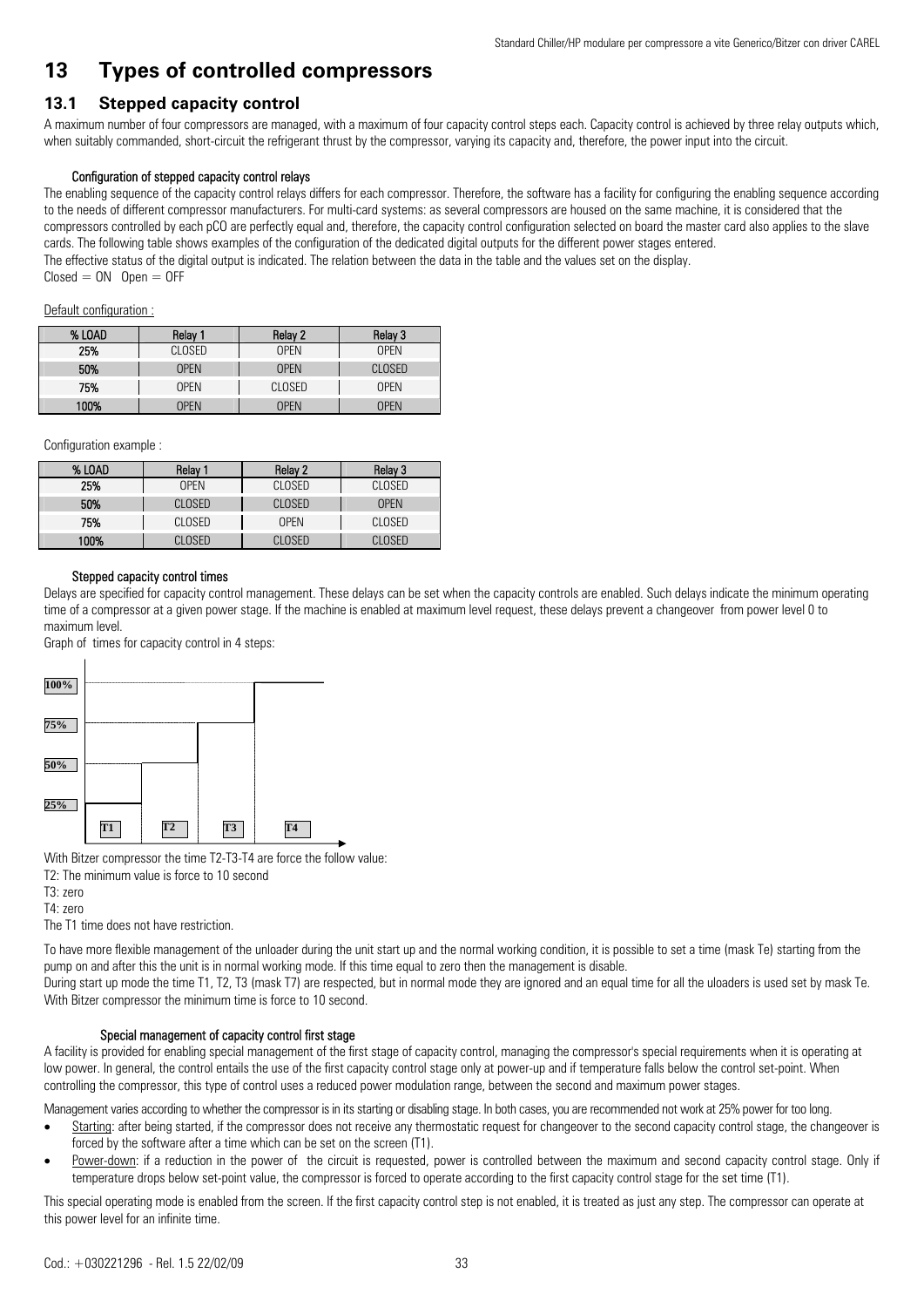## **13.2 Stepped capacity control with control at inlet**

A description of stepped capacity control of 4 compressors with four capacity control steps each:



All compressors and the relevant capacity control steps will be proportionally positioned in the band. Increasing temperature values will cause the control steps to be subsequently input. Each step will be input according to the set delay times. The compressors will be started at the first entered capacity control stage. If special management of the first capacity control stage was selected, control will be effected according to the description in the dedicated section. In any event, the times for the capacity controls will be applied as described.

## **13.3 Stepped capacity control with control at outlet**

A description of stepped capacity control of 4 compressors with four capacity control steps each:

#### Activation of compressors

if the water temperature measured by the probe located at the evaporator outlet exceeds the threshold of Control Set-point + Control Band (Point B), the number of power stages will be increased - the power stages were input according to the set parameter known as "request time between steps switch-on"(mask Po).



In this configuration the time between the activation of the steps will be equal to the set time between the starts of different compressors, while in the event of capacity-control, the delay time between load steps set will still be applied, and therefore the higher of the two times will prevail.

#### Power-down of compressors

If the water temperature measured by the probe located at the evaporator outlet falls below the Control set point (Point A), then the number of load steps will be decreased, according to the parameter"request time between steps switch-off"(mask Po).".



If the temperature falls below the forced off threshold, the compressors are stopped irrespective of the set delays, to avoid the activation of the antifreeze alarm.

## **13.4 Continuous capacity control**

A maximum number of four compressors are managed, with continuous capacity control. The compressor's capacity is controlled by two relay outputs, which, when suitably controlled, enable compressor power to be increased or reduced, varying the capacity of the compression chamber. Compressor power is controlled by sending impulses to the outputs of the capacity control relays. These impulses command the compressor to be charged or discharged. These impulses are at a constant frequency, settable, and of variable duration between two minimum and maximum limits, also settable. As there is no acquisition regarding the absolute position of the compressor 's capacity control valve, and, consequently, as no direct verification is possible of the power percentage input in the circuit, a time based control is run. With this control, when a set time threshold is reached, the compressor is considered fully charged/discharged and thus control of the capacity control impulses is suspended.

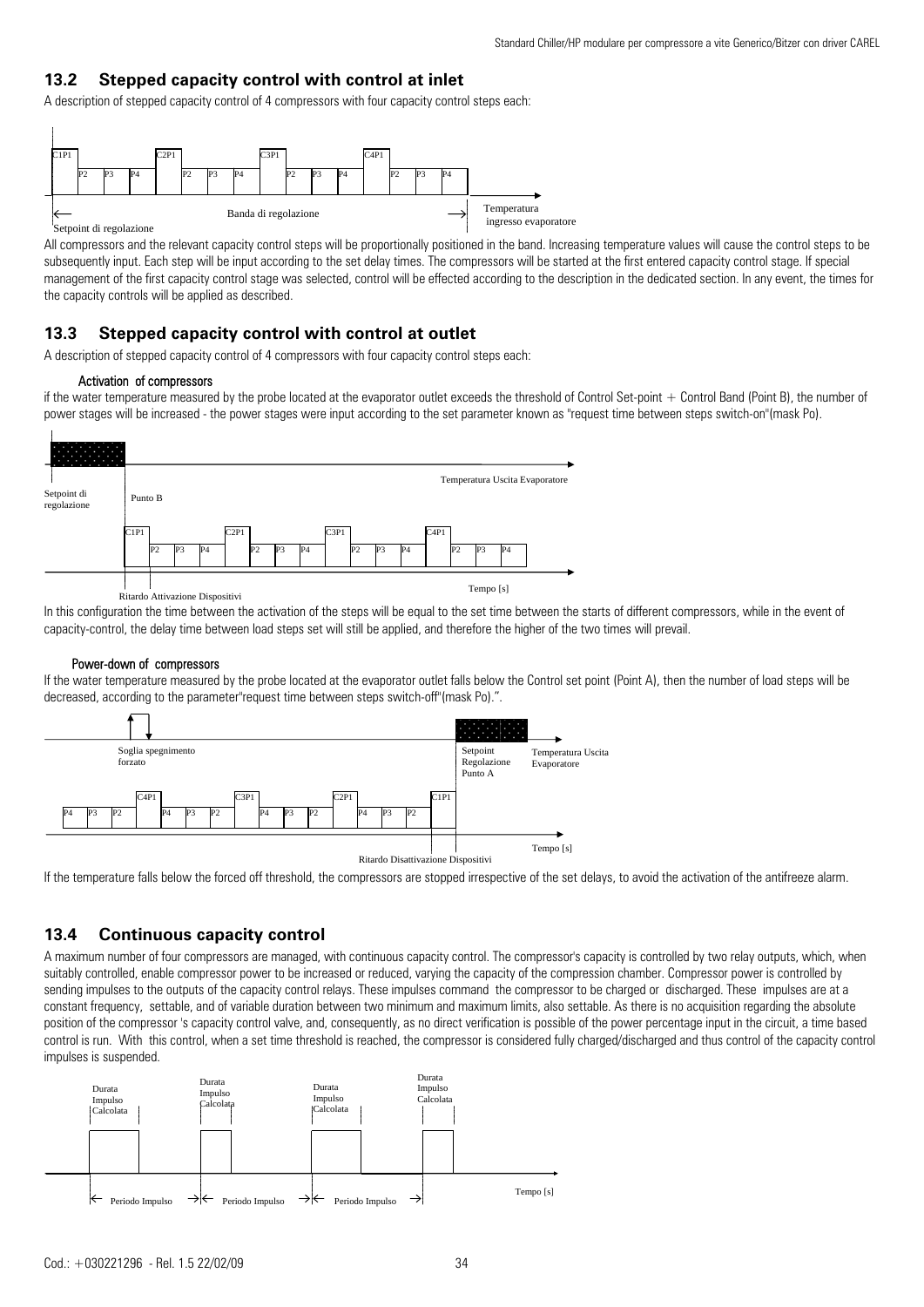#### 13.4.1 Configuration of continuous capacity control relays

The control method of the capacity control relays differs for each compressor. Therefore, the software has a facility for configuring the enabling sequence according to the needs of different compressor manufacturers.

For multi-card systems: as several compressors are housed on the same machine, it is considered that the compressors controlled by each pCO are perfectly equal and, therefore, the capacity control configuration selected on board the master card also applies to the slave cards. The following table shows examples of the configuration of the dedicated digital outputs for the different power stages entered.

The effective status of the digital output is indicated.

The relation between the data in the table and the values set on the display.

 $Closed = ON$ 

 $Open = OFF$ 

### Default configuration :

| <b>Compressor behaviour</b> | Relay 1     | Relay 2 |
|-----------------------------|-------------|---------|
| Power reduction             | CLOSED      | CLOSED  |
| Power stand-by              | <b>OPEN</b> | CLOSED  |
| Power increase              | OPEN        | OPEN    |

The power stand-by configuration is taken on by the outputs when no variation of input power is requested, or if the maximum/minimum compressor power is reached, or because the water temperature measured by the probe located at evaporator outlet is inside the neutral control zone. For compressor charging /discharging, the digital outputs of the pCO card are commanded alternately according to the stand-by and charge/discharge configuration, causing the dedicated relay to pulse.

## **13.5 Continuous capacity control with control at outlet**

Temperature control with compressors on continuous capacity control can occur only if control at outlet is selected, according to the temperature values measured by the probe located at evaporator outlet. To that end, further configuration parameters are input. They are specific for the particular type of compressor, and are added to those previously mentioned in the description of the special type of control.

Employed Parameters:

- Neutral zone for continuous capacity control
- Impulse period
- Charging impulse minimum duration
- Charging impulse maximum duration
- Discharging impulse minimum duration
- Discharging impulse maximum duration
- Forced discharge period at compressor power-up
- Capacity control relay forcing enabled when compressor is OFF:

#### Outputs used :

- Compressor capacity control Relay 1
- Compressor capacity control Relay 2



#### 13.5.1 Control of continuous capacity control according to points in the graph

According to the set-point values, the control band with control at output and the neutral zone of compressors on continuous capacity control, points C, D and E are identified. If the water temperature measured by the probe located at evaporator outlet exceeds point E

Point  $E =$  Control set point  $+$  Control band/2  $+$  Dead zone /2

Then there will be a request for the compressor to start and an increase in capacity according to charge impulses of the maximum duration until reaching the maximum compressor load time. If the water temperature measured by the probe located at evaporator outlet is below point B

Point  $B =$  Control set point  $+$  Dead zone  $/2$  - Control band $/2$ 

In this case, there is a request for the compressors to be discharged according to the maximum duration impulses until compressor maximum discharging time is reached and until possible power-down. If the water temperature measured by the probe located at the evaporator outlet is between points D-E/B-C

Point  $D =$  Control set point  $+$  Dead zone

Point  $C =$  Control set point

Then the power of the compressor will be increased/reduced by impulses of variable duration according to the values calculated within the minimum and maximum limits set for an infinite time.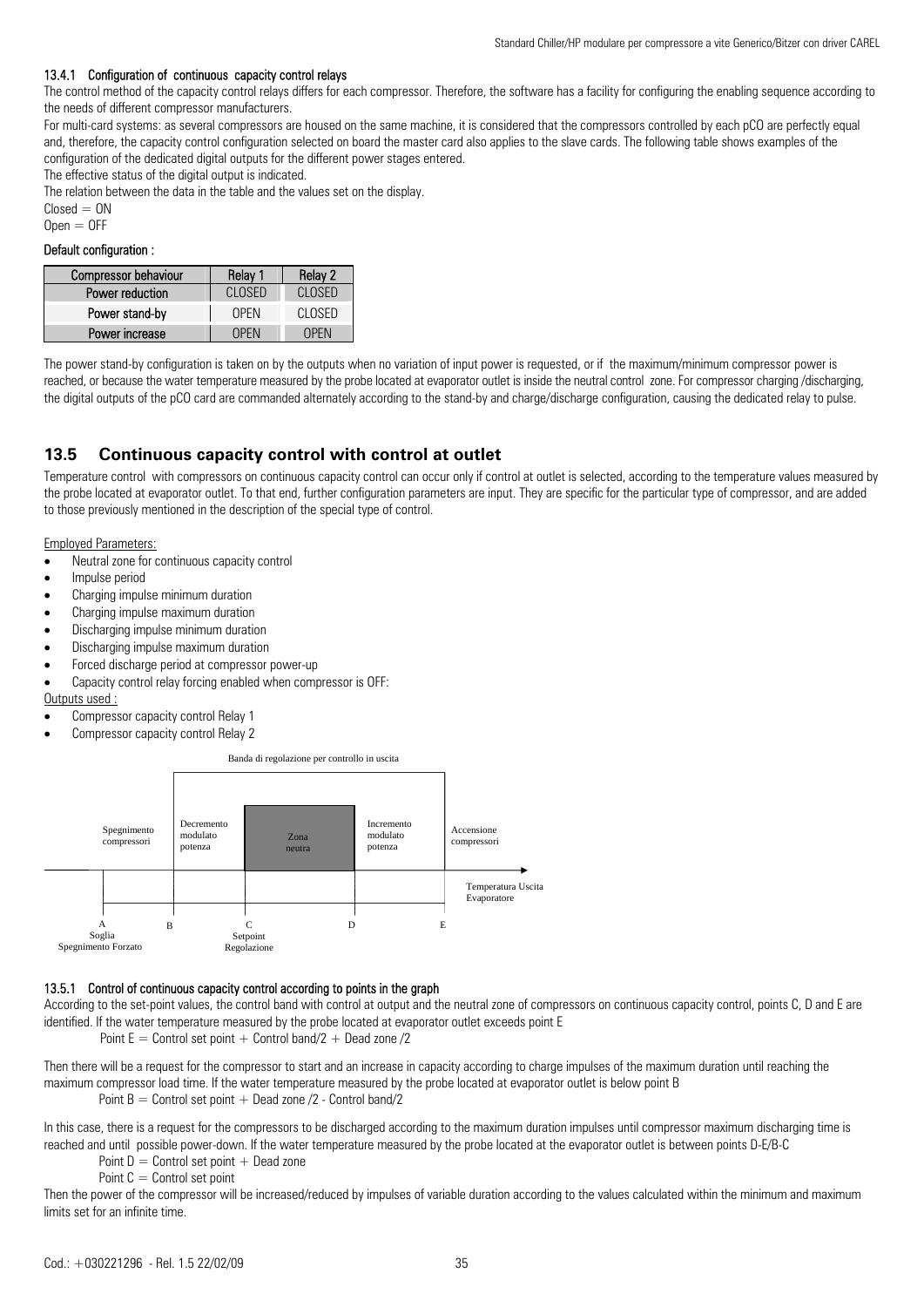#### 13.5.2 Power-up of compressors (temperature above point E)

The compressors are powered up in sequence at a rate calculated by the set time required to reach maximum power. As there is no absolute measurement of the effective capacity, when the compressor is started it performs a forced unload cycle for a set time (unloader relays energised continuously according to the unload configuration). Subsequently, the compressor power will be increased by maximum duration impulses.

#### 13.5.3 Increase of compressor power

When the maximum time limit for reaching maximum power is reached, a forced charging cycle is commanded for a time of 20% of the set threshold, then the compressor capacity control relays change to the power stand-by configuration.

If the temperature remains in the power-up zone (beyond point E), every ten minutes a forced charging cycle is commanded with a duration of 20% of the time required to reach the maximum set power.

In the case of multi-compressor units, the periodic forced charging cycle will be carried out by all powered-up compressors which have reached maximum power.

#### 13.5.4 Modulated increase of power (temperature in range between points D-E)

The compressor's power is modulated in this temperature range, by applying charging impulses of variable duration to the capacity control relays (duration is calculated between the minimum and maximum values set according to the measured temperature values). For multi-compressor units, modulated increase of power will occur simultaneously for all powered-up compressors.

13.5.5 Operation of compressor in neutral zone (temperature in range between points C-D)

If the temperature value locates inside the neutral zone, the capacity control relays of all powered-up compressors change to the power stand-by configuration, thus maintaining the power level that had been reached.

#### 13.5.6 Modulated reduction of power (temperature in range between points C-B)

The compressor's power is modulated in this temperature range, by applying discharging impulses of variable duration to the capacity control relays (duration is calculated between the minimum and maximum values set according to the measured temperature values). For multi-compressor units, modulated reduction of power will occur simultaneously for all powered-up compressors.

#### 13.5.7 Power-down of compressors (temperature below point B)

The compressors are first unloaded by sending unload impulses of the maximum duration to the unloader relays. The compressors are then powered down, by reducing the number of requested devices, at a rate equal to the time required to reach minimum set power.

FIFO Rotation is applied, whereby the first powered-up compressor is discharged and then powered-down. Instead, if rotation is disabled, the last powered-up compressors is discharged and then powered down.

#### 13.5.8 Derivative regulation in the increasing zone

In the increasing zone, Tb mask, comes controlled every "Derivative Time" if the outlet temperature is changed in order more than 0,2 °C. If this is true the compressor remains in stand-by until the new control. This management can be disabled with "Derivative time" equal to 0.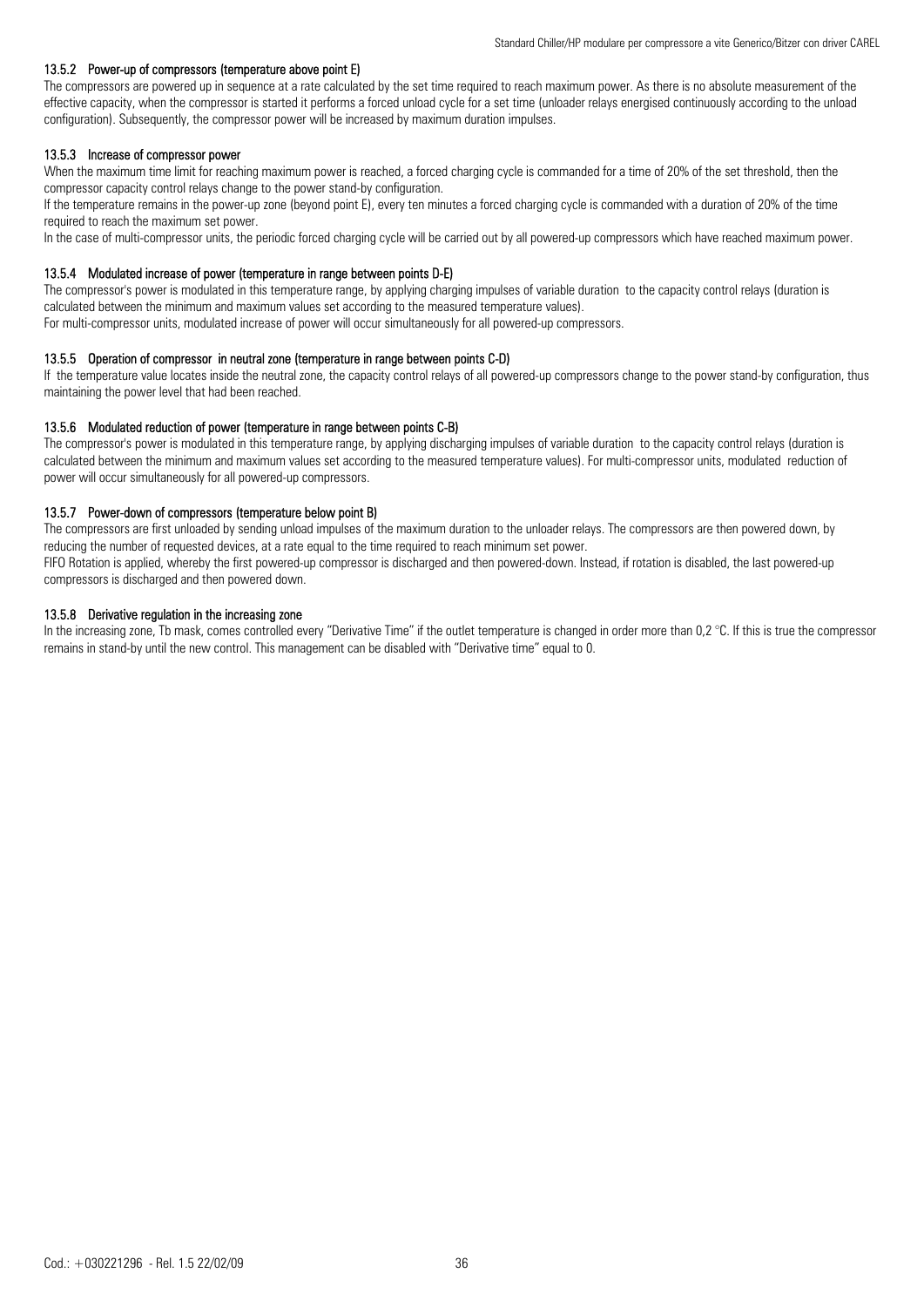## **14 Compressor rotation**

Compressor calls are rotated in order to equal the number of duty hours and power-ups among the devices. Rotation follows the FIFO logic: the first compressor to be powered up is the first to be powered down. At the initial stage, there may be considerable differences in the on-duty hours of the compressors, however, the hours are very similar to each other in steady state. Rotation occurs only among compressors and not among capacity controls, and, in any case, this type of rotation operates only if the compressors have stepped capacity control.

- Rotation-free management
- Power-up: C1,C2,C3,C4.
- Power-down: C4,C3,C2,C1.

FIFO rotation management (the first compressor to be powered up is the first to be powered down):

- Power-up: C1,C2,C3,C4.
- Power-down: C1,C2,C3,C4.

## **15 Starting a single compressor**

### 15.1.1 Description of operation

The start-up stages are described in the following graph



From mask T7 it is possible to set the liquid solenoid and compressor start sequenze. Pay attention that during this time the condenser fan are force to maximum speed.

## **15.2 Starting the compressor motor**

#### 15.2.1 Delta / Star starting

Starting the motor is described in the following diagram



## 15.2.2 Start-up with Part - Winding

To start the compressor with part-winding, you must reset the star and delta-star times, setting the desired part-winding time as the delta-star time. The outputs used are those of the line and triangle relays, used respectively as part-winding relays A and B. Example: Star-line time  $0/100 s$ 

Star Time 0 / 100 s

Delta-star time 100 / 100 s for a part-winding time of 1 s.

## **15.3 Compressor start restrictions**

There are two start restricting methods. Both start the compressor directly with the delta contactor, by-passing the star contactor. There is a single enablement for both cases:

1. Set high and low pressure thresholds exceeded

2. Set equalised pressure threshold exceeded (equalised pressure is the average pressure between high and low pressure measured by the transducers).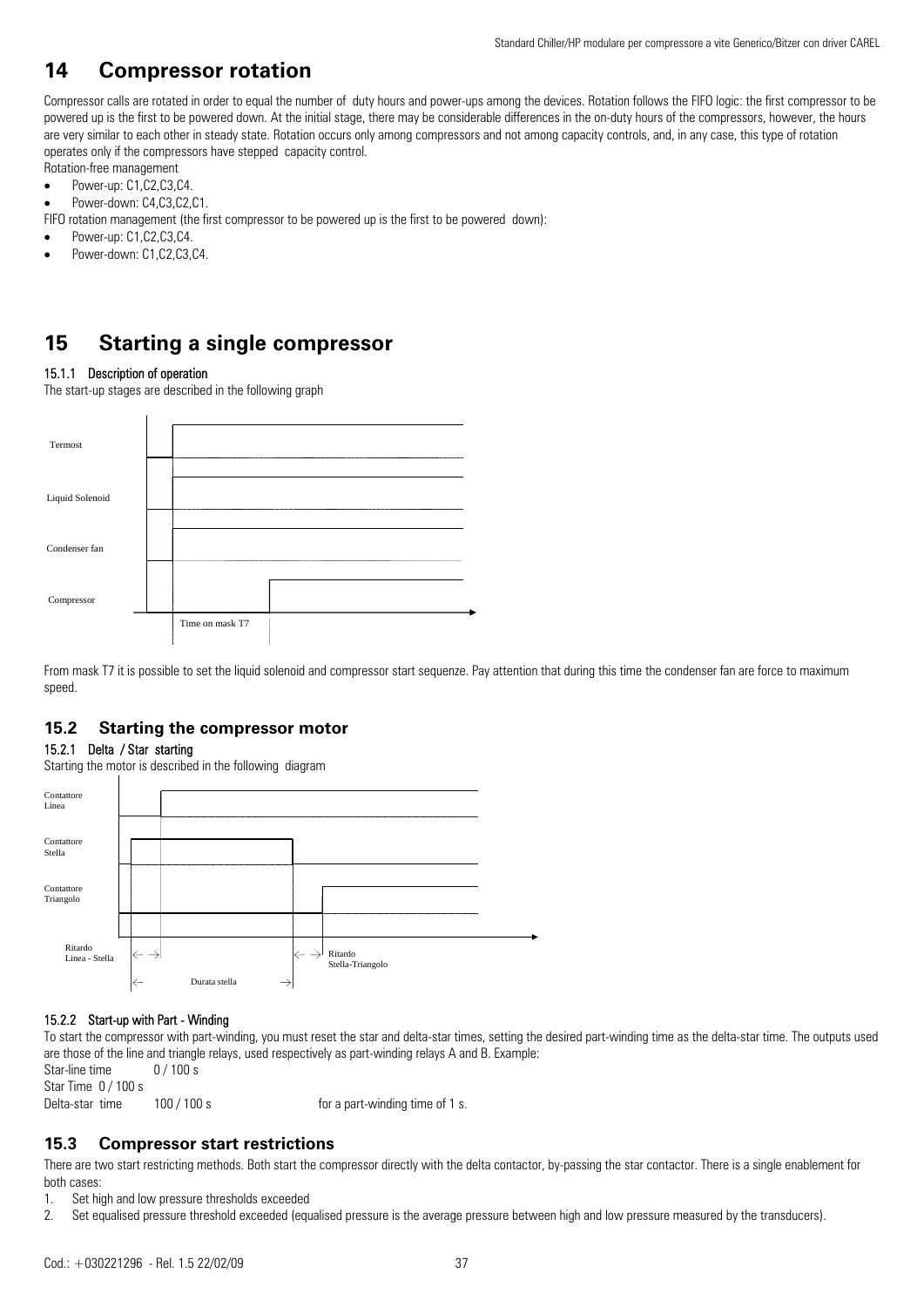## **16 Forced capacity control**

## Inputs used

- Water temperature at evaporator outlet
- Compressor delivery temperature
- Condensation pressure
- **Current**

#### Parameters used

- High delivery temperature prevention threshold
- High delivery temperature prevention differential
- High pressure prevention threshold
- High pressure prevention differential
- Antifreeze temperature prevention threshold
- Antifreeze temperature prevention differential
- Forced selection of compressor at minimum/maximum power
- High current alarm threshold
- High current alarm percentage differential
- Delay time to signal the high current alarm
- Delay time to prevent high current from compressor start

#### Outputs used

• All compressor capacity control relays

## **16.1 Description of the condensing pressure-antifreeze-discharge temperature prevent function**

The compressor forced capacity control function prevents the unit from operating in abnormal conditions of pressure, refrigerated water temperature or condensation temperature, thus preventing any intervention by specific alarms. A parameter is provided for selecting the compressor operating mode if forced capacity control is enabled. The compressor can be taken to minimum/maximum power according to the selection when:

- High delivery temperature threshold exceeded
- High pressure threshold exceeded
- Antifreeze temperature threshold exceeded



#### 16.1.1 Description of the high current prevent function

If the probe for measuring the current input is enabled and correctly configured, forced capacity control is active for the high current condition.



The high current is controlled on a settable alarm threshold and differential. After a delay time from when compressor starts, is the current measured exceeds the set alarm threshold, a preventive action starts, which involves gradually decreasing the capacity of the compressor. The frequency of capacity reduction is equal to 1/3 of the set time T1 (delay time for signalling the high current alarm); in the case of compressors with stepped capacity control, the number of steps on will gradually be reduced, in the case of compressors with continuous capacity control, the unload will be managed with impulses lasting equal the minimum set time. There is a settable differential to return from the forced capacity control condition, expressed as a percentage of the alarm differential. The return of the current to values below the alarm threshold and in any case within the set differential will not cause any variation to the capacity of the compressor.

The activation of a further forced capacity-control function due to pressure or temperature will be managed by assigning higher priority to the function that involves a greater decrease in compressor capacity. The duration of the current measured above the alarm threshold for a continuous time that exceeds the set time, will involve the activation of the corresponding high current alarm, with the immediate shutdown of the compressor and the need for manual reset by the user.

### 16.1.2 Compressors with stepped capacity control

For compressors with stepped capacity control, forced capacity control means that the compressor has to operate at minimum or maximum power according to selection.

#### 16.1.3 Compressors with continuous capacity control.

For compressors with continuous capacity control, forced capacity control means that the compressor has to operate in continuous charging or discharging mode according to selection.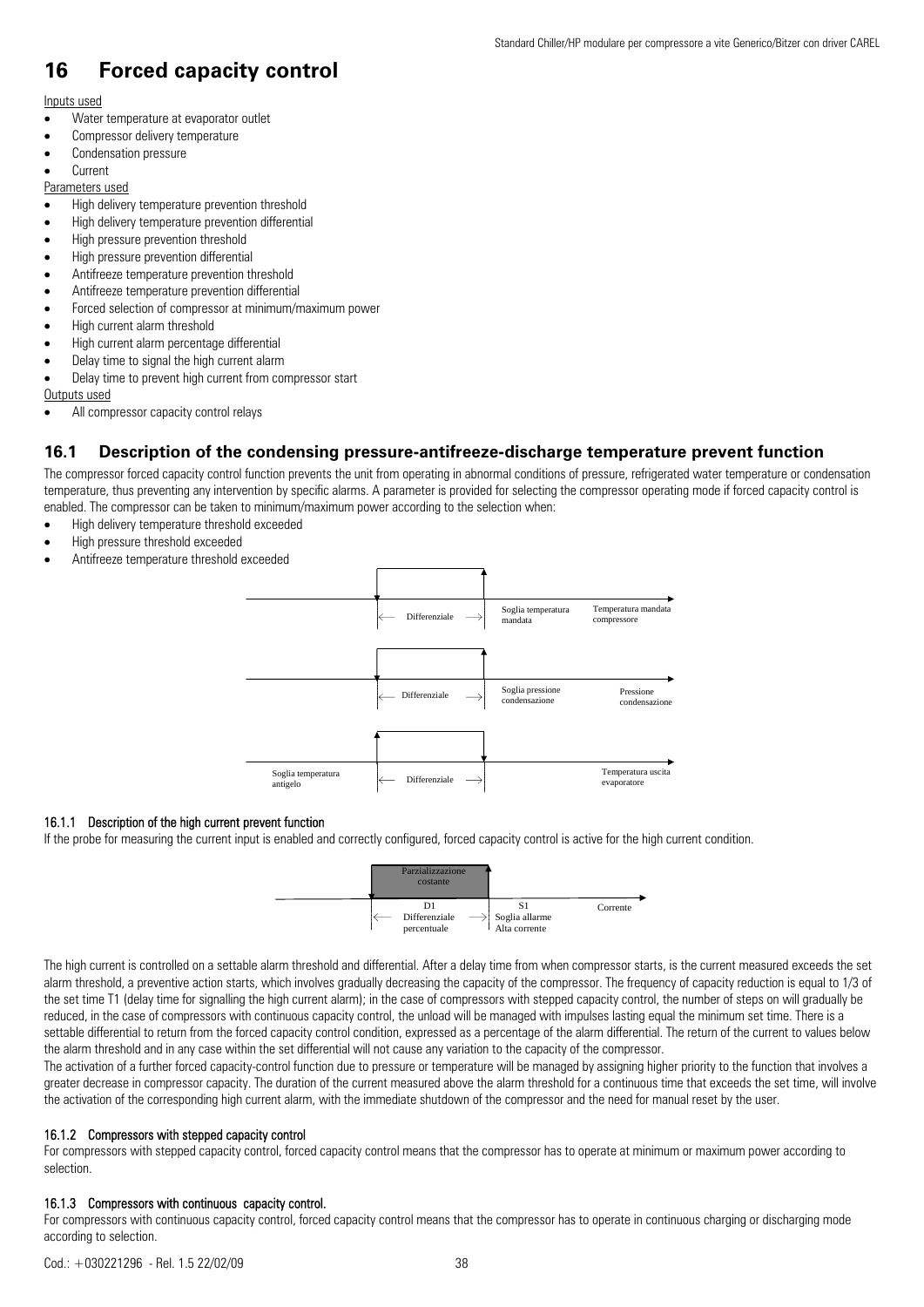## **17 Solenoid-valve management.**

#### Inputs used:

- Compressor delivery temperature
- Parameters used:
- Solenoid-valve activation threshold
- Solenoid-valve differential

#### Outputs used:

• Economizer solenoid-valve, oil-cooler, liquid-injection

### 17.1.1 Description of operation

A digital output is provided for controlling an economizer solenoid-valve, oil-cooler and liquid injection. Activation depends on the compressor discharge temperature read by the probe, as shown in the following graph:



## **18 Pump-down**

#### Inputs used

• Low Pressure Pressure-switch Parameters used

## • Enable pump – down

- Pump down maximum duration
- Outputs used

- Liquid Solenoid
- Windings for compressor Line Delta Star
- All compressor capacity control relays

## 18.1.1 Description of operation

If enabled, pump-down occurs by the thermostat disabling the compressor.

The duration of the function can be set, and ends after a maximum time or if the low pressure switch is activated.

- If any alarm powers down the machine or even just the compressor, the pump-down finishes immediately.
- The activation of the pump-down function operates the compressor in forced capacity control mode:
- for compressors with stepped capacity control, the compressor operates at the minimum/maximum capacity.
- for compressors with modulating capacity-control, the compressor operates in continuous unload/load.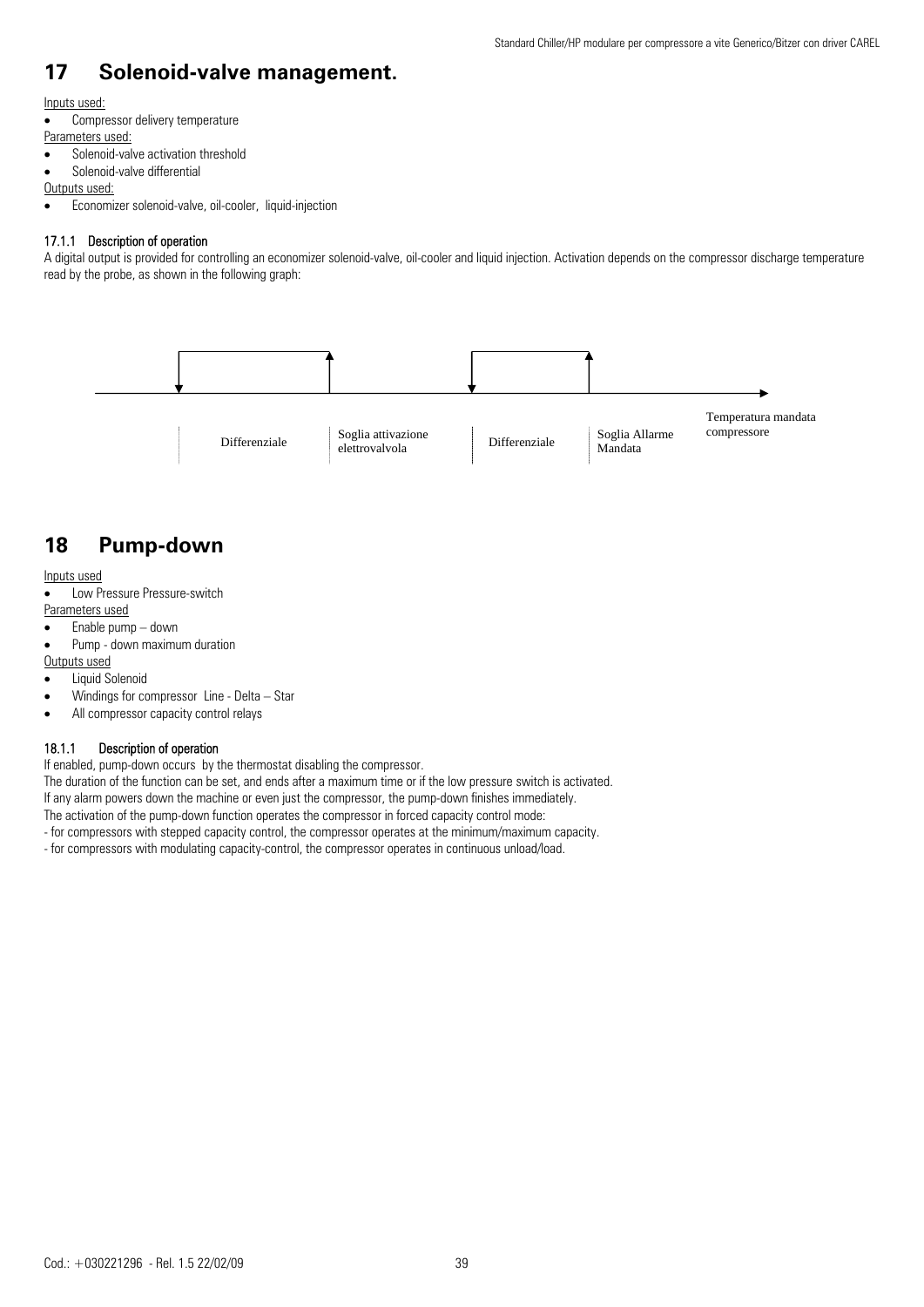## **19 Condensation control**

Condensation can be performed in the following modes:

- ON/OFF linked to compressor operation (without pressure transducers)
- ON/OFF or modulating linked to reading by the pressure transducer (if the high pressure transducers were enabled)
- ON/OFF or modulating linked to reading by the battery temperature probes (if the battery temperature probes were enabled)

### Employed Inputs:

Condensing pressure probe

Condenser coil temperature probe

- Outputs used:
- Fan 1
- Fan 2
- Speed control for fans AOUT 1

Employed Parameters:

- Selection of condensation control None /pressure/temperature
- Condensation set point
- Condensation band
- Number of fans
- Enable prevent function
- Prevent threshold
- Prevent differential
- Output voltage for inverter minimum speed
- Output voltage for inverter maximum speed
- Inverter speed-up time

## **19.1 ON/OFF condenser control linked to compressor operation**

Fan operation will solely depend on compressor operation: Compressor  $OFF = \text{fan } OFF$ Compressor  $ON = fan ON$ 

## **19.2 ON/OFF condenser control linked to the pressure or temperature sensor**

Fan operation depends on compressor operation and on the value read by the pressure or temperature sensors according to a set point or to a band. When the pressure/temperature is lower than or equal to the set point, all fans are OFF, but when the pressure/temperature rises to set point + band, all fans are ON.

## **19.3 Modulating condenser control linked to the pressure or temperature sensor**

With this type of condensation, the fans will be controlled through a 0/10 V analogue output, in proportion to demand by the pressure/temperature sensors. If the lower limit of the ramp is greater than 0 V, there will not be a proportional straight line, but, as in the first section of the graph, it will be below the set point-diff. by one step.



## **19.4 Prevent function**

This function can be selected under the constructor password, and is used to prevent circuits shutting down due to high pressure. With the compressor ON, when this threshold is reached, the compressor is capacity-control forced until pressure returns to below the set point - of a settable differential. With the compressor OFF, when this threshold is reached, the fans are capacity-control forced until pressure returns to below the set point - a settable differential.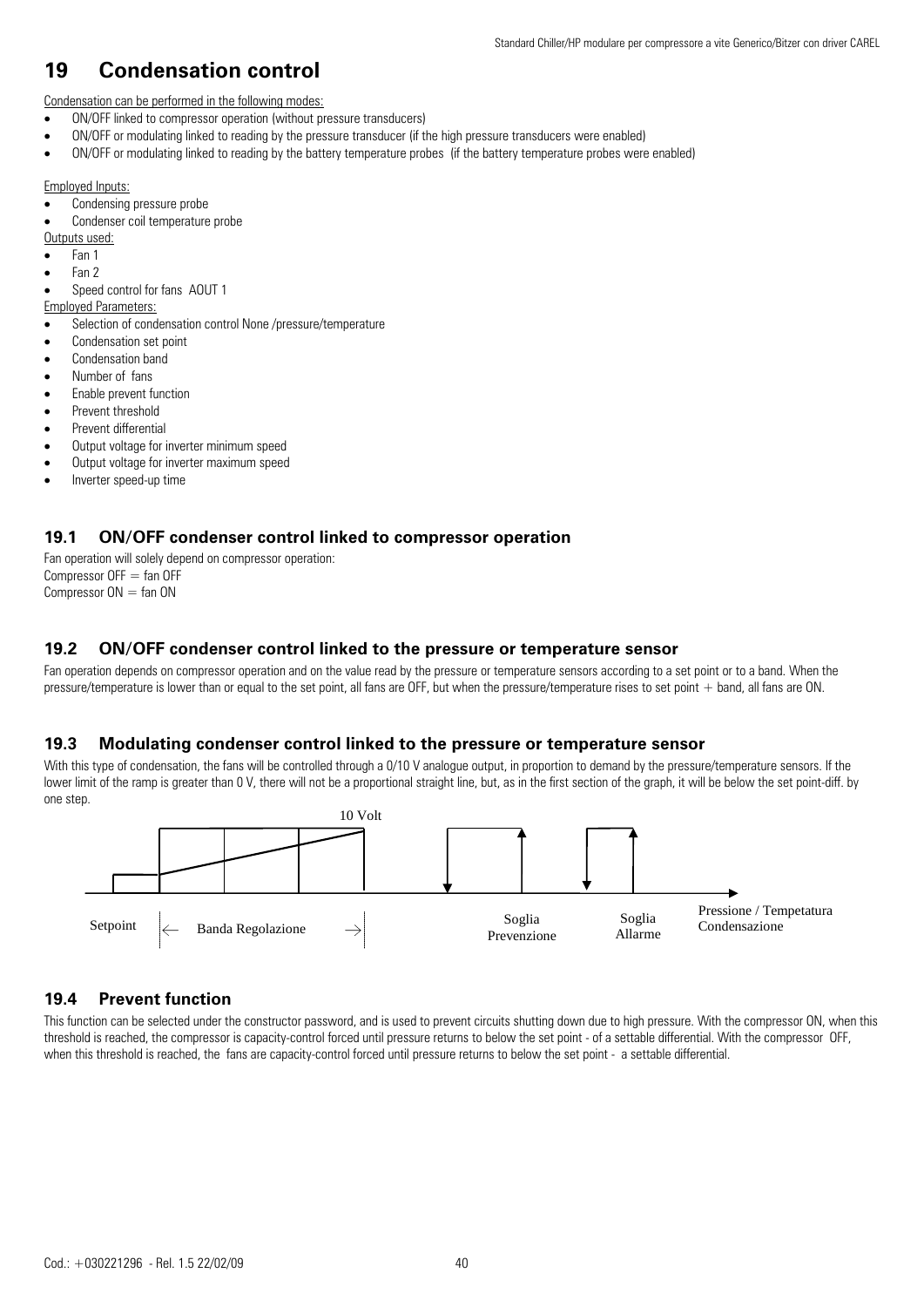## **20 Defrosting control for water/air machines**

### Employed Inputs:

- battery B3 temperature (can be used as a pressure switch)
- high pressure B7
- Input for defrosting pressure switch 1

#### Employed Parameters:

- Inputs used for defrosting
- Type of defrosting (simultaneous / separate/independent)
- Type of defrosting start and finish (compressor behaviour)
- defrosting start set point
- defrosting stop set point
- Defrosting delay time
- Maximum defrosting time
- Type of compressor operation during the refrigerating cycle reversing stage.
- Drip-off time

Outputs used:

- Compressor 1
- Cycle reversing solenoid-valve 1
- Fan.

## **20.1 Types of defrosting**

### Simultaneous

Only one circuit has to request entering the defrosting cycle for all circuits to forcibly enter defrosting. Circuits which do not need to defrost (temperature above defrosting stop set-point) stop and wait. As soon as all circuits finish defrosting, the compressors may restart on heat pump operation.

### Separate

The first pCO unit requesting defrosting begins to defrost, the other units - even if they request defrosting - wait (the heat pump continues to operate) until the first one finishes defrosting. All the units sequentially complete their defrosting cycle.

#### Independent

The units can start defrosting at random, independently of each other. In this way, there may be several machine starting to defrost simultaneously.

## **20.2 Type of end and start defrost**

Defrosting can be managed either by the coil temperature probe or the high pressure probe; the user can choose, on the screen, one of the two probes. The compressor can have four different types of behaviour in connection with start/end of defrosting. This makes it possible to protect the compressor against sudden cycle reversing, if necessary. Times are not considered in these compressor power-downs and power-ups.

- *None:* The refrigerating cycle is reversed at inlet/outlet to/from the defrosting cycle occurs with the compressor ON.
- Start of defrosting: The compressor is powered down by the reversal of the refrigerating cycle only at the inlet of the defrosting cycle.
- *End of Defrosting:* The compressor is powered down by the reversal of the refrigerating cycle only at the outlet from the defrosting cycle.
- *Start/end of defrosting:* The compressor is powered down by the reversal of the refrigerating cycle both at the inlet and outlet to/from the defrosting cycle.

## **20.3 Defrosting a circuit with time/temperature control**



If the battery temperature/pressure remains below the defrosting start set-point for a cumulative time equal to defrosting delay time, the circuit in question enters a defrosting cycle. the system's refrigerating capacity reaches maximum value the refrigerating circuit is reversed with the 4-way valve the fan in question goes OFF (if pressure probes are present)

The circuit leaves the defrosting cycle due to temperature/pressure (if battery temperature exceeds the defrosting stop set point) or due to maximum time if the defrosting cycle exceeds the set maximum time threshold.

## **20.4 Defrosting a circuit with time/pressure switches control**

The control is exactly the same, the only difference is the fact that the temperature/pressure is no longer counted, but rather the status of the pressure switches.

## **20.5 Operation of fans during the defrosting stage**

The fans are usually OFF during the defrosting cycle. They are activated only if the pressure probes were enabled and pressure exceeds the prevent threshold - in this way the unit is prevented from going into high pressure alarm status.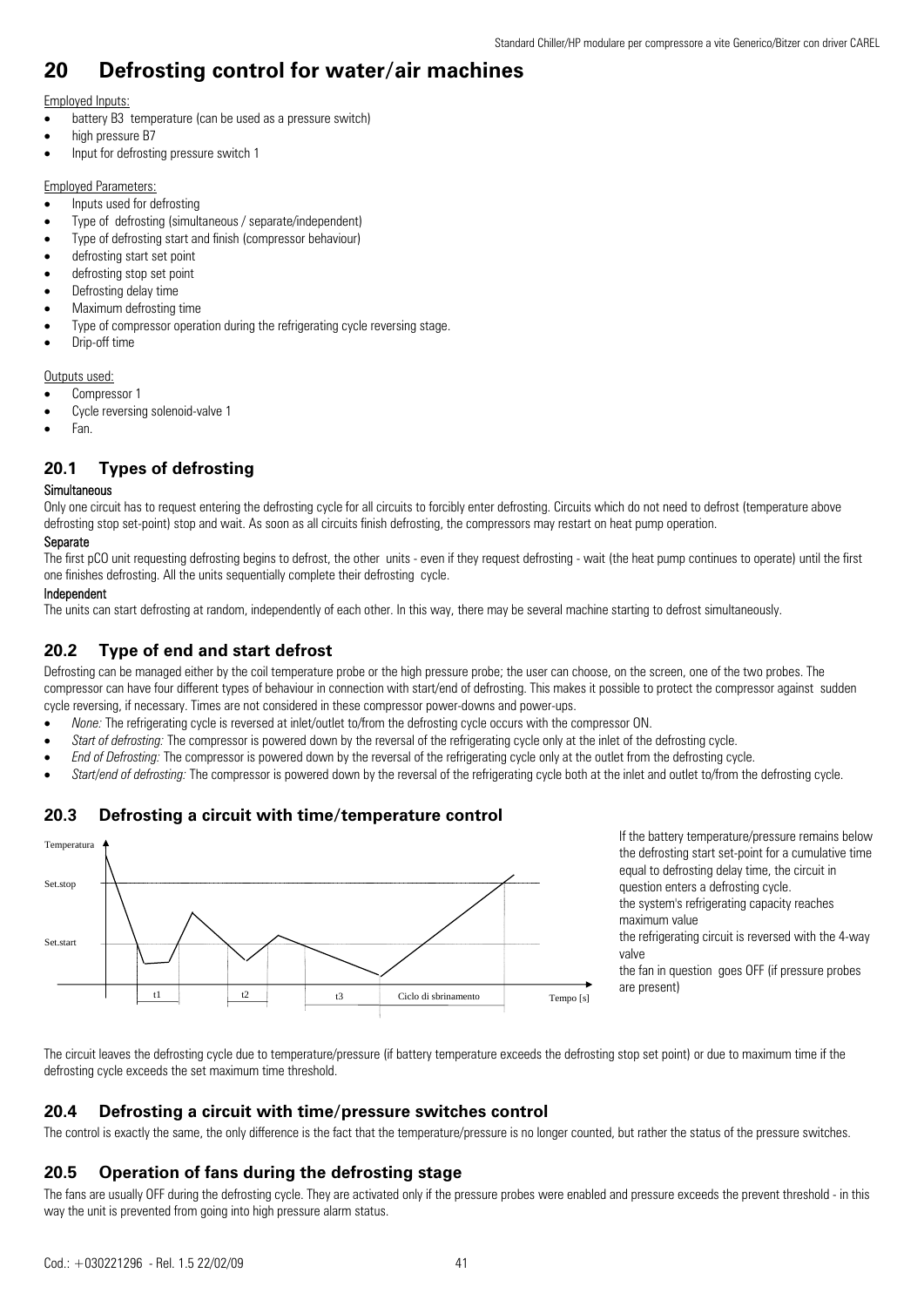## **21 Free Cooling Control**

#### Inputs used

- Water temperature at evaporator outlet
- Water temperature at inlet of Free Cooling battery
- External air temperature

## Parameters used

- Type of unit
- Number of units
- Type of condensation
- Number of fans
- Free Cooling valve type
- Free Cooling type control
- Integration time
- Control set point
- Control setpoint offset
- Minimum Free Cooling Delta
- Maximum Free Cooling Delta
- Free Cooling Control differential
- Maximum threshold for Free Cooling valve opening
- Minimum threshold for condensation speed controller
- Free Cooling antifreeze threshold
- Compressor activation delay

#### Outputs used

- Condenser fans
- Condensation fans speed controller
- Free Cooling ON/OFF valve
- Free Cooling 3-way valve

### 21.1.1 Description of operation

Free Cooling control makes it possible to exploit the temperature conditions of external air to facilitate cooling use water. To this end, a heat exchanger is supplied. If necessary, a certain quantity of water is returned to this exchanger by the system, deviated via an appropriately commanded valve.

The favourable conditions of outside air cause the water to cool beforehand, and, therefore activation of the cooling devices is delayed.

Free Cooling is available in the air/water unit in the internal Free Cooling mode only. i.e. with the Free Cooling battery housed inside the machine near the condensation battery/ies, with which its shares control of the condensation fan/s.



## **21.2 Free Cooling activation condition**

The entire Free Cooling procedure is based on a relationship between the temperature value measured by the external temperature probe, and the temperature value measured by the temperature probe located at the input of the Free Cooling heat exchanger and the set Free Cooling delta.

## External T. < Free Cooling Input T. – Min. Delta Freecooling

If this condition is true, the freecooling function will be enabled, by activating/deactivating the dedicated devices.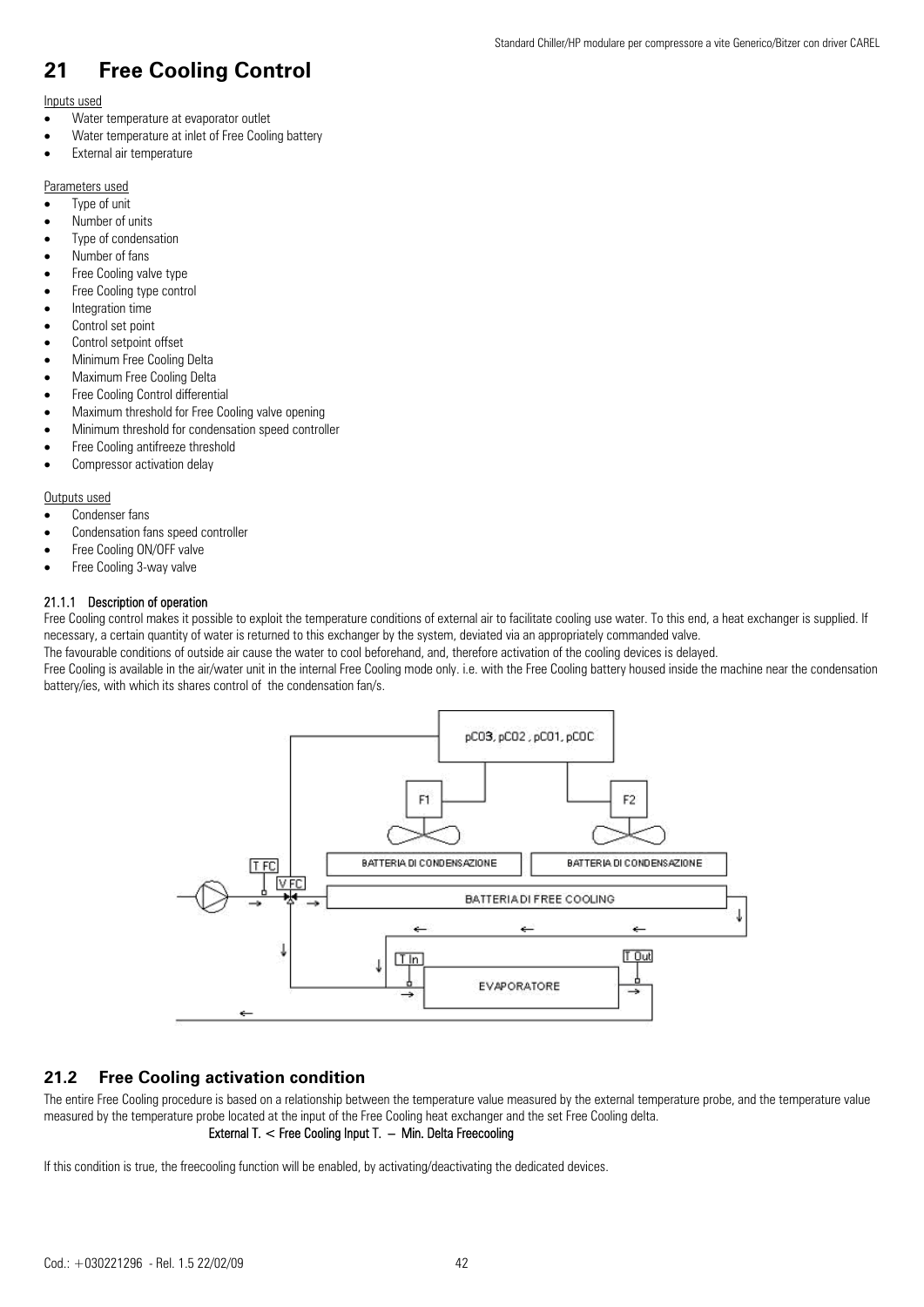## **21.3 Free Cooling Thermostat**

Free Cooling control exploits the calculated control set point values (taking into account any compensation) and the set Free Cooling control differential. The control is based on the water temperature measured by the probe located at the evaporator outlet, considering the effective supply of cold of the Free Cooling exchanger according to the different external temperature conditions.

Two different control modes can be selected: proportional, proportional + integral - the integration constant must be set in the latter case.

The set point for thermostatic control of Free Cooling will be determined according to the nominal value of the temperature of the water you wish the unit to produce. Depending on the type of control adopted for the compressors (inlet – outlet), as the temperature references are different, two distinct control graphs will be identified. In machines controlled output with a neutral zone, the Free Cooling control set point will correspond to the control set point of the compressors.

Free Cooling Set point  $=$  Compressors set Point



The proportional control band will be equally distributed at the sides of the set point. The proportional band will be equally distributed on both sides of the set point. In units with inlet control and proportional band, the freecooling control set point will use an offset from the compressor control set point to compensate for the presence of the evaporator coil.

Free Cooling Set point = Compressors Set-point - Offset



The proportional control band will be equally distributed at the sides of the set point. In the Free Cooling control band, the activation thresholds for dedicated devices (e.g. valves and fans or speed variators) will be calculated in different ways according to the type of selection.

As the fans and/or speed variators are shared by Free Cooling control and condensation control, if one or more compressors in a given refrigerating circuit is/are enabled, priority will be given to condensation control to protect the circuit itself.

The Free Cooling valve will, in any event, be maintained fully open to provide as high as possible a thermal yield even at minimum ventilating capacity.

To optimise Free Cooling performance during the machine start transients and in steady state operating situations, a by-pass time is applied for thermostatic control of the compressors.

The purpose of this time is to delay the activation of the compressors in order to give Free Cooling sufficient time to reach the steady state conditions and take the machine's yield to nominal value. Only after this time has elapsed, and with the main thermostat dissatisfied, the compressors are commanded to operate. If time is set to 0, the function will be disabled. While the unit is operating, the same parameter is used by Free Cooling control to reassess the machine's working conditions according to the value measured by the external temperature probe. A further temperature delta should be set. This identifies a second threshold below which the yield of the Free Cooling battery is so high that it can fully satisfy the system's thermal load solely through combined operation of valve and fans.

If the compressors are ON, the external temperature falls below "maximum delta" set according to the following relation:

External T. < Free Cooling Input T. – Free Cooling "Maximum Delta"

and this condition continues for a continuous time period equal to the set by-pass time for the compressors. When this time has elapsed, the compressors will be commanded to OFF followed by a changeover to pure Free Cooling operation to satisfy load requirements with minimum use of energy. When the by-pass time for thermostatic control of the compressors has again elapsed, the requests will be re-assessed.

An antifreeze threshold is specified . It is based on the temperature value of external air to protect the heat exchanger when operating in a cold environment. If the temperature of external air is lower than the set threshold, the valve controlling water flow inside the Free Cooling exchanger will be commanded to open, and the main circulation pump will be enabled (if OFF). This pump moves the fluid and prevents the interior of the exchanger from freezing.

If the valve is a 0-10V type, the degree of opening will depend on the unit's operating status.

- with the unit off the valve will open to 100% of capacity
- with the unit on the valve will open to 10% of capacity

If the valve is of the ON/OFF type, it will always open to maximum value irrespective of the unit's operating mode.

The entire procedure will finish as soon as the external air temperature reaches a fixed hysteresis of 1.0°C with respect to the set threshold.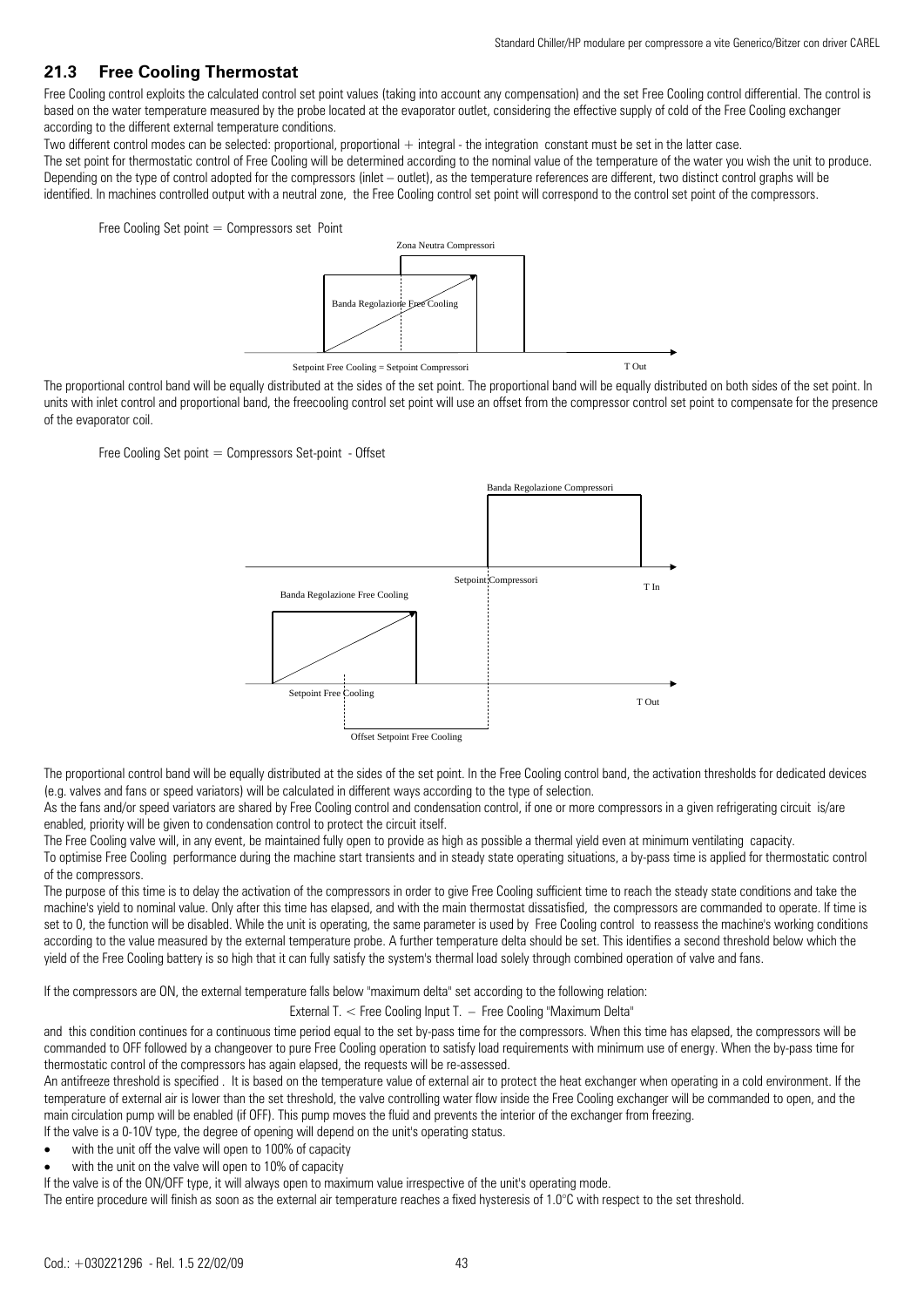## **21.4 Free Cooling disabling conditions**

There are two main causes of the closure of the Free Cooling valve: the first depends on the external temperature conditions, and the second on thermostatic demand. The freecooling valve will be closed if the freecooling conditions are no longer present

External T.  $\lt$  Free Cooling Input T.  $-$  (Free Cooling Delta) + 1.5°C

The Free Cooling valve will close if the Free Cooling thermostat is satisfied. For system safety, the reading of the water temperature probe a the evaporator outlet will be checked. According to the set thresholds, the following will be processed: an antifreeze pre-alarm, which will enable any post-heating heaters and totally disable the Free Cooling devices; and an antifreeze alarm which will totally disable the unit. Other system safety devices : serious alarm from digital input, circulation pump thermal cutout, failed control probe, failed antifreeze control probe, evaporator flow-switch alarm, phase monitor alarm. These safety device will totally disabled the unit, and, therefore, stop the Free Cooling control.

## **21.5 Free Cooling ON/OFF valve**

### 21.5.1 Proportional control



If temperature conditions favour Free Cooling control, the Free Cooling ON/OFF valve will be activated as soon as temperature exceeds the activation threshold of the individual step, identified by a temperature value of:

Control Set point - Free Cooling Differential  $+5.0%$  Free Cooling Differential

The step amplitude is fixed at 5.0% of the set Free Cooling control differential.

#### $21.5.2$  Proportional  $+$  integral control



If temperature conditions favour Free Cooling control, the Free Cooling ON/OFF valve will be activated as soon as temperature exceeds the activation threshold of the individual step, identified by a temperature value of:

Control Set point  $+ 5.0 %$  Freecooling differential

The step amplitude is fixed at 5.0% of the Free Cooling control differential.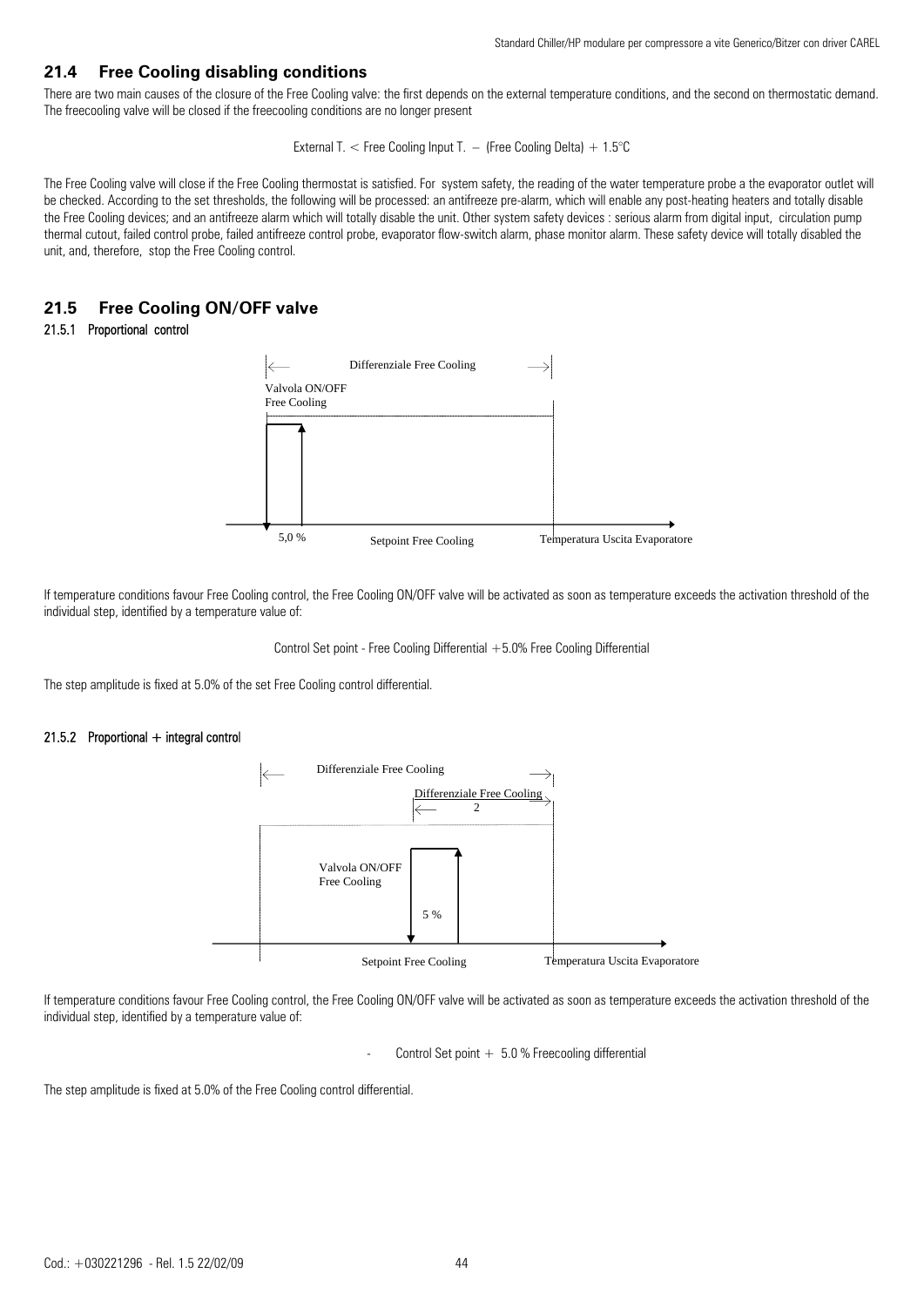## **21.6 Free Cooling ON/OFF valve with stepped condensation**

## 21.6.1 Proportional control

Here is an example of Free Cooling control with ON/OFF valve and three condensation steps.



The ON/OFF valve activation step will, in any case, be positioned in the first part of the control differential and will have an amplitude of 5.0% of the said differential. The activation steps of the condensation fans will be positioned proportionally inside the Free Cooling control differential. To calculate the amplitude of each step, use the following relation:

Step amplitude  $=$  Free Cooling Differential (Number of Master fans X number of cards)

It is assumed that all the circuits controlled by the pCO cards making up the system are equivalent and that the number of controlled devices is the same.

#### 21.6.2 Proportional  $+$  integral control

Here is an example of Free Cooling control with ON/OFF valve and three condensation steps.



The devices, whether they are valve or fans, will be activated in the second half of the control differential through the effect of the integrating control. Their activation will be tied to the set integrating constant: the slower it is, the greater the value attributed to the specific parameter.

The amplitude of the valve control step will be 5.50% of the said control differential.

The amplitude of the fan control steps will be calculated according to the following relation:

Step amplitude  $=$  Free Cooling Differential (Number of Master fans X number of cards)

It is assumed that all the circuits controlled by the pCO cards making up the system are equivalent and that the number of controlled devices is the same.

## **21.7 Free Cooling ON/OFF valve with inverter controlled condensation**

## 21.7.1 Proportional control



The ON/OFF valve activation step will, in any case, be positioned in the first part of the control differential and will have an amplitude of 5.0% of the said differential. The proportional ramp for piloting the analogue control output of the condensation inverter will be calculated on the entire control differential. If necessary, Value 0-10 Volt can be further limited downward according to the minimum output voltage value set on the screen. All proportional outputs relating to the different units of the system will be piloted in parallel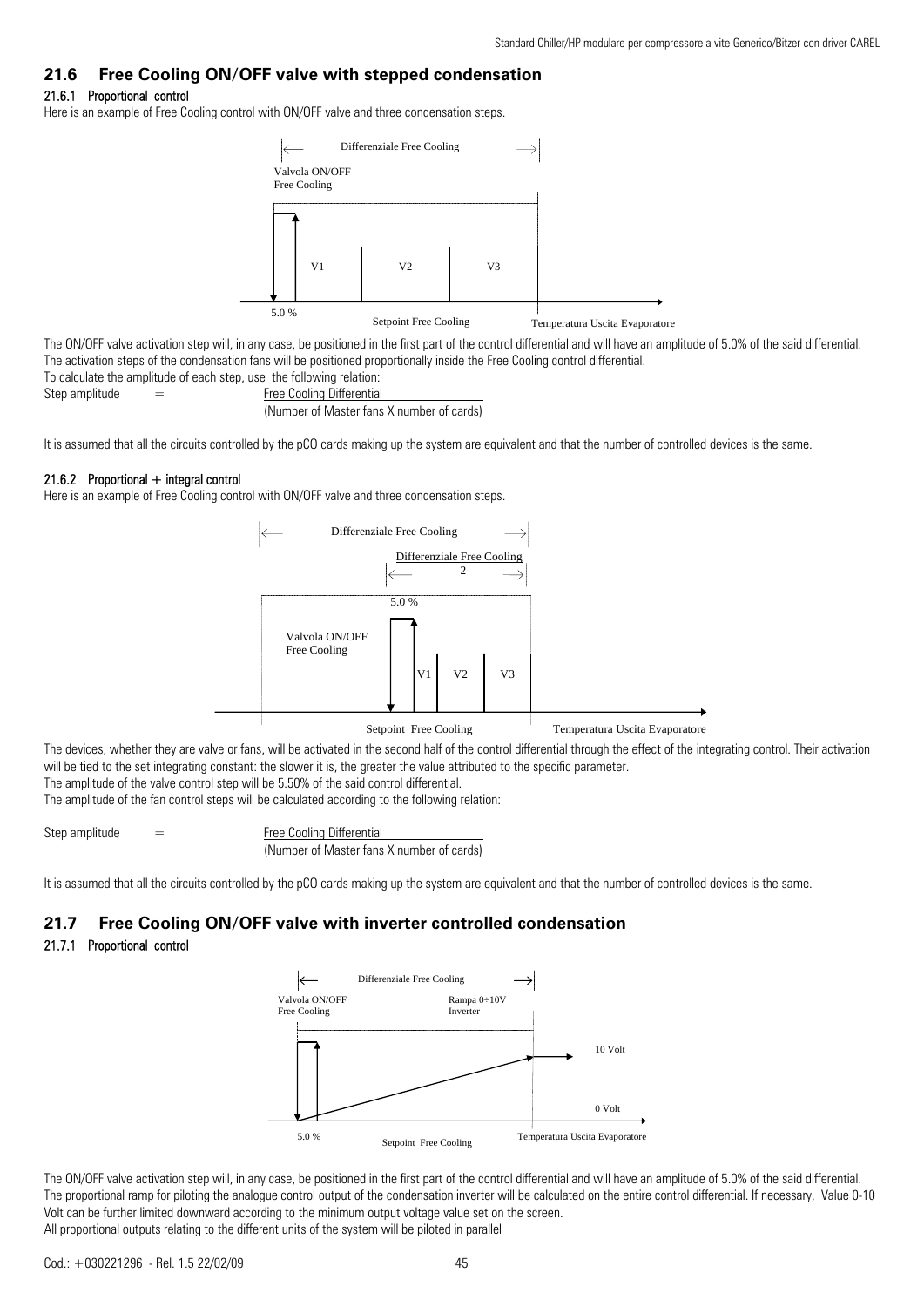#### 21.7.2 Proportional + integral control



The devices, whether they are valve or fans, will be activated in the second half of the control differential through the effect of the integrating control. Their activation will be tied to the set integrating constant: the slower it is, the greater the value attributed to the specific parameter. The amplitude of the valve control step will be 5.50% of the said control differential. All proportional outputs relating to the different units of the system will be piloted in parallel

## **21.8 0-10 Volt Free Cooling ON/OFF valve**

The Free Cooling valve is proportionally commanded in a different way depending on whether condensation control is in steps or by inverter. The control diagrams of the two different situations are shown below.

## **21.9 0-10 Volt Free Cooling ON/OFF valve with stepped condensation**

### 21.9.1 Proportional control



The proportional control ramp of the Free Cooling valve will be calculated inside the first activation step of the condensation fans. In this way, when the first fan is enabled, the valve will be completely open, and, therefore, water flow in the Free Cooling exchanger will be at maximum level. The activation steps of the condensation fans will be positioned proportionally inside the Free Cooling control differential. To calculate the amplitude of each step, use the following relation:

Step amplitude  $=$  Free Cooling Differential

(Number of Master fans X number of cards)

It is assumed that all the circuits controlled by the pCO cards making up the system are equivalent and that the number of controlled devices is the same.

#### 21.9.2 Proportional + integral control



The devices, whether they are valve or fans, will be activated in the second half of the control differential through the effect of the integrating control. Their activation will be tied to the set integrating constant: the slower it is, the greater the value attributed to the specific parameter. The proportional control ramp of the Free Cooling valve will be calculated inside the first activation step of the fans. In this way, when the first fan is enabled, the valve will be completely open, and, therefore, water flow in the Free Cooling battery (exchanger) will be at maximum level. The activation steps of the fans will be positioned proportionally inside the Free Cooling control differential.

To calculate the amplitude of each step, use the following relation:

Step amplitude  $=$  Free Cooling Differential (Number of Master fans X number of cards)

It is assumed that all the circuits controlled by the pCO cards making up the system are equivalent and that the number of controlled devices is the same.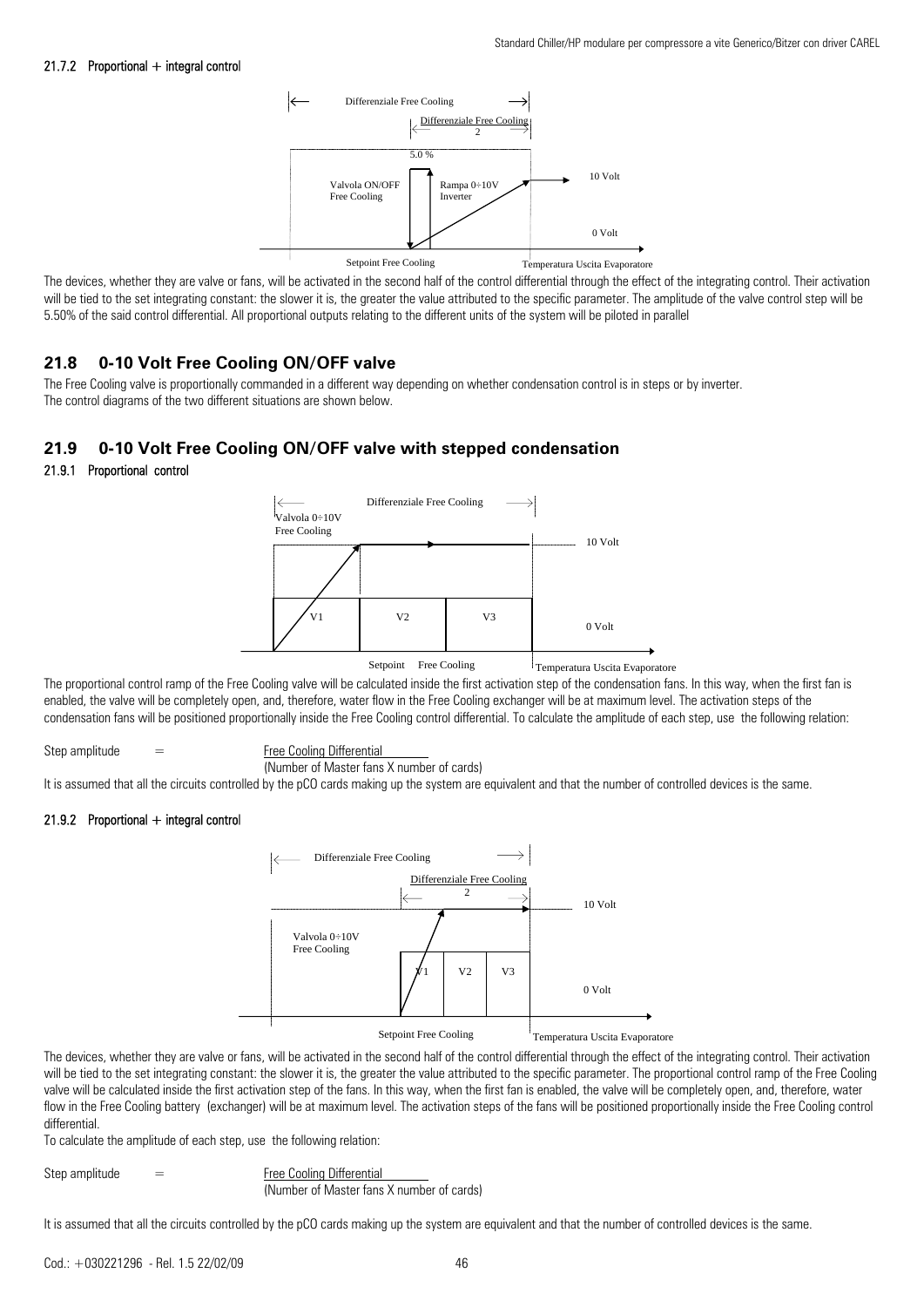## **21.10 0-10 Volt Free Cooling valve with inverter controlled condensation**

## 21.10.1 Proportional control



The control proportional ramp of the Free Cooling valve will be calculated inside the area determined by the thresholds: Control Set point -Free Cooling Differential/2 Control Set point -Free Cooling Differential/2  $+$  valve maximum opening % Threshold

The control proportional ramp of the condensation inverter will be calculated inside the area determined by the thresholds: Control Set point -Free Cooling Differential/ $2 +$  inverter speed minimum % Threshold Control Set point  $+$  Free Cooling Differential/2

The start/end points of the two control ramps can be modified at the user's discretion by varying the value of the thresholds (see graph) as a percentage of the value of the set Free Cooling differential.

For the Free Cooling valve, the setting field ranges from 25 to 100% of the differential.

For the condensation inverter, the setting field ranges from 0 to 75% of the differential.

| Example                                                                                                 |                       |                     |
|---------------------------------------------------------------------------------------------------------|-----------------------|---------------------|
| Control setpoint                                                                                        | 12. $0^{\circ}$ C     |                     |
| Free Cooling Differential                                                                               | $4.0^{\circ}$ C       |                     |
| Free Cooling valve % threshold                                                                          | 40%                   |                     |
| Condensation inverter % threshold:                                                                      |                       | 80%                 |
| Proportional area for control of Free Cooling valve $=$                                                 |                       | $10.0 \div 11.6$ °C |
| Control Set point - Free Cooling Differential/ $2 =$                                                    | $10.0$ <sup>o</sup> C |                     |
| Maximum % threshold for valve opening $=$                                                               | $16^{\circ}$ C        |                     |
| Proportional area for control of condensation inverter $=$                                              | $13.2 \div 16.0$ °C   |                     |
| Control Set point - Free Cooling Differential/ $2 =$                                                    | 10 0°C                |                     |
| Control Set point - Free Cooling Differential/2 + inverter speed minimum % Threshold = $13.2^{\circ}$ C |                       |                     |

## $21.10.2$  Proportional  $+$  integral control



The devices, whether they are valve or fans, will be activated in the second half of the control differential through the effect of the integrating control. This activation will be constrained by the set integrative constant. The greater the value assigned to the integration time, the slower the system's response.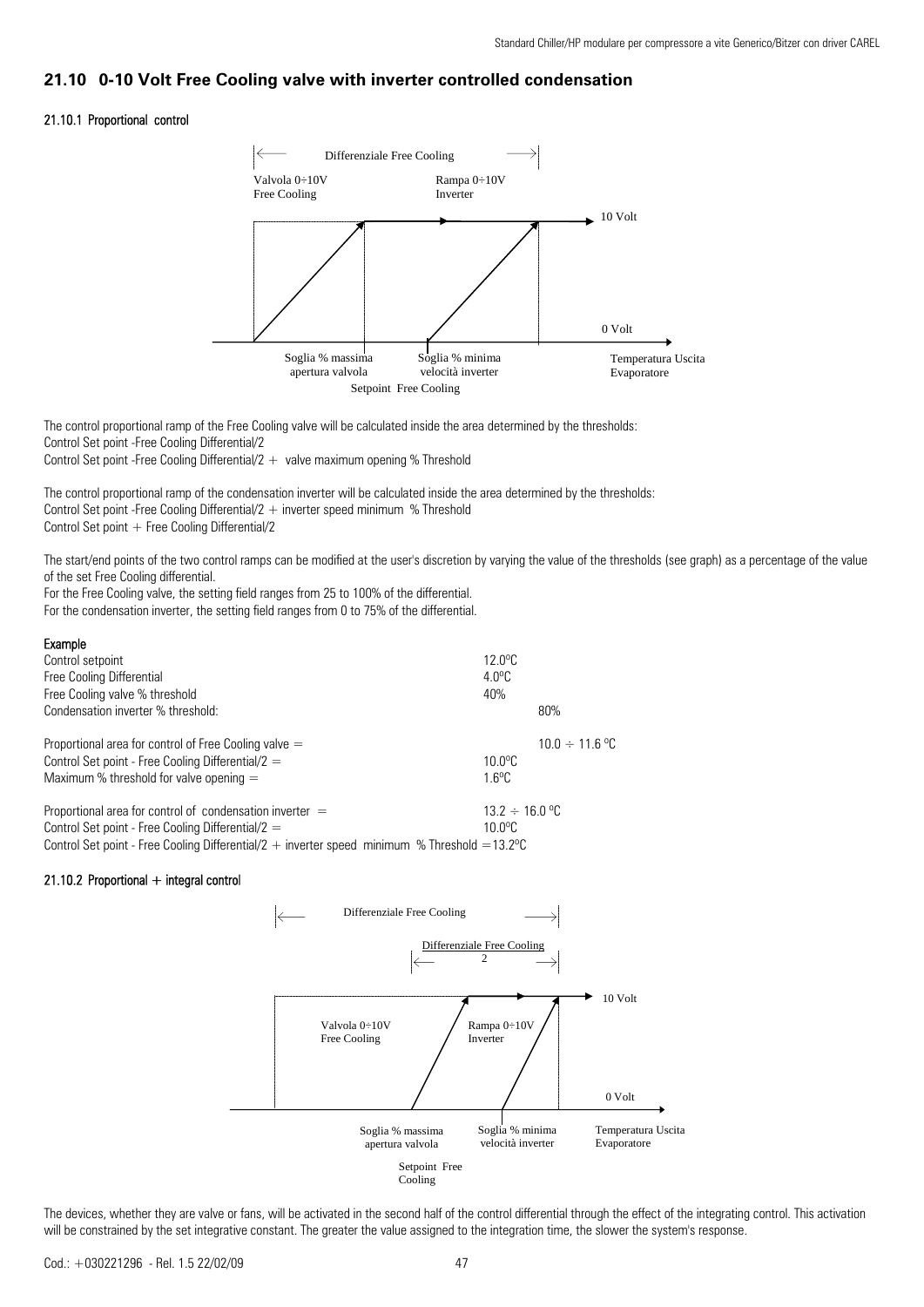## **22 Control algorithm for Bitzer screw compressors**

Carel developed a second Algorithm according to the Bitzer specifications to manage and protect their compressors. By setting the "Compressor Type" parameter to "Bitzer Steps" or "Bitzer Stepless", the compressor's control algorithm is automatically set according to their specifications.

## With this kind of compressor, it is best to use hardware with SSR outlets to guarantee a long control life, because the CR4 valve switchings in the Steps and CR3 and CR4 in the Stepless are very high.

In this case, the hardware codes become PCO1004CM0, PCO3002AM0 or PCO3002BM0 and for the connection table (chpt. 7) see the Bitzer column.

The Bitzer management is integrated into the software application and keeps the suction and outlet pressure conditions under control, optimising the compressor fridge capacity both via the management of the control valves in step mode and in continuous control mode.

On the basis of the refrigerant selected via the "Refrigerant" parameter, the Bitzer management considers the compressor's application limits, that is, the enveloping of the pressures according to the Bitzer specifications. With this compressor, only the R407c, R22, R134a refrigerants can be selected.

This enveloping of the application limits.



## *Diagramma di applicazione*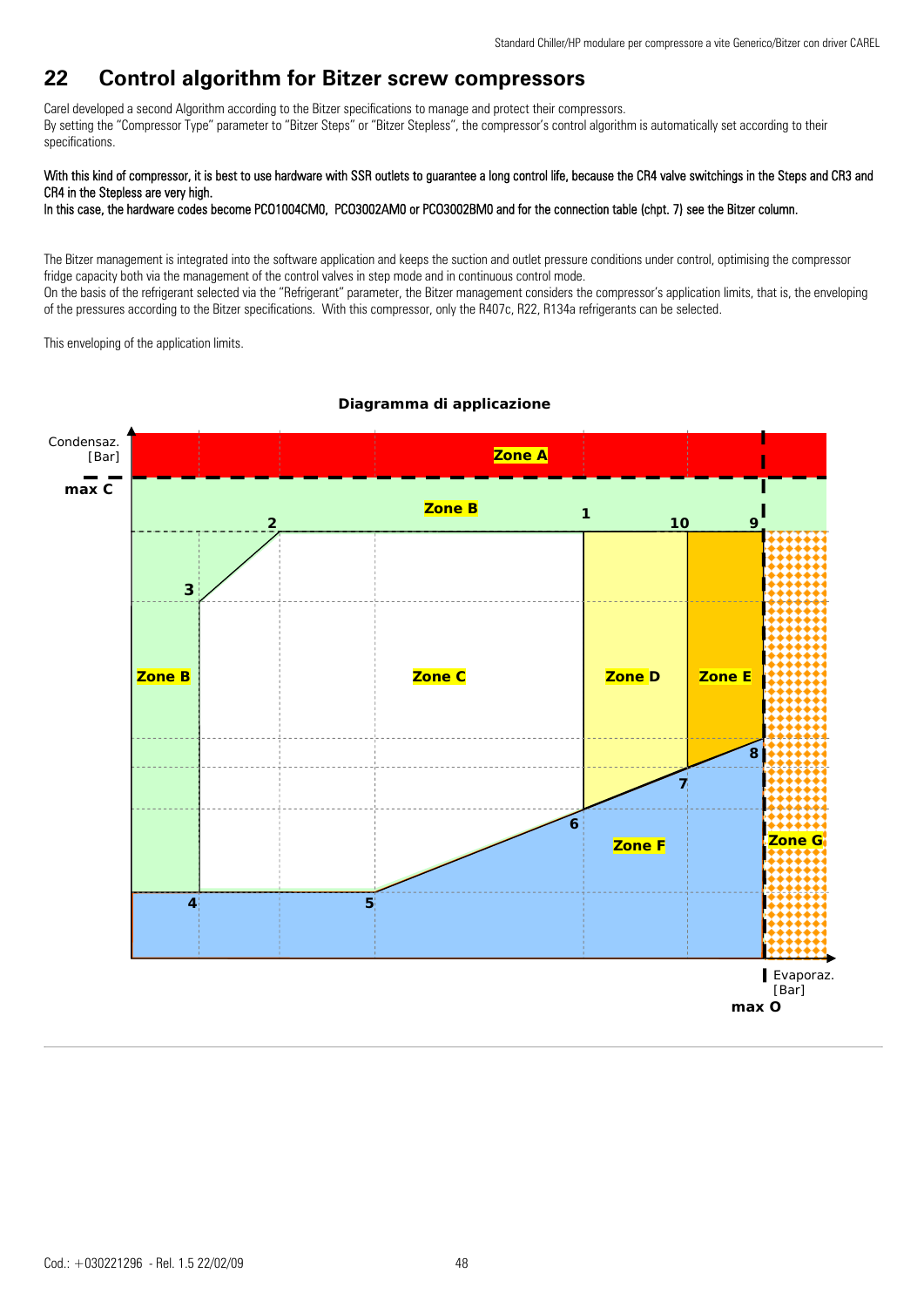For each refrigerant, the polygon changes shape according to the following levels in the table.

#### **Absolute pressures**

| Polygon<br>points | <b>R22</b><br><b>With or without ECO</b> |     |      |      | <b>R134a ECO</b><br><b>With or without ECO</b> |     |      |      | <b>R407C</b><br><b>With or without ECO</b> |     |      |      |
|-------------------|------------------------------------------|-----|------|------|------------------------------------------------|-----|------|------|--------------------------------------------|-----|------|------|
|                   | to                                       | po  | tc   | pc   | to                                             | po  | Тc   | pc   | to                                         | po  | tc   | pc   |
| 1                 | 12,5                                     | 7,3 | 60,0 | 24,3 | 12,5                                           | 4,5 | 60,0 | 16,8 | 12,5                                       | 7,0 | 60,0 | 25,3 |
| $\overline{2}$    | $-10,0$                                  | 3,5 | 60,0 | 24,3 | $-13,0$                                        | 1,8 | 60,0 | 16,8 | $-8,0$                                     | 3,5 | 60,0 | 25,3 |
| 3                 | $-15,0$                                  | 3,0 | 55,0 | 21,7 | $-15,0$                                        | 1,6 | 58,0 | 16,0 | $-15,0$                                    | 2,6 | 55,0 | 22,4 |
| $\boldsymbol{4}$  | $-15,0$                                  | 3,0 | 20,0 | 9,1  | $-15,0$                                        | 1,6 | 20,0 | 5,7  | $-15,0$                                    | 2,6 | 20,0 | 8,8  |
| 5                 | $-3,0$                                   | 4,5 | 20,0 | 9,1  | $-10,0$                                        | 2,0 | 20,0 | 5,7  | 0,0                                        | 4,6 | 20,0 | 8,8  |
| 6                 | 12,5                                     | 7,3 | 32,5 | 12,7 | 12,5                                           | 4,5 | 35,0 | 8,9  | 12,5                                       | 7,0 | 32,5 | 12,6 |
| $\overline{z}$    | 15,0                                     | 7,9 | 34,0 | 13,2 | 15,5                                           | 5,0 | 37,0 | 9,4  | 15,0                                       | 7,6 | 34,0 | 13,1 |
| 8                 | 17,5                                     | 8,5 | 35,8 | 13,8 | 20,0                                           | 5,7 | 40.0 | 10,2 | 17,5                                       | 8,2 | 35,8 | 13,8 |
| 9                 | 17,5                                     | 8,5 | 60,0 | 24,3 | 20,0                                           | 5,7 | 60.0 | 16,8 | 17,5                                       | 8,2 | 60.0 | 25,3 |
| 10                | 15,0                                     | 7,9 | 60,0 | 24,3 | 15,5                                           | 5,0 | 60,0 | 16,8 | 15,0                                       | 7,6 | 60.0 | 25,3 |
|                   |                                          |     |      |      |                                                |     |      |      |                                            |     |      |      |
| max c             |                                          |     | 60,0 | 24,3 |                                                |     | 65.0 | 18,9 |                                            |     | 60.0 | 25,3 |
| max o             | 17,5                                     | 8.5 |      |      | 20.0                                           | 5,7 |      |      | 17.5                                       | 8.2 |      |      |

## **22.1 Protection**

Apart from the standard protection with the high and low pressure switches, the heat windings, the oil differential pressure switch and the Bitzer management keeps the compressor away from dangerous pressure conditions. Furthermore, the Bitzer management controls the frequency of the compressor thrusts, including in the case of loss of power, and minimum on/off times. And more than this:

## 22.1.1 Zone A

• *Above the maximum condensation limit (max. c)* 

The compressor is stopped immediately.

## 22.1.2 Zone B

The maximum capacity of the compressor is limited to 75%, and this condition is allowed for a maximum of one minute; if after one minute, the pressure level is not yet within the polygon, the compressor is stopped immediately.

## 22.1.3 Zone F

NORMAL WORKING

The maximum capacity of the compressor is unlimited (available up to 100%), but this condition is allowed for a maximum of one minute; if after one minute, the pressure level is not yet within the polygon, the compressor is stopped immediately.

START-UP

The compressor is switch-on with the power to 25% for 10s in order then passing to 50% and remains in this state for any thermostatic demand. In this zone the compressor can remain active if after 70s min difference HP-LP is greater then 1 bar and if after 370s the same difference is greater then 3 bars. If one of these conditions doesn't respect the compressor is switched-off then it is turned-on when protection times expired. This last procedure is repeated for 3 attempts. The compressor is stopped if after third attempts it stills into zone F. During the compressor restart the unit status, present in the main mask, will display "RESTART". This type of protection is active when the compressor, in same starting, is not entered in zone C.

## 22.1.4 Zone C

#### • *Polygon compressed between 1-2-3-4-5-6 points*

Inside this zone, the compressor's capacity is unlimited and is managed solely according to the requests made.

## 22.1.5 Zone D

### • *Polygon compressed between points 6-7-10-1*

The maximum capacity of the compressor is limited to 75% without any time limit. In this case, the compressor is not compressed.

## 22.1.6 Zone E

#### • *Polygon compressed between points 7-8-10-1*

The maximum capacity of the compressor is limited to 50%, and this condition is allowed for a maximum of 10 minutes; if after 10 minutes, the pressure level is not yet within the polygon, the compressor is stopped immediately.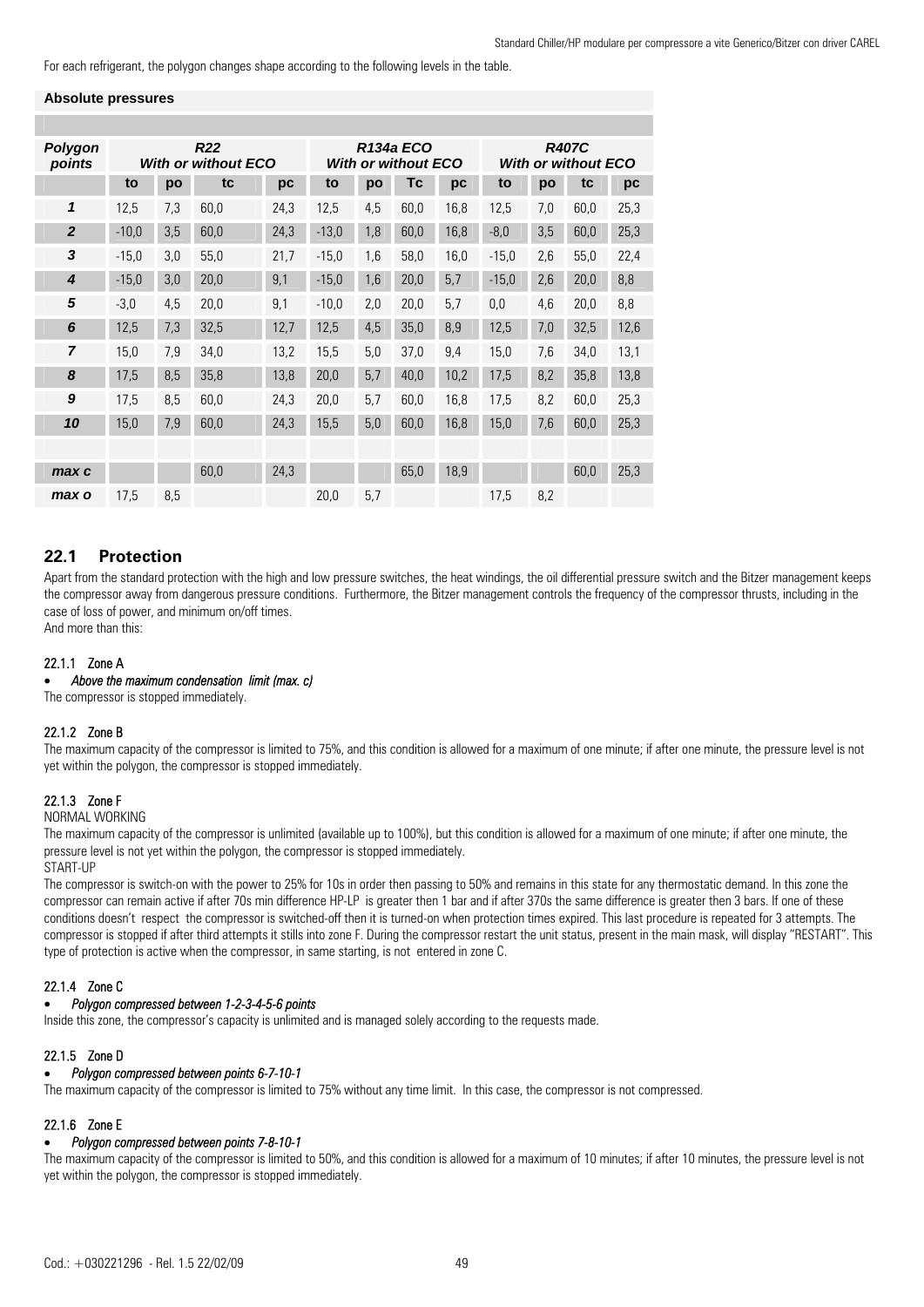## 22.1.7 Zone G

## • *above max. o*

If the limit is reached when already operational, the compressor is stopped immediately.

On the contrary, only at the start, above this limit, the maximum capacity of the compressor is limited to 50% and this condition is allowed for a maximum of 5 minutes.

If after 5 minutes from the start, the pressure level is still not inside the polygon, the compressor is stopped immediately, otherwise all the above protections are applied.

#### 22.1.8 High delivery temperature alarm

The alarm condition that can be set via relative setpoint and hysteresis, stops the compressor immediately. The default level is 120°C.

## **22.2 Start up procedure**

On start up, the compressor capacity is limited to 25% for 10 seconds. After 10 seconds, the compressor is controlled according to the enveloping of the application limits and depending on the requests made.

### 22.2.1 Part winding

The part winding start up is handled directly by Macroblocco in line with Bitzer specifications.

## **22.3 Capacity control**

Via the "Compressor Type" parameter, the kind of capacity control can be selected, that is, stepped if "Bitzer Steps" or modulating if set at "Bitzer Stepless".

#### 22.3.1 Step control

By choosing "Bitzer Steps", the compressor capacity varies between 0% (compressor off), 25%, 50%, 75% and 100% (maximum load) depending on the requests made. Under every kind of condition, the maximum capacity is limited according to application enveloping even in the case where 100% is requested. There is no delay in the stepped control on the capacity change.

#### 22.3.2 Stepless control

By choosing "Bitzer Stepless", the compressor capacity varies between 0% (compressor off), and is modulated from 25% to 100% (full load) depending on the requests made. Under every kind of condition, the maximum capacity is limited according to application enveloping even in the case where 100% is requested. In all condition the maximum cooling capacity is limited according to the envelop application limits, even in case of cooling demand is requiring 100%.

#### 22.3.3 Economiser and liquid injection

The economiser or liquid injection valve is controlled by the relative setpoints and hysteresi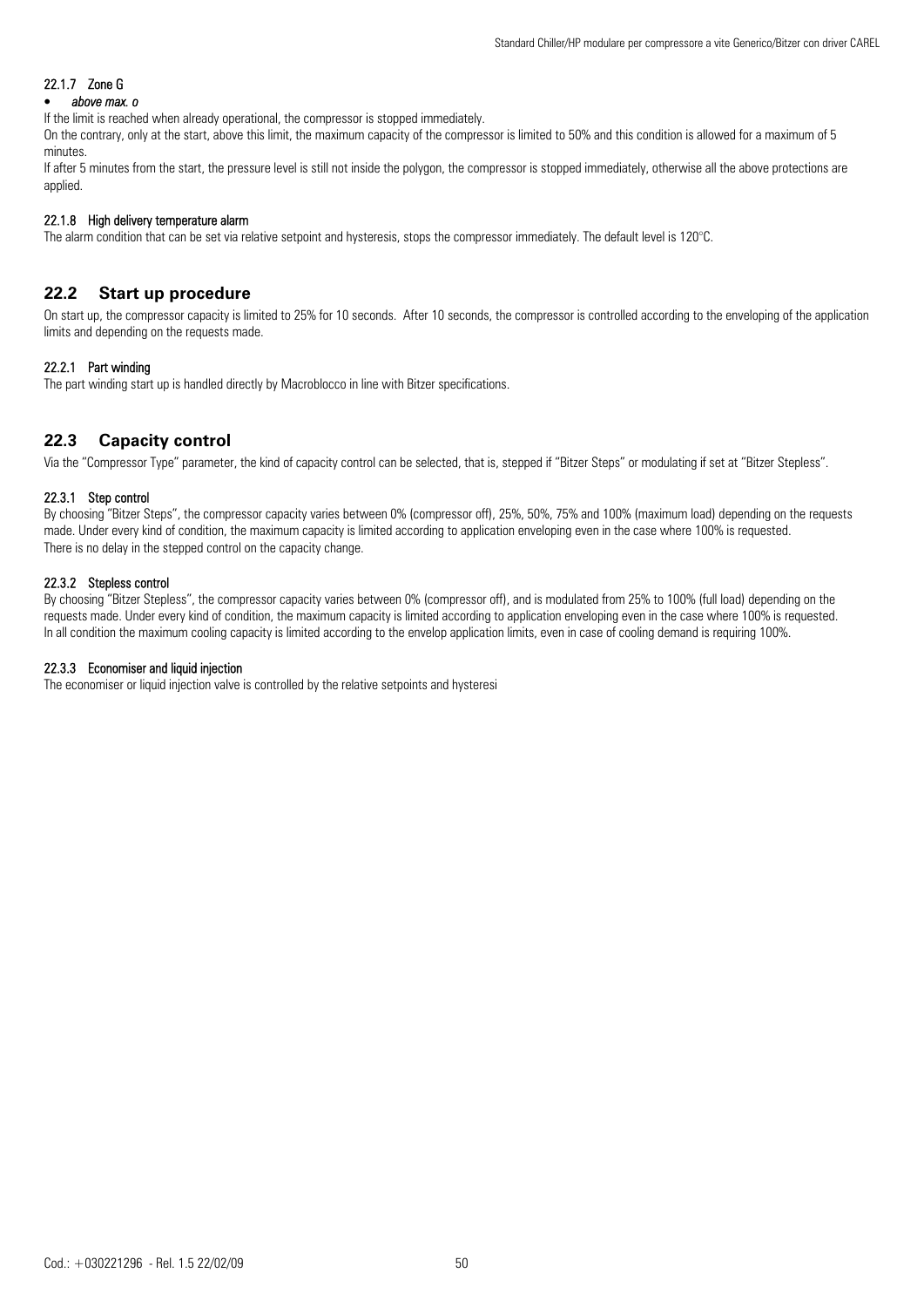## **23 Alarms**

Alarms are divided into three categories:

- signal-only alarms (signal on the display, buzzer, alarm relay)
- circuit alarms (deactivate only the corresponding circuit, signal on the display, buzzer, alarm relay)
- serious alarms (deactivate the entire system, signal on the display, buzzer, alarm relay)

## **23.1 Serious alarms**

- "No water flow" alarm
- Serious alarm from digital input
- Phase monitor alarm
- Pump thermal cutout

## **23.2 Circuit alarms**

- High pressure/pressure switch alarm
- Low pressure alarm
- Compressor thermal overload alarm
- Oil differential alarm
- Fan thermal overload alarm
- Unit disconnected from network alarm
- Pressure differential alarm
- Evaporator antifreeze alarm
- High current alarm

## **23.3 Warning only alarms**

- Unit maintenance alarm
- Compressor maintenance alarm
- Clock card faulty or disconnected alarm
- High voltage alarm

## **23.4 Pressure differential alarm management**

Inputs used

- Low pressure transducer
- High pressure transducer
- Parameters used
- Enable alarm
- Pressure differential set-point
- Alarm activation delay

Outputs used

- General alarm relays
- All compressor outputs

## 23.4.1 Description of operation

The alarm is based on the differential between high and low pressure probe readings If this differential drops below the set differential value, the alarm is signalled and the compressor is powered down, according to the set delay.

## **23.5 Antifreeze control**

Inputs used:

- Water temperature at evaporator outlet
- Water temperature at condenser outlet

Parameters used:

- Enable evaporator outlet probe
- Enable condenser outlet probe
- Antifreeze heater setpoint
- Antifreeze heater differential
- Antifreeze alarm set point
- Antifreeze alarm set point
- Forcing of main pump due to antifreeze alarm

#### Outputs used :

- Antifreeze heater
- General alarm relays
- All compressor outputs
- Main circulation pump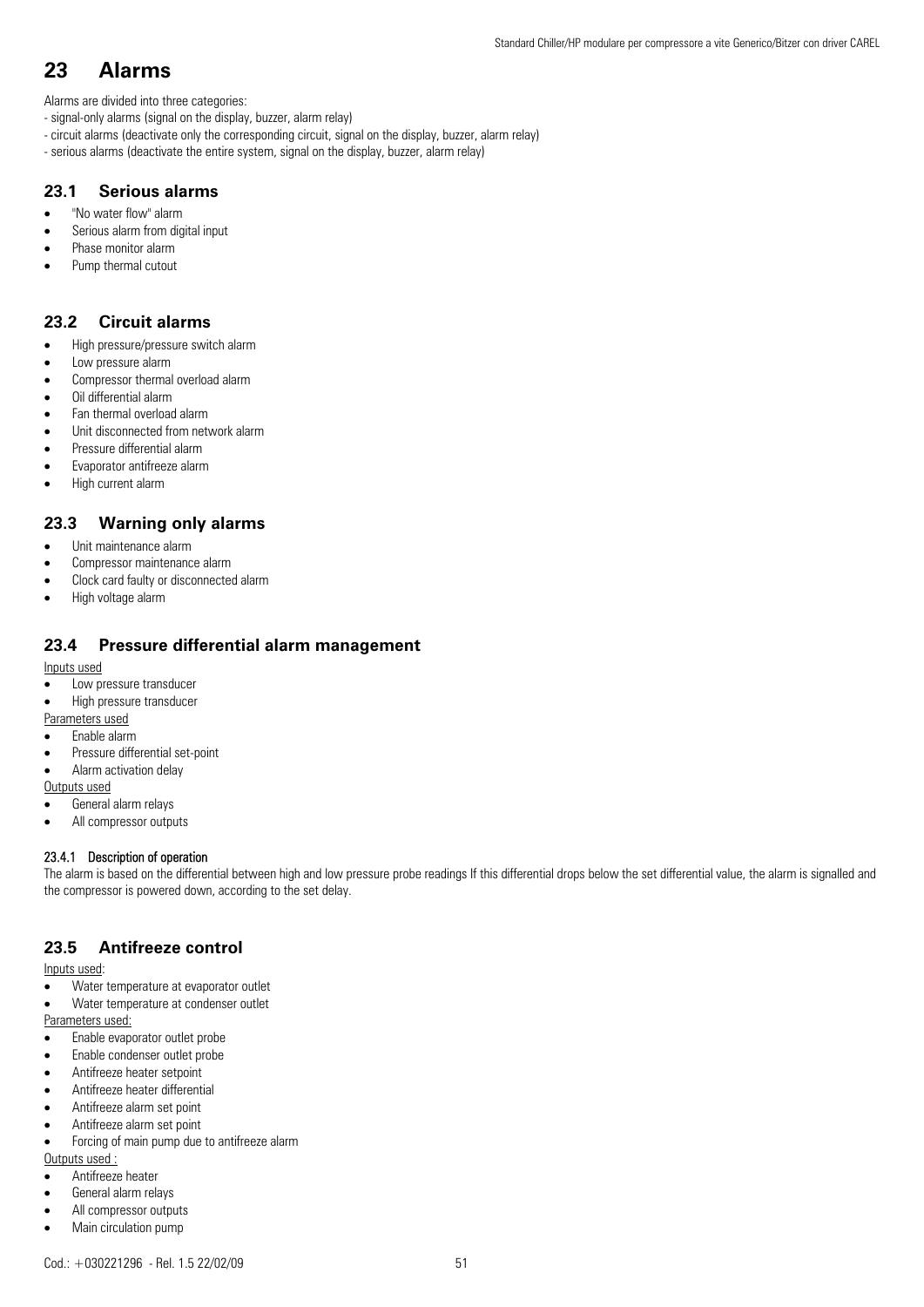#### Description of operation

Every pCO unit is able to manage antifreeze control providing the water temperature probe at evaporator/condenser outlet is connected and enabled according to the type of unit being controlled.



Antifreeze control is always enabled, even if the machine is OFF, both in summer and winter operating modes. For type 5 machines with reversing of the water circuit, the antifreeze control always controls water temperature at evaporator outlet, shifting control to the evaporator or condenser according to the operating mode (summer-winter).

The antifreeze alarm is a circuit alarm, in multi-board systems, and will cause the total shutdown of the unit when all the circuits are in antifreeze mode. A control parameter is provided, which enables you to select whether to keep the main circulation pump ON or OFF in the event of an antifreeze alarm This will have effect only when all the circuits are in antifreeze status, otherwise the pump will remain on. In units with the freecooling coil, in the event of antifreeze alarms the 4-way valve will be closed.

The heater activation is displayed on unit status of main mask.

## **23.6 pCO alarms table**

| Code | Alarm description                | <b>OFF</b>  | <b>OFF</b> | <b>OFF</b> | <b>OFF</b> | Reset     | Delay           | Signal  |
|------|----------------------------------|-------------|------------|------------|------------|-----------|-----------------|---------|
|      |                                  | Compressors | Fans       | Pump       | System     |           |                 |         |
| 011  | Serious Alarm                    | $\ast$      | ¥          | $\ast$     | $\ast$     | Manual    |                 | Mst/Slv |
| 012  | <b>Phase Monitor Alarm</b>       | $\ast$      | $\ast$     | $\ast$     | $\ast$     | Manual    |                 | Mst/Slv |
| 018  | Evaporator Pump thermal Cutout   | $\star$     | $\ast$     | $\ast$     | $\ast$     | Manual    |                 | Mst     |
| 019  | Condenser Pump thermal Cutout    | $\ast$      | $\ast$     | $\ast$     | $\ast$     | Manual    |                 | Mst     |
| 013  | Evaporator Flow-switch           | $\ast$      | $\ast$     | $\star$    | $\ast$     | Manual    | Settable        | Mst/Slv |
| 014  | Condenser Flow-switch            | $\ast$      | $\ast$     | $\ast$     | $\ast$     | Manual    | Settable        | Mst/Slv |
| 031  | Antifreeze alarm                 | $\ast$      | $\ast$     |            | $\ast$     | Manual    |                 | Mst/Slv |
| 001  | Unit 1 Offline                   | $\ast$      | $\ast$     | $\ast$     | $\ast$     | Automatic | 50/30s          | Slv     |
| 002  | Unit 2 Offline                   | $\ast$      | $\ast$     | $\ast$     | $\ast$     | Automatic | $50/30s$        | Mst     |
| 003  | Unit 3 Offline                   | $\ast$      | $\ast$     | $\ast$     | $\ast$     | Automatic | 50/30s          | Mst     |
| 004  | Unit 4 Offline                   | $\ast$      | $\ast$     | $\star$    | $\ast$     | Automatic | 50/30s          | Mst     |
| 020  | Compressor Thermal cutout        | $\ast$      |            |            |            | Manual    |                 | Mst/Slv |
| 015  | Oil Differential Pressure Switch | $\ast$      | $\ast$     |            |            | Manual    | Settable        | Mst/Slv |
| 032  | Low Pressure Differential        | $\ast$      |            |            |            | Manual    | Settable        | Mst/Slv |
| 017  | Low Pressure 2 Pressure-switch   | $\star$     | $\ast$     |            |            | Manual    | Settable        | Mst/Slv |
| 016  | High Pressure Pressure-switch    | $\ast$      |            |            |            | Manual    |                 | Mst/Slv |
| 034  | Low Transducer Pressure          | $\ast$      | $\ast$     |            |            | Manual    |                 | Mst/Slv |
| 033  | <b>High Transducer Pressure</b>  | $\star$     |            |            |            | Manual    |                 | Mst/Slv |
| 021  | Fan 1 Thermal cutout             |             | $\ast$     |            |            | Manual    |                 | Mst/Slv |
| 022  | Fan 2 Thermal cutout             |             | $\ast$     |            |            | Manual    |                 | Mst/Slv |
| 035  | High outlet temperature          | $\ast$      |            |            |            | manual    |                 | Mst/Slv |
| 036  | High Voltage                     |             |            |            |            | Manual    |                 | Mst/Slv |
| 037  | <b>High Current</b>              | $\ast$      |            |            |            | Manual    |                 | Mst/Slv |
| 051  | Evap. Pump Maintenance           |             |            |            |            | Manual    |                 | Mst     |
| 052  | Cond. Pump Maintenance           |             |            |            |            | Manual    |                 | Mst     |
| 053  | Compressor Maintenance           |             |            |            |            | Manual    |                 | Mst/Slv |
| 060  | <b>B1 Probe Failed</b>           | $\ast$      | $\ast$     | $\ast$     | $\ast$     | Automatic | 10s             | Mst     |
| 061  | <b>B2 Probe Failed</b>           | $\ast$      | $\ast$     | $\star$    | $\ast$     | Automatic | 10s             | Mst/Slv |
| 062  | <b>B3 Probe Failed</b>           |             |            |            |            | Automatic | 10 <sub>s</sub> | Mst/Slv |
| 063  | <b>B4 Probe Failed</b>           |             |            |            |            | Automatic | 10 <sub>s</sub> | Mst/Slv |
| 064  | <b>B5 Probe Failed</b>           |             |            |            |            | Automatic | 10 <sub>s</sub> | Mst/Slv |
| 065  | <b>B6 Probe Failed</b>           |             |            |            |            | Automatic | 10 <sub>s</sub> | Mst/Slv |
| 066  | <b>B7 Probe Failed</b>           |             |            |            |            | Automatic | 10 <sub>s</sub> | Mst/Slv |
| 067  | <b>B8 Probe Failed</b>           |             |            |            |            | Automatic | 10 <sub>s</sub> | Mst/Slv |
| 041  |                                  |             |            |            |            | Manual    |                 | Mst/Slv |
|      | 32KB Clock Card Failed           |             |            |            |            |           |                 |         |
| 090  | Operation limit exceed           | $\ast$      | $\ast$     | $\star$    |            | Manual    |                 | Mst/Slv |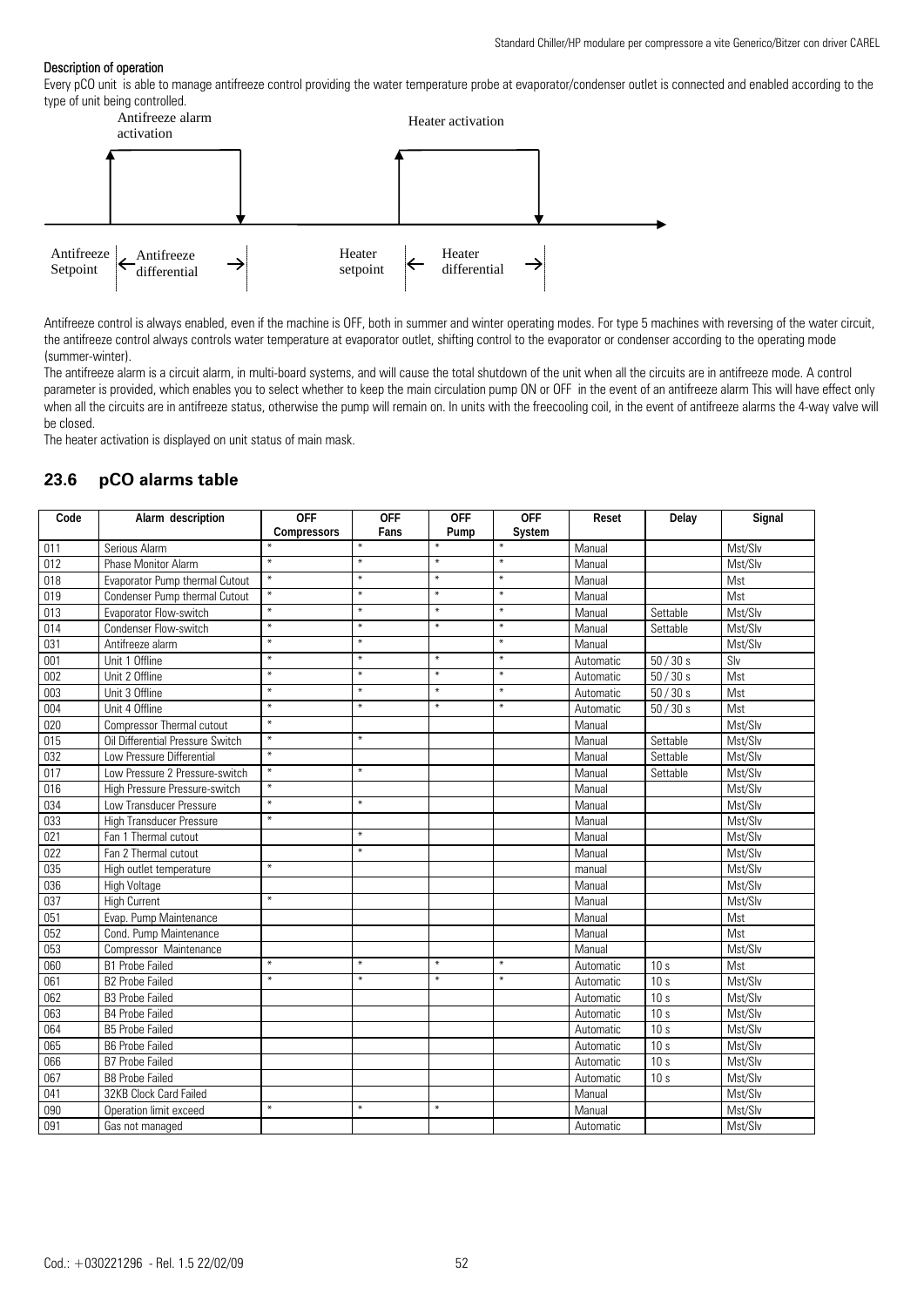## **23.7 Driver card alarms**

| Code | Alarm description                | <b>OFF</b>  | <b>OFF</b> | <b>OFF</b> | <b>OFF</b> | Reset  | Delay | Signal  |
|------|----------------------------------|-------------|------------|------------|------------|--------|-------|---------|
|      |                                  | Compressors | Fans       | Pump       | System     |        |       |         |
| 101  | Probe driver 1 fault             |             |            |            |            |        |       |         |
| 102  | Diver 1 EEPROM error             | $\ast$      |            |            |            | Manual |       | Mst/Slv |
| 103  | Diver 1 stepped motor error      | $\ast$      |            |            |            | Manual |       | Mst/Slv |
| 104  | Diver 1 battery error            | $\ast$      |            |            |            | Manual |       | Mst/Slv |
| 105  | High pressure on driver 1        |             |            |            |            | Manual |       | Mst/Slv |
| 106  | Low pressure on driver 1         |             |            |            |            | Manual |       | Mst/Slv |
| 107  | Low super-heat driver 1          | $\ast$      |            |            |            | Manual |       | Mst/Slv |
| 108  | Valve not shut while driver 1    | $\ast$      |            |            |            | Manual |       | Mst/Slv |
|      | being disabled                   |             |            |            |            |        |       |         |
| 109  | High super-heat driver 1         |             |            |            |            | Manual |       | Mst/Slv |
| 114  | Standby due to EEPROM /battery   | $\ast$      |            |            |            | Manual |       | Mst/Slv |
|      | recharge / or open valve error,  |             |            |            |            |        |       |         |
|      | driver 1                         |             |            |            |            |        |       |         |
| 115  | LAN disconnected, driver 1       | $\ast$      |            |            |            | Manual |       | Mst/Slv |
| 116  | Setup incomplete                 |             |            |            |            | Manual |       | Mst/Slv |
| 201  | Probe driver 1 fault             | $\ast$      |            |            |            | Manual |       | Mst/Slv |
| 202  | Diver 2 motor FFPROM error       | $\ast$      |            |            |            | Manual |       | Mst/Slv |
| 203  | Diver 2 stepped motor error      | $\ast$      |            |            |            | Manual |       | Mst/Slv |
| 204  | Diver 2 battery error            | $\ast$      |            |            |            | Manual |       | Mst/Slv |
| 205  | High pressure on driver 2        |             |            |            |            | Manual |       | Mst/Slv |
| 206  | Low pressure on driver 2         |             |            |            |            | Manual |       | Mst/Slv |
| 207  | Low super-heat driver 2          | $\ast$      |            |            |            | Manual |       | Mst/Slv |
| 208  | Valve not shut while driver 2    | $\ast$      |            |            |            | Manual |       | Mst/Slv |
|      | being disabled                   |             |            |            |            |        |       |         |
| 209  | Driver 2 high intake temperature |             |            |            |            | Manual |       | Mst/Slv |
| 214  | Standby due to EEPROM /battery   | $\ast$      |            |            |            | Manual |       | Mst/Slv |
|      | recharge / or open valve error,  |             |            |            |            |        |       |         |
|      | driver <sub>2</sub>              |             |            |            |            |        |       |         |
| 215  | LAN disconnected, driver 2       | $\ast$      |            |            |            | Manual |       | Mst/Slv |
| 216  | Setup incomplete                 |             |            |            |            | Manual |       | Mst/Slv |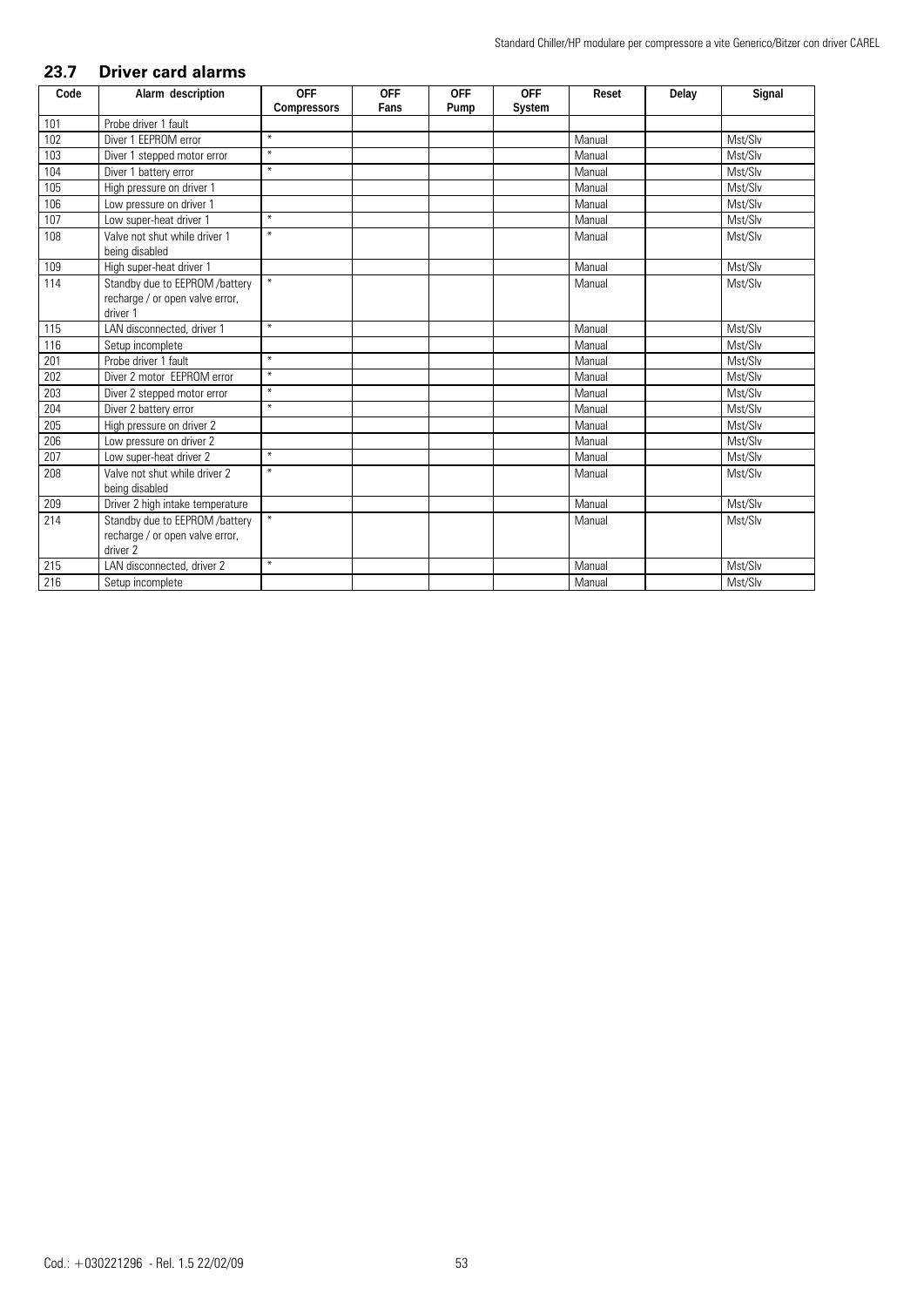## **24 Alarm log**

The alarm log can store the standard chiller's operating state when alarms are generated or at particular times. Each record represents an event that can be displayed from the list of all the events available in the memory. The log is used to resolve problems and faults as it represents a "snapshot" of the installation at the moment the alarm was activated, and may suggest the possible causes and solutions to the faults. There are two kinds of log in the program, the STANDARD log and ADVANCED log.

## **24.1 Standard log**

The pCO\* boards' considerable buffer space means events can be saved in the STANDARD log, which is always available on the various boards. If there is no clock card (optional extra on pCO1, built-in feature on pCO2 and pCO3), the STANDARD log just gives the alarm code. The maximum number of events that can be logged is 100. Once the hundredth alarm is reached, i.e. the last available slot in the memory is taken, the oldest alarm (00) is erased as it is overwritten with the next alarm, and so on for subsequent events. Logged events cannot be deleted by the user unless installing factory settings. The STANDARD log screen can be called up by pressing the MAINTENANCE key, and looks like this:

|                | ----------- |                      |
|----------------|-------------|----------------------|
| Alarms history |             | A2                   |
|                |             | AL000 00:00 00/00/00 |
|                |             | TIn 000.0 TOut 000.0 |
|                |             | HP 000.0 LP 000.0    |
|                |             |                      |

For each alarm, the following data are stored relating to the standard chiller at the time of the alarm:

- alarm code
- Time;
- Date:
- chronological number of the event (0...99)

The chronological event number indicates the "seniority" of the event with respect to the 100 available storage slots. The alarm with number 00 is the first to occur after the STANDARD logs are enabled, and hence the oldest.

If you move the cursor onto the chronological number, you can run through the alarm log, from 0 to 99, using the arrow keys.

For instance, if you are on position 00, pressing the down arrow will not take you anywhere.

If 15 alarms have been logged, for instance, and you are on position 014, pressing the up arrow will not take you anywhere.

## **24.2 Advanced log**

Events are logged on the 1MB or 2MB memory expansion module, which is a permanent appendix to the board. Advantages and features are listed below:

- Event-based log: a typical event-based log is the alarm log. When an alarm occurs, the alarm generated is stored along with significant data (temperatures, pressures, setpoints etc.).
- Time-based log: a typical event[sic! probably time]-based log is the temperatures/pressure log. Temperature and pressure values are stored at regular intervals.
- Log log: this is the log of the last alarms/temperatures/pressures stored before a serious alarm. Unlike data stored in the event- and time-based logs, these data are not overwritten when the memory is full.
- You have the option of choosing the values to be saved at any time as well as the method used to save them. Using the "WinLOAD" utility program, you can define the values to be saved and the method used to save them with the aid of a practical Wizard. WinLOAD does not need application software files as it can procure all the information required directly from the pCO\* board's resident application software.
- 1MB of dedicated FLASH memory. With this system, data are saved to the 1MB FLASH memory included in the memory expansion module (code PCO200MEMO for pCO2). By way of example, 1MB of memory can hold 5,000 alarm events with 5 values for each alarm, and 6 months of recording 2 values - for instance, temperature and pressure - saved every 5 minutes.
- Option of defining up to 7 different log configurations. Usually, each controller will have one alarm log and one log for control values (temperature/humidity/pressure) configured, in addition to a number of "log logs".
- Stored data can be consulted either via the (separate or built-in) LCD terminal or via a connected PC.
- "Black box" operating mode. The memory expansion module containing the logs can be removed from the controlled unit's pCO² and inserted in another pCO², via which the stored data can be consulted. The host pCO² does not need to contain the same software as the original.
- Stored data reliability. Data are saved to a FLASH memory that does not need batteries, which are liable to run down. If previously stored data are not compatible with new software following an upgrade, all data are erased (you are prompted to confirm first).

## **24.3 List of alarm log codes**

- AL:001 Unit No. 1 Offline AL:002 Unit No. 2 Offline AL:003 Unit No.3 Offline AL:004 Unit no. 4 Offline AL:011 Serious alarm from digital input AL:012 Phase monitor alarm AL:013 Evaporator flow-switch alarm
- AL:014 Condenser flow-switch alarm
- AL:015 Oil level alarm
- AL:016 High pressure alarm (pressure switch)
- AL:017 Low pressure alarm (pressure switch)

Cod.: +030221296 - Rel. 1.5 22/02/09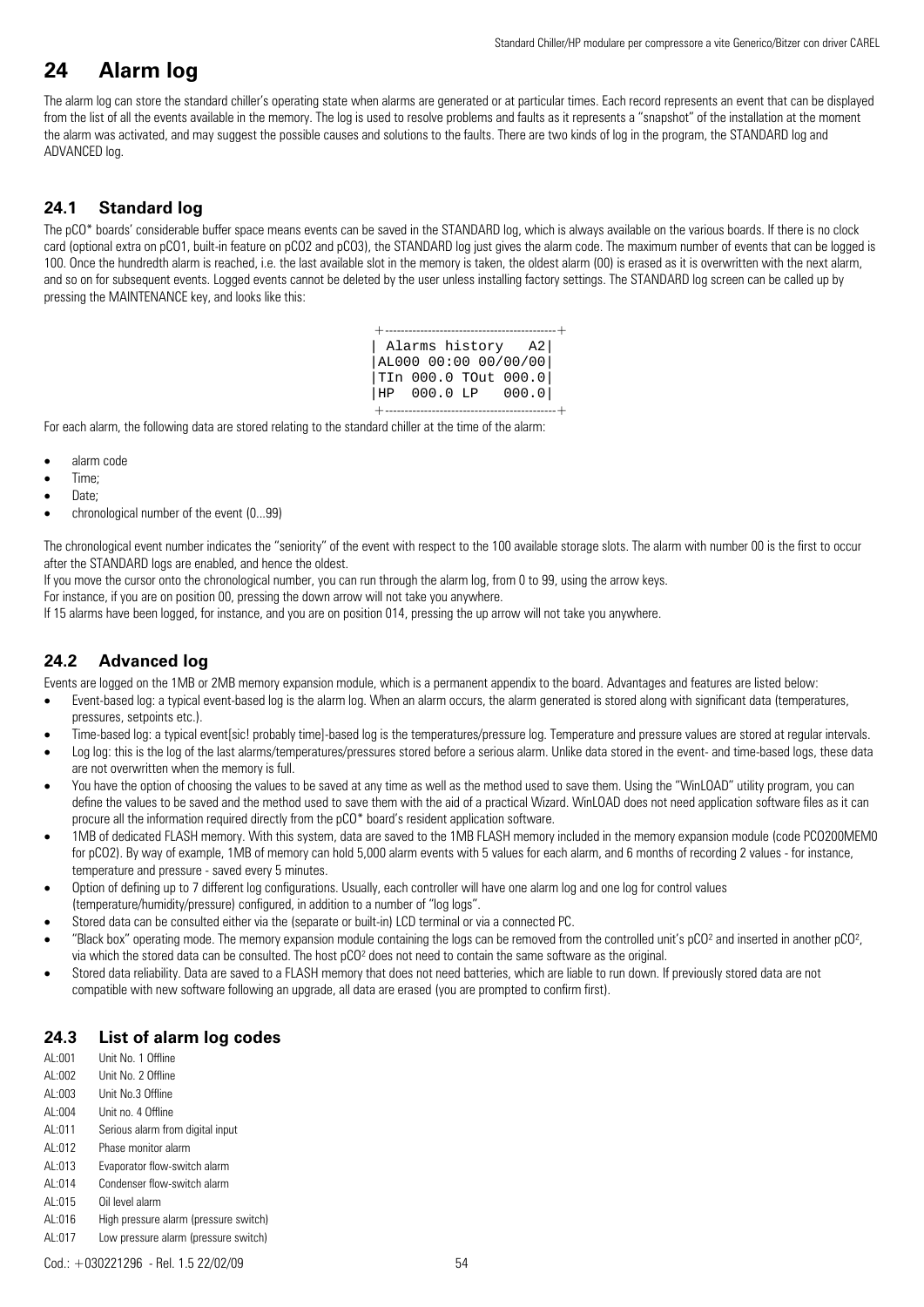| AL:018 | Evaporator Pump thermal Cutout                                          |
|--------|-------------------------------------------------------------------------|
| AL:019 | Condenser Pump thermal cutout                                           |
| AL:020 | Compressor thermal cutout                                               |
| AL:021 | Condenser 1 Thermal cutout                                              |
| AL:022 | Condenser 2 Thermal cutout                                              |
| AL:031 | Antifreeze alarm                                                        |
| AL:032 | Low pressure differential alarm                                         |
| AL:033 | High pressure alarm (transducer)                                        |
| AL:034 | Low pressure alarm (transducer)                                         |
| AL:035 | High delivery temperature alarm                                         |
| AL:036 | High voltage alarm                                                      |
| AL:037 | High current alarm                                                      |
| AL:041 | Alarm: clock card failed or disconnected                                |
| AL:051 | Evaporator pump maintenance                                             |
| AL:052 | Condenser pump maintenance                                              |
| AL:053 | Compressor Maintenance                                                  |
| AL:060 | Probe B1 failed or not connected                                        |
| AL:061 | Probe B2 failed or not connected                                        |
| AL:062 | Probe B3 failed or not connected                                        |
| AL:063 | Probe B4 failed or not connected                                        |
| AL:064 | Probe B5 failed or not connected                                        |
| AL:065 | Probe B6 failed or not connected                                        |
| Al:066 | Probe B7 failed or not connected                                        |
| AL:067 | Probe B8 failed or not connected                                        |
| AL:090 | Compressor out-with operating limits                                    |
| AL:101 | Driver 1 probe fault                                                    |
| AL:102 | Diver 1 FFPROM error                                                    |
| AL:103 | Diver 1 stepped motor error                                             |
| AL:104 | Alarm: driver 1 battery                                                 |
| AL:105 | High pressure (MOP) driver 1                                            |
| AL:106 | Low pressure (LOP) driver 1                                             |
| AL:107 | Low super-heat alarm, driver 1                                          |
| AL:108 | Valve not shut while driver 1 being disabled                            |
| AL:109 | High super-heat alarm, driver 1                                         |
| AL:114 | Standby due to EEPROM /battery recharge / or open valve error, driver 1 |
| AL:115 | LAN disconnected, driver 1                                              |
| AL:116 | Incomplete setup procedure on driver 1                                  |
| AL 201 | Driver 2 probe fault                                                    |
| AL:202 | Diver 2 EEPROM error                                                    |
| AL:203 | Diver 2 stepped motor error                                             |
| AL:204 | Alarm: driver 2 battery                                                 |
| AL:205 | High pressure (MOP) driver 2                                            |
| AL:206 | Low pressure (LOP) driver 2                                             |
| AL:207 | Low super-heat alarm, driver 2                                          |
| AL:208 | Valve not shut while driver 2 being disabled                            |
| AL:209 | High super-heat alarm, driver 2                                         |
| AL:214 | Standby due to EEPROM /battery recharge / or open valve error, driver 2 |
| AL:215 | LAN disconnected, driver 2                                              |
|        |                                                                         |

AL:216 Incomplete setup procedure on driver 2

## **25 Supervisor**

The unit can be interfaced to a local or remote supervision/remote-assistance system. Between the pCO\* card accessories, an optional card is planned for serial communication via RS485 interface, supplied separately from the pCO\* card (for installation instructions for the serial communication optional cards, see installation manual of pCO\* card).

The software can handle the following supervision protocols:

- CAREL
- Modbus
- LonWorks (via special optional card)
- Trend (via special optional card)
- Bacnet (via external gateway or PCO-WEB)

If the serial communication values (serial address and communication speed) are correctly set, the parameters transmitted by the unit will be as shown on the following table. By setting the serial identification number to 0, the communication towards the supervision system is disabled. Follow the list of variables managed by the supervisor.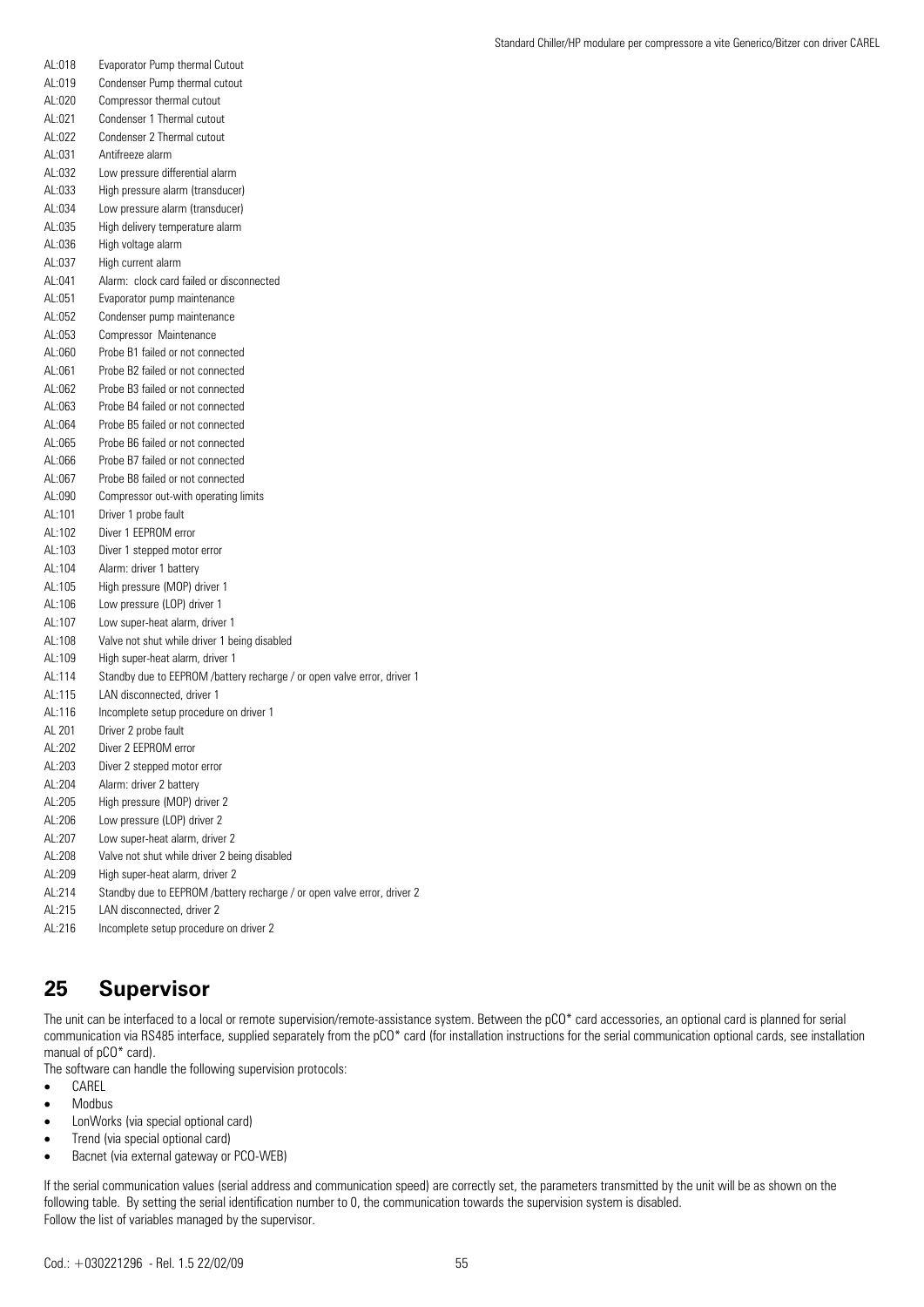|            | Analogue variable     |                                         |
|------------|-----------------------|-----------------------------------------|
|            | Digital variable      |                                         |
|            | Integer variable      |                                         |
| IN         | Input variable        | $pCO \leftarrow$ Supervisor             |
| <b>OUT</b> | Output variable       | $pCO \rightarrow$ Supervisor            |
| IN/OUT     | Input/output variable | $pCO \leftarrow \rightarrow$ Supervisor |

| <b>Type</b>              | <b>Direction</b> | Address          | Description                                                                   |
|--------------------------|------------------|------------------|-------------------------------------------------------------------------------|
| Α                        | <b>OUT</b>       | 1                | Analogue input 1 value                                                        |
| A                        | <b>OUT</b>       | $\overline{c}$   | Analogue input 2 value                                                        |
| A                        | <b>OUT</b>       | 3                | Analogue input 3 value                                                        |
| A                        | <b>OUT</b>       | 4                | Analogue input 4 value                                                        |
| A                        | <b>OUT</b>       | 5                | Analogue input 5 value                                                        |
| A                        | <b>OUT</b>       | 6                | Analogue input 6 value                                                        |
| A                        | <b>OUT</b>       | $\overline{1}$   | Analogue input 7 value                                                        |
| A                        | <b>OUT</b>       | 8                | Analogue input 8 value                                                        |
| A                        | <b>OUT</b>       | 9                | Analogue output 1 value                                                       |
| A                        | <b>OUT</b>       | 10               | Analogue output 2 value                                                       |
| A                        | IN/OUT           | 11               | Summer temperature set-point                                                  |
| A                        | IN/OUT           | 12               | Winter temperature set-point                                                  |
| A                        | IN/OUT           | 13               | Condensation set-point                                                        |
| Α                        | IN/OUT           | 14               | Temperature control band                                                      |
| A                        | IN/OUT           | 15               | Double cooling temperature set point                                          |
| A                        | IN/OUT           | 16               | Double heating temperature set point                                          |
| A                        | <b>OUT</b>       | 127              | Software version                                                              |
|                          |                  |                  |                                                                               |
|                          | <b>OUT</b>       | 1                | Unit status                                                                   |
|                          | <b>OUT</b>       | $\overline{c}$   | pLAN address of unit                                                          |
|                          | <b>OUT</b>       | 3                |                                                                               |
|                          | <b>OUT</b>       | 4                | Type of fan management<br>Unit configuration type                             |
|                          | <b>OUT</b>       | 5                |                                                                               |
|                          |                  |                  | Number of compressors<br>Number of fans                                       |
|                          | <b>OUT</b>       | 6                |                                                                               |
|                          | <b>OUT</b>       | $\overline{1}$   | Kind of compressor                                                            |
| ı                        | <b>OUT</b>       | 8                | Valve position driver 1                                                       |
|                          | <b>OUT</b>       | $\overline{9}$   | Cooling capacity request driver 1                                             |
|                          | <b>OUT</b>       | 10               | Actual superheat driver 1                                                     |
|                          | <b>OUT</b>       | 11               | Saturation temperature driver 1                                               |
|                          | <b>OUT</b>       | 12               | Suction temperature driver 1                                                  |
|                          | <b>OUT</b>       | 13               | Valve position driver 2                                                       |
|                          | <b>OUT</b>       | 14               | Cooling capacity request driver 2                                             |
|                          | <b>OUT</b>       | 15               | Actual superheat driver 2                                                     |
|                          | <b>OUT</b>       | 16               | Saturation temperature driver 2                                               |
|                          | <b>OUT</b>       | 17               | Suction temperature driver 2                                                  |
|                          | <b>OUT</b>       | 50               | Minimum compressor on time / Time to reach minimum capacity                   |
|                          | <b>OUT</b>       | 51               | Minimum compressor off time                                                   |
|                          | <b>OUT</b>       | 52               | Time between starts of different compressors / Time to reach maximum capacity |
|                          | <b>OUT</b>       | 53               | Time between thrusts of same compressor                                       |
|                          | <b>OUT</b>       | 80               | Bitzer working point                                                          |
|                          | <b>OUT</b>       | 119              | pCO type                                                                      |
|                          | <b>OUT</b>       | 120              | pCO size                                                                      |
|                          | <b>OUT</b>       | 121              | Bios release                                                                  |
|                          | <b>OUT</b>       | 122              | Bios data                                                                     |
|                          | <b>OUT</b>       | 123              | Boot release                                                                  |
|                          | <b>OUT</b>       | 124              | Boot data                                                                     |
| $\overline{\phantom{a}}$ | <b>OUT</b>       | 125              | Software date- day                                                            |
|                          | <b>OUT</b>       | 126              | Software date- month                                                          |
| J.                       | <b>OUT</b>       | 127              | Software date-year                                                            |
|                          |                  |                  |                                                                               |
| D                        | <b>OUT</b>       | 1                | Unit status (On/Off)                                                          |
| D                        | <b>OUT</b>       | $\overline{c}$   | Digital output 1 value                                                        |
| D                        | <b>OUT</b>       | 3                | Digital output 2 value                                                        |
| D                        | <b>OUT</b>       | 4                | Digital output 3 value                                                        |
| D                        | <b>OUT</b>       | 5                | Digital output 4 value                                                        |
| D                        | <b>OUT</b>       | 6                | Digital output 5 value                                                        |
| D                        | <b>OUT</b>       | $\overline{7}$   | Digital output 6 value                                                        |
| D                        | <b>OUT</b>       | 8                | Digital output 7 value                                                        |
| D                        | <b>OUT</b>       | $\boldsymbol{9}$ | Digital output 8 value                                                        |
|                          |                  |                  |                                                                               |
| D                        | <b>OUT</b>       | 10               | Digital output 9 value                                                        |
| D                        | <b>OUT</b>       | 11               | Digital output 10 value                                                       |
| D                        | <b>OUT</b>       | 12               | Digital output 11 value                                                       |
| D                        | <b>OUT</b>       | 13               | Digital output 12 value                                                       |
| D                        | <b>OUT</b>       | 14               | Digital output 13 value                                                       |
| D                        | <b>OUT</b>       | 15               | Enable evaporator flow-switch alarm                                           |
| D                        | <b>OUT</b>       | $16\,$           | Enable probe 1                                                                |
| D                        | <b>OUT</b>       | 17               | Enable probe 2                                                                |
| D                        | <b>OUT</b>       | 18               | Enable probe 3                                                                |
| D                        | <b>OUT</b>       | 19               | Enable probe 4                                                                |
| D                        | <b>OUT</b>       | 20               | Enable probe 5                                                                |
| D                        | <b>OUT</b>       | 21               | Enable probe 6                                                                |
| D                        | <b>OUT</b>       | 22               | Enable probe 7                                                                |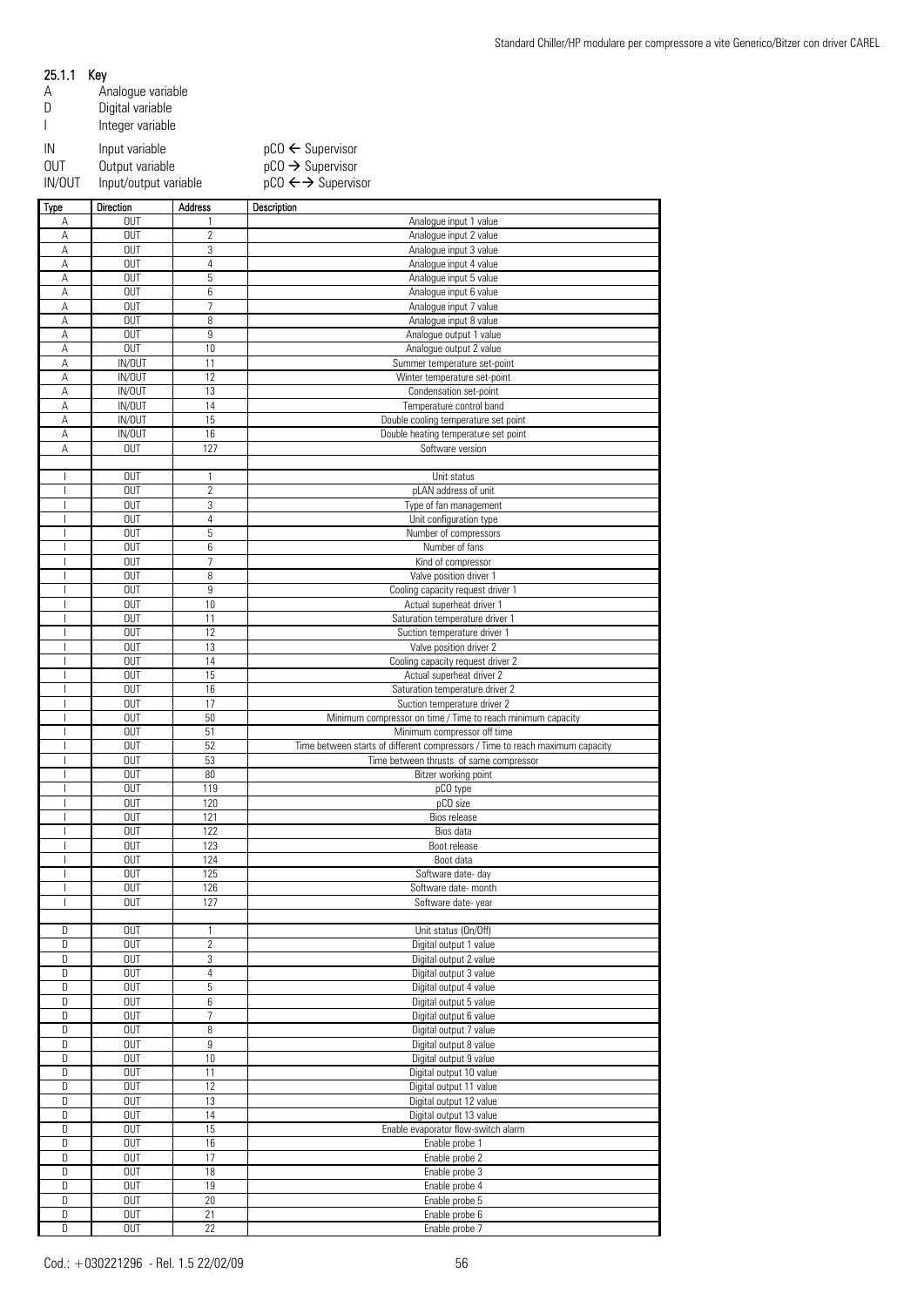| Type   | Direction     | Address | Description                                         |
|--------|---------------|---------|-----------------------------------------------------|
| D      | <b>OUT</b>    | 23      | Enable probe 8                                      |
| D      | <b>OUT</b>    | 24      | ON/OFF by supervisor                                |
| D      | <b>OUT</b>    | 25      | Enable starting restrictions                        |
| D      | <b>OUT</b>    | 26      | Type of compressor capacity control                 |
| D      | <b>OUT</b>    | 27      | Summer/Winter selection from digital input          |
| D      | <b>OUT</b>    | 28      | Heat pump enabled                                   |
| D      | <b>OUT</b>    | 29      | Summer/Winter operation                             |
| D      | <b>OUT</b>    | 30      | Selection of condensation with inverter             |
| D      | <b>IN/OUT</b> | 31      |                                                     |
| D      | IN/OUT        | 32      | Select cooling / heating                            |
| D      | <b>OUT</b>    | 45      | Reset alarms                                        |
|        |               |         | General alarm                                       |
| D      | <b>OUT</b>    | 46      | Antifreeze alarm                                    |
| D      | <b>OUT</b>    | 47      | Compressor thermal overload alarm                   |
| D      | <b>OUT</b>    | 48      | Evaporator flow-switch alarm                        |
| D      | <b>OUT</b>    | 49      | Condenser flow-switch alarm                         |
| D      | <b>OUT</b>    | 50      | High pressure alarm from pressure switch            |
| $\Box$ | <b>OUT</b>    | 51      | Oil level alarm                                     |
| D      | <b>OUT</b>    | 52      | Low pressure alarm from pressure switch             |
| $\Box$ | <b>OUT</b>    | 53      | High pressure alarm from transducer                 |
| D      | <b>OUT</b>    | 54      | Serious alarm from digital input                    |
| D      | <b>OUT</b>    | 55      | Fan 1 thermal cutout alarm                          |
| D      | <b>OUT</b>    | 56      | Fan 2 thermal cutout alarm                          |
| D      | <b>OUT</b>    | 57      | Evaporator pump thermal cutout alarm                |
| D      | <b>OUT</b>    | 58      | Card 1 offline alarm                                |
| D      | <b>OUT</b>    | 59      | Slave 1 Offline alarm                               |
|        |               |         |                                                     |
| D      | <b>OUT</b>    | 60      | Slave 2 Offline alarm                               |
| D      | <b>OUT</b>    | 61      | Slave 3 Offline alarm                               |
| D      | <b>OUT</b>    | 62      | Alarm: Probe 1 failed or not connected              |
| D      | <b>OUT</b>    | 63      | Alarm: Probe 2 failed or not connected              |
| D      | <b>OUT</b>    | 64      | Alarm: Probe 3 failed or not connected              |
| D      | <b>OUT</b>    | 65      | Alarm: Probe 4 failed or not connected              |
| D      | <b>OUT</b>    | 66      | Alarm: Probe 5 failed or not connected              |
| D      | <b>OUT</b>    | 67      | Alarm: Probe 6 failed or not connected              |
| D      | <b>OUT</b>    | 68      | Alarm: Probe 7 failed or not connected              |
| D      | <b>OUT</b>    | 69      | Alarm: Probe 8 failed or not connected              |
| D      | <b>OUT</b>    | 70      | Condenser pump duty hours alarm                     |
| D      | <b>OUT</b>    | 71      | Compressor duty hours alarm                         |
| $\Box$ | <b>OUT</b>    | 72      | Condenser pump thermal cutout alarm                 |
| D      | <b>OUT</b>    | 73      | Clock alarm                                         |
| D      | <b>OUT</b>    | 74      |                                                     |
|        |               |         | Phase monitor alarm                                 |
| D      | <b>OUT</b>    | 75      | Low pressure alarm from transducer                  |
| D      | <b>OUT</b>    | 76      | High voltage alarm                                  |
| D      | <b>OUT</b>    | 77      | High current alarm                                  |
| D      | <b>OUT</b>    | 78      | Evaporator pump duty hours alarm                    |
| D      | <b>OUT</b>    | 79      | Operation limit exceedi alarm                       |
| D      | <b>OUT</b>    | 80      | High delivery temperature alarm                     |
| D      | <b>OUT</b>    | 81      | Pressure differential alarm                         |
| D      | <b>OUT</b>    | 82      | Driver 1 probe alarm                                |
| D      | 0UT           | 83      | Alarm: driver 1 EEPROM error                        |
| D      | <b>OUT</b>    | 84      | Alarm: driver 1 stepped motor valve error           |
| D      | <b>OUT</b>    | 86      | Driver 1 high pressure alarm (MOP)                  |
| D      | <b>OUT</b>    | 87      | Driver 1 low pressure alarm (LOP)                   |
| D      | <b>OUT</b>    | 88      | Driver 1 low superheat alarm                        |
| D      | <b>OUT</b>    | 89      | Alarm - valve not shut after driver 1 black-out     |
| D      | <b>OUT</b>    | 90      |                                                     |
|        |               |         | Driver 1 high intake temperature alarm              |
| D      | <b>OUT</b>    | 92      | Alarm: driver 2 EEPROM error                        |
| D      | <b>OUT</b>    | 93      | Alarm: driver 2 stepped motor valve error           |
| D      | <b>OUT</b>    | 94      | Driver 2 probe alarm                                |
| D      | <b>OUT</b>    | 95      | Driver 2 high pressure alarm (MOP)                  |
| D      | <b>OUT</b>    | 96      | Driver 2 low pressure alarm (LOP)                   |
| D      | <b>OUT</b>    | 97      | Driver 2 low superheat alarm                        |
| D      | <b>OUT</b>    | 98      | Alarm - valve not shut after driver 2 black-out     |
| D      | <b>OUT</b>    | 99      | Driver 2 high intake temperature alarm              |
| D      | <b>OUT</b>    | 100     | Standby due to eeprom or open valve error, driver 1 |
| D      | <b>OUT</b>    | 101     | Standby due to eeprom or open valve error, driver 2 |
| D      | <b>OUT</b>    | 102     | Probe alarm on diver 1                              |
| D      | <b>OUT</b>    | 103     | Probe alarm on diver 2                              |
|        |               |         |                                                     |